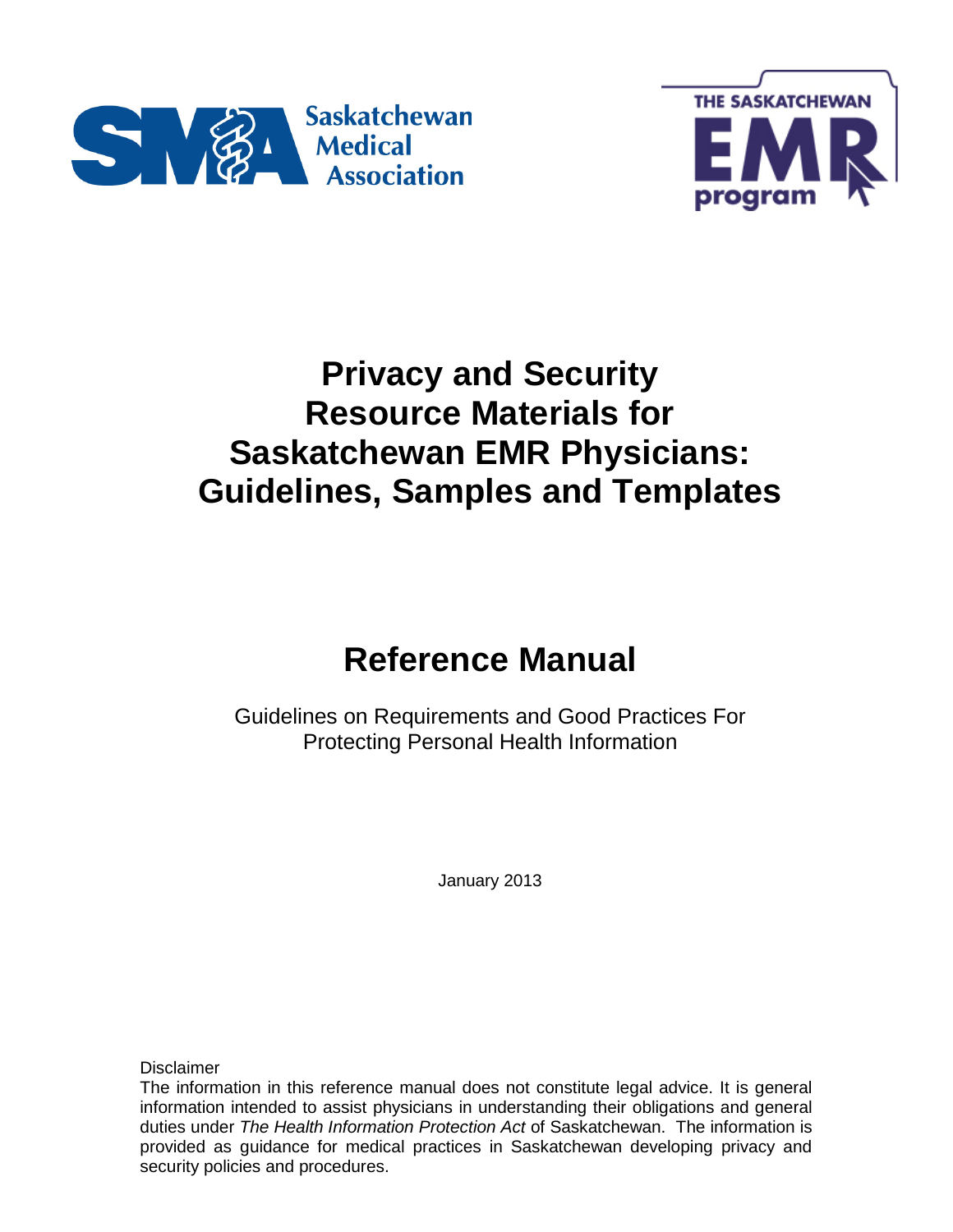## **Table of Contents**

| PRINCIPLES IN THE PREAMBLE TO THE HEALTH INFORMATION PROTECTION ACT11 |  |
|-----------------------------------------------------------------------|--|
|                                                                       |  |

#### **ACCOUNTABILITY**

| Determining if a Physician is a Trustee under The Health Information Protection Act  15 |  |
|-----------------------------------------------------------------------------------------|--|
|                                                                                         |  |
|                                                                                         |  |
|                                                                                         |  |
|                                                                                         |  |
| Personal Health Information in the Control of the Physician-Trustees 25                 |  |
|                                                                                         |  |
|                                                                                         |  |
| Personal Information Protection and Electronic Documents Act (PIPEDA) 27                |  |
|                                                                                         |  |
| ROLE OF THE PRIVACY OFFICER AND MEDICAL OFFICE ADMINISTRATOR29                          |  |
| OBLIGATIONS OF HEALTH PROFESSIONALS, EMPLOYEES, MEDICAL STUDENTS                        |  |
|                                                                                         |  |
| Obligations of Health Professionals, Employees, Medical Students and Residents 32       |  |
|                                                                                         |  |
|                                                                                         |  |
| PRIVACY AND SECURITY AWARENESS, EDUCATION, AND TRAINING 35                              |  |
|                                                                                         |  |
| Employee, Health Professional, and Medical Students and Residents' Education            |  |
|                                                                                         |  |
|                                                                                         |  |
|                                                                                         |  |
| ACCURACY AND INTEGRITY OF PERSONAL HEALTH INFORMATION37                                 |  |
|                                                                                         |  |
|                                                                                         |  |
|                                                                                         |  |
|                                                                                         |  |
|                                                                                         |  |
|                                                                                         |  |
|                                                                                         |  |

#### **PATIENT ACCESS, AMENDMENT AND AUTHORIZED REPRESENTATIVES**



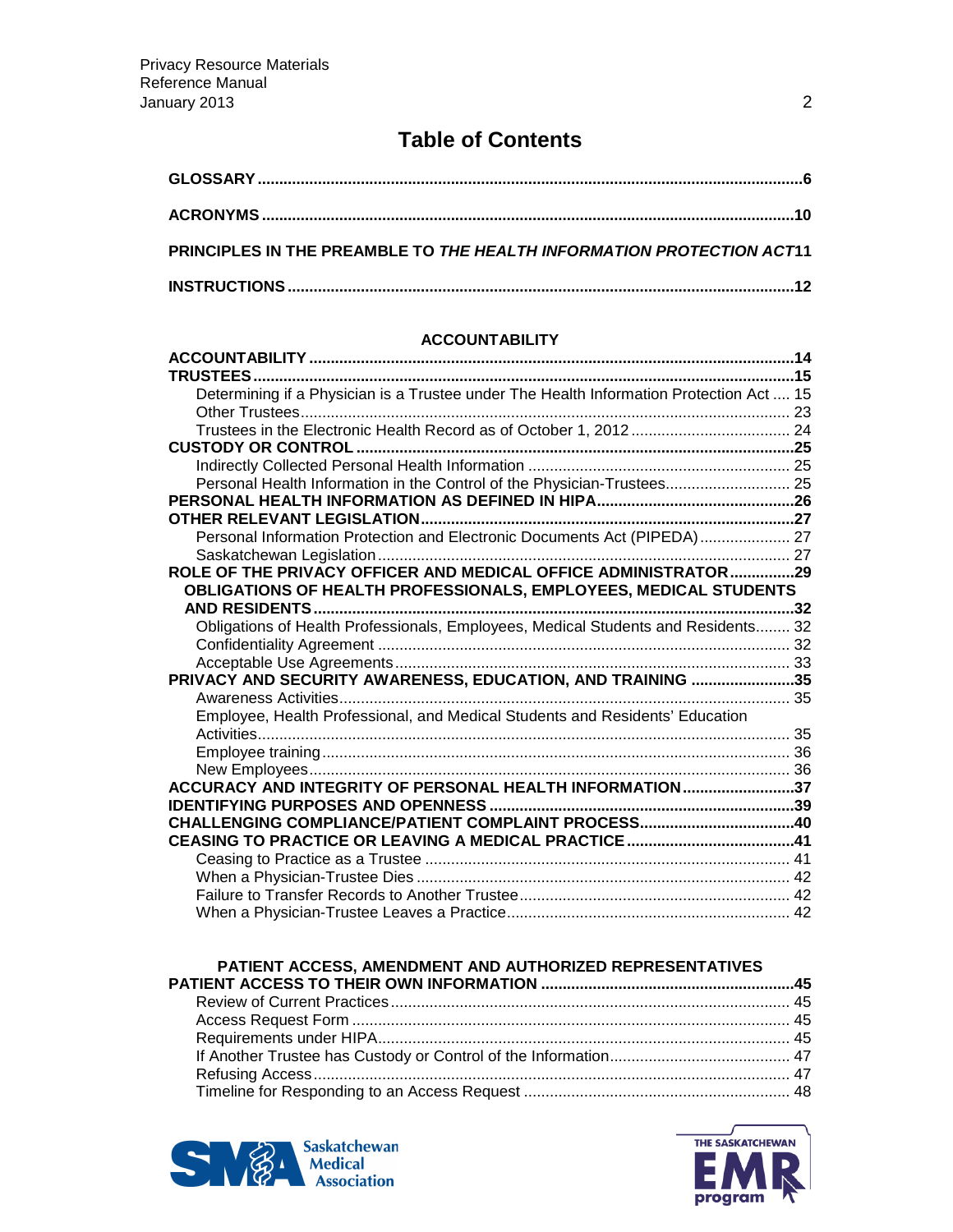| <b>AUTHORIZED REPRESENTATIVES AND THE EXERCISE OF RIGHTS BY OTHERS 52</b> |  |
|---------------------------------------------------------------------------|--|
|                                                                           |  |
|                                                                           |  |
|                                                                           |  |

#### **COLLECTION, USE, DISCLOSURE AND MANAGING CONSENT**

#### **SAFEGUARDS**

|                                                                                           | 70  |
|-------------------------------------------------------------------------------------------|-----|
| ORGANIZATIONAL, PHYSICAL AND TECHNICAL SAFEGUARDS71                                       |     |
|                                                                                           |     |
|                                                                                           |     |
|                                                                                           | -73 |
| Alternative to the Clinic Exit Agreement and the Clinic Information Sharing Agreements 74 |     |
|                                                                                           |     |
|                                                                                           |     |
|                                                                                           |     |
|                                                                                           |     |
| Considerations When Writing Breach Management Policy and Procedures  76                   |     |
|                                                                                           |     |
|                                                                                           |     |
|                                                                                           |     |
|                                                                                           |     |
|                                                                                           |     |
|                                                                                           |     |
|                                                                                           |     |
|                                                                                           | 84  |
| <b>DEVELOPING A BUSINESS CONTINUITY AND DISASTER RECOVERY PLAN 85</b>                     |     |
|                                                                                           | 85  |



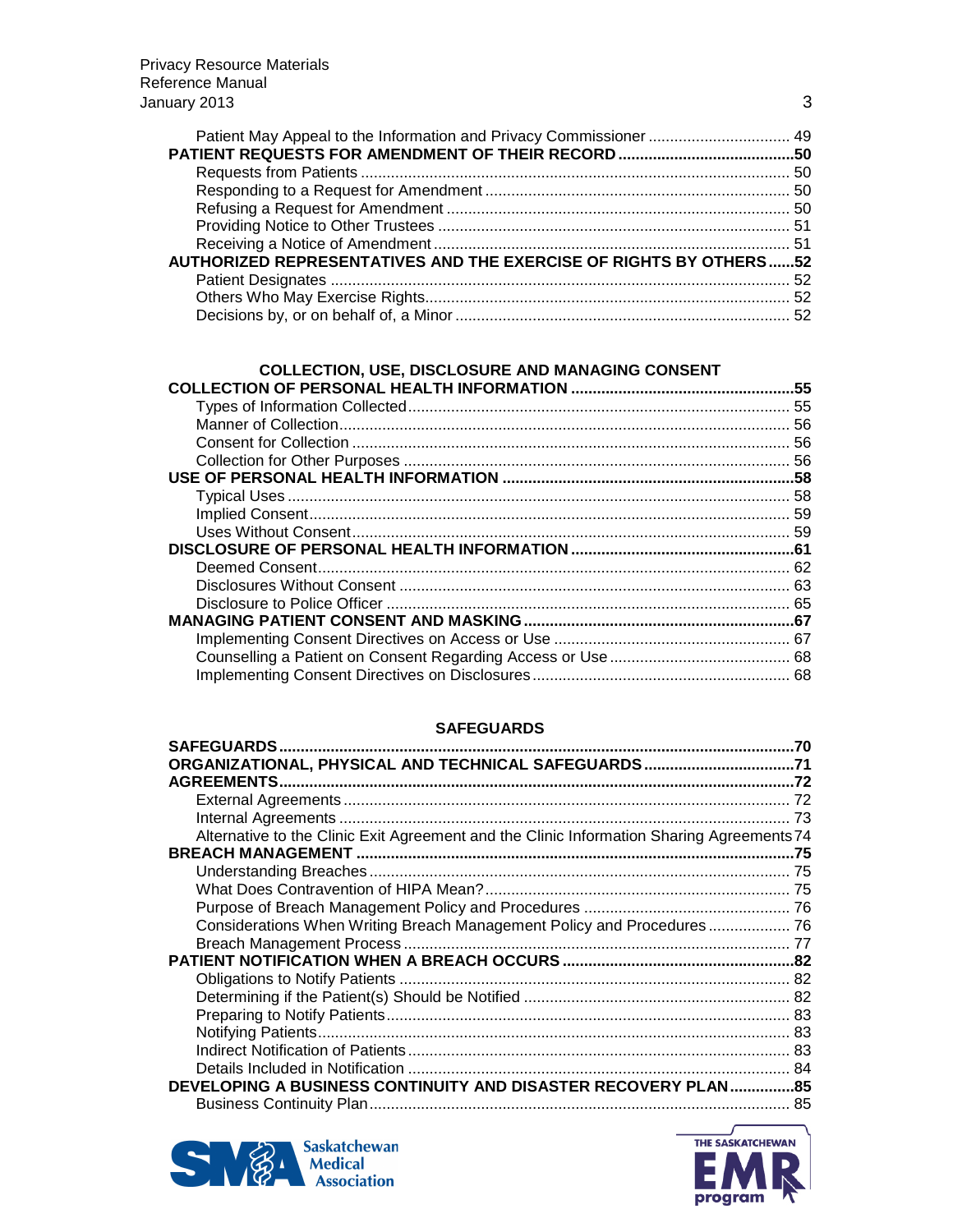| DESTRUCTION OF PAPER RECORDS OF PERSONAL HEALTH INFORMATION 95 |  |
|----------------------------------------------------------------|--|
|                                                                |  |
|                                                                |  |
|                                                                |  |
|                                                                |  |
|                                                                |  |
|                                                                |  |
|                                                                |  |
|                                                                |  |
|                                                                |  |
|                                                                |  |
|                                                                |  |
|                                                                |  |
|                                                                |  |
|                                                                |  |
|                                                                |  |
|                                                                |  |
|                                                                |  |
|                                                                |  |
|                                                                |  |
|                                                                |  |
|                                                                |  |
|                                                                |  |
|                                                                |  |
| Unacceptable Uses<br>106                                       |  |
|                                                                |  |
|                                                                |  |
|                                                                |  |
|                                                                |  |
|                                                                |  |
|                                                                |  |
|                                                                |  |
|                                                                |  |
|                                                                |  |
|                                                                |  |
|                                                                |  |
|                                                                |  |
|                                                                |  |
|                                                                |  |
|                                                                |  |
|                                                                |  |
|                                                                |  |





 $\overline{4}$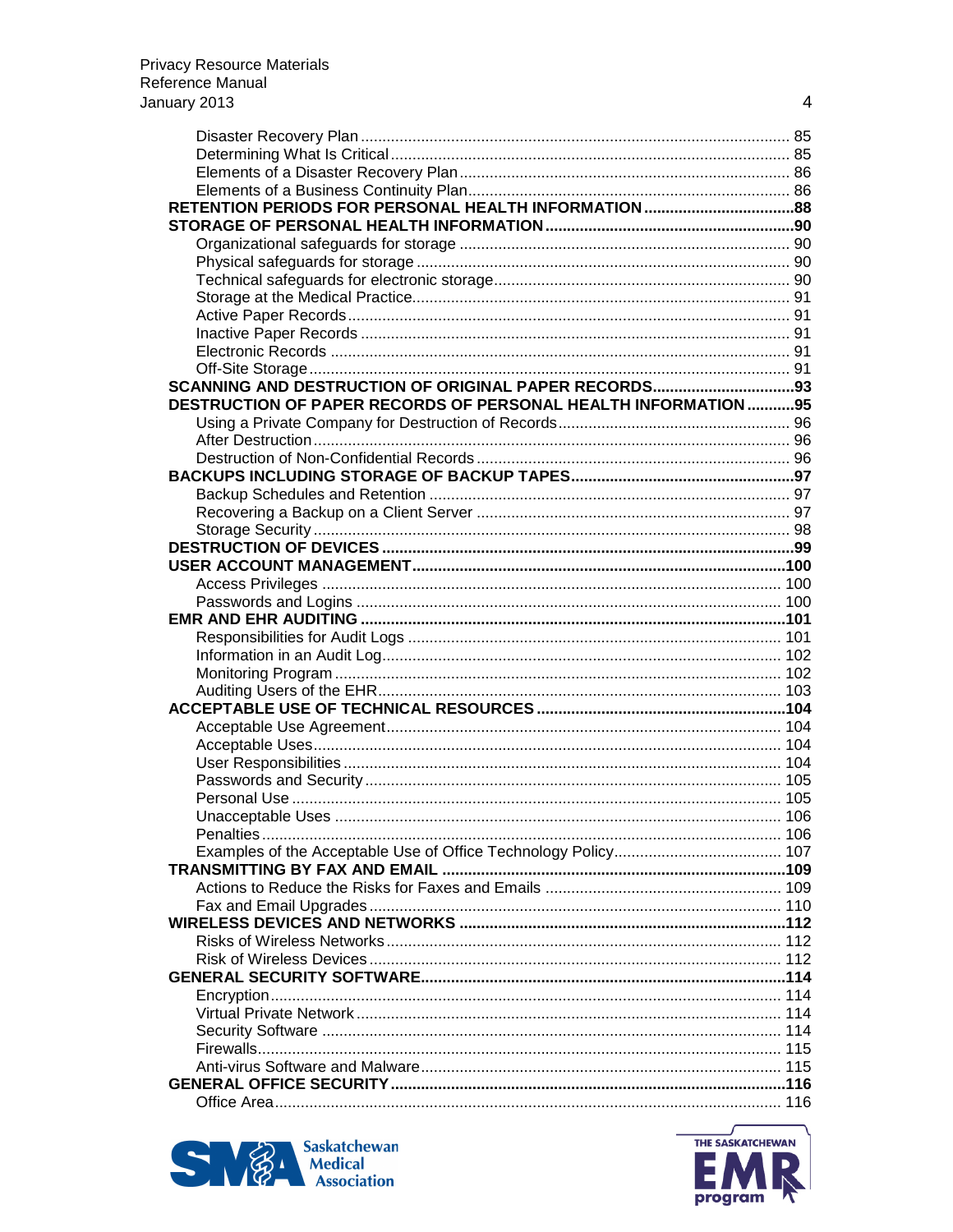|--|

### **Appendices**

| Additional Common Considerations Relating To This Guideline  122     |  |
|----------------------------------------------------------------------|--|
| APPENDIX B: MINISTRY OF HEALTH OVERVIEW OF CONSENT REQUIREMENTS  124 |  |
|                                                                      |  |
|                                                                      |  |
|                                                                      |  |
|                                                                      |  |
|                                                                      |  |
|                                                                      |  |
|                                                                      |  |
|                                                                      |  |
|                                                                      |  |
|                                                                      |  |
|                                                                      |  |
|                                                                      |  |





 $\overline{5}$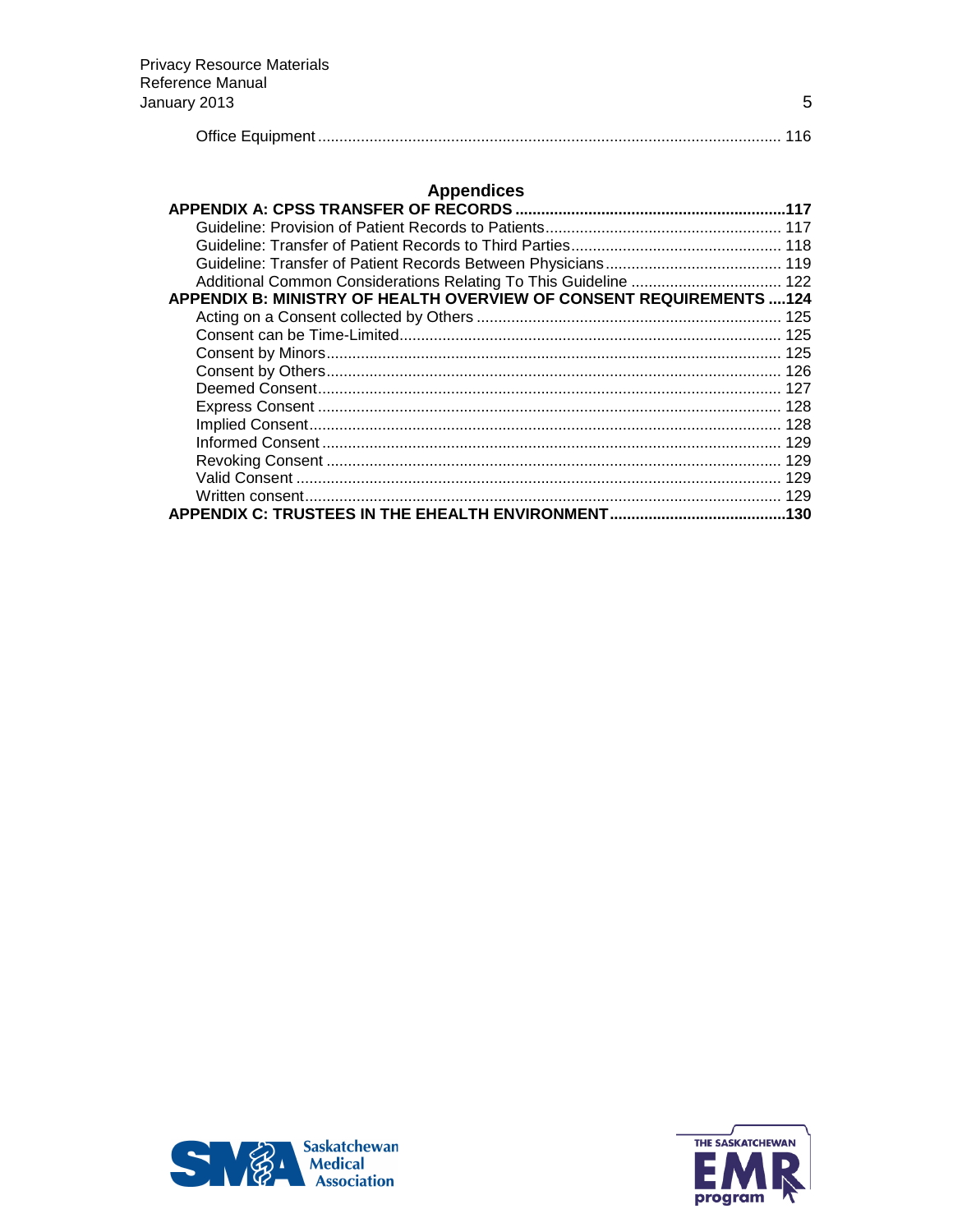## **Glossary**

Definitions in bold are from *The Health Information Protection Act* (HIPA)

<span id="page-5-0"></span>**"Access"** means to obtain or retrieve information

- **Access** may be used in relation to the patient's right to review and/or obtain a copy of his or her medical record
- **Access** may be used in relation to the act of viewing information in the EMR

**"Agent"** means a person that with the approval of the trustee acts for or on behalf of the trustee in respect to personal health information and only for the purpose of the trustee and not the agent's purpose whether or not the agent has the authority to bind the trustee, is paid by the trustee, or is remunerated by the trustee.

"**Breach**" means an unauthorized collection, use or disclosure of personal health information.

**"Collect" means to gather, obtain access to, acquire, receive, or obtain personal health information from any source by any means.**

**"Confidentiality"** means the obligation of the person or organization collecting, using or disclosing the information to not reveal it to anyone who is not authorized to know it.

#### **"Consent**"

Trustees must determine, in accordance with the HIPA, CPSS, Canadian Medical Association Code of Ethics, professional standards and the circumstances and urgency of the health service, which consent option is most appropriate.

• **Express consent** means the individual has indicated in writing or verbally an agreement with the collection, use or disclosure of their personal health information. This is the highest standard for consent.

• **Implied consent** means that the individual's consent to the collection, use or disclosure of their personal health information is implied based on the circumstances. The individual may withhold or withdraw consent for the collection, use or disclosure. For example, where a patient presents for service it is reasonable to infer the individual's consent to the collection, use and disclosure of their personal health information to provide the service, even though they have not expressly said so.

• **Deemed consent** means that the individual's personal health information is used or disclosed without the individual's consent, provided that it is used or disclosed for a purpose prescribed under section 27(2) of HIPA (i.e. for the purpose of providing or supporting a healthcare service to the individual) and the conditions set out in HIPA are met. **NOTE: Deemed consent is not the preferred model of consent as the individual is not involved in a consent process.** Whenever possible, implied or express consent should be used.



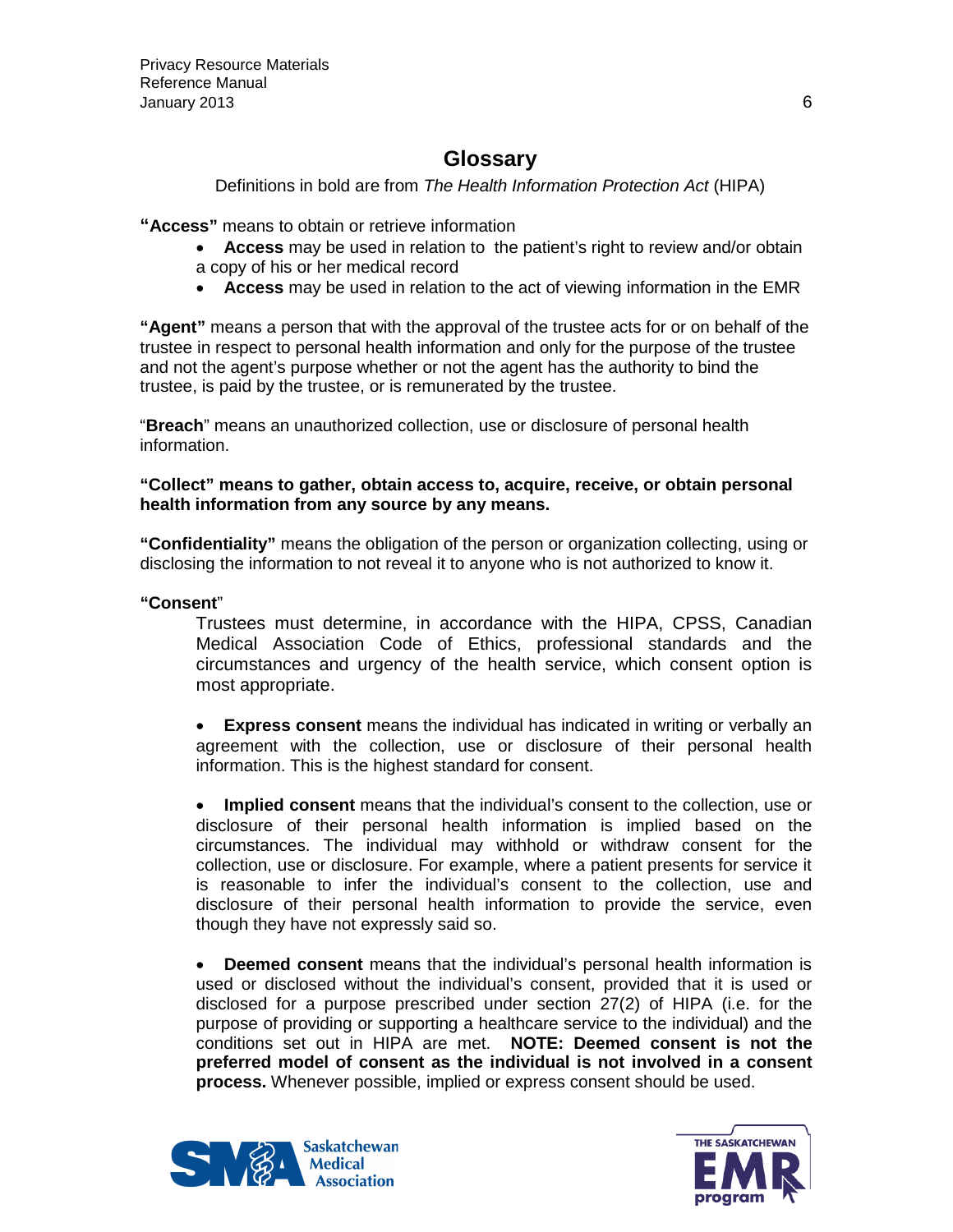Privacy Resource Materials Reference Manual January 2013 7

**"Control"** means the power or authority to manage, restrict, regulate or administer the collection, use, or disclosure of the record<sup>[1](#page-6-0)</sup>.

**"Custody"** means the physical and legal responsibility for the collection, use, disclosure of the personal health information.

**"De-identified personal health information" means personal health information from which any information that may reasonably be expected to identify an individual has been removed.** Th**is includes information that has been aggregated or transformed so that it cannot reasonably be re-identified.**

**"Designated archive" means an archive designated in the regulations of HIPA**

**"Disclose"** (or disclosure) means to transfer or release information to a separate entity outside of the trustee's authority.

**"Electronic Health Record" (EHR)** means a secure and private lifetime record of an individual's key health history and care within the health system. The record is available electronically to authorized healthcare providers and the individual in support of high quality care.

**"Electronic Medical Record" (EMR)** means a computer-based patient record system. It is sometimes extended to include other functions, such as order entry for medications and tests. For the purposes of this document, EMR is the system used in medical practices.

#### **"Health services number" means a unique number assigned to an individual who is or was registered as a beneficiary to receive insured services within the meaning of** *The Saskatchewan Medical Care Insurance Act.*

**"Information and Privacy Commissioner of Saskatchewan"** (OIPC) means an independent officer of the Saskatchewan Legislative Assembly who oversees three different Saskatchewan privacy and/or access statutes.

**"Information management service provider"(IMSP) means a person who or body that processes, stores, archives or destroys records of a trustee containing personal health information or that provides information management or information technology services to a trustee with respect to records of the trustee containing personal health information, and includes a trustee that carries out any of those activities on behalf of another trustee, but does not include a trustee that carries out any of those activities on its own behalf.**

"**Integrity**" means the assurance that personal health information has not been modified, or in some other way interfered with such that the physician or patient does not consider

<span id="page-6-0"></span> $<sup>1</sup>$  A Contractor's Guide to Access and Privacy in Saskatchewan, Office of the Information and</sup> Privacy Commissioner,<http://www.oipc.sk.ca/webdocs/ContractorsGuide.pdf> . Also see OIPC Report F-2008-002 (Ministry of Justice and Attorney General).



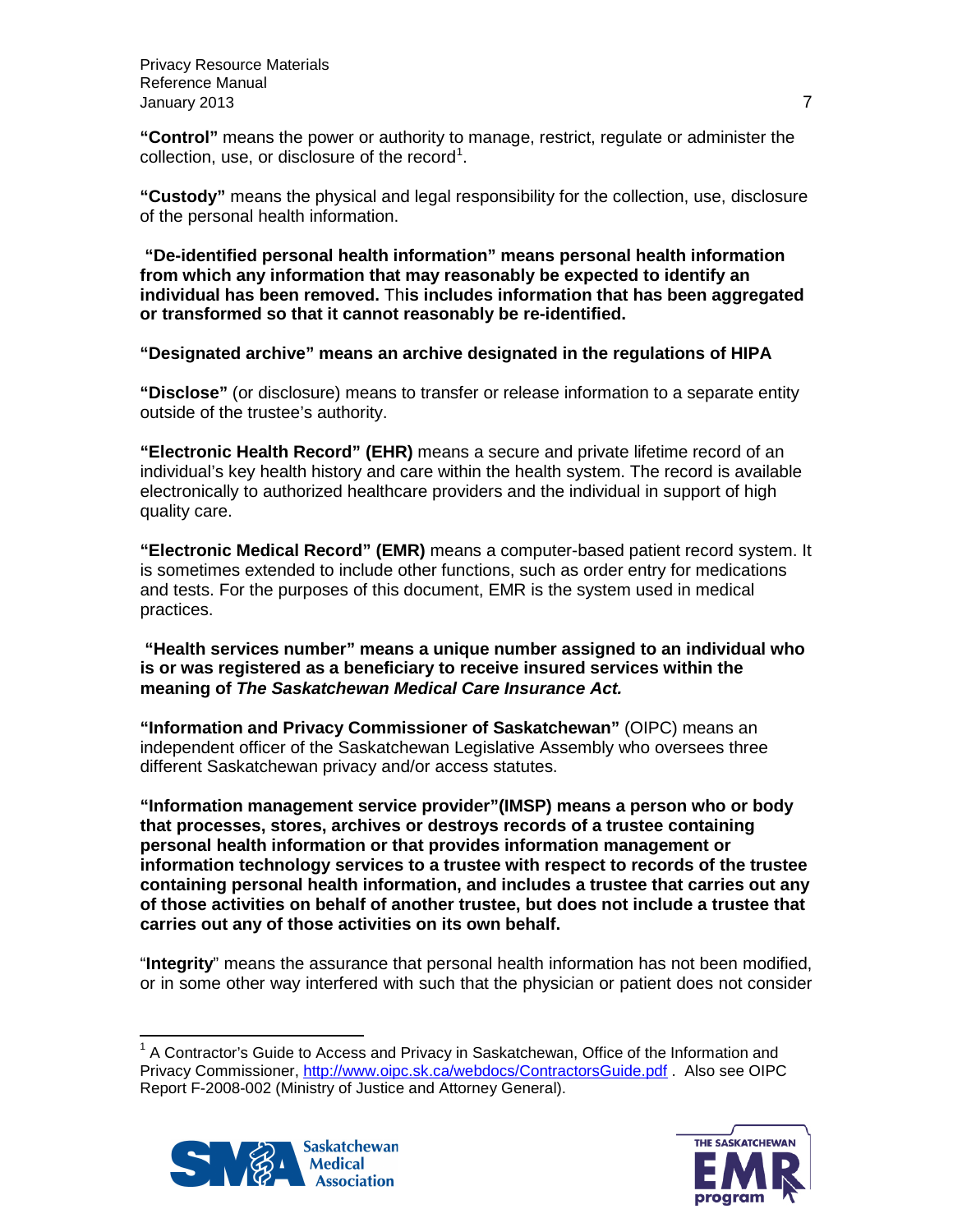Privacy Resource Materials Reference Manual January 2013 8

the information reliable. This includes throughout the storage, use, transfer and retrieval of the personal health information.

**"Personal health information" means, with respect to an individual, whether living or deceased:**

- **Information with respect to the physical or mental health of the individual**
- **Information with respect to any health service provided to the individual**
- **Information with respect to the donation by the individual of any body part or any bodily substance of the individual or information derived from the testing or examination of a body part or bodily substance of the individual**
- **Information that is collected**
	- o **in the course of providing health services to the individual; or**
	- o **incidentally to the provision of health services to the individual;**
- **Registration information**

"**Physician-trustee**" means a physician who is a trustee under HIPA and not an employee of a trustee.

#### **"Primary purpose" means the purpose for which personal health information was originally collected, and includes any purpose that is consistent with that purpose.**

**"Privacy"** means a broad concept which involves the right of the individual to exercise a measure of control over his or her personal health information. It involves the decision of the individual about what personal health information will be disclosed to a trustee and for what purposes. It captures both security and confidentiality which are subsets of privacy.

"**Privacy Officer**" means a person designated to make decisions or form opinions required under HIPA.

**"Regional Health Authority"** means a health organization established pursuant to section 14, 24 or 25 of *The Regional Health Services Act* (Saskatchewan).

**"Record" means a record of information in any form and includes information that is written, photographed, recorded, digitized, or stored in any manner, but does not include computer programs or other mechanisms that produce records.**

**"Registration information" means information about an individual that is collected for the purpose of registering the individual for the provision of health services, and includes the individual's health services number and any other number assigned to the individual as part of a system of unique identifying numbers that is prescribed in the regulations**

**"Secondary purpose"** means the use or disclosure of information for a purpose other than that for which it was originally collected, which is a program activity or service related to patient care. An example is the collection, use, and disclosure of personal health information for billing purposes.



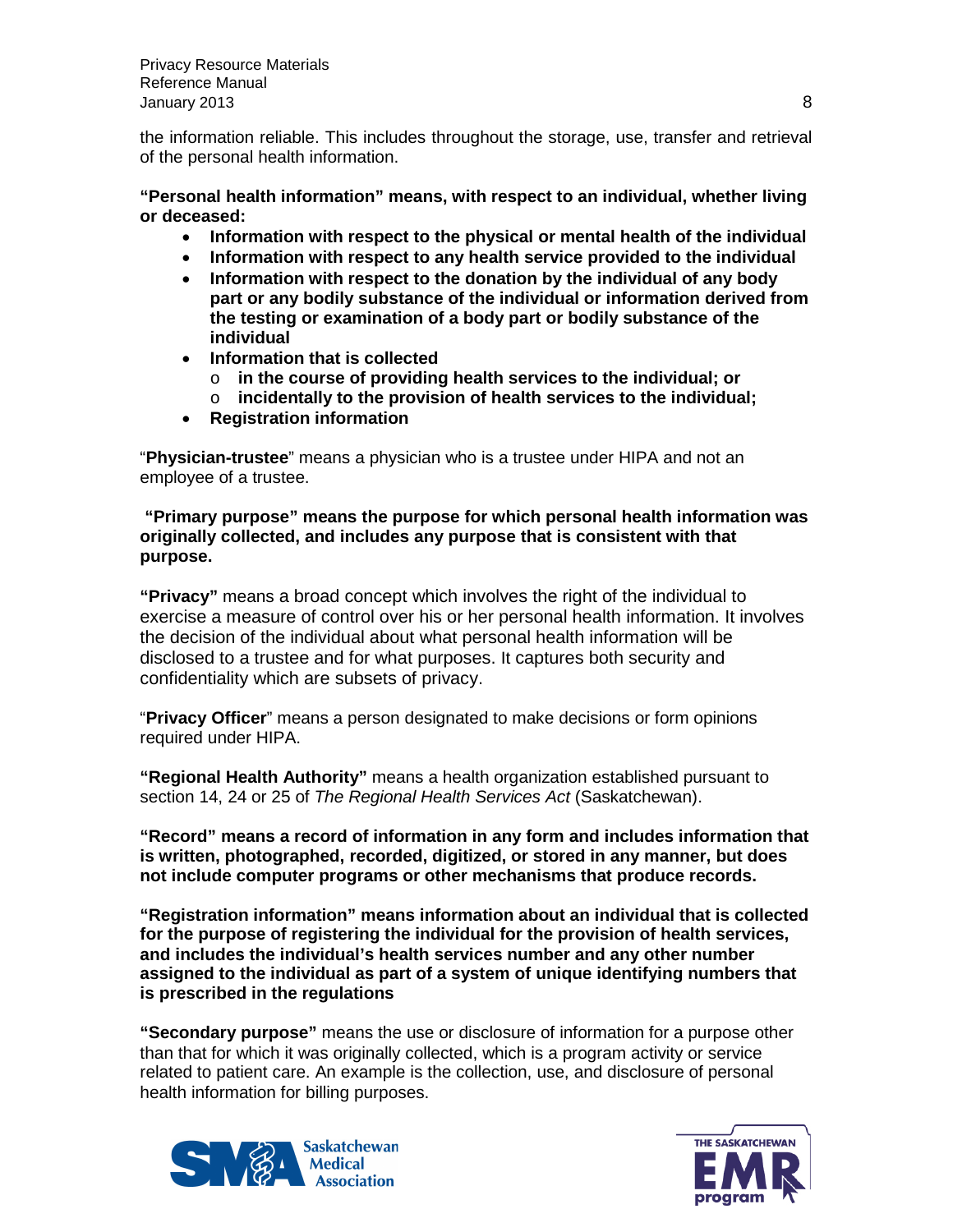**"Security"** means the procedures and systems used to restrict access, and to protect and maintain the integrity of the personal health information.

"**Third Parties**" means individuals and organizations who provide a service to the practice that does, or has a significant chance of, seeing or using personal health information, but who are not trustees, employees, health professionals, medical students, residents.

**"Trustee" means any of the following that have custody or control of personal health information as defined in HIPA s. 2(t):**

- **a government institution**
- **a regional health authority or a health care organization**
- **a licensee as defined in** *The Personal Care Homes Act*
- **a person who operates a facility as defined in** *The Mental Health Services Act*
- **a licensee as defined in** *The Health Facilities Licensing Act*
- **an operator as defined in** *The Ambulance Act*
- **a licensee as defined in** *The Medical Laboratory Licensing*
- *Act, 1994*
- **a proprietor as defined in** *The Pharmacy Act, 1996*
- **a community clinic**
	- o **as defined in section 263 of** *The Co-operatives Act, 1996*
	- o **within the meaning of section 9 of** *The Mutual Medical and Hospital Benefit Associations Ac***t or**
	- o **incorporated or continued pursuant to** *The Non-profit Corporations Act, 1995*
- **the Saskatchewan Cancer Foundation**
- **a person, other than an employee of a trustee, who is**
	- o **a health professional licensed or registered pursuant to an Act for which the minister is responsible or**
	- o **a member of a class of persons designated as health professionals in the regulations**
- **a health professional body that regulates members of a health profession pursuant to an Act**
- **a person, other than an employee of a trustee, who or body that provides a health service pursuant to an agreement with another trustee**
- **any other prescribed person, body or class of persons or bodies**

**"Use" includes reference to or manipulation of personal health information by the trustee that has custody or control of the information, but does not include disclosure to another person or trustee.**



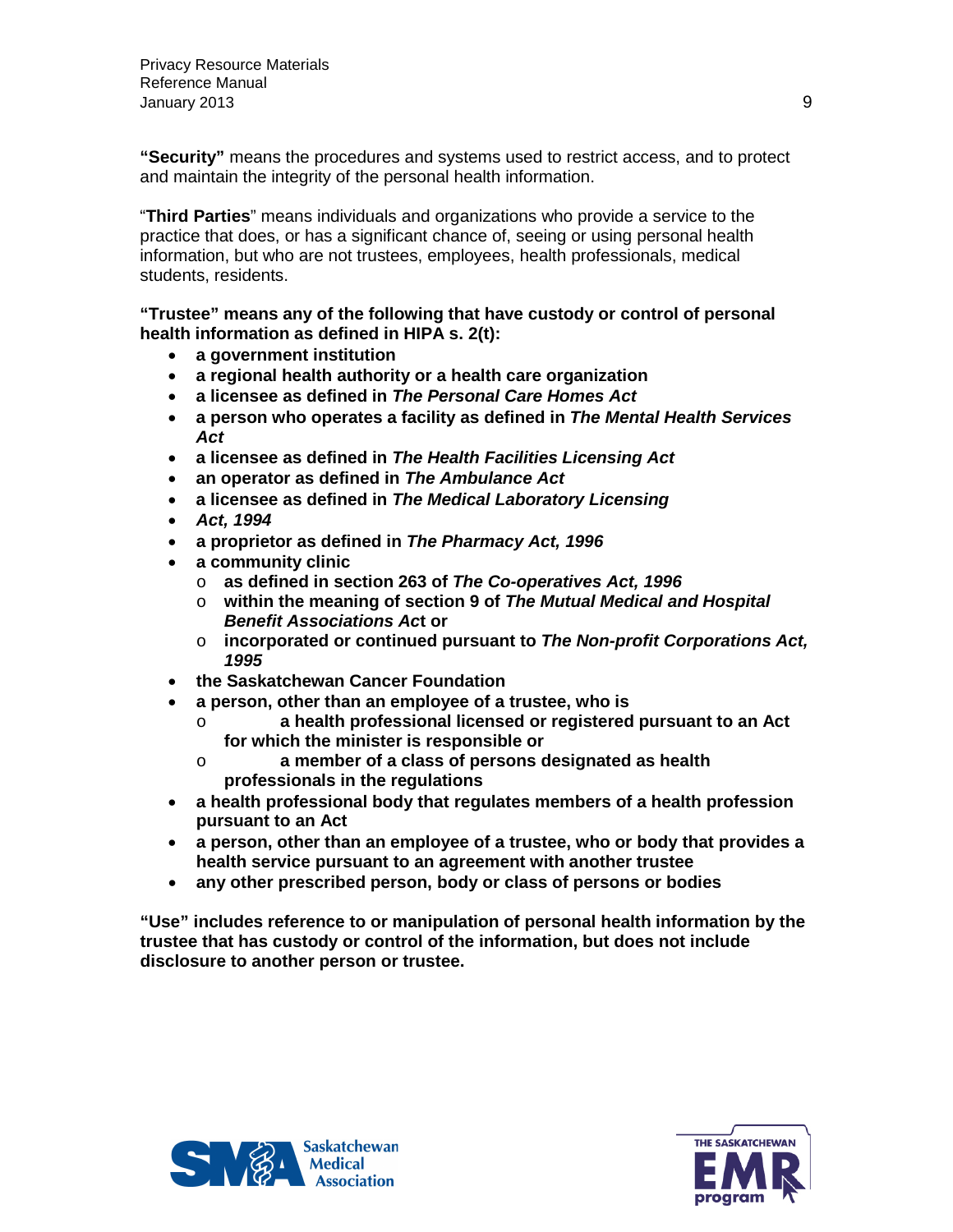#### <span id="page-9-0"></span>**Acronyms**

- CPSS College of Physicians and Surgeons of Saskatchewan
- EHR Electronic Health Record
- EMR Electronic Medical Record
- HIPA *The Health Information Protection Act*
- IMSP Information Management Services Provider
- OIPC Office of the Information and Privacy Commissioner of Saskatchewan
- PIP Pharmaceutical Information Program
- PIPEDA *Personal Information Protection and Electronic Documents Act*
- REB Research Ethics Board



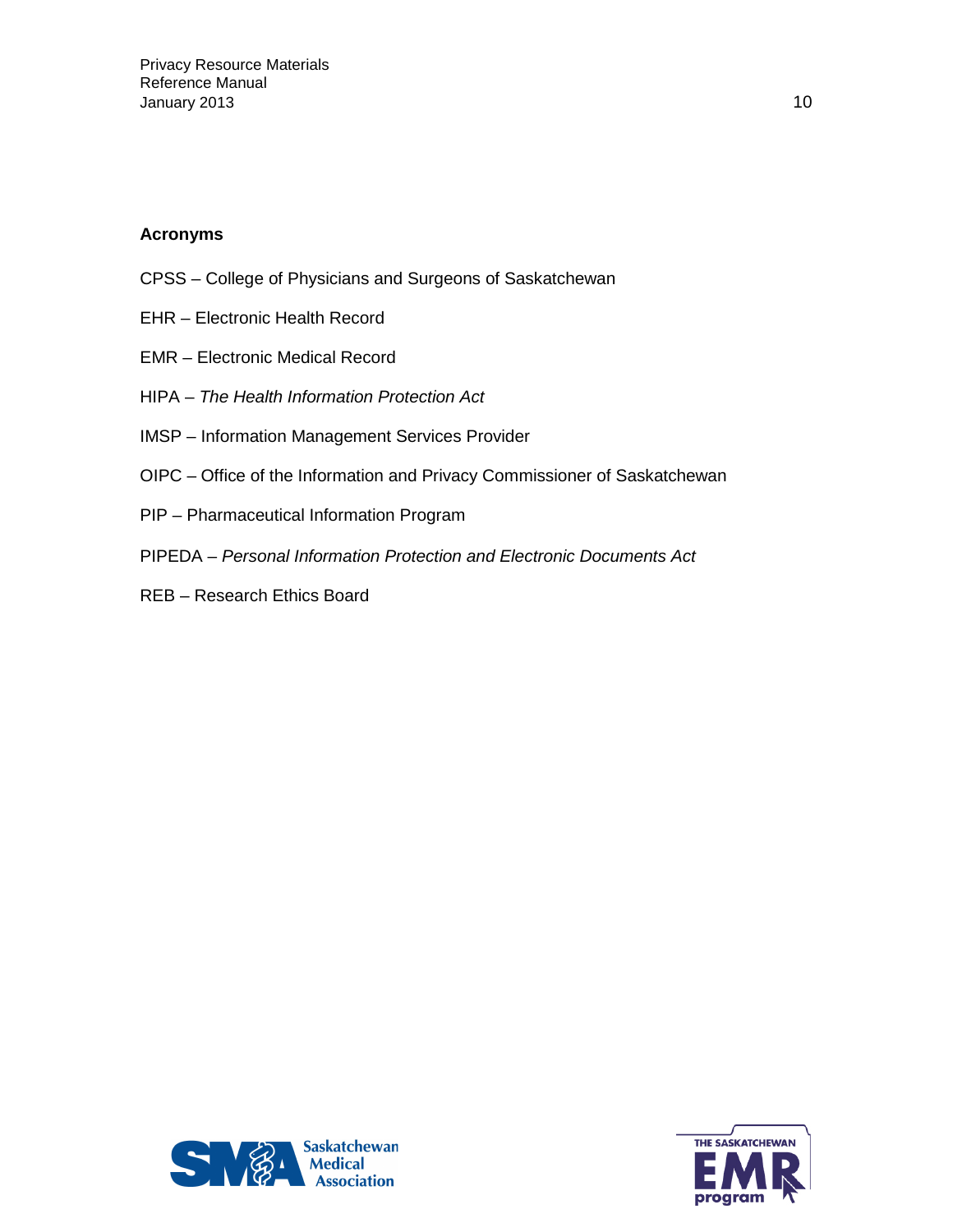<span id="page-10-0"></span>**Principles in the Preamble to** *The Health Information Protection Act*

#### **An Act respecting the Collection, Storage, Use and Disclosure of Personal Health Information, Access to Personal Health Information and the Privacy of Individuals with respect to Personal Health Information and making consequential amendments to other Acts**

That personal health information is private and shall be dealt with in a manner that respects the continuing interests of the individuals to whom it relates;

That individuals provide personal health information with the expectation of confidentiality and personal privacy;

That trustees of personal health information shall protect the confidentiality of the information and the privacy of the individuals to whom it relates;

That the primary purpose of the collection, use, and disclosure of personal health information is to benefit the individuals to whom it relates;

That, wherever possible, the collection, use, and disclosure of personal health information shall occur with the consent of the individuals to whom it relates;

That personal health information is essential to the provision of health services;

That, wherever possible, personal health information shall be collected directly from the individual to whom it relates;

That personal health information shall be collected on a need-to-know basis;

That individuals shall be able to obtain access to records of their personal health information;

That the security, accuracy, and integrity of personal health information shall be protected;

That trustees shall be accountable to individuals with respect to the collection, use, disclosure, and exercise of custody and control of personal health information;

That trustees shall be open about policies and practices with respect to the collection, use, and disclosure of personal health information;



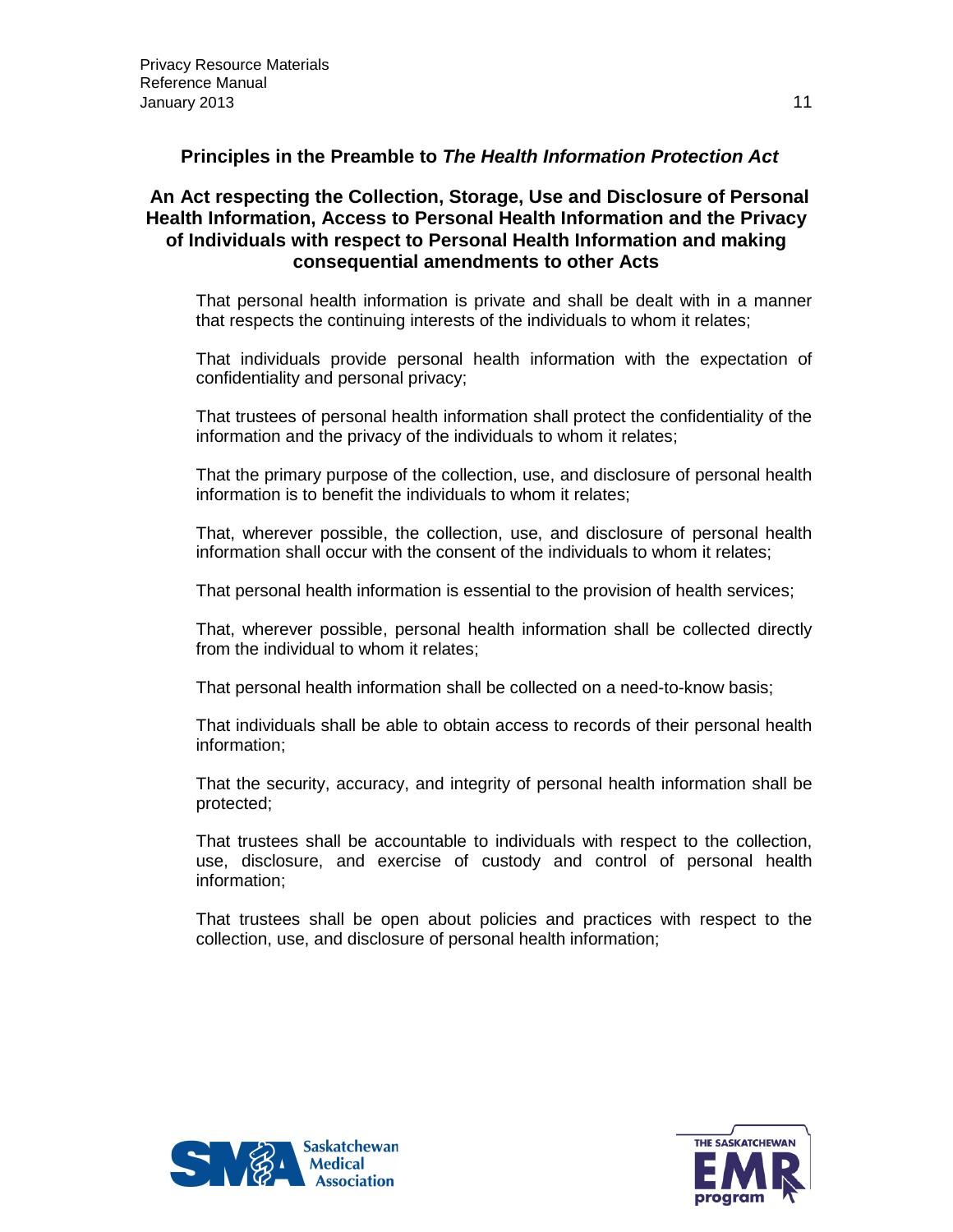## **Instructions**

#### <span id="page-11-0"></span>**Using the Privacy and Security Reference Manual**

It is recommended that anyone creating a privacy and security policy manual for a medical practice read **Creating a Policy Manual** first.

Throughout the **Reference Manual** the term "physician-trustee" is used. This term is a reminder that physicians who are trustees under HIPA have different legal accountability than physicians who are employees, medical students and residents, of another trustee, such as a regional health authority.

Physicians who are employees, medical students and residents, or on contract with a non-trustee may use this **Reference Manual** to establish privacy and security policies and procedures for their practice location if the non-trustee does not have such policies and procedures in place.

This **Reference Manual** provides guidelines for physicians to use in interpreting *The Health Information Protection Act* of Saskatchewan (HIPA). These guidelines do not constitute legal advice. It is divided into sections of related policy topics.

- There are several general responsibilities that a physician-trustee must meet and these are covered in the Accountability section. This section discusses the roles and responsibilities of a privacy officer and the obligations of employees, medical students and residents, and others who are subject to the policies and procedures and other requirements of HIPA.
- This is followed by the Patient Access, Amendment, and Authorized Representatives section. HIPA is very specific about patients' rights to have access to their own personal health information and to ask for amendments when there are errors or omissions. This section also includes information about patient designates and personal representatives.
- The third section is about the consent related to the collection, use and disclosure of a patient's personal health information. This does not include consent for treatment or service. There is an explanation of the different types of consent under HIPA and how to manage a patient's consent directive. There are several restrictions and authorizations in HIPA on the collection, use, and disclosure of personal health information.
- The Safeguards section contains overviews of some of the tools that physicians can use to mitigate risks, such as agreements, breach management, and business continuity and disaster recovery plans. While these are not specifically required in HIPA, they will help physicians meet some of their general duties to protect personal health information.
- This is followed by guidelines on other safeguards, including retention, storage, and destruction of records. This section provides advice applicable to both paper and electronic information.



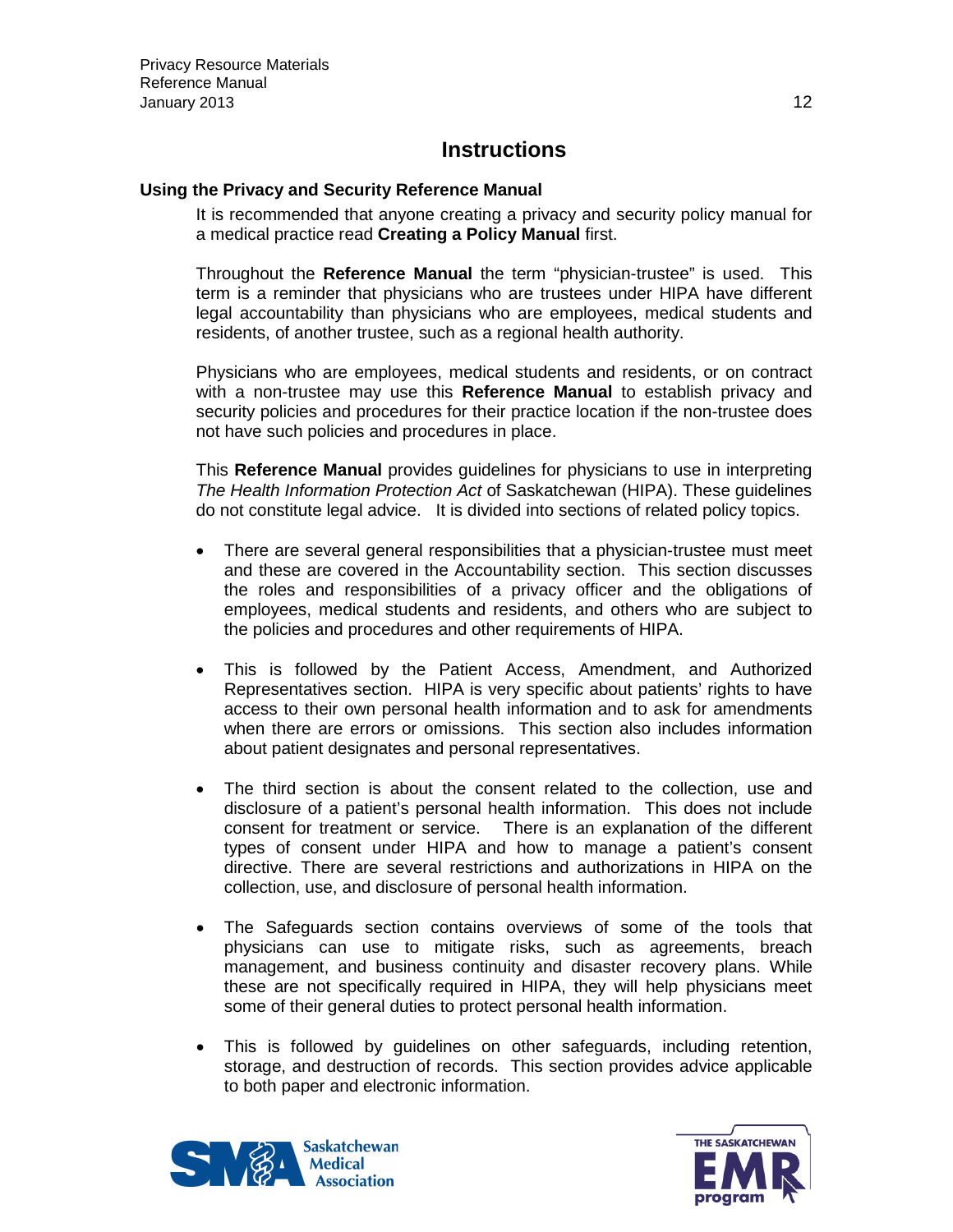#### **NOTES:**

When the word "must" is used in the **Privacy Resource Materials** it means it is a requirement under HIPA. "May" is used, as it is in HIPA, when a physician has discretion in how the HIPA requirement is met. "Should" and "recommended" generally refers to the expectations of the College of Physicians and Surgeons what are considered good practices.

For additional information, useful reference materials include:

- *The Health Information Protection Act,*
- The SMA's and CPSS' websites,
- Relevant CPSS Regulatory Bylaws,
- Relevant policies from any Regional Health Authority with which personal health information is shared,
- The Saskatchewan Ministry of Health website (http://www.health.gov.sk.ca/),
- The Saskatchewan Office of the Information and Privacy Commissioner website [\(http://www.oipc.sk.ca/](http://www.oipc.sk.ca/)).



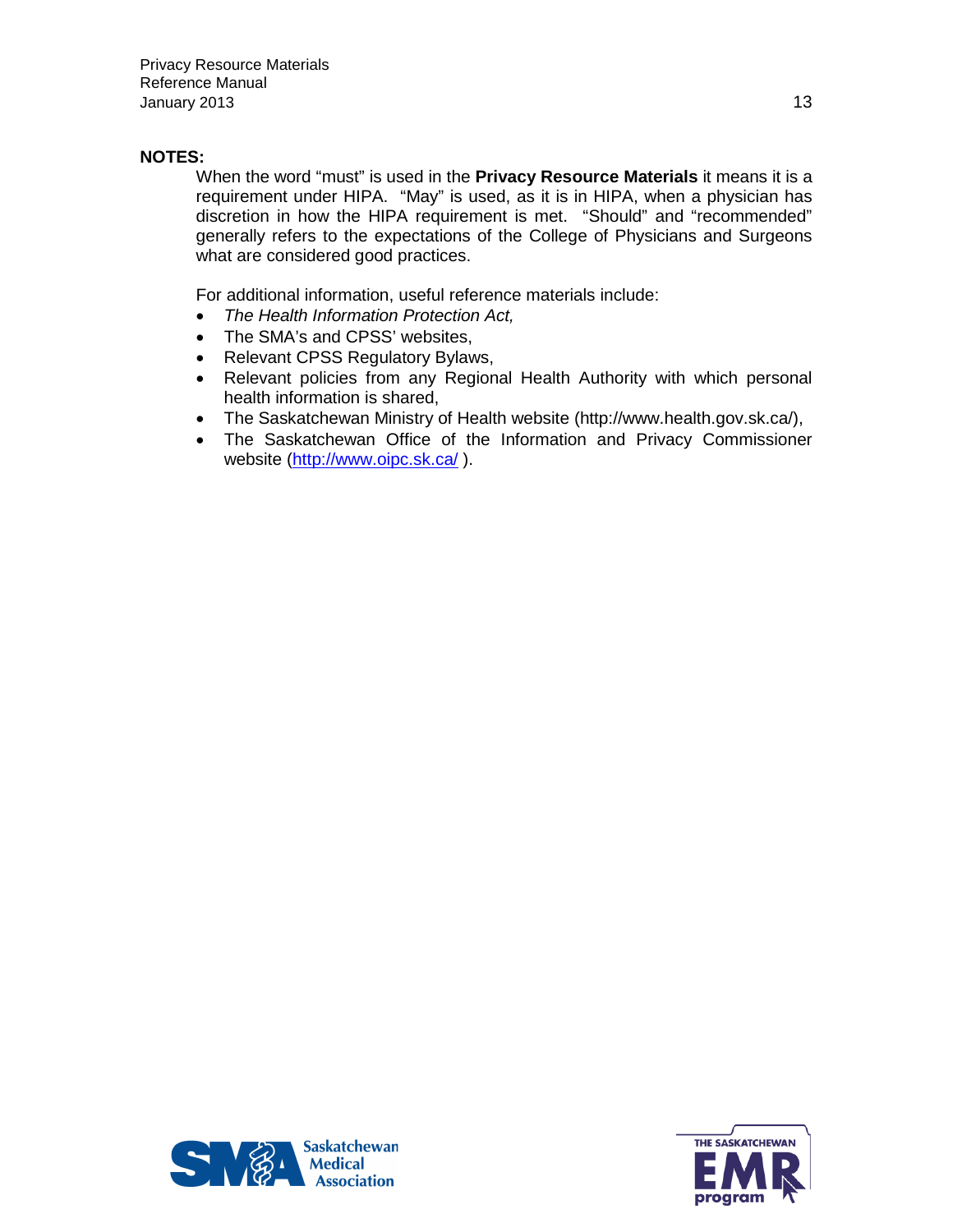## **Accountability**

<span id="page-13-0"></span>Text in bold is a legislative requirement



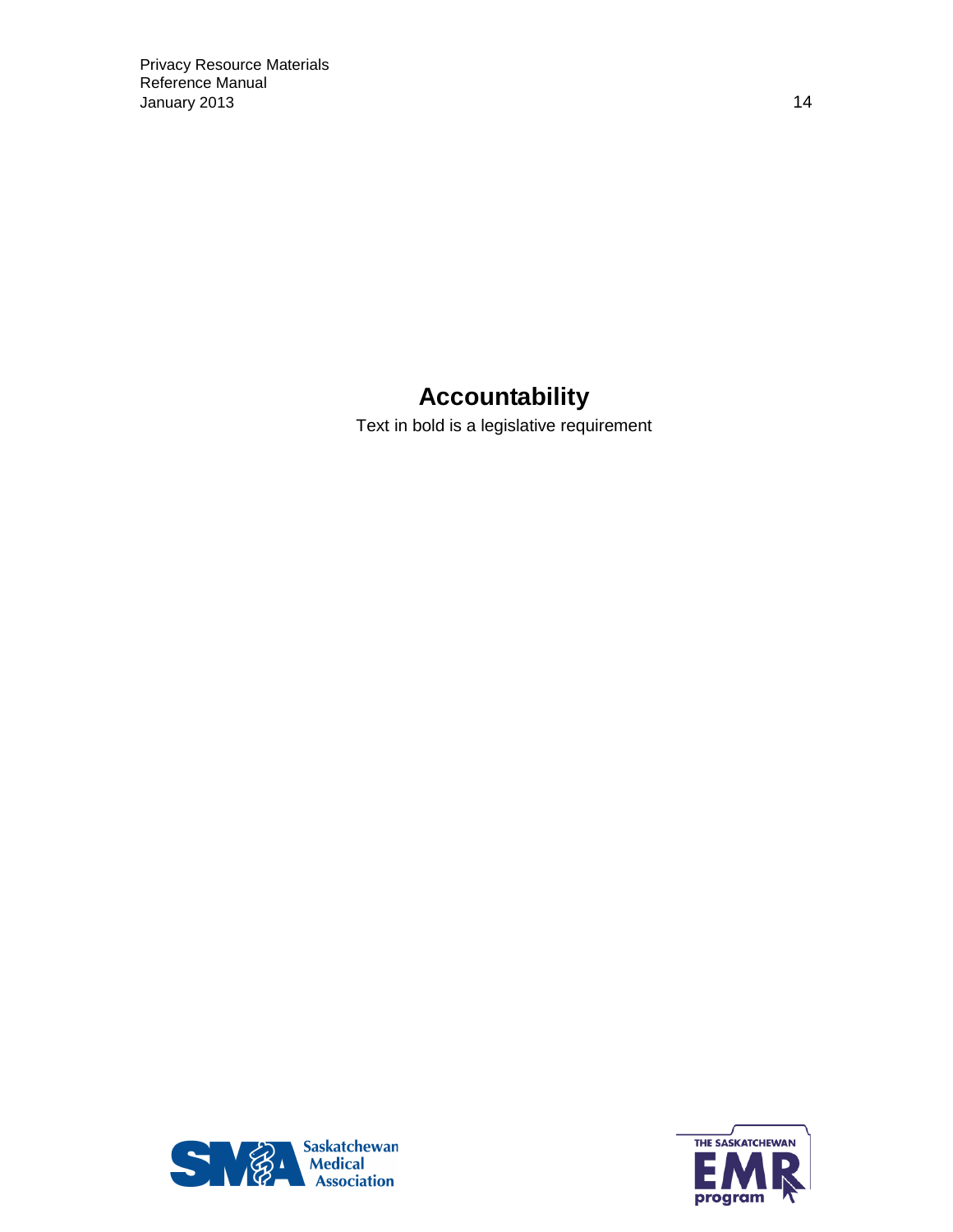## **Trustees**

## **(HIPA s. 2(t)**

<span id="page-14-0"></span>HIPA establishes the rules and responsibilities for physicians and other trustees in the protection of the privacy of patients and the security of their personal health information. All physicians implementing an EMR need to understand the concept of a trustee under HIPA, and how to determine if they are one.

#### <span id="page-14-1"></span>*Determining if a Physician is a Trustee under The Health Information Protection Act*

For physicians to determine if they are a trustee, they should consider the following questions, 1) are they an employee, and 2.) do they have custody or control of the personal health information they collect?

**Is the physician an employee of a Trustee**? (see the definition of trustee in the Glossary) If so, the physician is not a trustee. If the physician is an employee of a non-trustee such as a private company the physician should consider whether he/she has custody or control of the personal health information.

If the physician is an employee of a trustee, the physician does not need to put in place a privacy program in accordance with the HIPA. They would however still need to be aware of and meet the obligations contained within HIPA. They would also be expected to be aware of and follow all of the trustees' privacy policies and procedures. The Bylaws of the College of Physicians and Surgeons of Saskatchewan College require if there is a privacy policy available at a practice location, the physicians who work at that practice location should read and be familiar with that privacy policy*.*

**Does the physician have custody of personal health information**? Custody refers to the guardianship or care of the personal health information beyond the period of providing care. If the physician were to leave the current location of practice could he/she take the records or a copy of them to a new practice location? If a physician enters into an agreement with another trustee to leave the records at the original practice it does not minimize the responsibilities of the physician as a trustee while still practicing at that location.

- a) If the physician has custody or control of the personal health information then the physician is a trustee and must meet the requirements of HIPA.
- b) If the physician does not have custody or control of the personal health information then the responsibility to ensure the privacy and security of the personal health information belongs to the trustee with custody or control, such as a regional health authority. This does not negate however the physician's obligations under HIPA with respect to the personal health information.



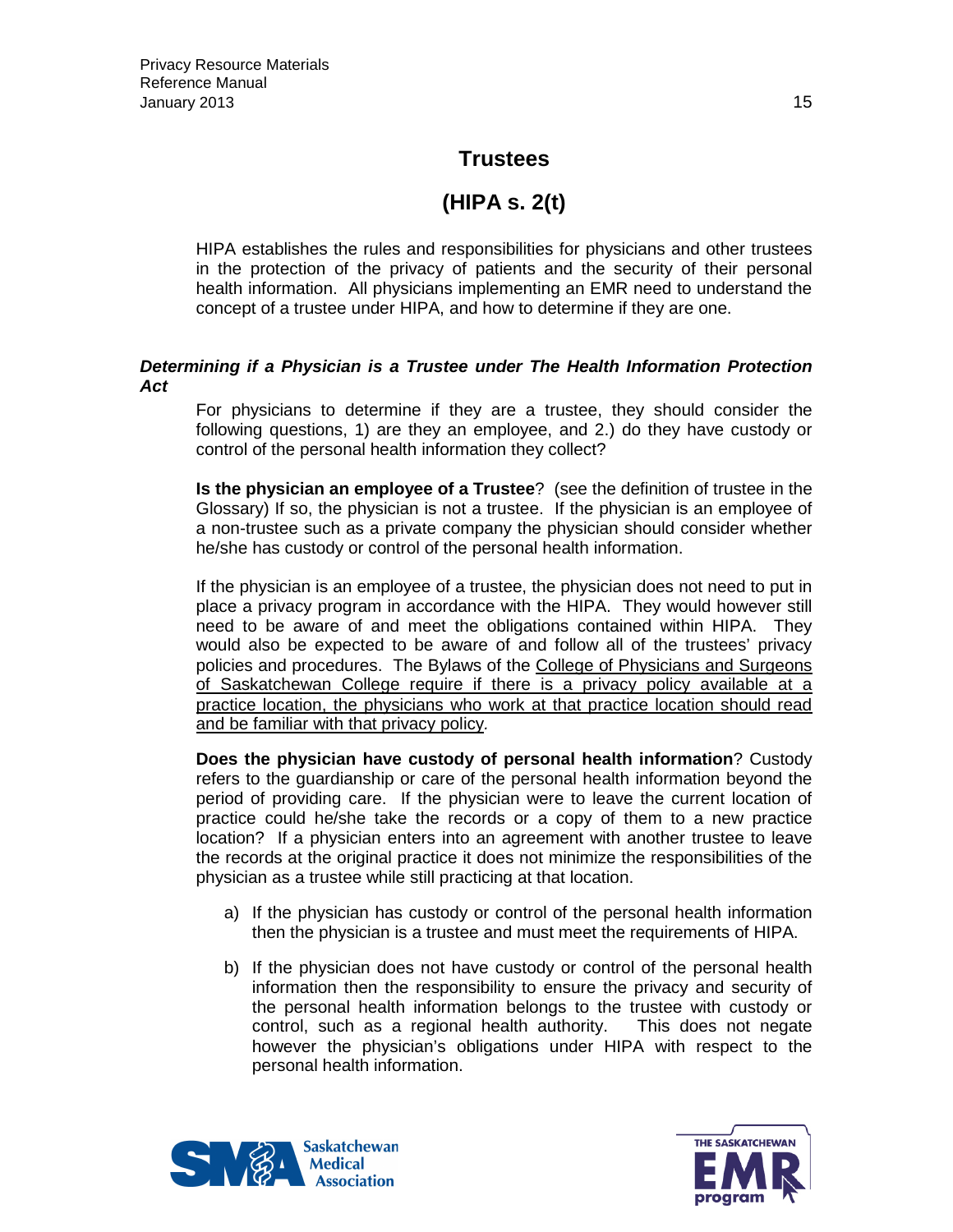**Does the physician have responsibility for, or control of, the personal health information that has been placed under the guardianship of someone who is not a trustee**, such as an EMR vendor or storage facility?

- If yes, then the physician is a trustee and must meet the requirements of HIPA.
- If the physician does not have control of the personal health information, or custody of it, then the physician is not a trustee. Such would be the case when a physician transfers records to another trustee or a designated archive.

#### *Determining Accountability in a Group Medical Practice*

It is very common for a group of physicians to establish a group practice, whether it is a legal entity or a group of physicians in a shared space using some common services. In a group practice each physician is a trustee. In many of these practices all resources of the practice are shared, including employees and management of the EMR and, in some practices, the actual EMR records are shared.

Physician-trustees must determine if they have sole custody or control of their patients' records or if this responsibility is shared with the other physiciantrustees in the practice. Two questions to consider are:

- 1. Does each physician have his/her own EMR or a separate patient list within a common EMR?
- 2. Do employees, medical students and residents, work for just one physician?

If the answers to these questions are yes then each physician-trustee is solely accountable for the personal health information under his/her custody or control and must meet his/her duties under HIPA.

Where several physician-trustees in one medical practice each have their own separate database within the EMR and accordingly, sole custody or control of their patient's personal health information there is an expectation that they develop common approaches to protecting the personal health information, including a single policy manual for the entire practice.

Where several physicians in one medical practice share a single, common database within the EMR, it is essential the physicians develop a common approach to protecting the personal health information and develop a single policy manual for the entire practice.



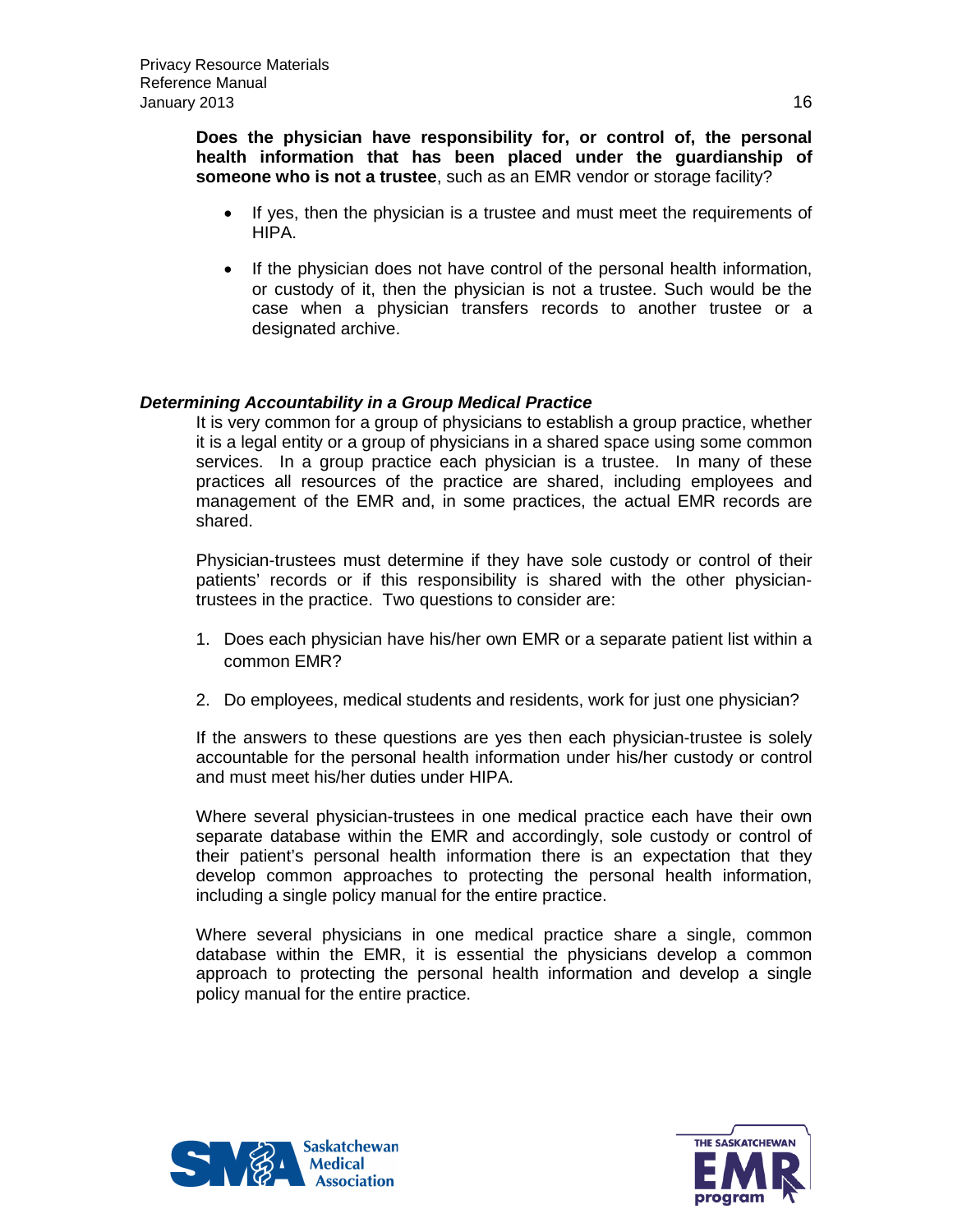#### *Responsibilities of Trustees*

It is important to determine the trustee model at each clinic. The type of model will influence the privacy accountabilities for each trustee. The following describes the responsibilities of each model of trustee.

#### **A sole practitioner**

- A complete set of privacy policies
- No clinic exit agreement is required; however there should be a policy with procedures to follow when the physician ceases to practice at that location that is consistent with their legal responsibilities and the CPSS Bylaws and guidelines.
- No information sharing agreement internal to the clinic is required.
- Education of employees, medical students and residents on the clinic policies and procedures, and their responsibilities.
- Confidentiality agreements signed with employees, medical students and residents, other health professionals working in the clinic, and third parties who have access to personal health information.
- IMSP Agreements required with
	- **EMR Vendor**
	- **IF** support company
	- **Storage company**
	- **Shredding company**
	- **Transcriptionist**



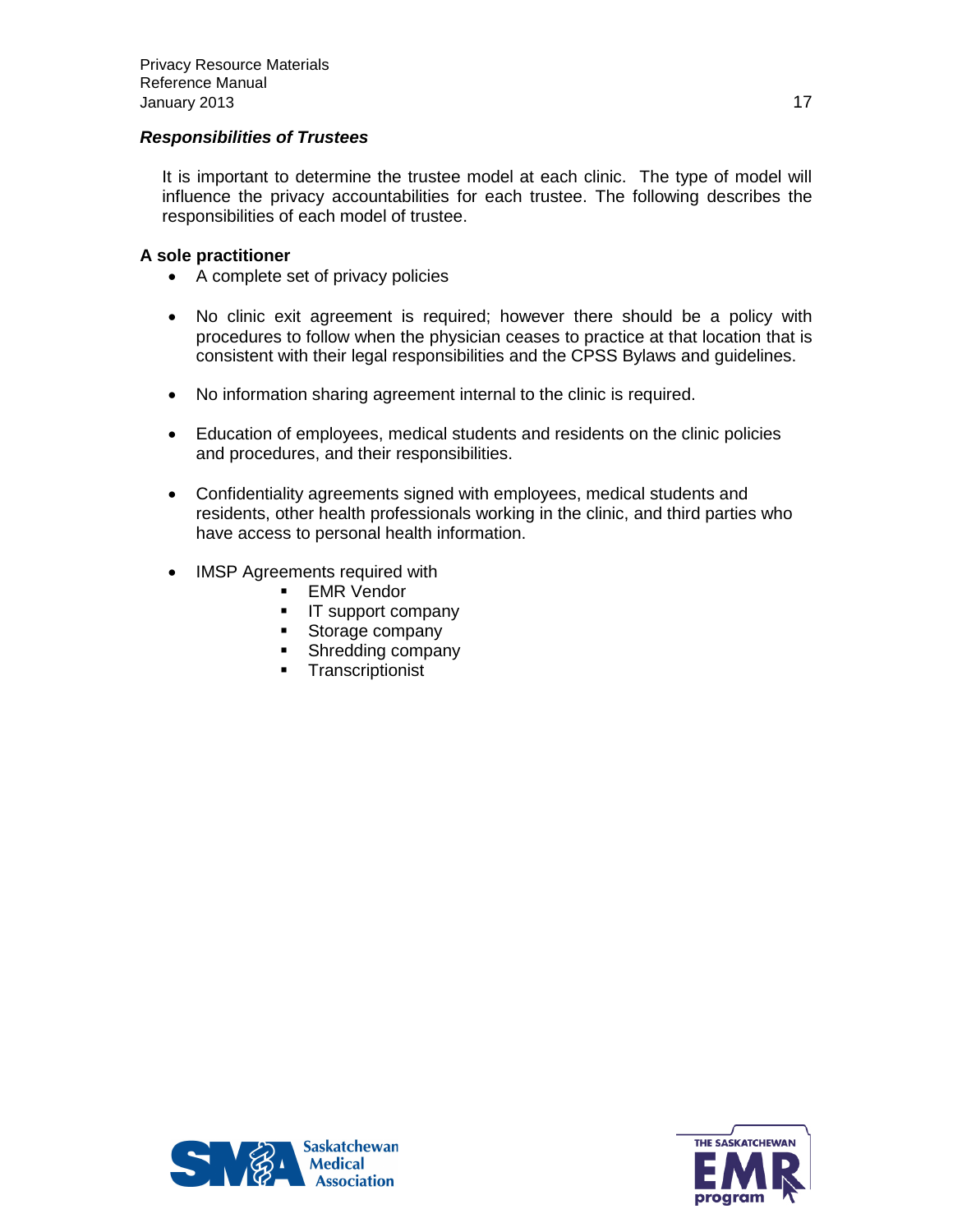- **Telephone answering service**
- o Agreements requiring a privacy clause or schedule
	- Landlord
	- **Cleaners**
	- Other third parties who may have access to personal health information

#### **Physicians in a group practice**

- Complete set of common privacy policies including a clinic-information sharing agreement or an understanding of how information is shared within the clinic and included at the beginning of the clinic policy manual and signed by all trustees at the clinic.
- Clinic exit agreement signed by all physicians and any other health professional who has patient records at the clinic. Example – physiotherapist. If this is addressed in another practice agreement the physicians may have the clinic exit agreement will not be necessary. The policy manual should identify the elements of the clinic exit agreement and what agreement the trustees sign to cover them.
- Education of employees, medical students and residents on the clinic policies and procedures, and their responsibilities.
- Confidentiality agreements with employees, medical students and residents, other health professionals working in the clinic, and third parties who have access to personal health information.
- IMSP Agreements required with
	- **EMR Vendor**
	- **IF** support company
	- **Storage company**
	- **Shredding company**
	- Transcriptionist
	- **Telephone answering service**
	- o Agreements requiring a privacy clause or schedule
		- **Landlord**
		- **Cleaners**
		- Other third parties who may have access to personal health information

#### **A physician in a group medical corporation, partnership or other legally recognized entity**

If the medical corporation is a sole practitioner he/she should implement to the responsibilities of the sole practitioner.

If the medical corporation is a group practice or a group of physicians who are each incorporated they should implement:



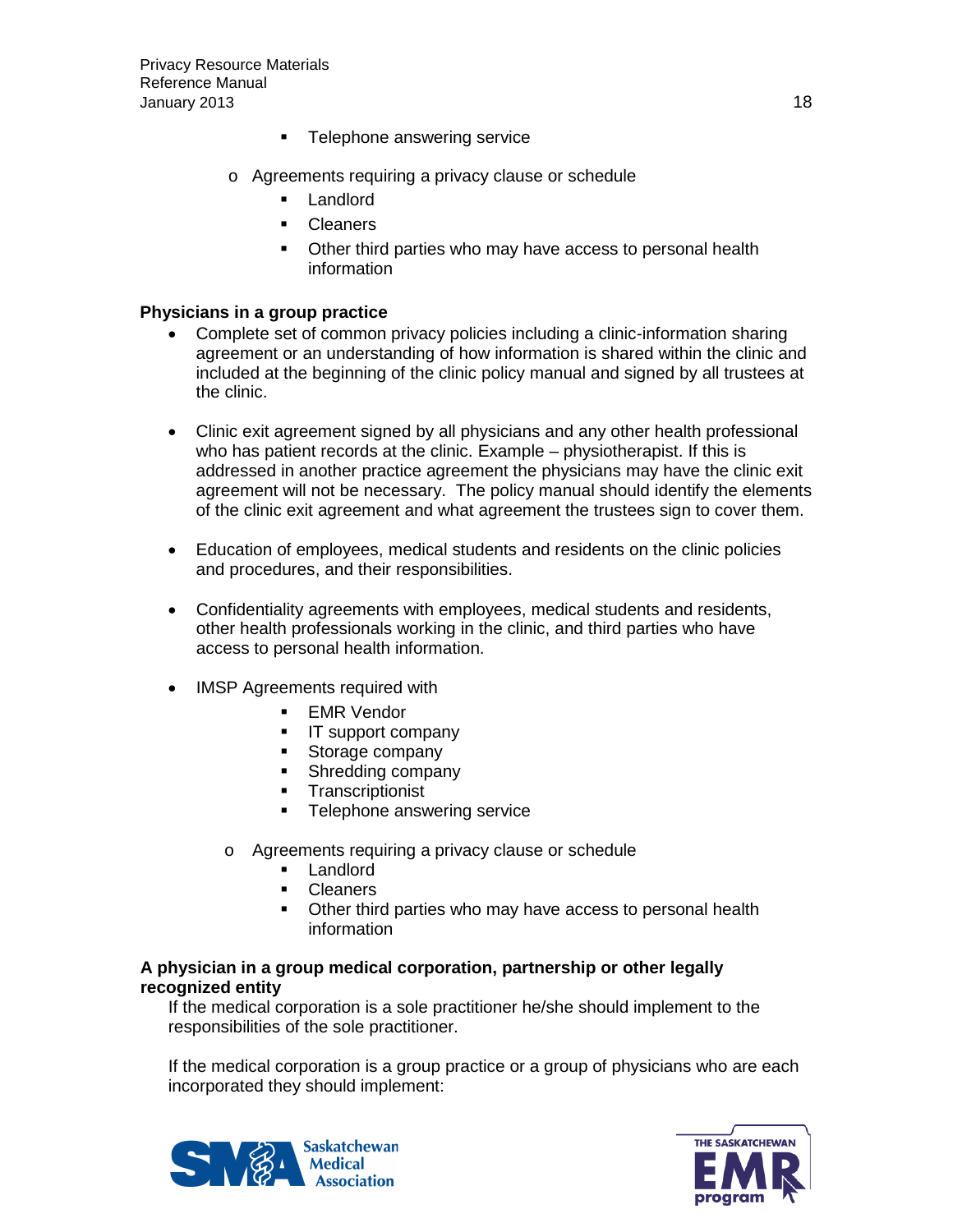- A complete set of common privacy policies including a clinic-information sharing agreement or statement of how information is shared within the clinic and included at the beginning of the clinic policy manual and signed by all trustees at the clinic.
- Clinic exit agreement signed by all physicians and any other health professional who has patient records at the clinic. Example – physiotherapist. If this is addressed in another practice agreement the physicians may have the clinic exit agreement will not be necessary. The policy manual should identify the elements of the clinic exit agreement and what agreement the trustees sign to cover them.
- Education of employees, medical students and residents on the clinic policies and procedures, and their responsibilities.
- Confidentiality agreements with employees, medical students and residents, other health professionals working in the clinic, and third parties who have access to personal health information.
- IMSP Agreements required with
	- **EMR Vendor**
	- **IF** IT support company
	- **Storage company**
	- **Shredding company**
	- **Transcriptionist**
	- **Telephone answering service**
	- o Agreements requiring privacy clause or schedule
		- **Landlord**
		- **Cleaners**
		- Other third parties who may have access to personal health information

#### **A contract physician**

A physician who is on contract with another trustee, such as a regional health authority, may or may not be a trustee depending on the custody or control of the information. A physician, whose contract gives him/her responsibilities for the personal health information, including responsibilities when the physician ceases to practice on contract should be considered a trustee. He/she should have in place:

- Complete set of privacy policies with consideration of the policies and procedures of the trustee that holds the contract.
- Clinic exit agreement with the other trustee.
- Information sharing agreement with the trustee that holds the contract (e.g.: regional health authority).
- Education of employees, medical students and residents on the clinic policies and procedures, and their responsibilities.



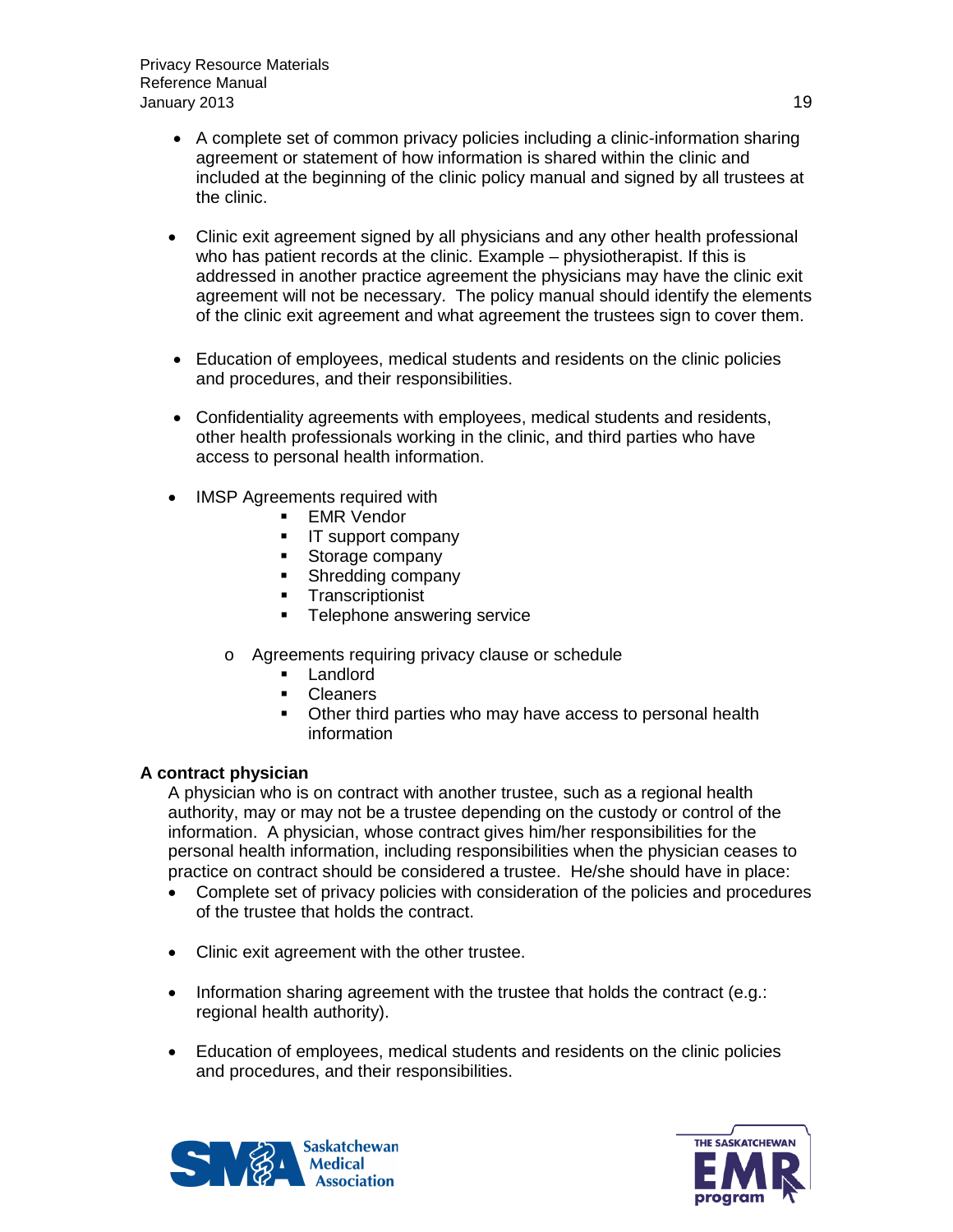Privacy Resource Materials Reference Manual January 2013 20

- Confidentiality agreements with employees, medical students and residents, other health professionals working in the clinic, and third parties who have access to personal health information.
- IMSP Agreements required with
	- **EMR Vendor**
	- **IT** support company
	- **Storage company**
	- **Shredding company**
	- **Transcriptionist**
	- **Telephone answering service**
	- o Agreements requiring privacy clause or schedule
		- **Landlord**
		- **Cleaners**
		- Other third parties who may have access to personal health information

**A physician who does not have custody or control of the personal health information he/she collects, uses or discloses is not considered a trustee but is required by CPSS Bylaw 23.3 to read and be familiar with the privacy policy of the trustee of the location(s) where the physician practices.**

**A physician whose office is located on the premises of another trustee, such as a regional health authority, and from whom the physician avails many benefits such as IMSP services and provision of hardware:**

- Complete set of privacy policies with consideration of the policies and procedures of the trustee that is the landlord.
- Information sharing agreement with the trustee who is the trustee-landlord.
- Education of employees, medical students and residents on the clinic policies and procedures and their responsibilities.
- Confidentiality agreements with employees, medical students and residents, other health professionals working in the clinic, and third parties who have access to personal health information.
- IMSP Agreements required if not covered by the trustee-landlord
	- **EMR Vendor**
	- **IF** support company
	- **Storage company**
	- **Shredding company**
	- **Transcriptionist**
	- **Telephone answering service**
	- o Agreements requiring privacy clause or schedule
		- **Landlord**
		- **Cleaners**



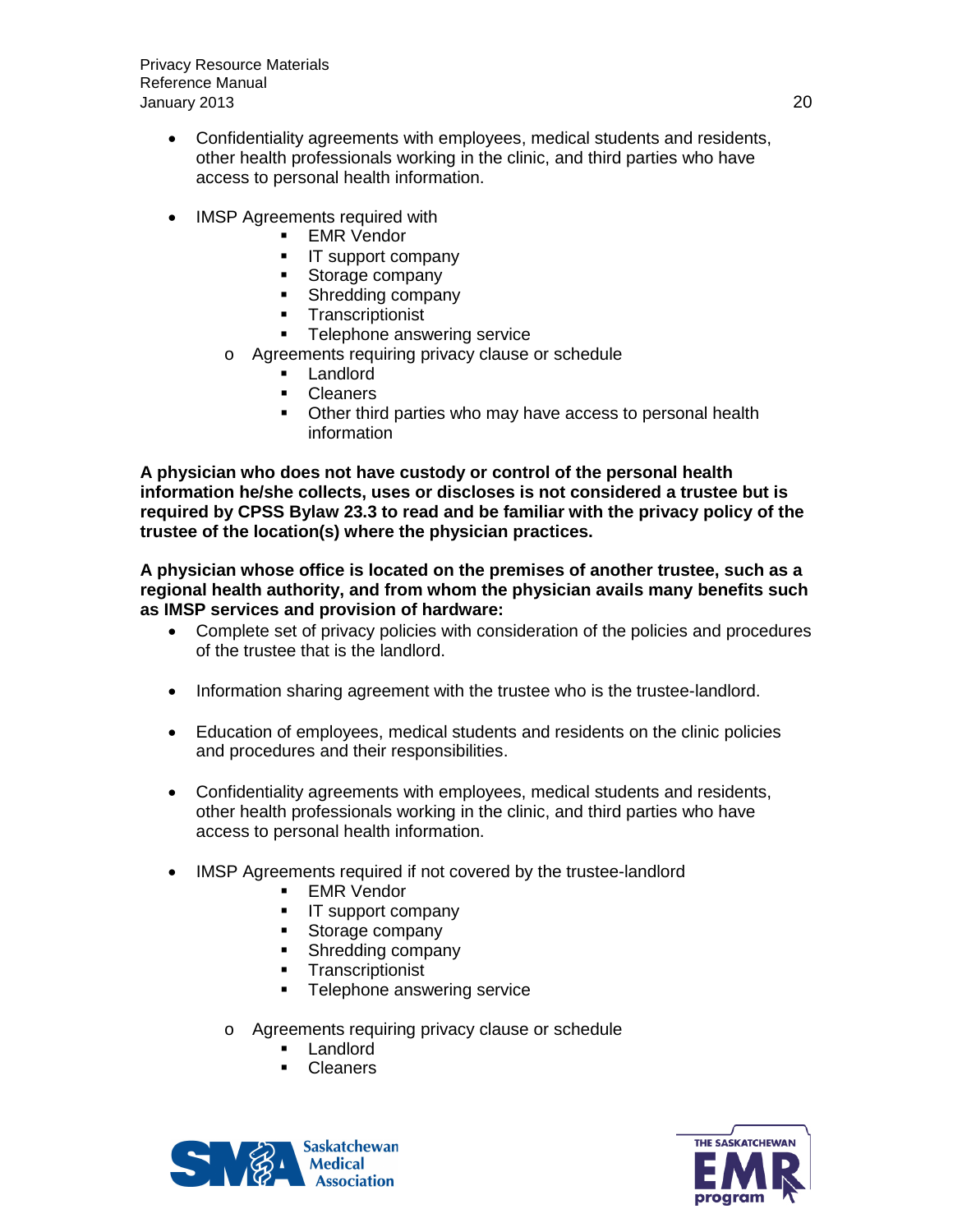• Other third parties who may have access to personal health information may have access to personal health information

#### **A physician who practices at more than one location, sometimes as a trustee and other times on contract or as a primary care physician**

A physician can be a trustee at one location and a non-trustee at another location. At the locations where the physician is not a trustee he/she is responsible for reading, being familiar with, and complying with the policies and procedures of the trustee at that location.

#### **A physician who is an employee at a medical clinic owned and operated by a nontrustee.**

The physician is the trustee if a written agreement with the clinic allows the physician to take a copy of their records when he/she leaves the clinic, and the agreement gives the physician responsibility for the personal health information he/she collects, uses and discloses and for recognizing patients' rights in relation to their information.

If the employer (non – trustee) has custody or control of the records of personal health information, the management and protection of the records is governed by the Personal Information Protection and Electronic Documents Act (PIPEDA). The policies and procedures in the Privacy Resource Materials can be followed to meet the requirements of PIPEDA **with the exception of deemed consent**, which is not authorized.

Note: What follows is best practice and recommended. The physician if not deemed as the trustee should work to ensure these best practices are implemented. If they are the trustee however, they would have responsibilities to ensure these recommended practices are implemented.

- A complete set of privacy policies must be in place. If the non-trustee has policies and procedures for the clinic the physician should approve them or make the necessary amendments.
- Clinic exit agreement signed with the non-trustee owner.
- Information sharing agreement with the non-trustee detailing the responsibilities of both parties.
- Physician has an obligation to ensure the non-trustee educates employees, medical students and residents, on the policies and procedures and their responsibilities.
- Physician has an obligation to ensure the non-trustee has signed confidentiality agreements with employees, medical students and residents, other health professionals working in the clinic, and third parties.
- Physician should strongly encourage the non-trustee to have: 1) IMSP Agreements with:



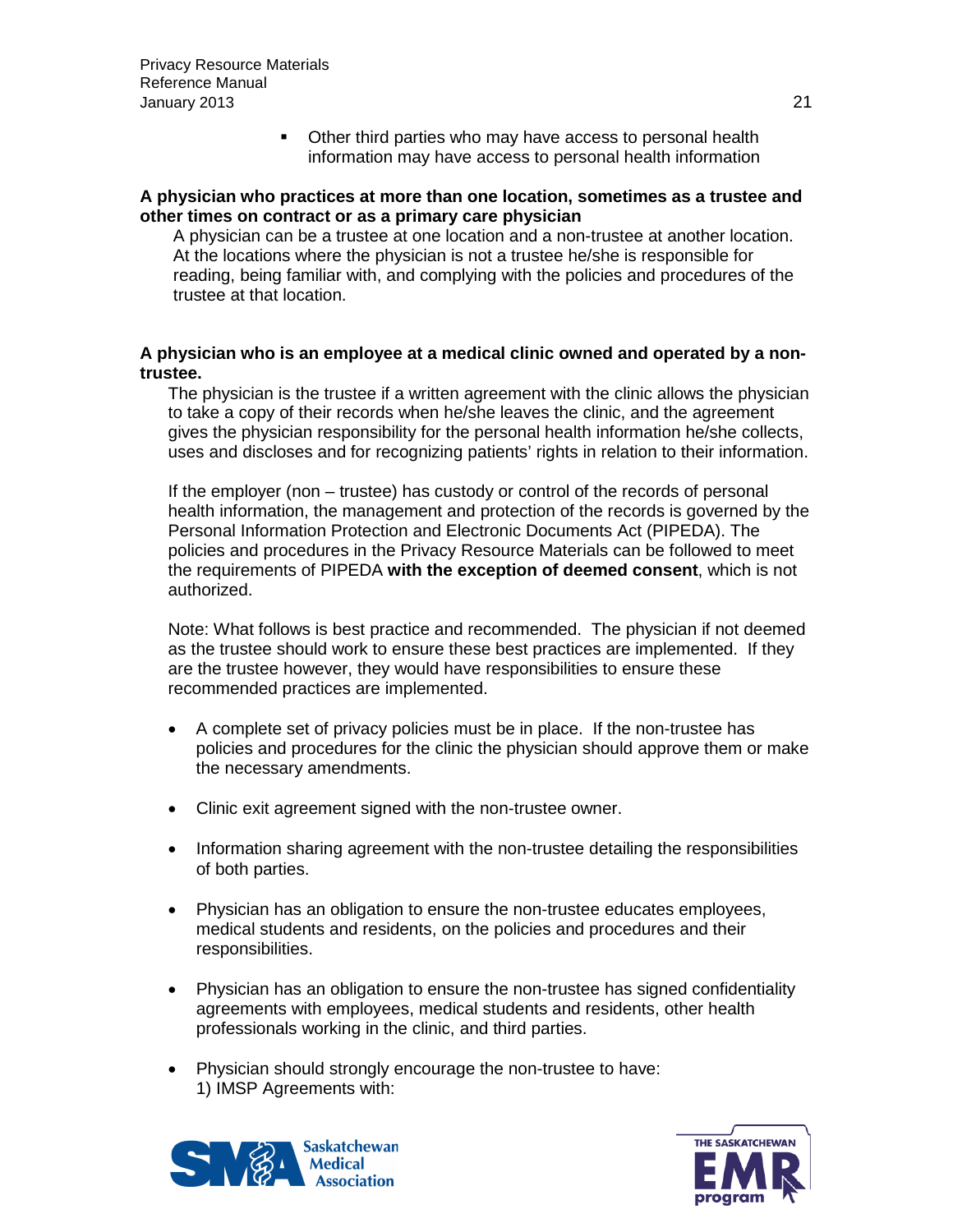- o EMR Vendor
- o IT support company
- o Storage company
- o Shredding company
- o Transcriptionist
- o Telephone answering service

#### 2) Agreements requiring a privacy clause or schedule

- o Landlord
- o Cleaners
- o Other third parties who may have access to personal health information

#### **A physician - trustee working with a physician employed by another trustee, such as a regional health authority**

The physician-trustee should enter into an agreement with the other trustee to clarify or establish who the trustee of the records is at the beginning of the relationship.

- If the physician is the trustee, he/she should develop a complete set of privacy policies with consideration of the policies and procedures of the other trustee.
- Clinic exit agreement signed by all physicians and any other health professional who has patient records at the clinic.
- Information sharing agreement with the trustee (ex: regional health authority) should state:
	- o Who is responsible for the education of employees, medical students and residents, on policies and procedures and their responsibilities.
	- o Who is responsible for ensuring confidentiality agreements are signed by the employees, medical students and residents, other health professionals working in the clinic, and third parties who have access to personal health information.
- **IMSP Agreements required with** 
	- **EMR Vendor**
	- **IT** support company
	- **Storage company**
	- **Shredding company**
	- **Transcriptionist**
	- **Telephone answering service**
	- o Agreements requiring a privacy clause or schedule if not covered by the other trustee
		- **Landlord**
		- **Cleaners**
		- **•** Other third parties who may have access to personal health information



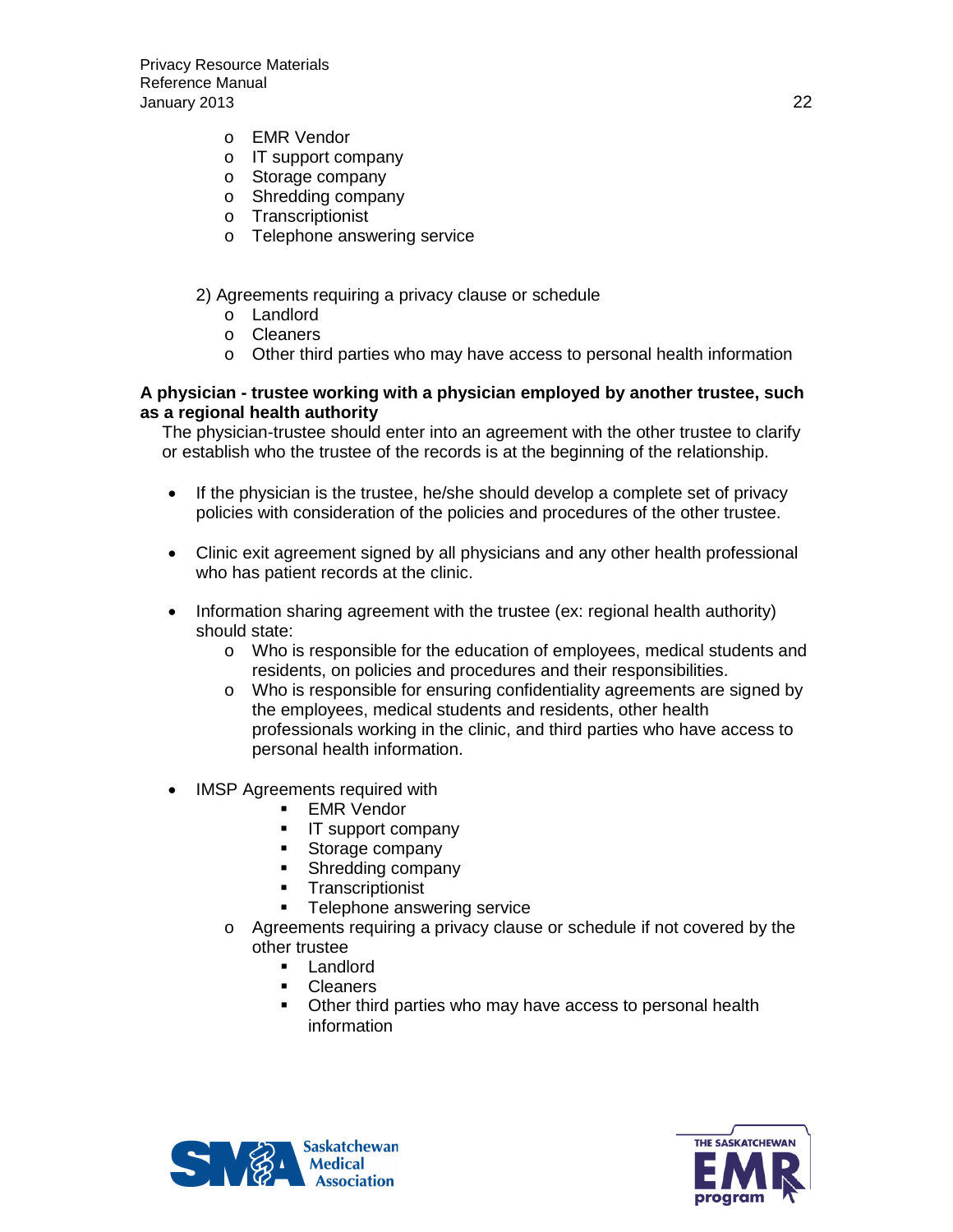#### **Community Clinic**

The matter of trusteeship, accountability and custody must be clearly documented and agreed to by all regulated health professionals at the Community Clinic who could be considered a trustee.

- A complete set of common privacy policies must be in place. If the clinic's trustee is a regional health authority the policies must take into consideration the region's policies and procedures.
- Clinic exit agreement signed with the trustee.
- If there is more than one trustee, an information sharing agreement is signed detailing the responsibilities of the trustees
	- o The agreement should state who is responsible for the education of employees, medical students and residents, on policies and procedures and their responsibilities.
	- o The agreement should state who is responsible for ensuring confidentiality agreements are signed by the employees, medical students and residents, other health professionals working in the clinic, and third parties who have access to personal health information.
- IMSP Agreements are in place with
	- **EMR Vendor**
	- **IT** support company
	- **Storage company**
	- **Shredding company**
	- **Transcriptionist**
	- **Telephone answering service**
	- o Agreements requiring a privacy clause or schedule
		- **Landlord**
		- **Cleaners**
		- **•** Other third parties who may have access to personal health information

#### <span id="page-22-0"></span>*Other Trustees*

During the time a trustee has custody or control of personal health information he/she may collect personal health information from or disclose personal health information to other people or organizations. It is important to know if the other person or organization is a trustee under HIPA, as the responsibilities of collecting from or disclosing to a non-trustee are more stringent. There is more information about non-trustees in the guidelines for collection and disclosure.

The following are trustees under HIPA if they have custody or control of personal health information

- Ministry of Health and all government institutions,
- licensed health professionals and their professional regulating bodies,



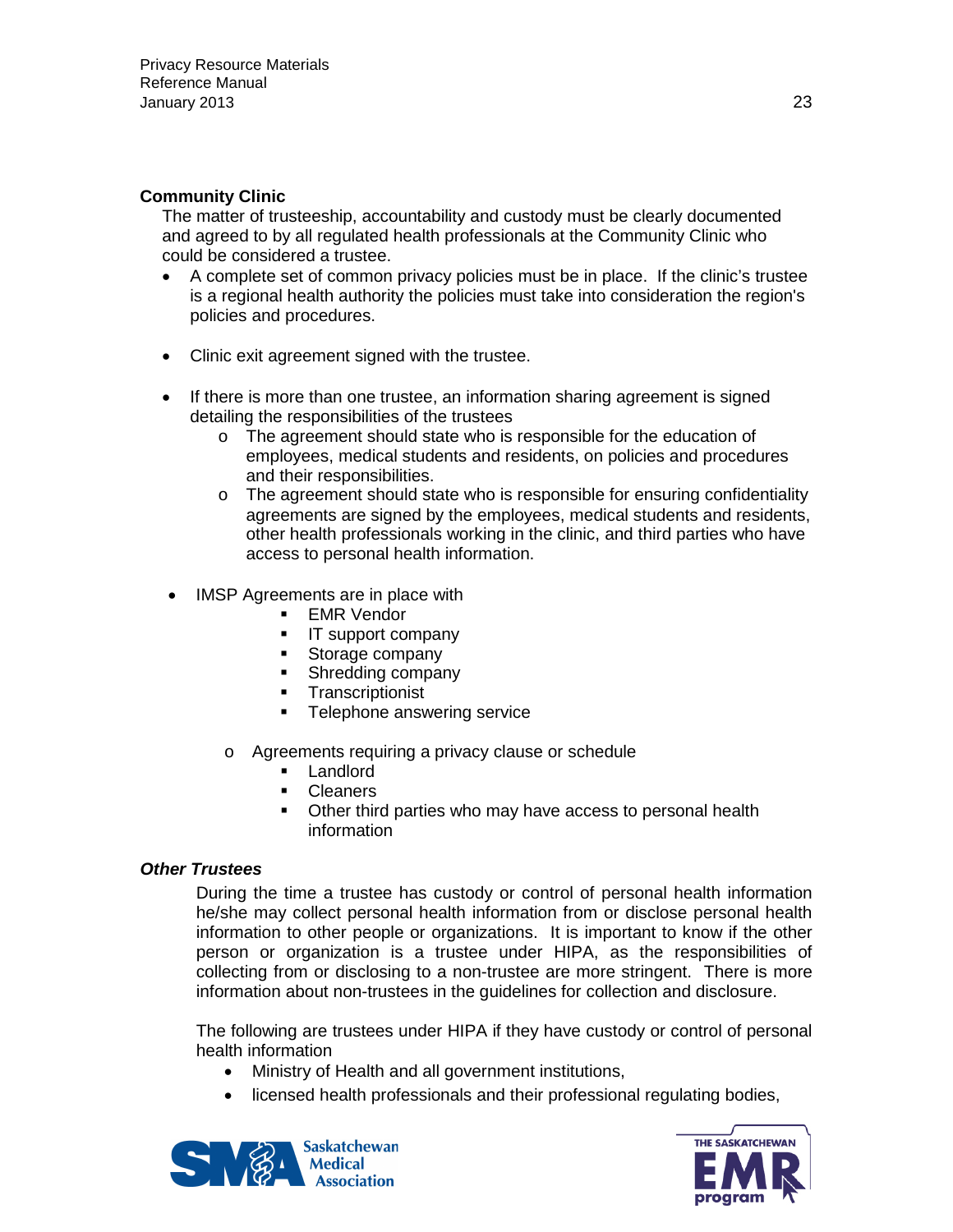- hospitals,
- pharmacies,
- laboratories,
- nursing homes and long-term care facilities,
- homes for the aged and homes for special care,
- community care clinics,
- ambulance services, and
- regional health authorities (health regions) or health care organizations.

#### <span id="page-23-0"></span>*Trustees in the Electronic Health Record as of October 1, 2012*

As the Electronic Health Record (EHR) becomes operational in Saskatchewan and there is a seamless flow of personal health information between the EMR and the EHR, physicians should understand who the trustees of EHR systems are. As of October 1, 2012 the trustees of the EHR systems are

- Pharmaceutical Information Program (PIP) Trustee is the Ministry of **Health**
- Saskatchewan Laboratory Results Repository (SLRR) Source Trustees are the regional health authorities and the Ministry of Health
- Radiology Information System (RIS) and Picture Archiving and Communications System (PACS) Source Trustees are the regional health authorities.

<span id="page-23-1"></span>

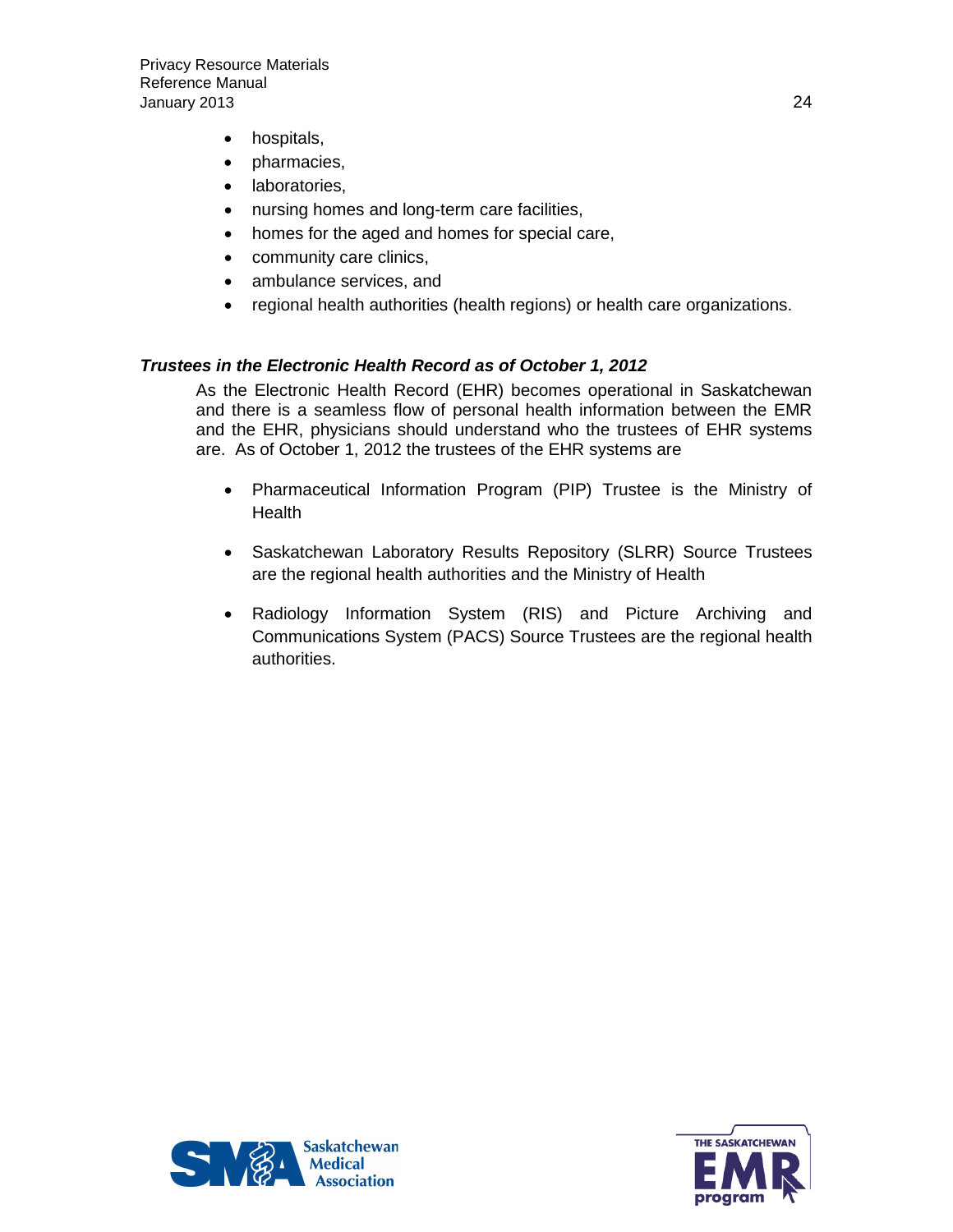## **Custody or Control**

A physician has to have custody or control of personal health information to be a trustee under HIPA.

#### <span id="page-24-0"></span>*Indirectly Collected Personal Health Information*

In general, having custody or control of personal health information does not apply only to personal health information the physician-trustee collected from the patient but also to personal health information that has de facto become part of the physician's information holdings.

When a physician-trustee receives reports, test results and other personal health information about a patient from another physician, trustee or person, that information is considered part of the patient's record. The physician-trustee is considered to be in custody or control of this indirectly collected personal health information and is responsible for the protection of this information, just as if it had been collected directly from the patient.

#### <span id="page-24-1"></span>*Personal Health Information in the Control of the Physician-Trustees*

*Control* refers to having the power or authority to manage, restrict, regulate or administer the collection, use or disclosure of the record.

When a physician-trustee contracts with another organization to process, store, or destroy patient information the physician-trustee remains responsible for the privacy of that information.

Further, if the physician has asked a non-trustee to manage personal health information, it does not alleviate the physician from the responsibility of ensuring that the third party non-trustee continues to protect the personal health information.

When personal health information is disclosed by the physician-trustee to another trustee for the purpose of providing health care or another disclosure authorized by HIPA, the trustee receiving the personal health information will become responsible for the protection of the information once it is within its custody or control.



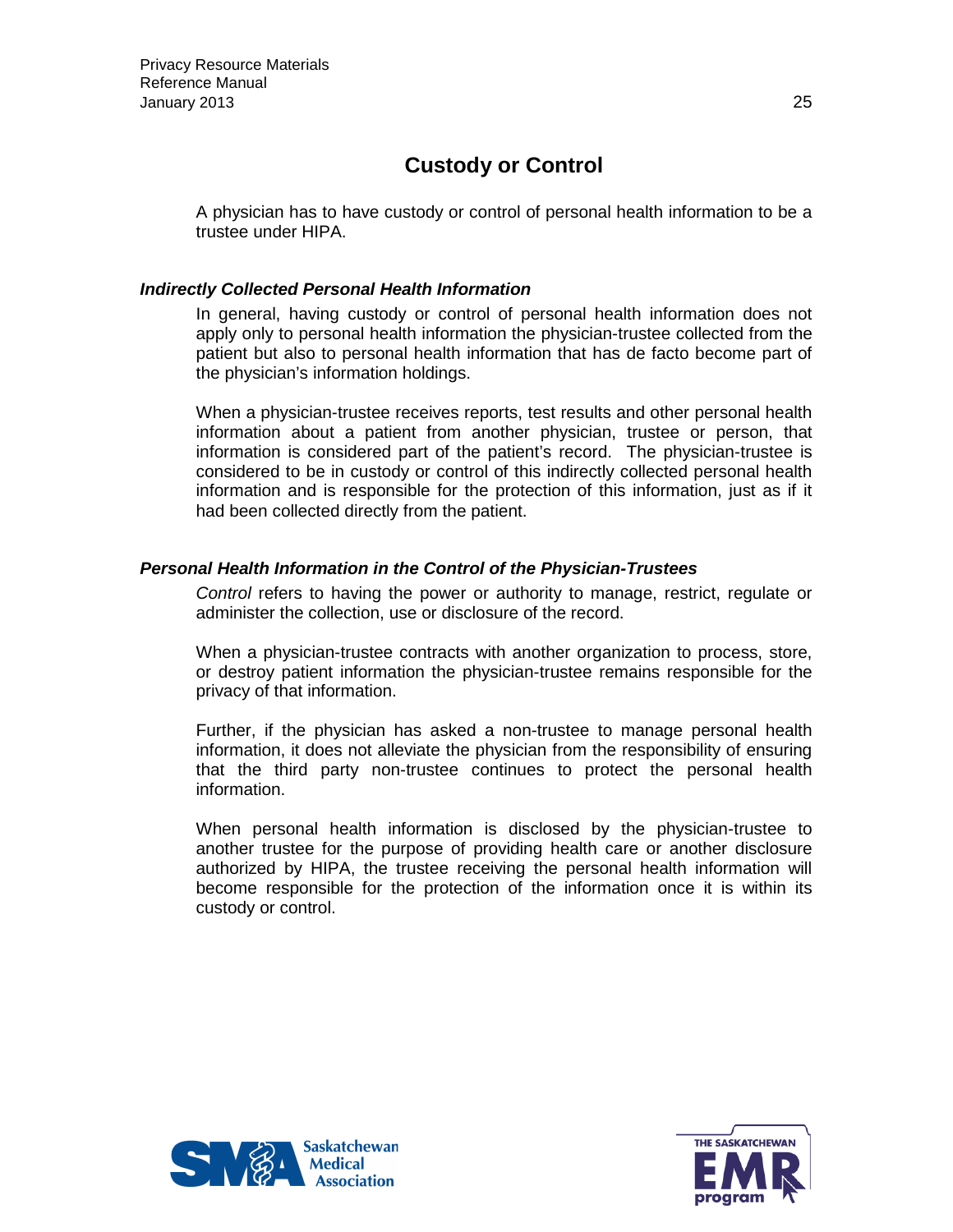## **Personal Health Information as defined in HIPA**

(HIPA s. 2(m), 3)

<span id="page-25-0"></span>*The Health Information Protection Act* gives a clear definition of what is personal health information and in addition states what is not considered personal health information.

**"Personal health information" means, with respect to an individual, whether living or deceased**

- **information with respect to the physical or mental health of the individual**
- **information with respect to any health service provided to the individual**
- **information with respect to the donation by the individual of any body part or any bodily substance of the individual or information derived from the testing or examination of a body part or bodily substance of the individual**
- **information that is collected**
	- o **in the course of providing health services to the individual or**
	- o **incidentally to the provision of health services to the individual**
- **registration information**

HIPA does not apply to the following information

- **statistical information or de-identified personal health information that cannot reasonably be expected, either by itself or when combined with other information available to the person who receives it, to enable the subject individuals to be identified**
- **personal health information about an individual who has been dead for more than 30 years or**
- **records that are more than 120 years old**



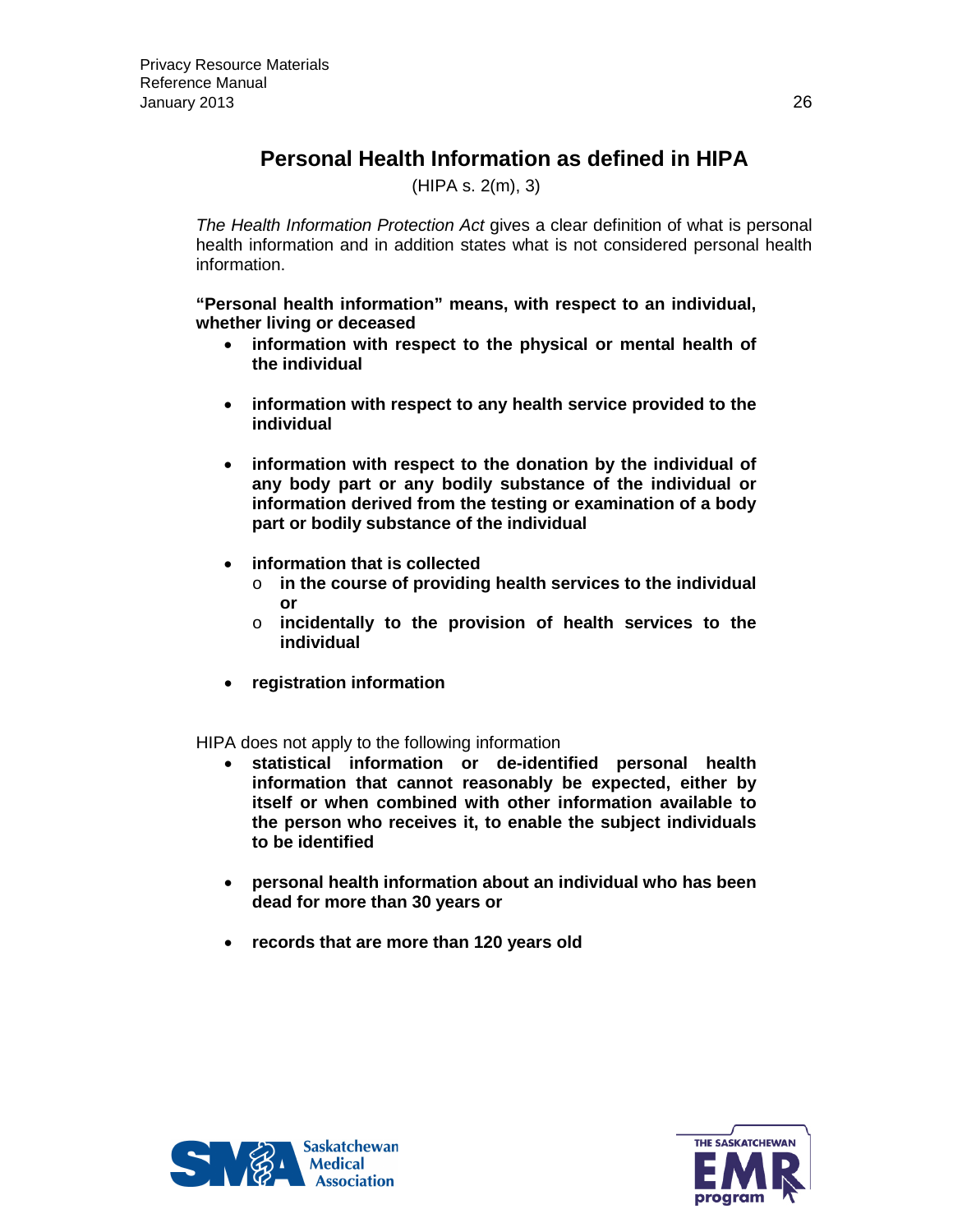## **Other Relevant Legislation**

(HIPA s4(4))

#### <span id="page-26-1"></span><span id="page-26-0"></span>*Personal Information Protection and Electronic Documents Act (PIPEDA)*

PIPEDA is the federal legislation that applies to the collection, use and disclosure of personal information and personal health information by organizations that are involved in a "commercial activity". Independent medical clinics are considered a commercial activity. As a result, physician-trustees in Saskatchewan who are engaged in commercial activities are governed by both HIPA and PIPEDA.

The Privacy Commissioner of Canada and the Saskatchewan Office of the Information and Privacy Commissioner have agreed to a protocol providing that complaints received by the federal Privacy Commissioner under PIPEDA regarding HIPA trustees will be referred to Saskatchewan's Commissioner for investigation under HIPA as the primary instrument for compliance. As a result, while HIPA and PIPEDA will continue to apply generally, the primary means of enforcing individual privacy rights will focus on HIPA rather than PIPEDA.

This Reference Manual concentrates on the requirements under HIPA. For the most part, if physician-trustees meet the requirements of HIPA they will also be in compliance with PIPEDA. The most notable difference is that PIPEDA does not allow for the disclosure of personal health information based on deemed consent.

#### <span id="page-26-2"></span>*Saskatchewan Legislation*

There are several other Acts which require physician-trustees to collect, use and disclose personal health information in a manner not addressed in HIPA.

Personal health information obtained for the purposes of the following Acts are not subject to Parts II (Rights of the Individual), IV (Limits on Collection, Use, and Disclosure) and V (Access of Individuals to Personal Health Information) of HIPA:

- *The Adoption Act* or *The Adoption Act, 1998*
- Part VIII of *The Automobile Accident Insurance Act*
- *The Child and Family Services Act*
- *The Mental Health Services Act*
- *The Public Disclosure Act*
- *The Public Health Act, 1994*
- *The Vital Statistics Act, 2009* or any former *Vital Statistics Act*
- *The Vital Statistics Administration Transfer Act*
- *The Workers' Compensation Act, 1979*
- *The Youth Drug Detoxification and Stabilization Act*; or
- Any prescribed Act or regulation or any prescribed provision of an Act or regulation.

If a physician-trustee collects, uses or discloses personal health information in accordance with any of these Acts, consideration should be given to including appropriate procedures in the medical practice's policies and procedures.



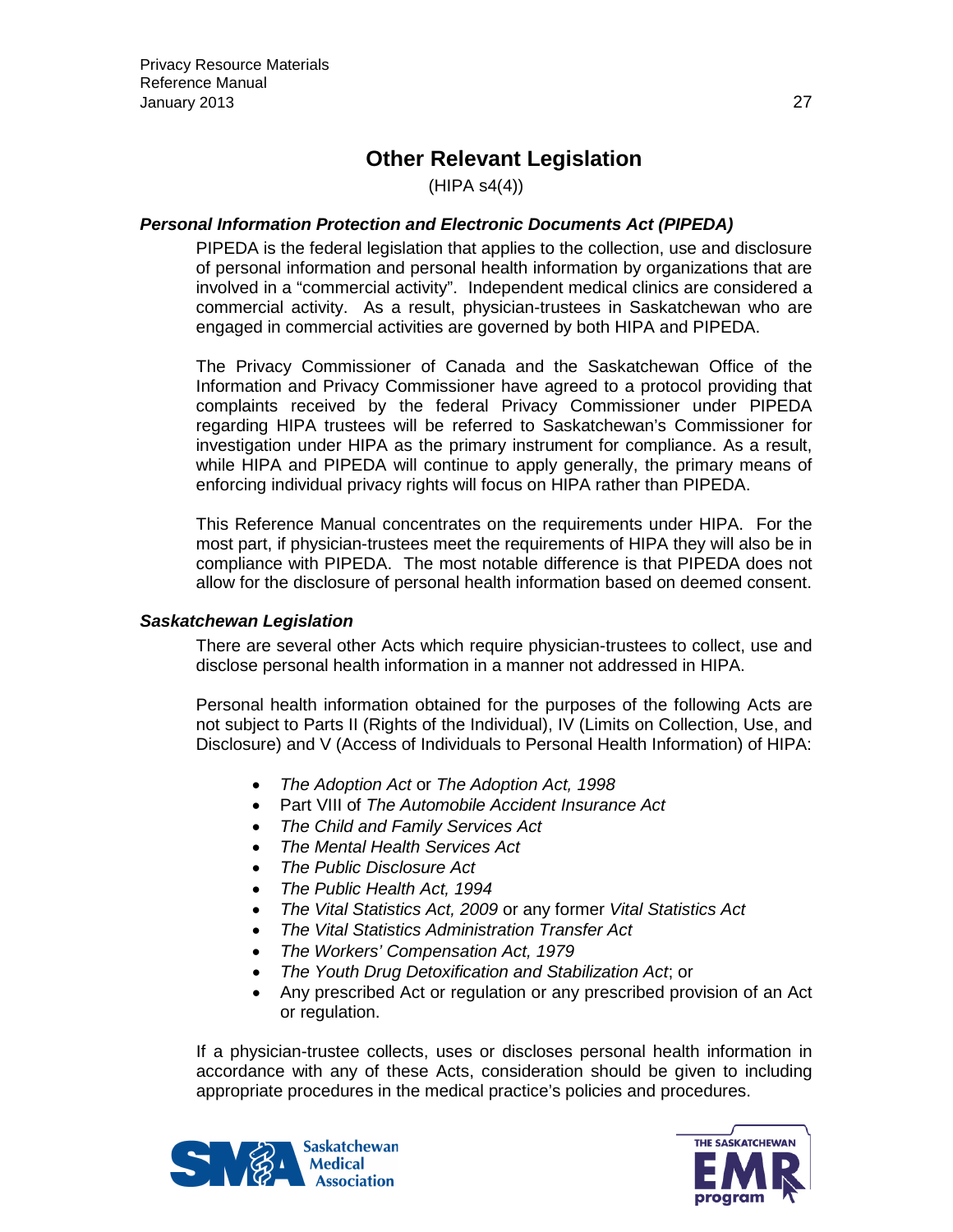Part I (Preliminary Matters), Part III (Duty of Trustee to Protect Personal Health Information), Part VI (Review and Appeal), Part VII (Commissioner) and Part VIII (General) of HIPA **do** apply to personal health information obtained under the authority of these Acts.



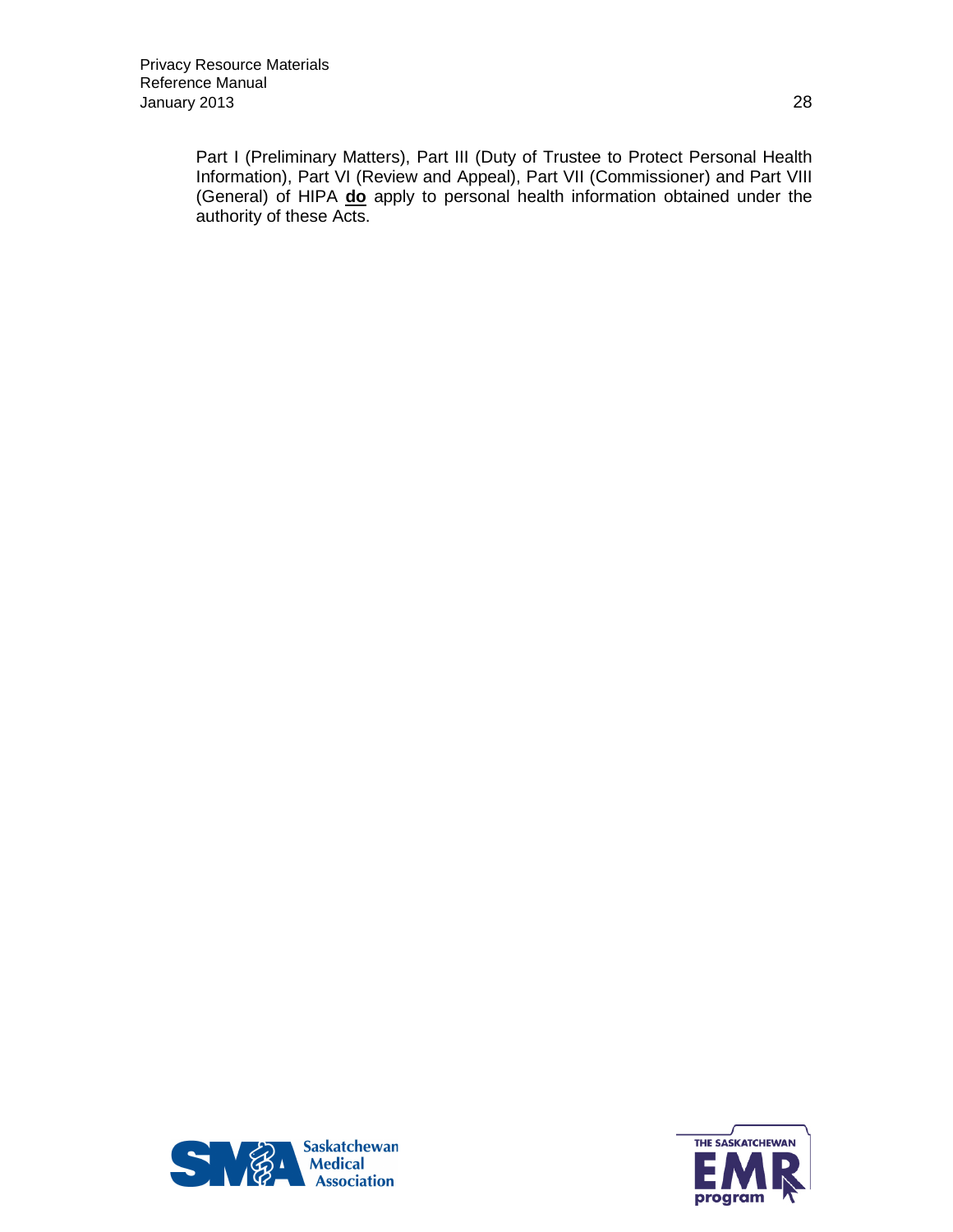## **Role of the Privacy Officer and Medical Office Administrator**

(HIPA ss. 16, 23(2) and 58.3, CPSS Bylaw 23.2(c)(i))

<span id="page-28-1"></span><span id="page-28-0"></span>The term "privacy officer' is not used in HIPA but **the Act does require a trustee to designate a person to make decisions or form opinions required under HIPA**. The term privacy officer is the one most consistently used across Canada to refer to this person.

There are several factors to consider when designating a privacy officer at a medical practice.

- The College of Physicians and Surgeons of Saskatchewan recommends that the privacy officer be a physician.
- Physicians in a group practice can select one of the physician-trustees to act as the privacy officer for all of them.
	- o The appointed person should be, or become, knowledgeable on HIPA and privacy best practices.
- If one physician is appointed as the privacy officer in a group practice, this does not negate the other physician-trustees in the practice from their legal obligations under HIPA.
- If one physician is appointed privacy officer, all physicians are expected to agree to the policies and procedures of the medical practice and be aware of how to comply with the procedures.
- A physician-trustee can appoint a non-physician to assist in the privacy activities of the practice. This person is normally the senior office administrator.
- Large clinics may appoint the senior administrative person to be the privacy officer because of the large number of administrative functions undertaken by this individual. The physician-trustees in the practice will still have legal obligations under HIPA and be responsible for decisions with respect to the personal health information they have custody and control of.

#### *Typical Responsibilities*

The privacy officer has many responsibilities under HIPA. Whether the physician-trustee takes on these responsibilities him/herself or shares them with the medical office administrator, it is recommended that these responsibilities be documented.

• Developing and maintaining practices that ensure compliance with clinic policies and that those policies are in compliance with law and professional standards of practice, including



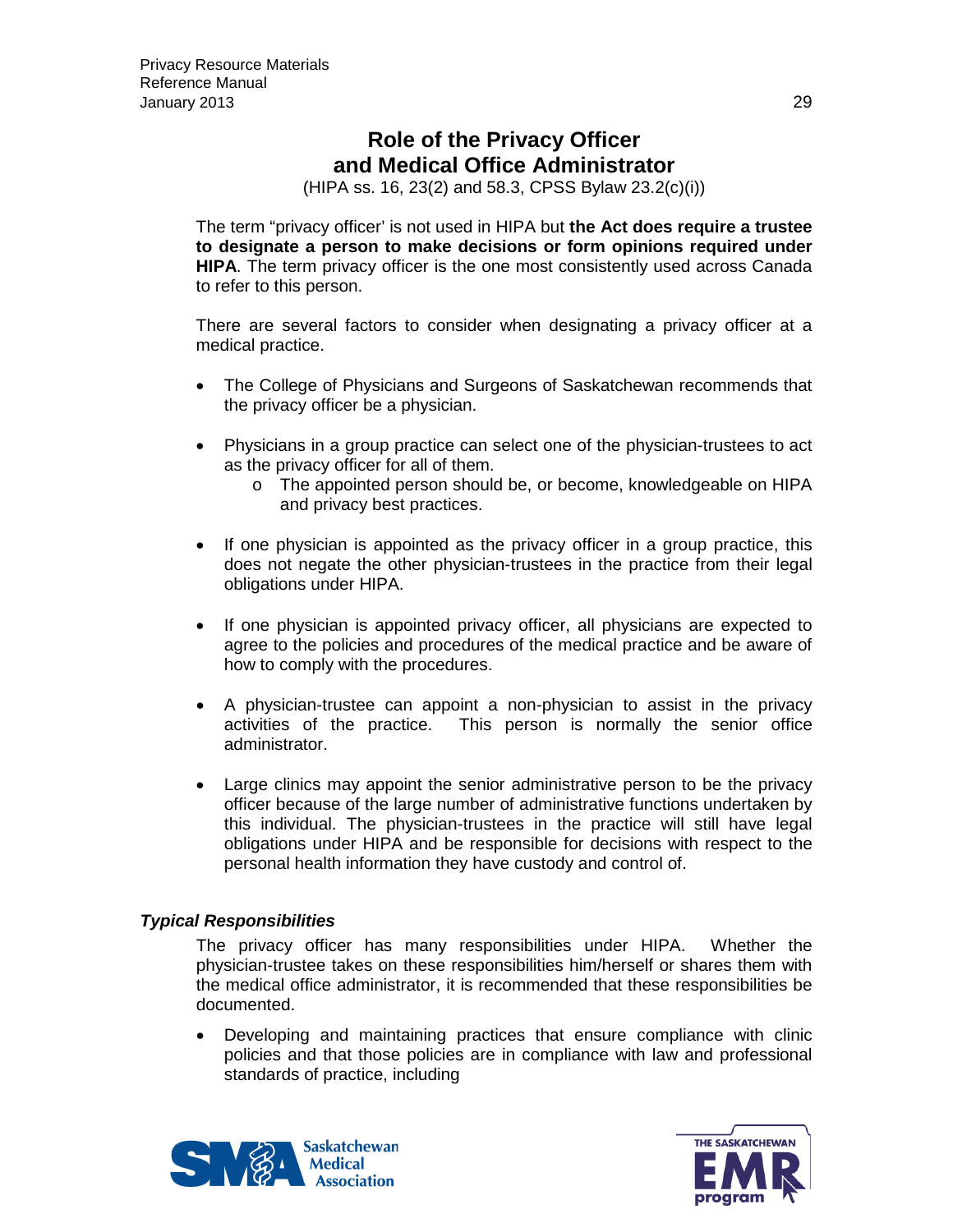- o Establishing policies and procedures to maintain administrative, technical, and physical safeguards for the protection of personal health information.
- o Developing and managing the process for patients:
	- **•** requesting access to their own records, including fees
	- **•** requesting an amendment to their records
	- **i** inquiring about the clinic's policies and procedures.
- Trustees should consider that their responsibility to ensure compliance includes all health professionals, employees, medical students and residents, and third parties such as transcriptionists and telephone answering services.
- The usual way of ensuring compliance is to be sure health professionals, employees, medical students and residents are aware of the clinic's policies through awareness activities, education, and training, including orientation for all new employees, medical students and residents.
- Both CPSS and the Information and Privacy Commissioner of Saskatchewan recommend all health professionals, employees, medical students and residents sign a confidentiality or non-disclosure agreement annually.
- Maintaining up-to-date records of all information holdings of the medical practice, including paper records, electronic records, disease-specific registries, clinical trial records, records in storage and others.
- Maintaining a record of when and how personal health information is destroyed.
- Maintaining a breach management plan including procedures to notify patients of a breach or suspected breach of their personal health information.
- Ensuring reasonable safeguards are in place and enforced.
- Ensuring the privacy officer is knowledgeable and up to date on HIPA and good privacy practices for personal health information and can provide advice to physicians, employees, other health professionals, and third parties.
- Identifying when written agreements are necessary to ensure the continued privacy protection of personal health information that is provided to an information management service provider (IMSP) or disclosed to a third party.
- Maintaining a record of clinic exit agreements, information sharing agreements, vendor contracts, and other documentation required under HIPA or considered good privacy practices.
- Ensuring all research requests are assessed for any privacy risks, that the research proposal has been approved by a research ethics committee approved by the Saskatchewan Ministry of Health and that all other



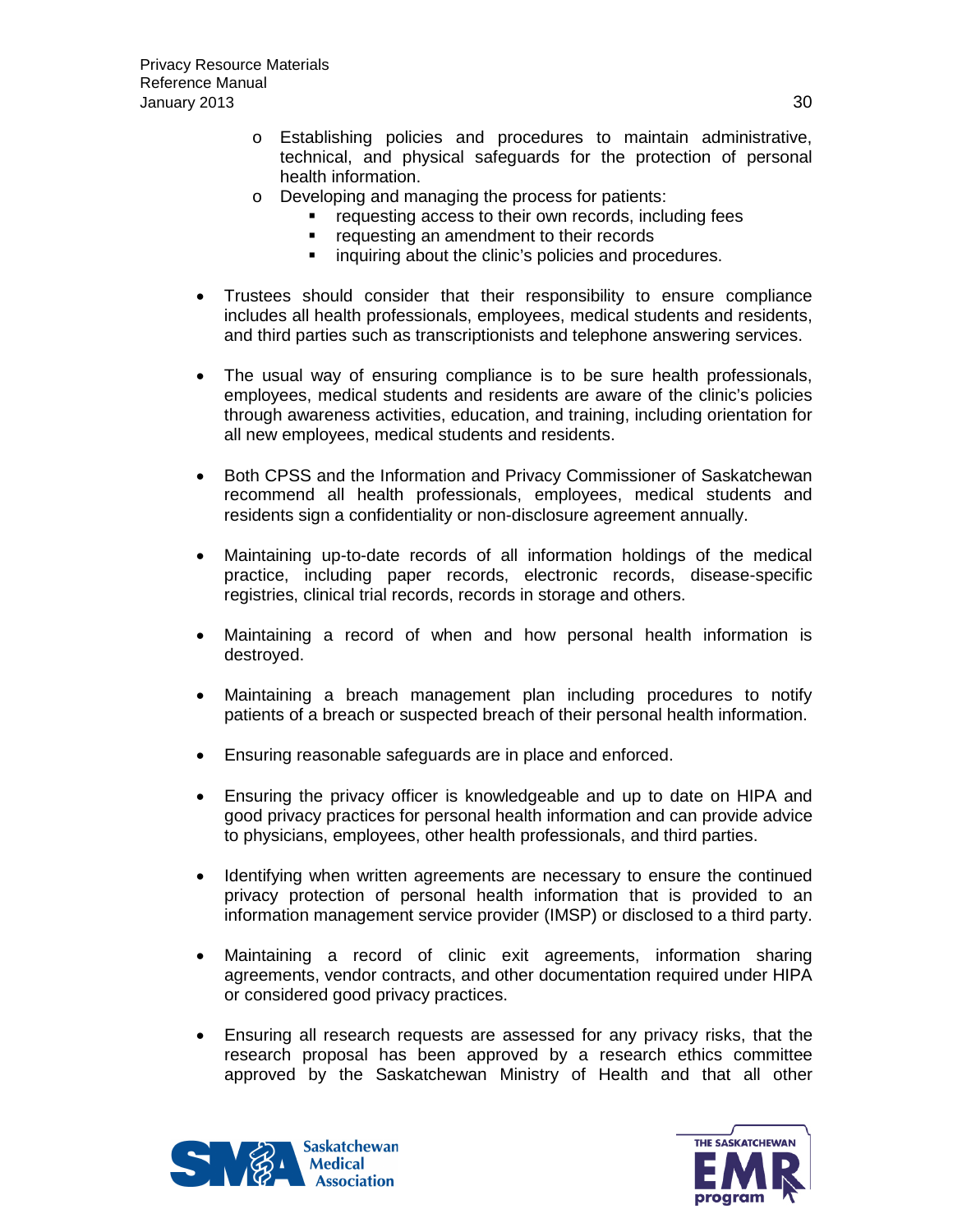requirements under section 29 of HIPA are met. This includes research projects conducted by private sector organizations, such as a clinical trial.



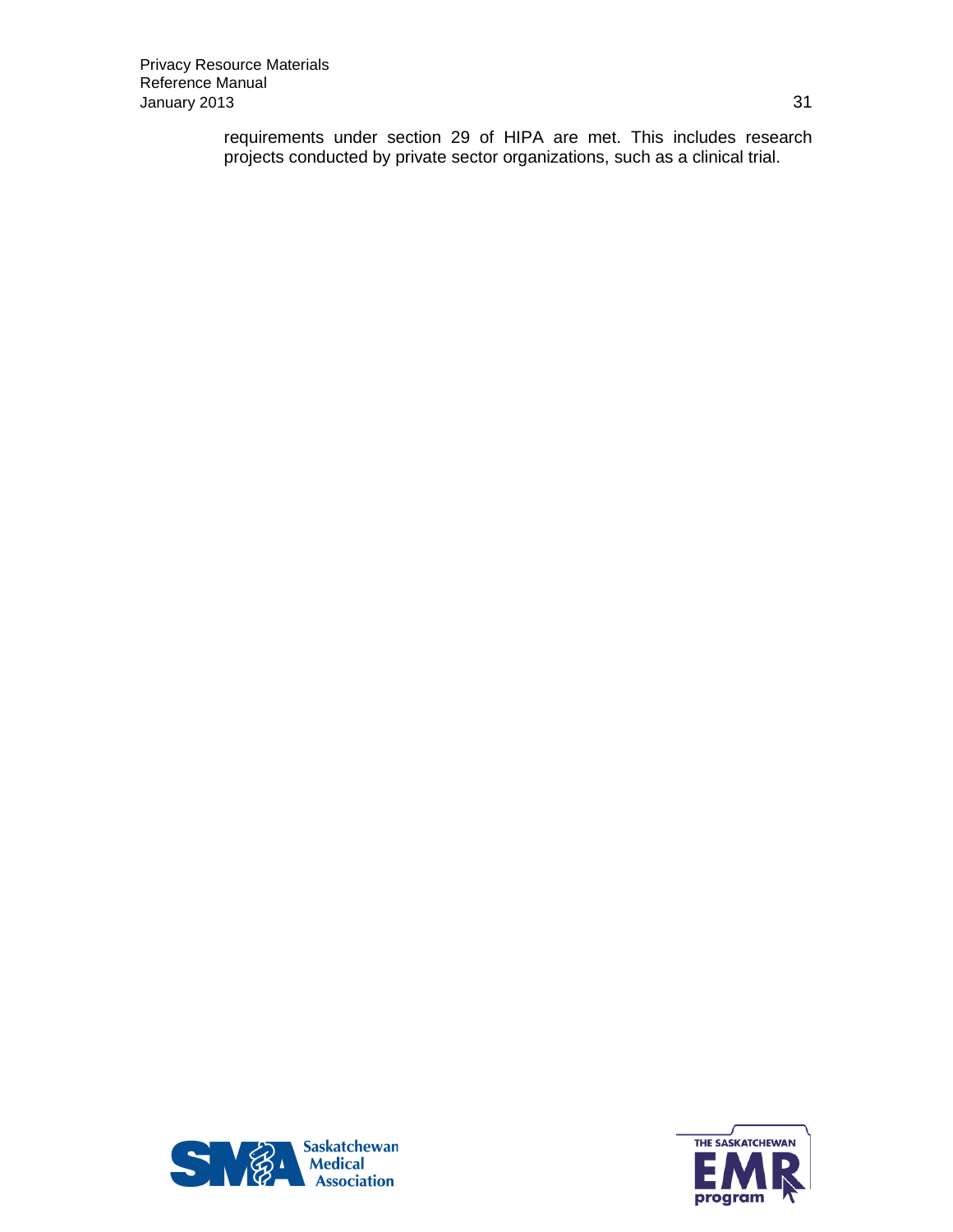(HIPA s. 9, 16, 35, 61, CPSS Bylaw 23.2(c)(ii)(iii))

<span id="page-31-0"></span>This guideline applies to health professionals, employees, medical students and residents who collect, use, and disclose personal health information on behalf of the physician-trustees. **Physician-trustees are required to ensure employees comply with HIPA and the physician-trustee's policies and procedures.** 

Physicians can meet this responsibility by

- Developing a policy and procedures manual (policy manual);
- Ensuring all employees are educated to increase their understanding of HIPA and the policies and procedures;
- Ensuring employees who handle personal health information are trained on the specific procedures that apply to their work;
- Ensuring all employees has signed a confidentiality agreement.

#### <span id="page-31-1"></span>*Obligations of Health Professionals, Employees, Medical Students and Residents*

Health professionals, employees, medical students and residents are responsible for

- Reading the policy manual and asking for clarifications on procedures they do not understand;
- Participating in all privacy and security education and training as requested by the physician-trustee;
- Ensuring the protection and security of personal information they collect, use, and disclose.

Health professionals, employees, medical students and residents who do not comply with this policy can be subject to employment discipline, contractual remedies or professional discipline.

#### <span id="page-31-2"></span>*Confidentiality Agreement*

The CPSS recommends that physician-trustees have a confidentiality agreement that health professionals, employees, medical students and residents are required to sign. The confidentiality agreement is a commitment by health professionals, employees, medical students and residents to adhere to the policy manual and HIPA. It also helps them to maintain awareness of their obligations with respect to the protection of personal health information.

• The confidentiality agreement should be signed at regular intervals and as a condition of employment for all new employees, and engagement of health professionals, medical students and residents. CPSS and the Office of the Information and Privacy Commissioner recommend that confidentiality agreements be signed annually.



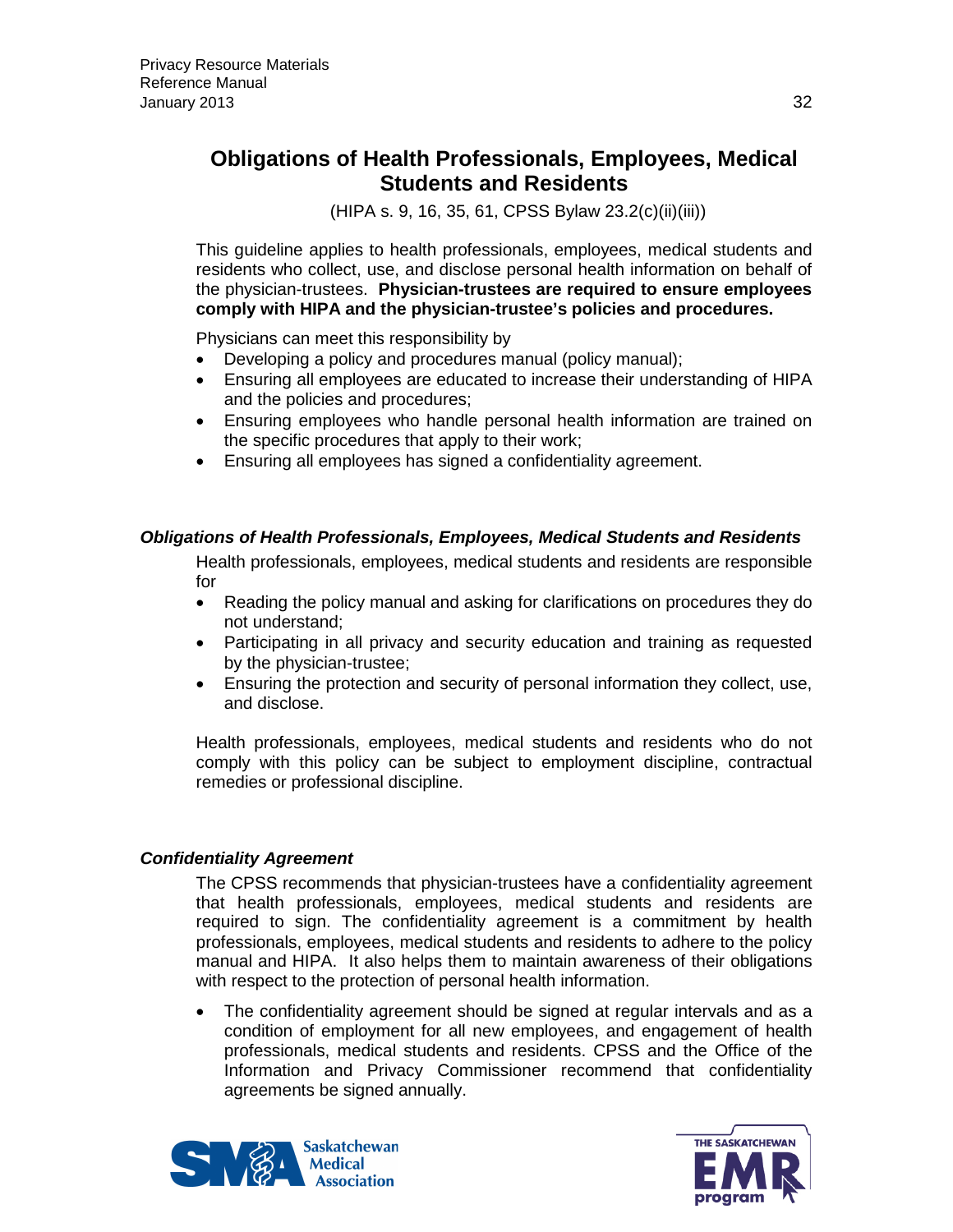- New employees, health professionals, medical students and residents should sign the confidentiality agreement before they are provided with access to personal health information.
- Current health professionals (both those considered as trustees and those not), employees, medical students and residents should be asked to sign the confidentiality agreement when they are first provided with, and have read the medical practice's policy manual.
- Trustees should ensure that any third parties that they have contracted have a signed confidentiality agreement in place prior to any services being rendered.
- The confidentiality agreement signed by employees should be held in their personnel file.
- The confidentiality agreement signed by health professionals and third parties should be stored with other documents related to their engagement with the clinic.
- The confidentiality agreement should include a commitment or understanding that
	- o Personal health information is only accessed, used, and disclosed by authorized employees and on a need to know basis;
	- o All personal health information is covered, whether verbal or written;
	- o Assistance will be provided to patients requesting access to their own personal health information, requesting an amendment to a record, or clarification of the medical practice's privacy and security practices. Employees will follow clinic procedures and third parties will follow contractual obligations;
	- o All actual, suspected and potential privacy or security breaches will be reported immediately;
	- o Failure to comply with the terms of the confidentiality agreement could lead to disciplinary action, up to and including termination, withdrawal of privileges, termination of contract, or professional sanctions;
	- o The confidentiality agreement survives the individual's employment or association with the medical practice.

#### <span id="page-32-0"></span>*Acceptable Use Agreements*

• Physicians and employees who are granted access to the EMR and the office computer should sign an acceptable use agreement before they are given a user account which could be a user name and password or some other method of user authentication such as a key card.



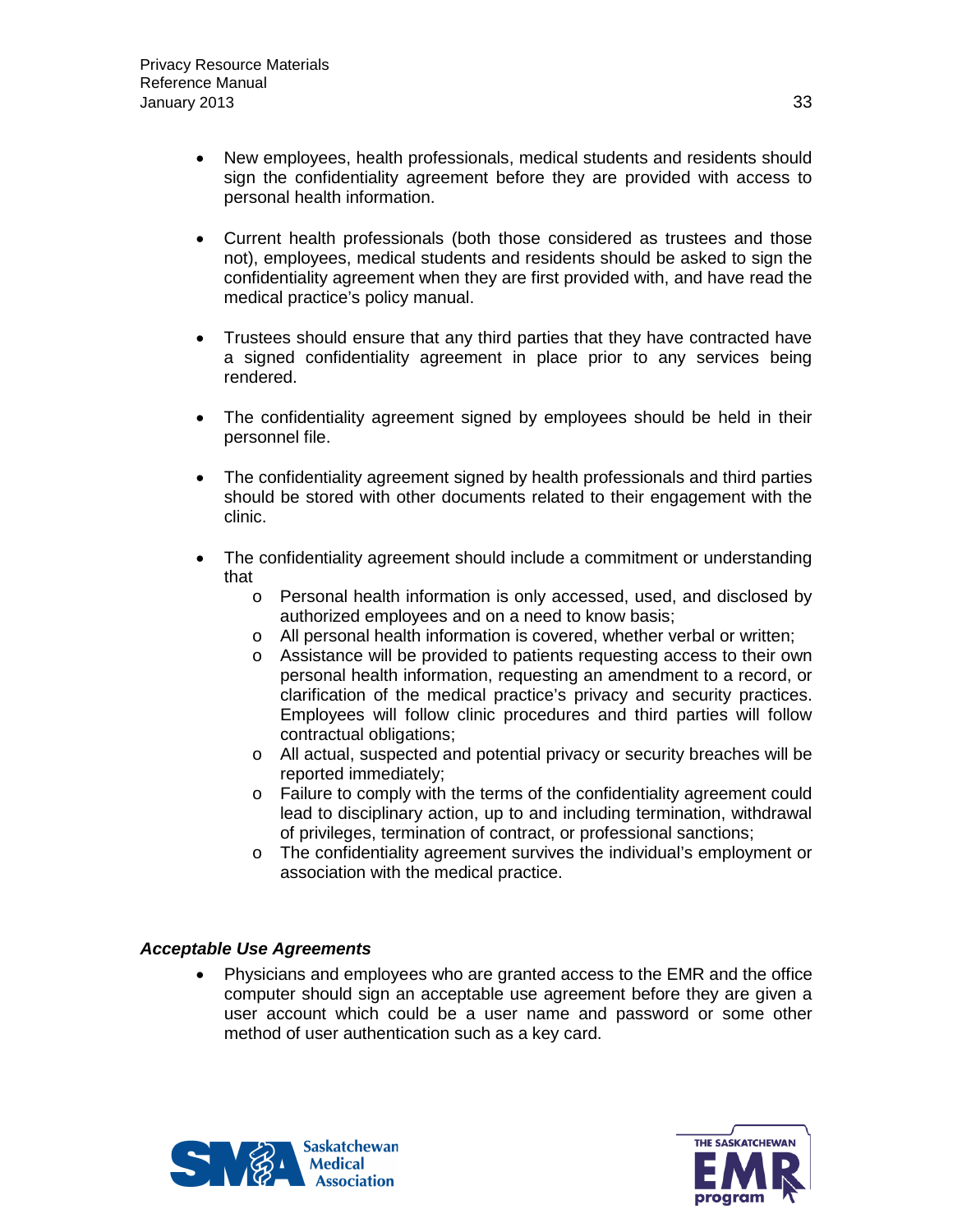- The user account is equivalent to a signature and should not be shared or disclosed to any other physician, employee, health professional, third party, or anyone outside the clinic.
- The EMR should record all users' actions (searches, views, entries, edits, etc.) in an audit log. Regular reviews of the audit log should be conducted without notice.



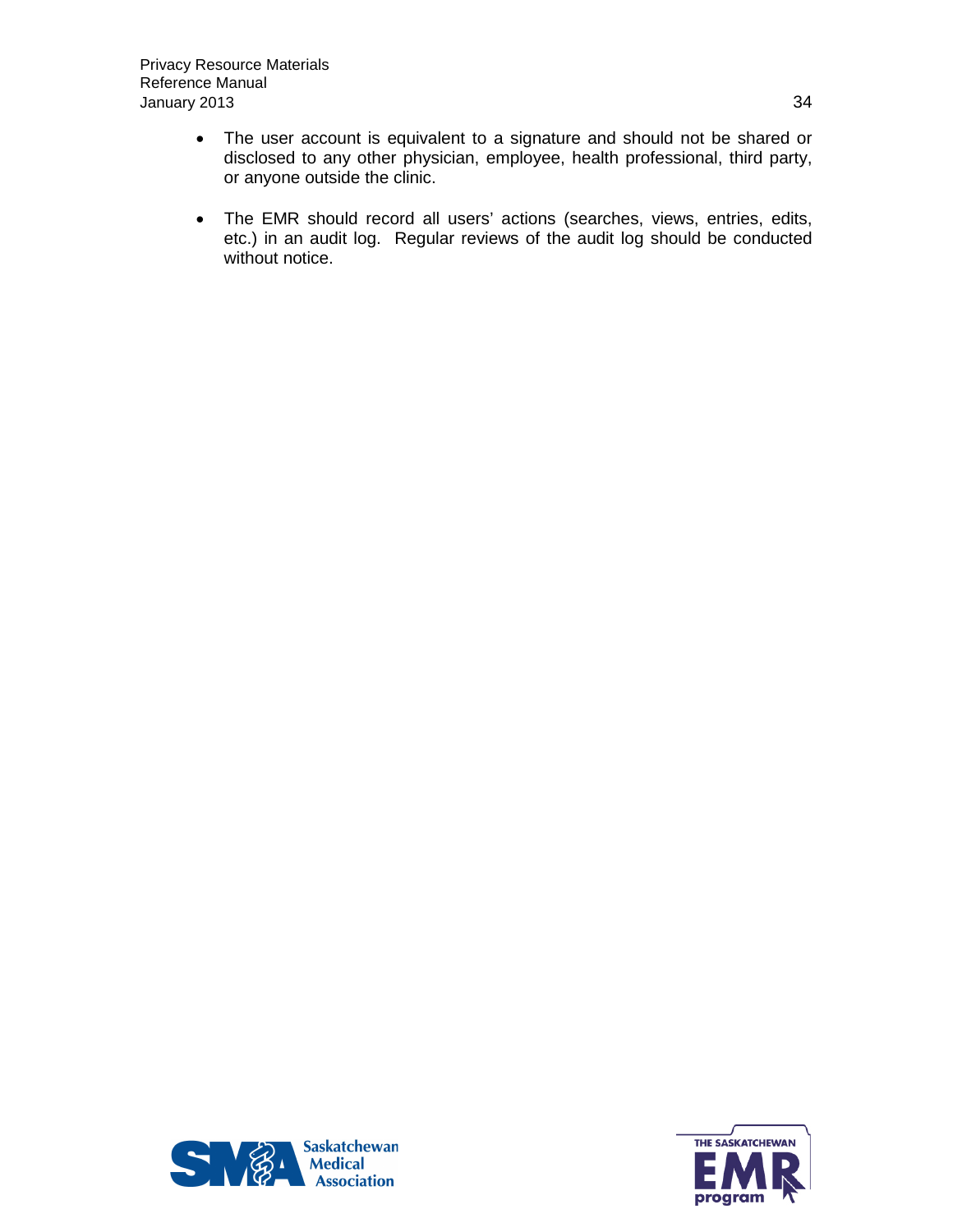## **Privacy and Security Awareness, Education, and Training**

#### (HIPA s. 16)

<span id="page-34-1"></span><span id="page-34-0"></span>An important part of a privacy and security program in a medical practice is making best efforts to ensure trustees, health professionals, employees, medical students and residents know the policies and procedures and understand their obligation to follow them. Knowledgeable trustees, health professionals, employees, medical students and residents are better at:

- Managing personal health information consistently and in compliance with HIPA;
- Responding positively and in an effective manner when patients make requests for access, amendment or masking of personal health information:
- Avoiding and identifying privacy and security breaches.

#### <span id="page-34-2"></span>*Awareness Activities*

- Making available high-level information about the legal requirement to protect personal health information and about the medical practice's policies and procedures.
- Ongoing awareness activities contribute to a culture of privacy at the practice. Examples of awareness activities include:
	- o Posting a news article about a privacy breach on a employees bulletin board;
	- o Distributing buttons to employees that say, "We respect your privacy".

#### <span id="page-34-3"></span>*Employee, Health Professional, and Medical Students and Residents' Education Activities*

- Providing education sessions or reading the medical practice's policy manual to gain knowledge about how they should protect personal health information.
- Responding to questions about how they should follow the procedures.
- Continuing education as new procedures are developed or existing ones revised.
- Providing information at employees meetings or at specially designated workshops.
- Inviting guest speakers to employees meetings, such as a privacy officer from a hospital, long-term care facility, or another medical practice with which personal health information is regularly shared.



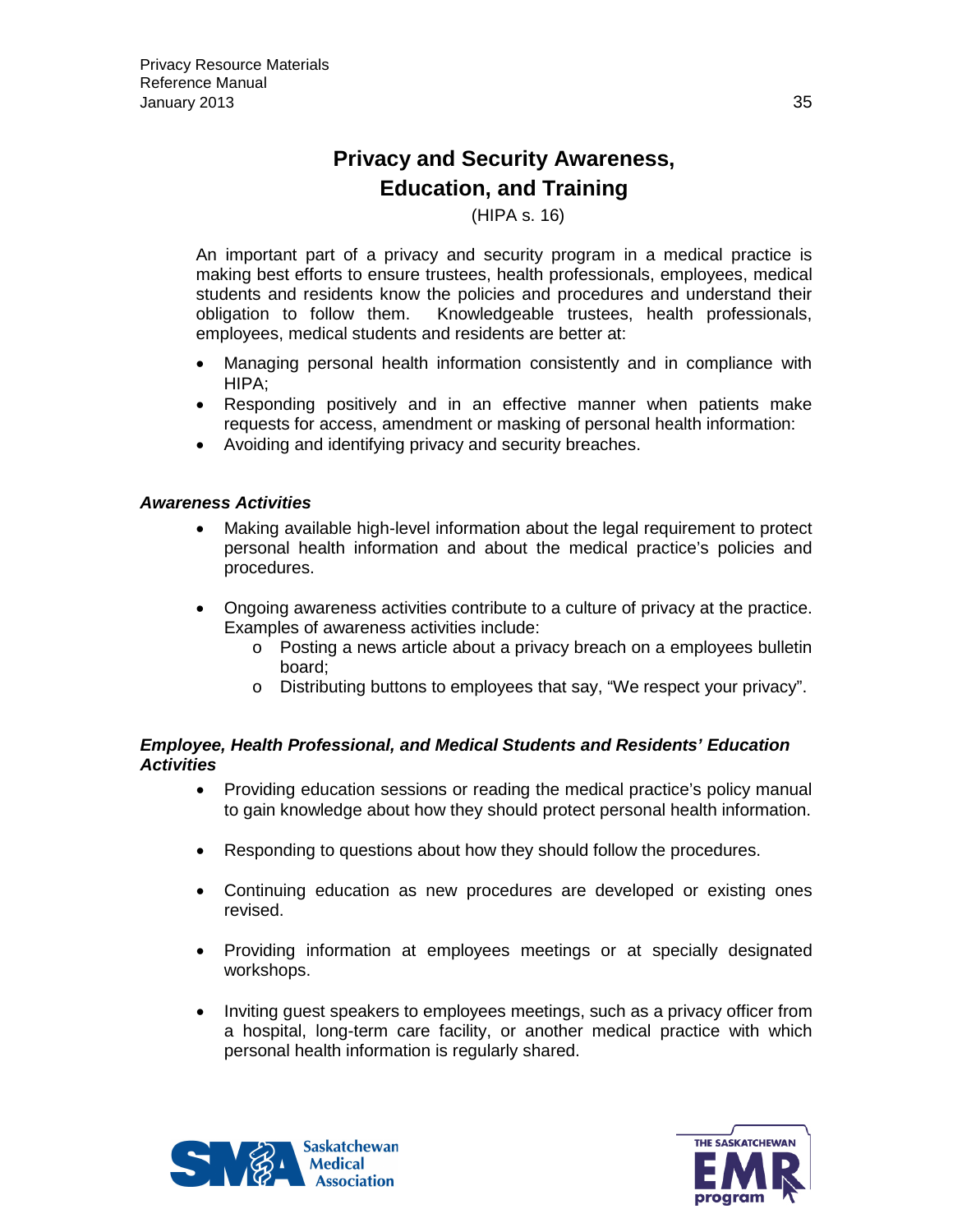#### <span id="page-35-0"></span>*Employee training*

Some policies and procedures require more detailed instruction, such as new procedures for faxing. Training on specific activities should be conducted for those who need to know it for their job or as support for the person doing the work.

- Specific training should be given on the following:
	- o Faxing and emailing,
	- o Scanning,
	- o Managing consent directives,
	- o Managing patient requests for access to, or amendment of, their personal health information,
	- o Responding to breaches of personal health information,
	- o Storing paper records,
	- o Destruction of records,
	- o Acceptable uses of technology.

#### <span id="page-35-1"></span>*New Employees, Health Professionals, Medical Students and Residents*

All new employees should receive privacy and security orientation before being given a username and password for the EMR. The new employee could be given the clinic's privacy and security policy manual to read before the start date. The orientation, which should be offered by the privacy officer or medical office administrator, will then involve reviewing and clarifying the policy manual and providing training on the procedures specific to the new employee's responsibilities.

New health professionals, employees, medical students and residents should receive privacy and security orientation before being asked to sign the confidentiality agreement and the acceptable use agreement if applicable.



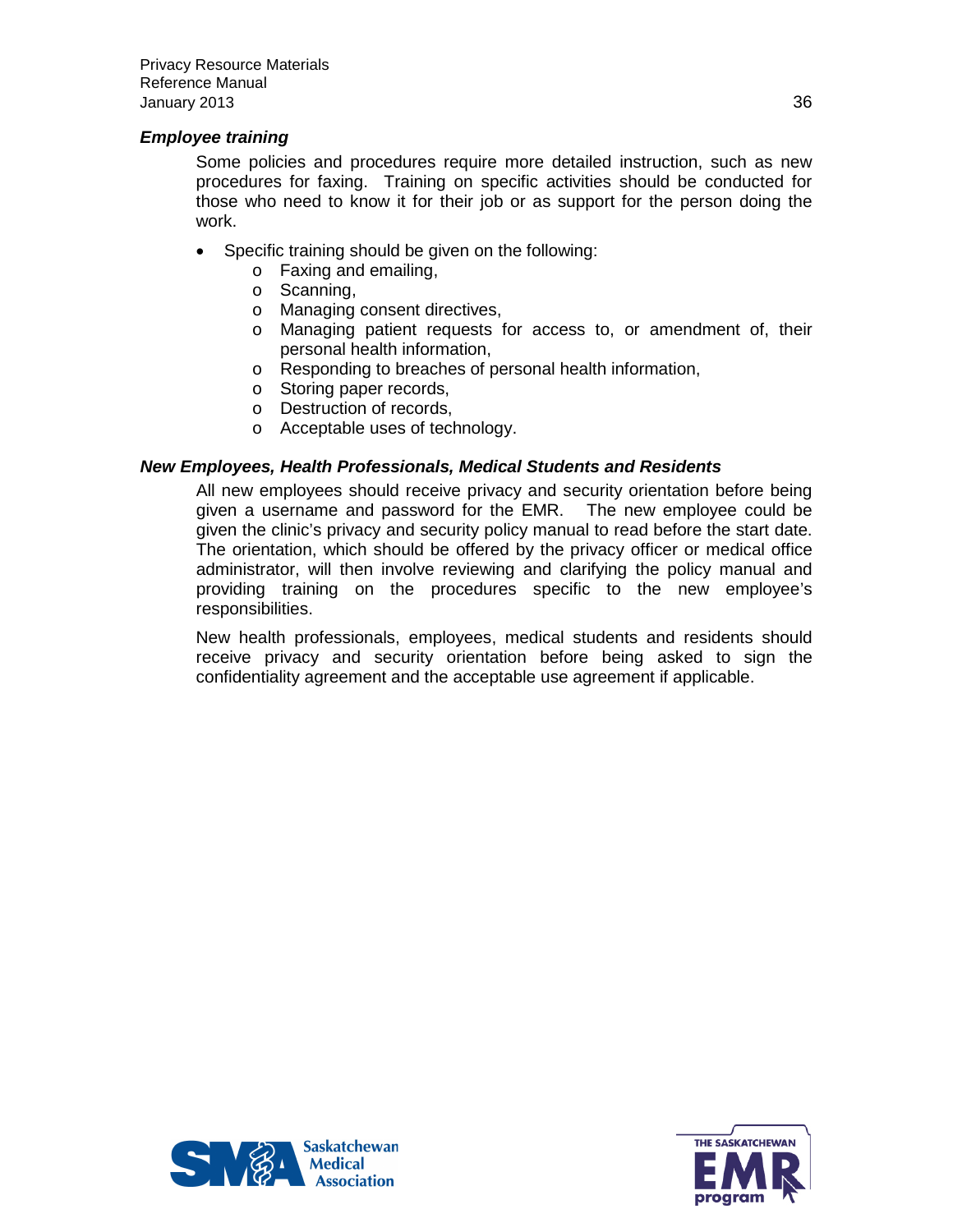### *Accuracy and Integrity of Personal Health Information*

(HIPA s. 16, 25(3), CPSS Bylaw 23.1(a)(b)(d), 23.2(c)(x))

Physicians have a responsibility to their patients to take reasonable steps to ensure the personal health information in their custody or control is accurate and complete, and its integrity is preserved.

Bylaw 23.1 states that all members of the CPSS shall keep, as a minimum requirement, the following records in connection with their practice:

- In respect of each patient a legibly written or typewritten record setting out the name, address, birthdate and Provincial Health Care Number of the patient;
- In respect of each patient contact, a legibly written or typewritten record setting out:
	- o The date that the member sees the patient.
	- o A record of the assessment of the patient which includes the history obtained, particulars of the physical examination, the investigations ordered and where possible, the diagnosis; and a record of the disposition of the patient including the treatment provided or prescriptions written by the member, professional advice given and particulars of any referral that may have been made. Prescribing information should include the name of medication, strength, dosage and any other directions for use,
	- o The patient record should include every report received respecting a patient from another member or other health professional,
	- o The records are to be kept in a systematic manner,
	- o The records must be completed in a timely manner.

Steps physicians can take to improve the accuracy of the information they collect include:

- o Be written in clear language with only common abbreviations used,
- o Document current information on the care and condition of the patient as soon as possible, ideally at the time of the appointment or later the same day,
- o Record the date, time, and the name of the author,
- o Make additions and corrections in a manner that allows the original information to still be read,
- o Ensuring scanned documents and photocopies are complete and readable,
- o Train employees on how to keep accurate records.

Physicians are also responsible for the integrity of their patients' records, where integrity is the assurance that personal health information has not been modified, or in some other way interfered with such that the physician or patient does not consider the information reliable. The preservation of the records' content is maintained throughout storage, use, transfer and retrieval so that there is



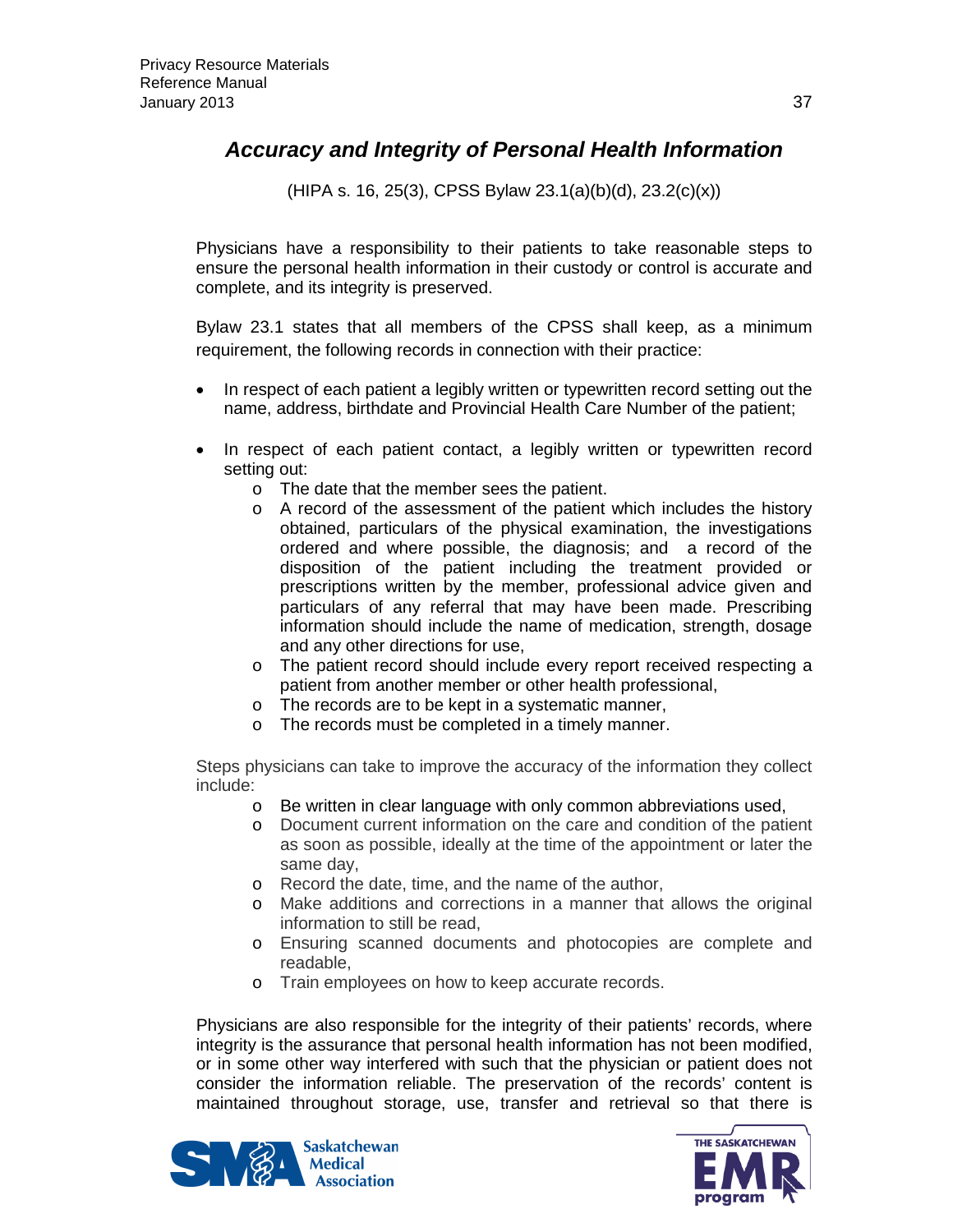confidence that the information has not been tampered with or modified other than as authorized.

Steps physicians can take to protect the integrity of the personal health information include:

- o Accurate recording of the personal health information,
- o Accurate scanning and photocopier of personal health information,
- o Perform daily backups and periodically confirm the reliability of the backups,
- o Secure and environmentally safe storage,
- o Auditing of accesses to personal health information,
- o Use of up-to-date security software.



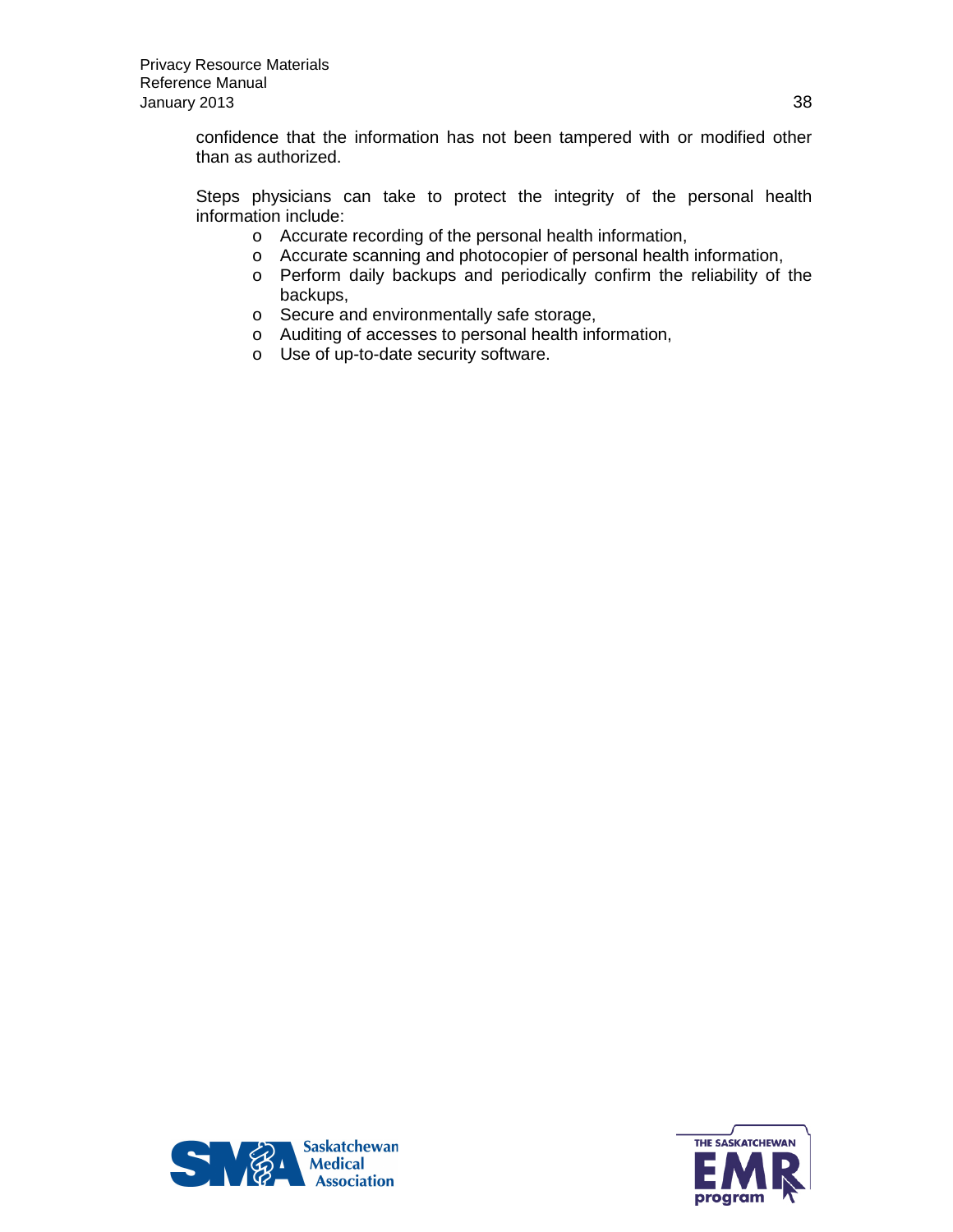### **Identifying Purposes and Openness**

(HIPA s. 9, 10, 16, 24)

Physician-trustees have significant responsibility to be transparent on how they manage their patients' personal health information.

**HIPA gives patients the right to be informed on the anticipated uses and disclosures of their personal health information at the time the information is collected. The Act also requires that patients be informed of their right of access to their personal health information and to request amendments where there are errors and omissions, and, , the right to consent to the collection, use, and disclosure of their personal health information, subject to some exceptions, in accordance with HIPA.**

The general principle of openness is that it will be easy for patients to be aware of the privacy practices of any trustee collecting, using, and disclosing their personal health information and their rights under HIPA. This information will help patients achieve a greater degree of comfort that their privacy will be protected.

There are several ways a physician-trustee can meet the expectations of openness:

- Discussing the purpose for collecting the information
- Discussing the clinic's privacy practices,
- Displaying a poster in a spot that is easily seen by patients before or when their personal health information is being collected,
- Making a pamphlet available where personal health information is collected,
- Posting the information on the medical practice's website.

The information that should be made available includes:

- Contact information for the privacy officer and/or medical office administrator,
- A description of the physician-trustee's information practices, including the purposes for collection,
- A description of the anticipated uses and disclosures of the information,
- Contact information for the Office of the Information and Privacy Commissioner of Saskatchewan,
- An explanation of the patient's right to access and request amendment of their own personal health information.
- The patient's right to manage consent through masking or alternative methods agreed to by the patient and the physician.

To meet these requirements physicians-trustees can display the posters available from the Saskatchewan EMR Program or the SMA. This should be supplemented by making available to patients the Ministry of Health's pamphlet on HIPA which can be order by calling the Ministry at 1-306-787-2137 or emailing: [HIPAFOIhelp@health.gov.sk.ca](mailto:HIPAFOIhelp@health.gov.sk.ca) .



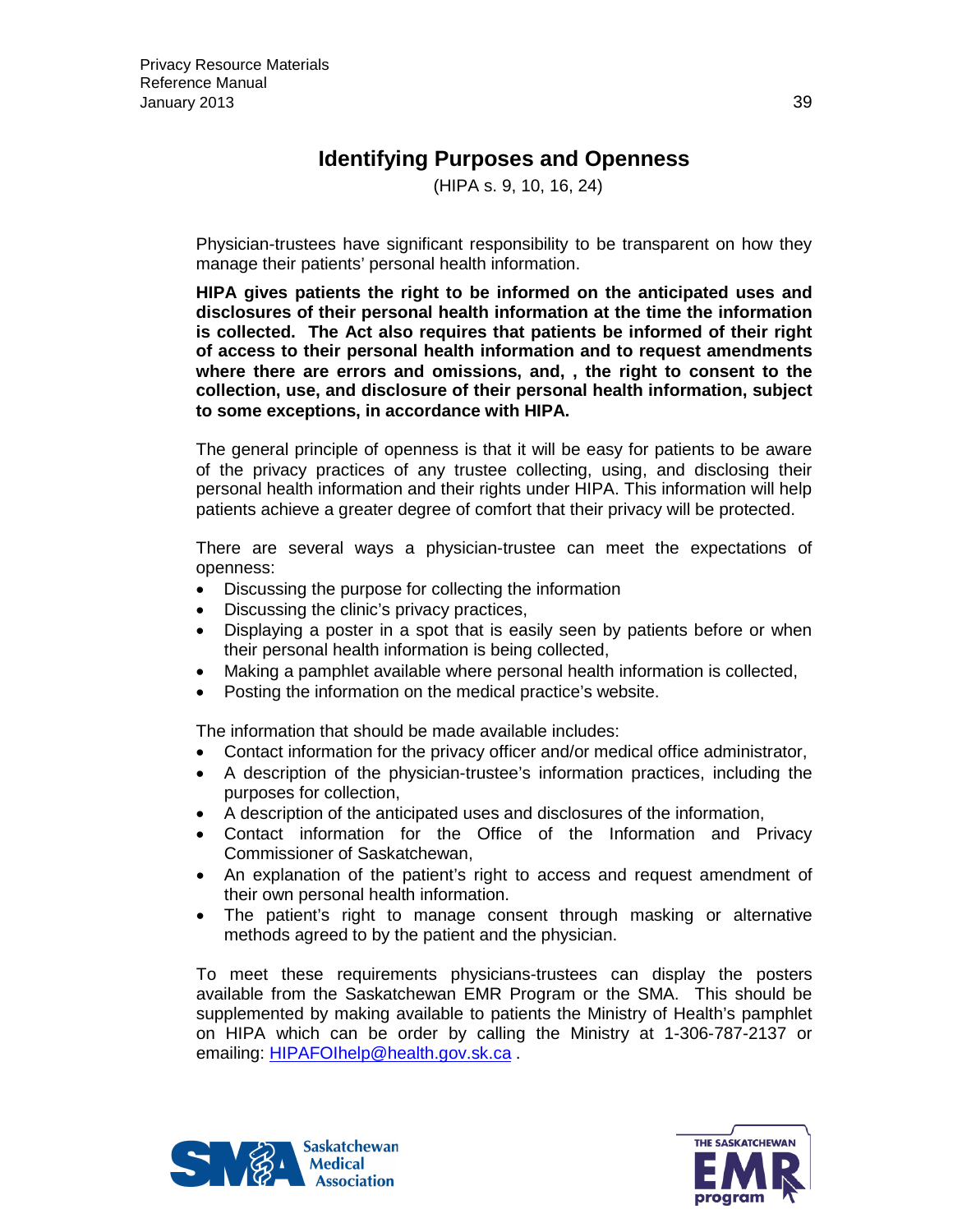### **Challenging Compliance/Patient Complaint Process**

(PIPEDA Schedule 1)

It is important that physicians' accountability to their patients extends to how they manage complaints from patients and challenges to how the clinic adheres to its written policies. This is **mandatory** activity **under the** *Personal Information Protection and Electronic Documents Act* and highly recommended by the Office of the Information and Privacy Commissioner of Saskatchewan*.*

- A clinic's complaints process will work best if it is known to all physicians, health professionals, employees, medical students and residents. This means a complaint can be received by anyone at the clinic. The person contacted by the patient about the issue should document and date the complaint.
- One person in the clinic should be assigned the responsibility for receiving and investigating complaints. This will probably be the privacy officer or the medical office administrator.
- The clinic policy should state that all complaints will be investigated.
- A patient should be informed at the time of the complaint that he or she can contact the Office of the Information and Privacy Commissioner of Saskatchewan and/or the professional regulatory body if the complaint is about a regulated health professional.
- A complaint investigation process should also include recommendations for how to avoid a similar type incident.
- Types of complaints include:
	- o Reporting of an actual, suspected or potential breach,
	- o Failing to comply with the clinic's policies and procedures.



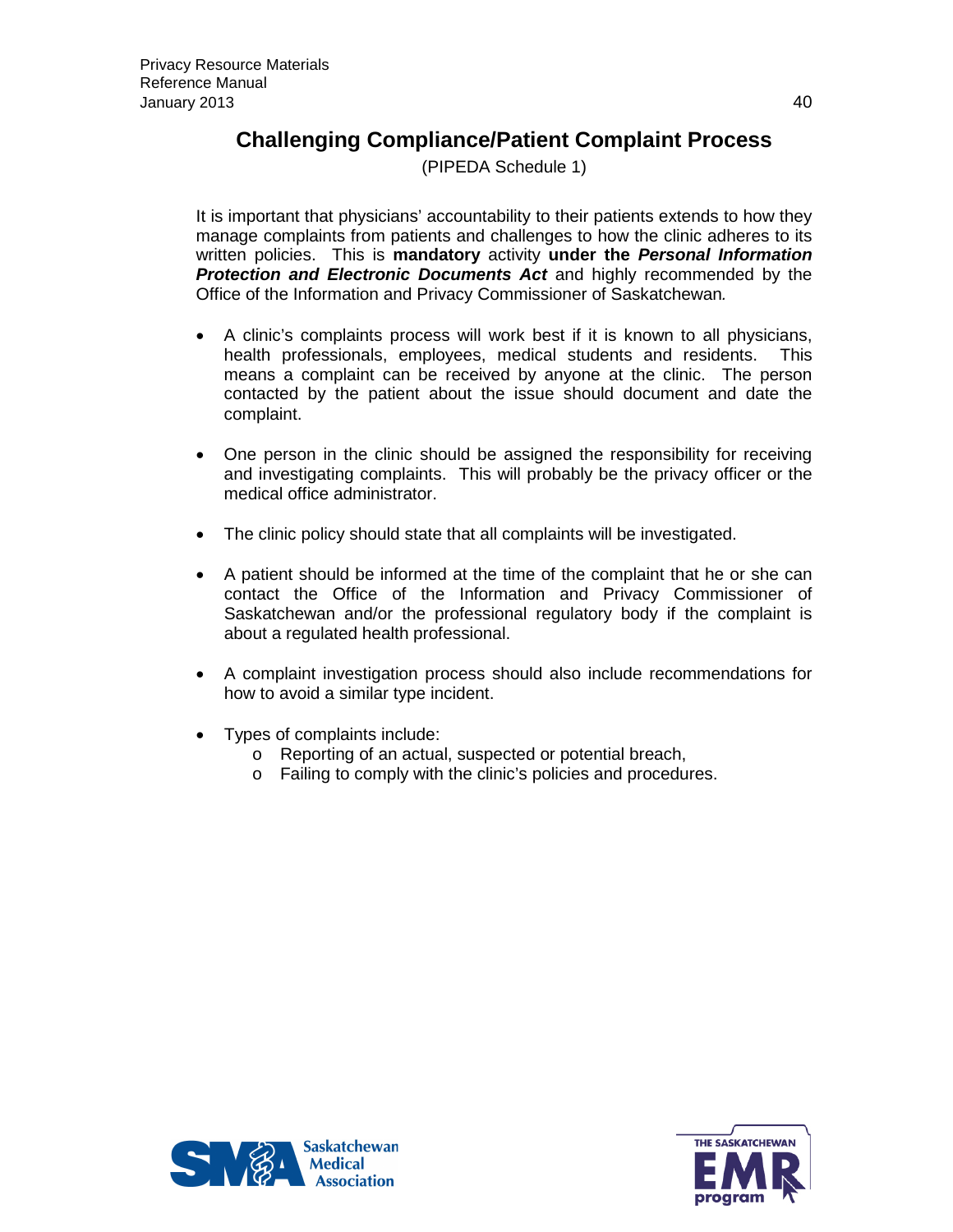### **Ceasing to Practice or Leaving a Medical Practice**

(HIPA s. 22, Regulations Section 4 (1), CPSS Bylaw 23(1)(g))

#### **Personal health information must continue to be protected after a physician-trustee ceases to practice or leaves a practice.**

CPSS requires physicians to notify patients when ceasing to practice, or moving the location of their practice, by placing a notice within the clinic and a newspaper advertisement indicating when the transfer to the new trustee, or location, will take place and the contact information for the new trustee or location. If the new trustee is at the same medical practice no notice is required.

#### *Ceasing to Practice as a Trustee*

The most common examples of ceasing to be a trustee are retirement, relocating to another province or country, and transferring to a staff position. **A physiciantrustee who ceases to practice, or ceases to practice as a trustee, must make arrangements to transfer the custody and control of patient records to another trustee or a designated archive. The designated archives are not required to accept personal health information from another trustee.**

#### **CPSS Bylaw**

The CPSS Medical Records Bylaw 23.1 states that

- A member who ceases to practice shall:
	- o transfer the records to a member with the same address and telephone number; or
	- o transfer the records to:
		- **EXECT** another member practicing in the locality; or
		- a medical records department of a health care facility; or
		- a secure storage area with a person designated to allow physicians and patients reasonable access to the records.

Physicians are also required to notify patients of the transfer through a newspaper advertisement, a poster at the clinic, or other reasonable method of notification.

#### **Designated Archives**

- **Affiliates (as defined in** *The Regional Health Services Act***).** For example, affiliates include organizations such as All Nations Healing Hospital, Regina Pioneer Village Ltd. and Sherbrooke Community Centre. A complete list of designated affiliates in Saskatchewan can be found at: [http://www.saho.org/portal.jsp?y3uQUnbK9L2RmSZs02CjVwr9HGVsNebc3O](http://www.saho.org/portal.jsp?y3uQUnbK9L2RmSZs02CjVwr9HGVsNebc3OzcFXGKKWFGZaWhY+yDdA) [zcFXGKKWFGZaWhY+yDdA=](http://www.saho.org/portal.jsp?y3uQUnbK9L2RmSZs02CjVwr9HGVsNebc3OzcFXGKKWFGZaWhY+yDdA)=
- **Ministry of Health**



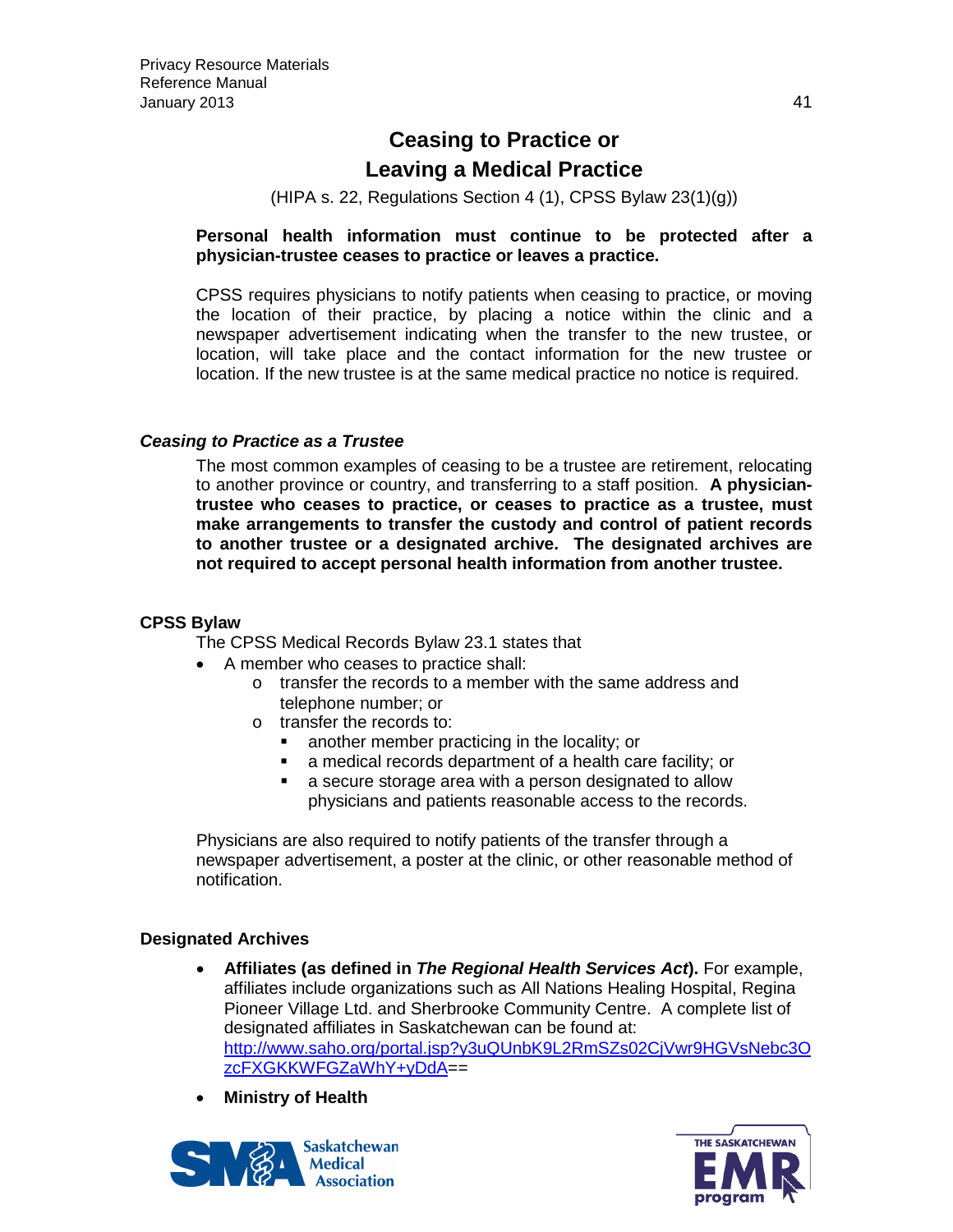- **Health professional bodies that regulate members of a health profession pursuant to an Act (such as the College of Physicians and Surgeons of Saskatchewan)**
- **Regional Health Authorities**
- **Saskatchewan Archives Board**
- **eHealth Saskatchewan (formerly the Saskatchewan Health Information Network)**
- **University of Saskatchewan Archives**
- **University of Regina Archives**

#### *When a Physician-Trustee Dies*

**When a Physician-Trustee dies the personal representative of the physician is required to ensure the duties of HIPA continue to be met until the personal representative transfers custody and control of the records to another trustee or a designated archive.**

#### *Failure to Transfer Records to Another Trustee*

**When a former trustee fails to carry out the duties required under HIPA, the Minister of Health may appoint a person or body to act in place of the former trustee until custody and control of the personal health information is transferred to another trustee or a designated archive.**

#### *When a Physician-Trustee Leaves a Practice*

If a physician-trustee leaves a medical practice to join another practice, proper notice should be given to the other physicians in the practice and a notice to patients should be posted in the clinic. The physicians should agree on how the exiting physician's patient records will be transferred to the other medical practice. These details should be included in documentation that all physicians in the medical practice agree to. It could be in the partners' agreement or a Clinic Exit Agreement.

The purpose of the agreement is to have a transition plan in place when a physician leaves a practice. The transition plan should include:

- Giving 30 or more days' notice,
- Managing the costs associated with the implementation and operation of the EMR,
- Managing the records in the EMR and any paper records associated with the leaving physician, specifically:
	- o Retaining EMR records in a shared database at the originating clinic and the leaving physician can take a copy at a fair cost agreed to by all the physicians in the transition plan,
	- o Transferring EMR records in a database only used by the leaving physician to the leaving physician, with cost assigned to the leaving physician,



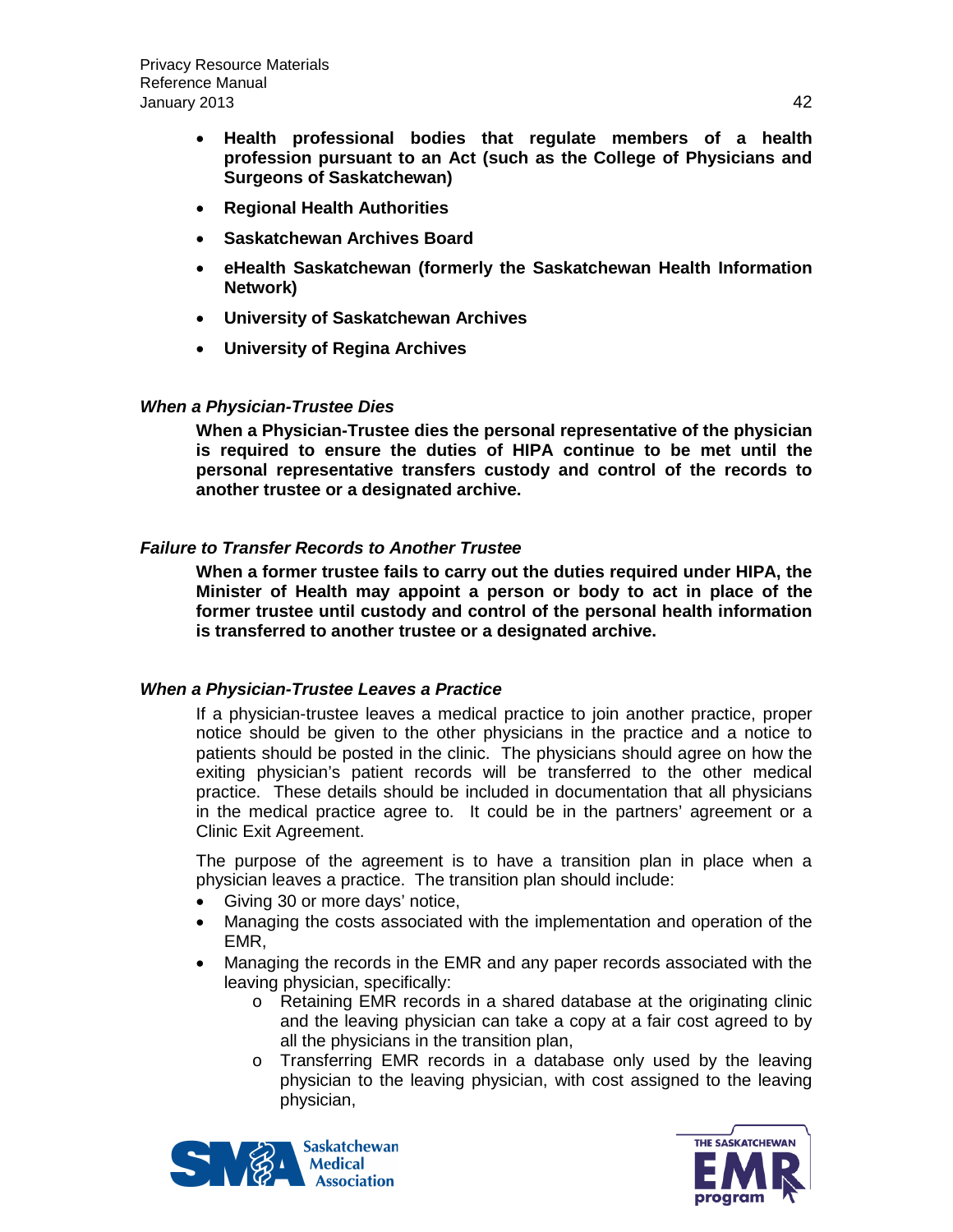- o Cooperating with the leaving physician and the EMR vendor to facilitate a smooth transfer,
- o Complying with any technical, security or other protocols in the medical practice's policy manual,
- o Encouraging the EMR vendor to release the leaving physician from any contracts entered into between the medical practice and the EMR vendor.
- o Physicians should not take records outside Canada.

For more information on transferring records please see the CPSS Guideline on the Transfer of Records in Appendix A or

[http://www.quadrant.net/cpss/resource/records.html.](http://www.quadrant.net/cpss/resource/records.html)



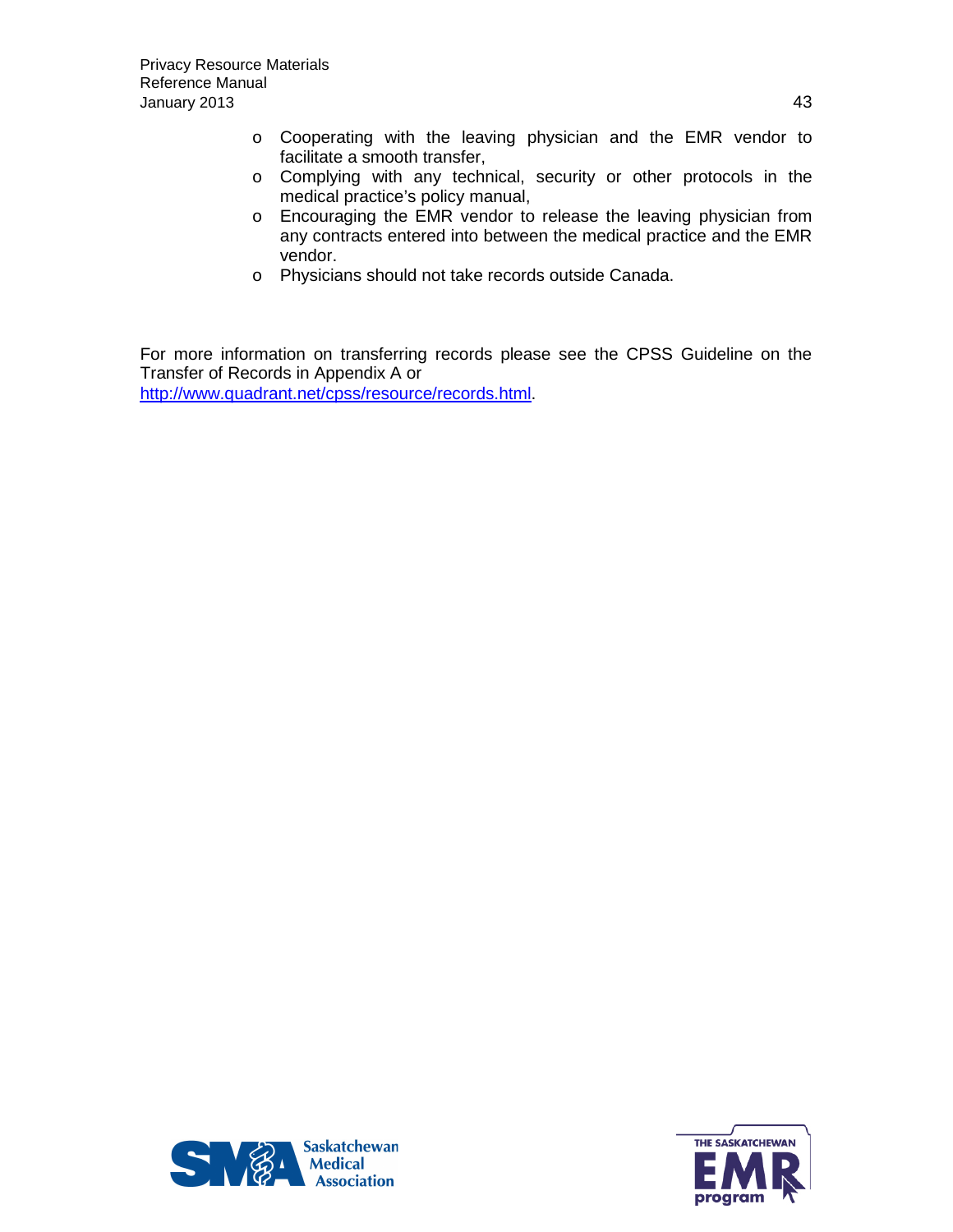# **PATIENT RIGHTS**

Text in bold is required by HIPA



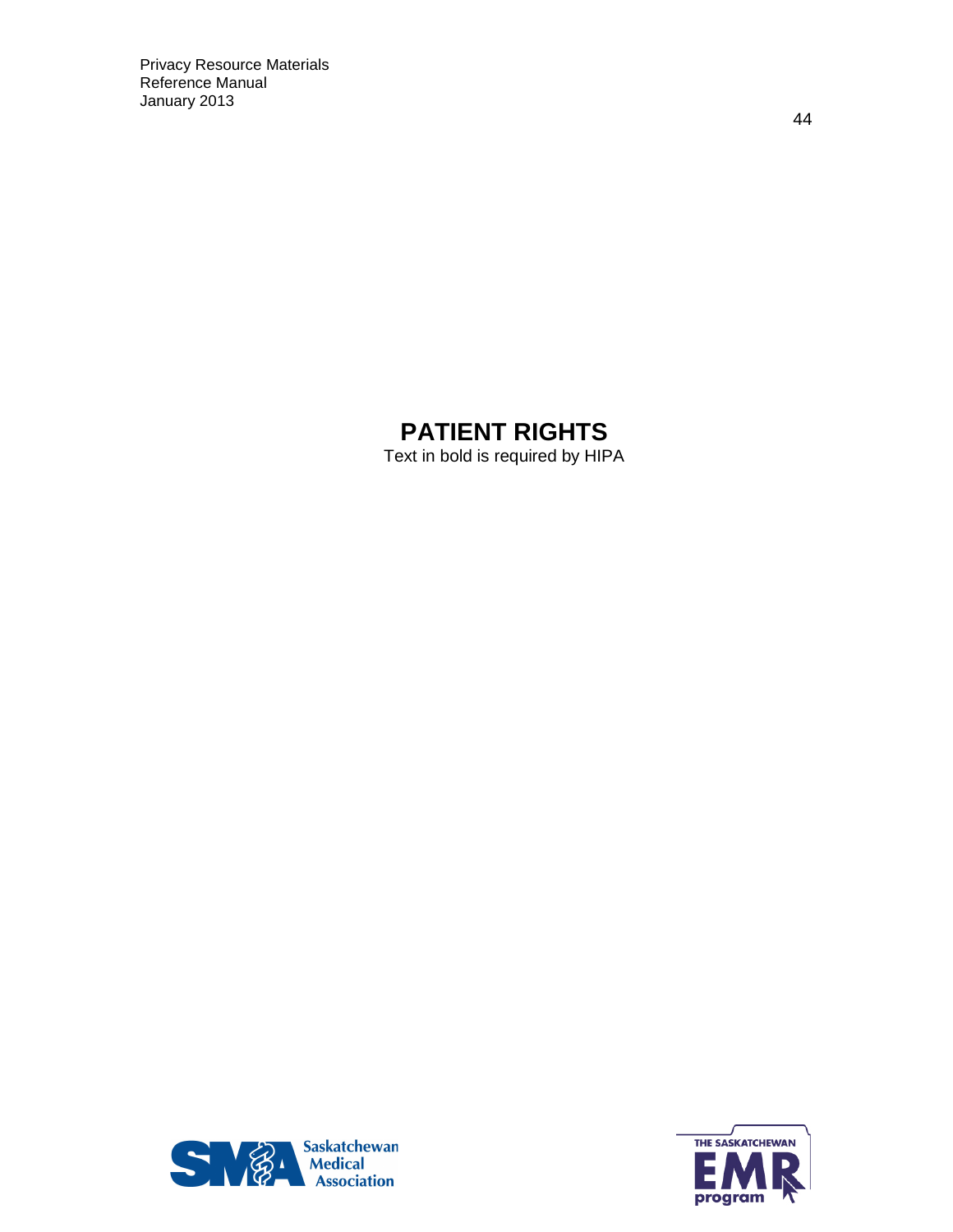## **Patient Access to Their Own Information**

 $(HIPA$  ss. 12, 31 – 39, 42, CPSS Bylaw 23.2(c)(v))

HIPA confirms patients' rights in legislation to have access to their own information and establishes further direction on the management of patients' access requests. Patients are entitled to examine and obtain a copy of all information in their medical record, with very limited exceptions. This includes information prepared by other physicians included in the record.

#### *Review of Current Practices*

Physician-trustees who currently have established procedures for providing patients access to, and copies of, their medical record, will probably be able to follow the same procedures.

Privacy officers should incorporate into the medical practice's procedures the legislated timelines within which patients must receive access to, or a copy of, their own information.

#### *Access Request Form*

Physician can still provide patients with copies of reports without following the formal process set out in HIPA if the information requested is provided at the time of the request.

Physician-trustees should have a standard application form for patients to use to request access to their own information. The form should include all information the physician needs to find the correct information and a place to record that proper identification of the patient has taken place.

All written requests should be dated clearly with the date the request is received and if the request form is incomplete the date it is completed.

A patient may request access to their records verbally. The staff should then fill in the form on the patient's behalf.

Copies of information given to patients should be clearly marked "patient copy".

#### *Requirements under HIPA*

**A patient may make a request for access to personal health information either verbally or in writing.**

**The physician-trustee must confirm the identity of the patient making the request, or have reasonable grounds to believe the patient is who they say they are,** as may be the case if the requestor is a regular patient.



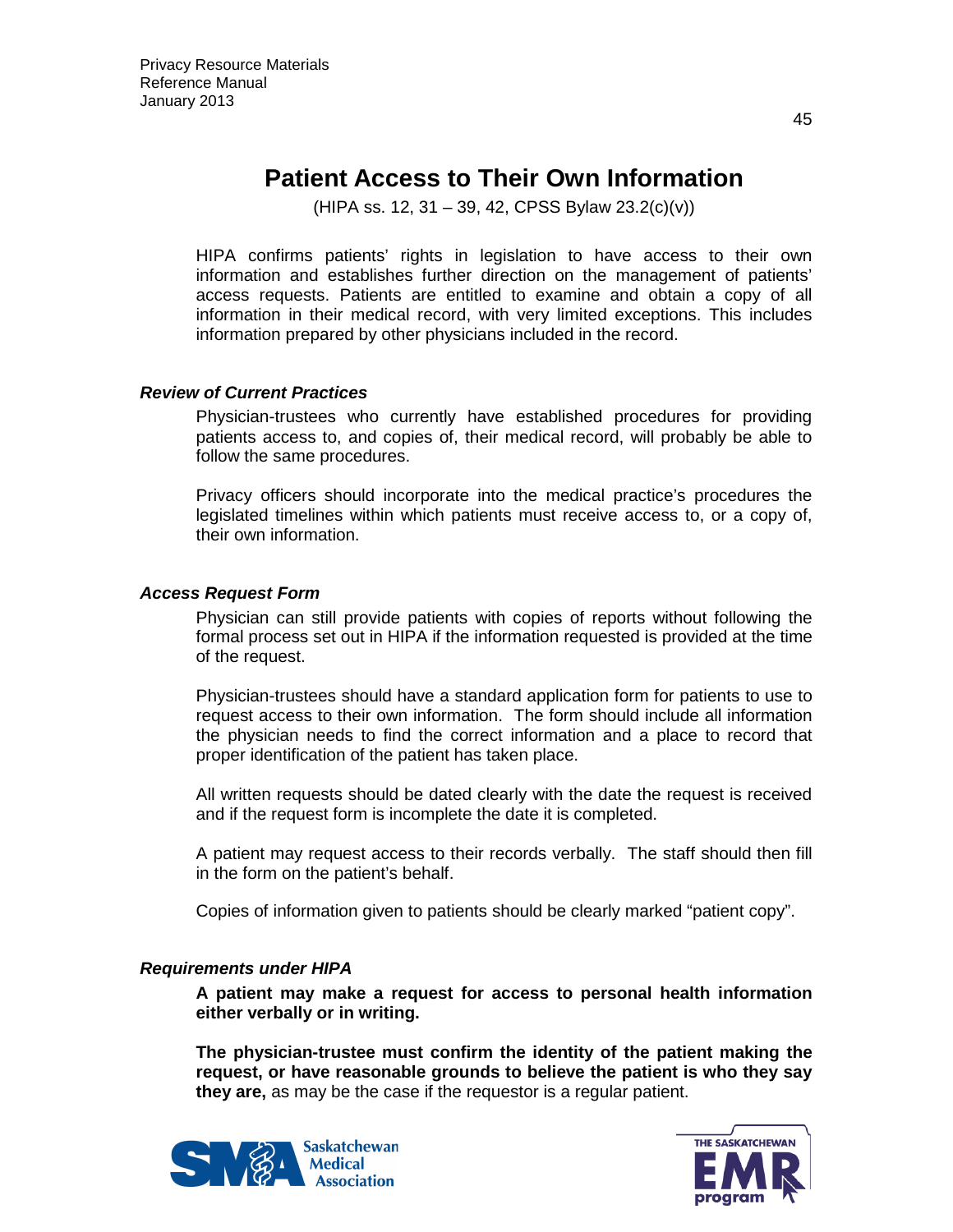#### **A physician-trustee may charge a reasonable fee to recover costs for providing access to personal health information.**

- The SMA fees for access to records approved in June 2011 are:
	- o 511A Photocopying/printing of records, base fee \$24.00
	- $\circ$  512A plus per page \$0.60
	- o 810A Physician time taken in reviewing the request/information and/or reviewing the chart if necessary per 15 minutes - \$60.00 (prorate if less)
	- o Plus any mailing charges, which should be billed on a cost-recovery basis
	- o Note: 810A should not be billed when patient has requested entire copy of the chart

The cost estimate should include the flat fee, the cost per page for copying and the physician's time to review the record, if applicable. This estimate should be provided to the patient before preparing the copy. It is recommended that this be a detailed cost estimate if the fee will be greater than \$20.00.

Consider the patient's ability to pay when establishing the fee to be charged, including a complete waiver of fees. The patient may also ask for a fee waiver.

The CPSS advices that it is customary not to charge a patient for a copy of the record if the patient's physician has moved or the patient is otherwise required to transfer care to another physician.

#### **A written request must have enough detail to enable the physician-trustee to identify the personal health information requested.**

A patient is not required to explain why the request is being made but the application form can include a request for this information as it will help in preparing the information for the patient.

**When the request is written, the physician-trustee must respond to the request for access to the personal health information within 30 calendar days.**

**On request of the patient, the physician-trustee must:**

- **Provide an explanation of any term, code or abbreviation used in the record; or**
- **If the physician is unable to explain any terms, codes or abbreviations, refer the patient to another trustee that is able to provide an explanation.**



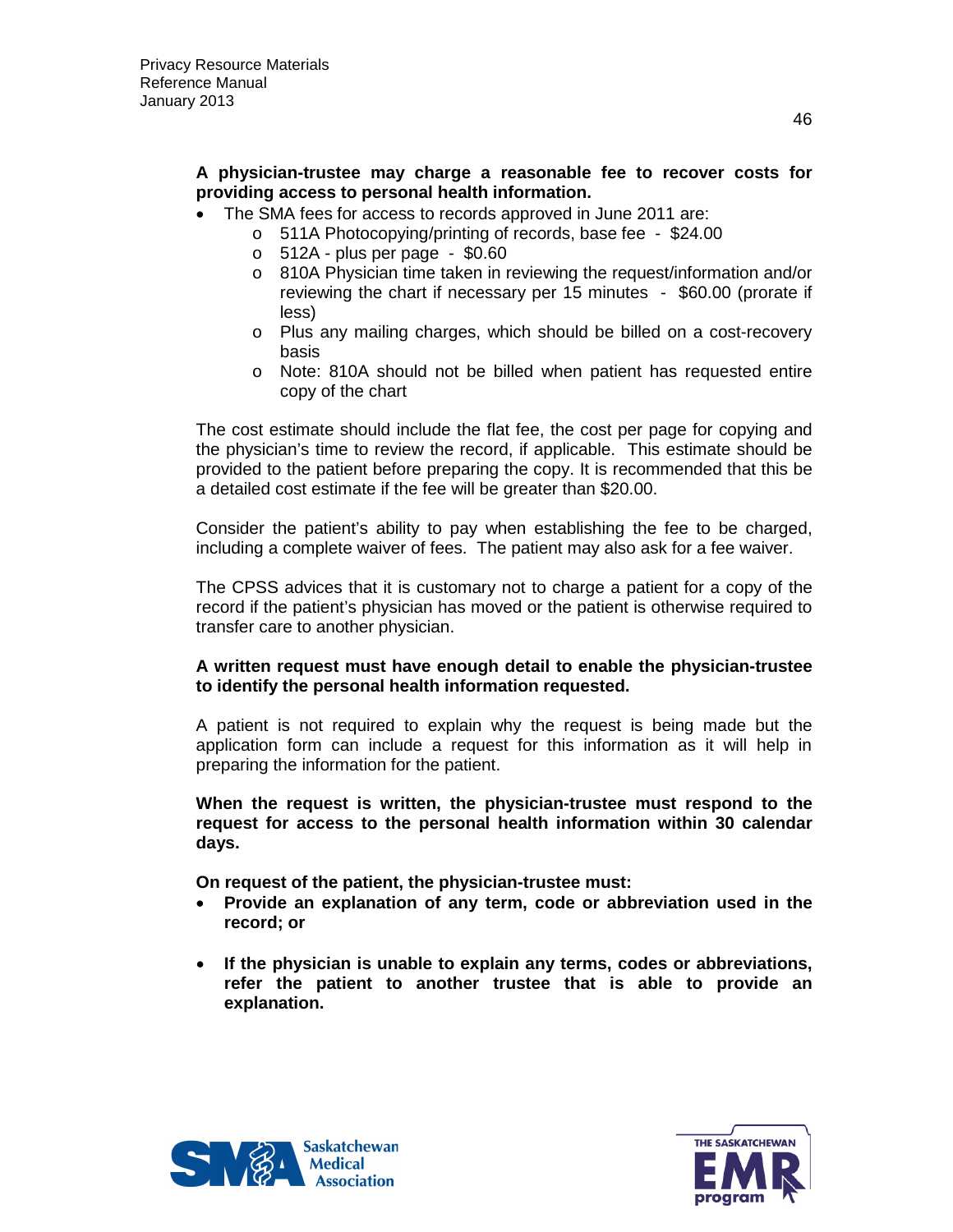#### *If Another Trustee has Custody or Control of the Information*

A physician who does not have custody or control of the personal health information requested by a patient, but is aware that it is in the custody or control of another trustee:

- **May transfer the written request for access to the other trustee.**
- **Must notify the patient of the transfer as soon as reasonably possible.**
- **The trustee to whom the written request for access was transferred must respond within 30 calendar days after the date of transfer of the request.**

#### *Refusing Access*

**A physician-trustee may refuse to give the patient access to all or some of the requested personal health information if**

- **In the opinion of the physician, knowledge of the information could reasonably be expected to endanger the mental or physical health or safety of the patient or another person (HIPA s38(1)(c)(a)).**
- **Providing access would reveal personal health information about another person who has not expressly consented to the disclosure of the information to the person requesting it (HIPA s38(1)(c)(b)).**
- **Providing access could reasonably be expected to reveal the identity of another person who supplied the information in confidence and who expects confidentiality. This does not include information that would reveal the identity of another trustee (HIPA s38(1)(c)(c)).**
- **When the record contains information which the physician-trustee has determined should not be released to the patient, that information must be severed from the record and the remaining information provided to the patient.**
- Information should be severed by printing or photocopying the page with the information to be severed. On the page strike out the information to be severed with a black marker. Photocopy the marked page to ensure the severed information is not visible through the mark<sup>[2](#page-46-0)</sup>. Write the section of HIPA that authorizes the withholding of the information beside the severed information.

**A physician-trustee may also refuse to give the patient access to all or some of the requested personal health information if**

<span id="page-46-0"></span> <sup>2</sup> See the guidelines from the Office of the Information and Privacy Commissioner on severing at [http://www.oipc.sk.ca/Resources/BBL%20Severing%20presentation%20March25%202009%20fo](http://www.oipc.sk.ca/Resources/BBL%20Severing%20presentation%20March25%202009%20for%20participants.pdf) [r%20participants.pdf\)](http://www.oipc.sk.ca/Resources/BBL%20Severing%20presentation%20March25%202009%20for%20participants.pdf)



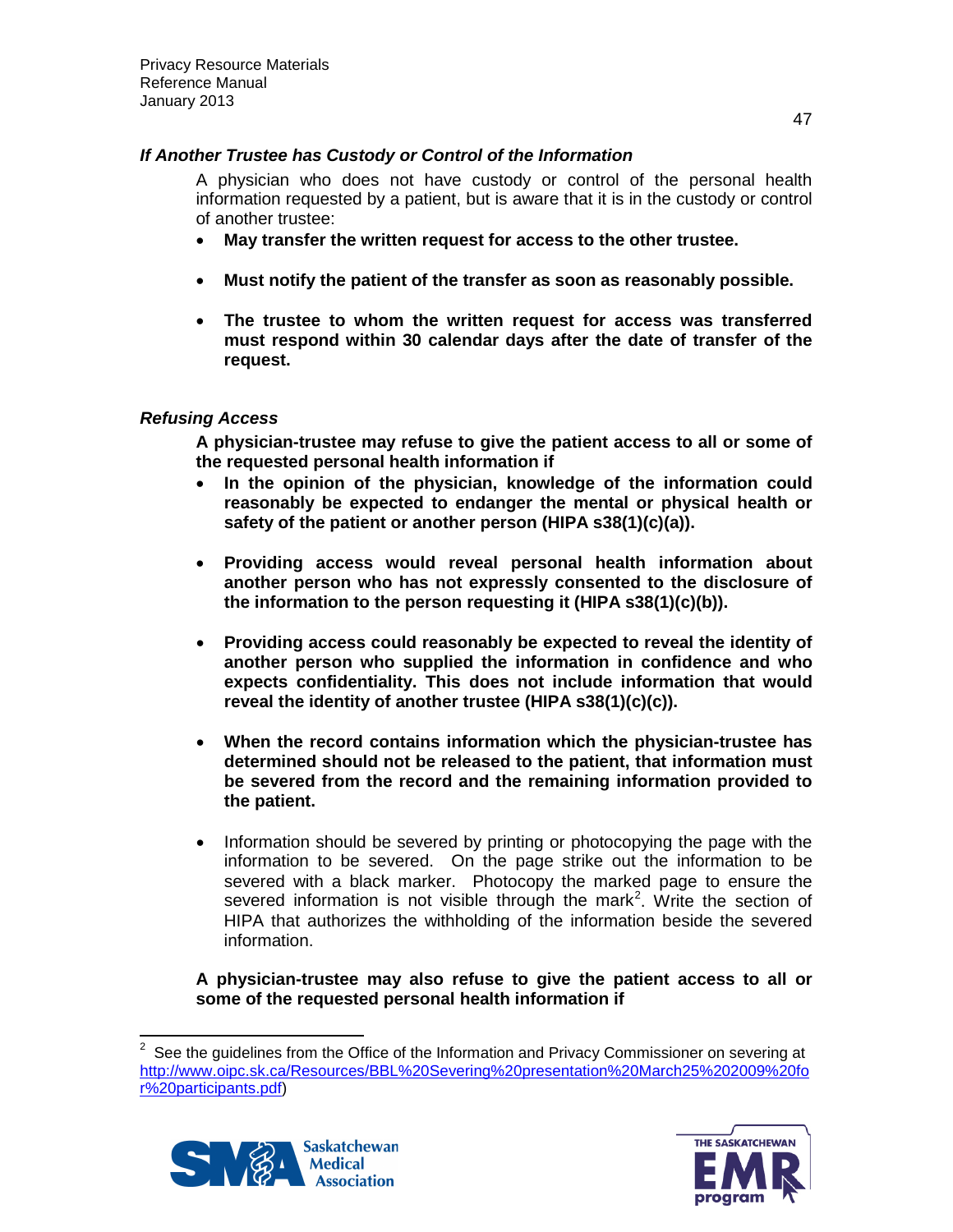- **The information was collected in anticipation of, or for use in, a civil, criminal or quasi-judicial proceeding;**
- **Disclosure of the information could interfere with a lawful investigation or be injurious to the enforcement of an Act or regulation;**
- **It was collected and used solely for (HIPA s38(1)(c)(d))**
	- o **Peer review by health professionals**
	- o **Review by a standards or quality of care committee studying or evaluating health services**
	- o **A health professional body for discipline or quality of care purposes**
	- o **When access is denied for one of these reasons, the physiciantrustee must refer the patient to the trustees from which the personal health information was originally collected.**

**A written explanation of the refusal to provide all or some of the requested**  record must be given to the patient before the 30<sup>th</sup> calendar day after **receipt of the request, and include the HIPA reference that allows for the refusal. The patient that made the request must also be informed of his or her right to request a review of the refusal by the privacy commissioner pursuant to Part VI of HIPA.**

#### *Timeline for Responding to an Access Request*

**A physician-trustee must respond to a written access request from a patient within 30 calendar days.** 

**A failure to respond within 30 calendar days is considered a refusal to grant access unless the patient has been notified that there has been an extension of an additional 30 calendar days.**

**The extension of an additional 30 calendar days is allowed by HIPA when:**

- **The request is for a large number of records.**
- **A large number of records need to be reviewed before responding.**
- **There is a large number of requests to be addressed within the same time period and meeting the 30 calendar days would unreasonably interfere with the operations of the medical practice.**
- **Consultations that are necessary to comply with the request cannot be completed within 30 calendar days.**

**The patient must be notified in writing of the extension to the response period within 30 calendar days of the physician-trustee receiving the request.**



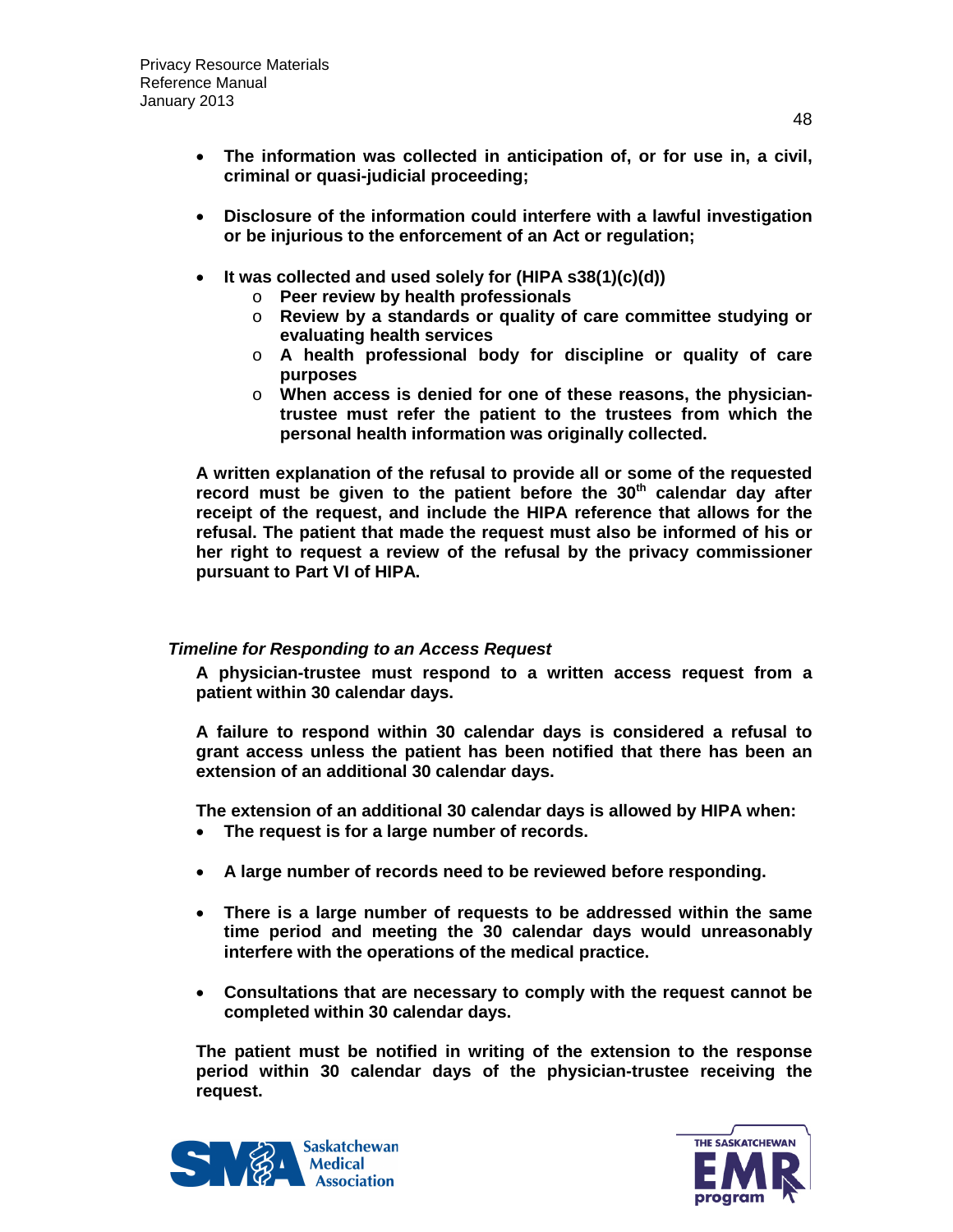It is recommended that the physician include information on how to contact the Office of the Information and Privacy Commissioner in the written response to the patient.

#### *Patient May Appeal to the Information and Privacy Commissioner*

**If the patient has made a written request for access to his or her own personal health information and is not satisfied with the decision of the physician-trustee, the patient may apply to the Information and Privacy Commissioner for a review.** 

- **The application must be made within one year of the patient receiving notice of the physician-trustee's decision; or**
- **The application must be made within one year if there is no response from the physician-trustee after 30 calendar days from the initial request for access or 60 days if the physician trustee has provided notice of an extension.**

Physicians are expected to retain all information related to the request long enough for the patient to appeal a decision to the Office of the Information and Privacy Commissioner.



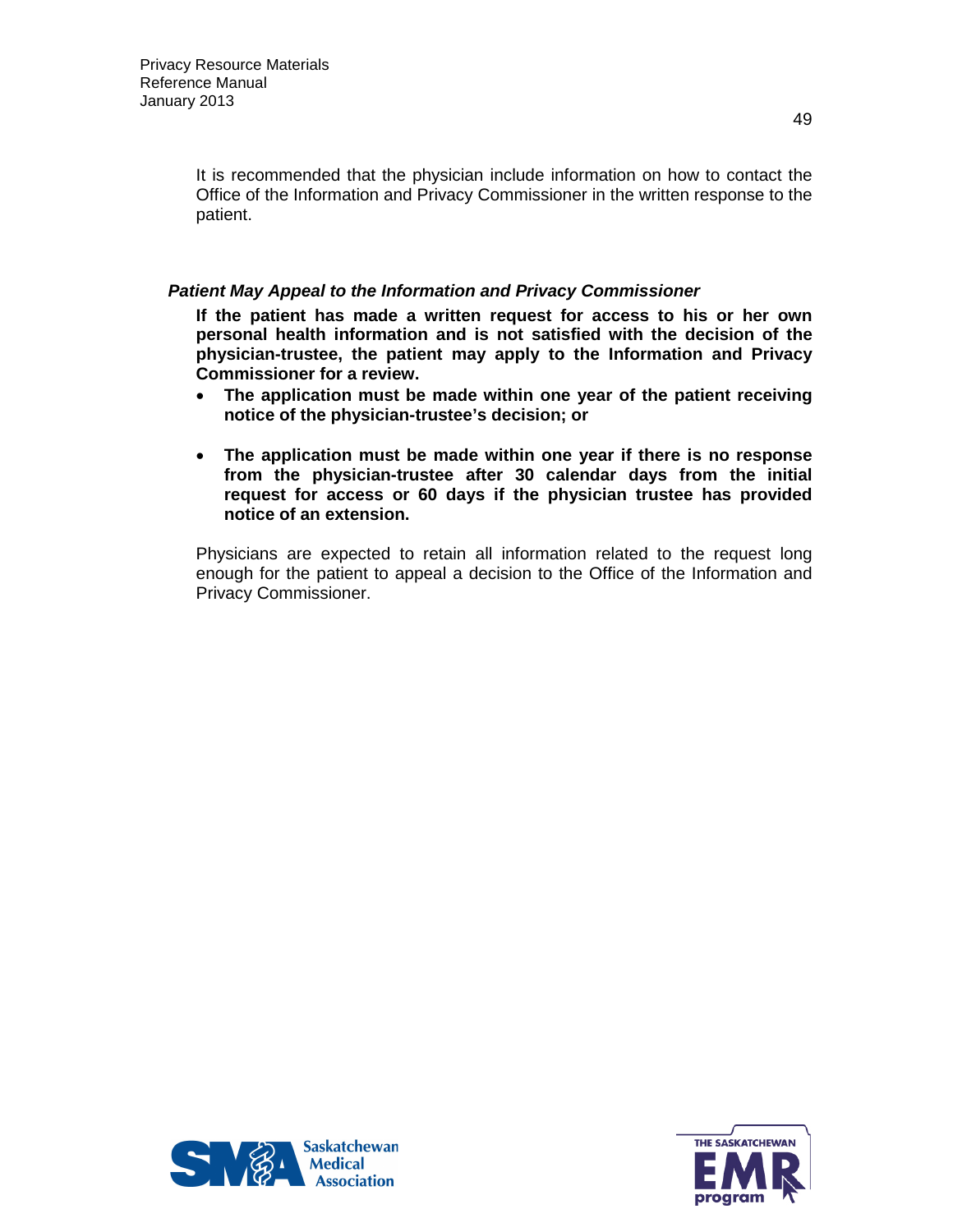# **Patient Requests for Amendment of Their Record**

(HIPA ss. 13, 40)

Physicians have, in most cases, followed patients' requests to correct or amend personal health information in their records. HIPA puts in law the physiciantrustee responsibility to meet these patient requests.

#### *Requests from Patients*

**Under HIPA patients have the right to request amendment of the personal health information in their own medical record when they believe that there is an error or omission in it.** 

- **The request for amendment must be in writing.**
- **The amendment must not destroy or obliterate existing information in the record, other than registration information.**
- The medical practice should provide the patient with a form that includes all the necessary details required by the practice to assess the request.
- All amendments should be dated and signed by the physician, or digitally dated and signed.

#### *Responding to a Request for Amendment*

**The physician-trustee must respond in writing to the patient within 30 calendar days after the request for amendment is received to advise that either:** 

- **The amendment was made as requested or**
- **The amendment was not made but a notation has been made in the record.**
- The physician should include information on how to contact the Office of the Information and Privacy Commissioner in the written response to the patient.

#### *Refusing a Request for Amendment*

**A physician-trustee may refuse to amend personal health information when the patient request relates to the physician's diagnosis or opinion.** 

• **Where a physician refuses to make a requested amendment, a notation must be made in the file indicating the information is under dispute by the patient.**



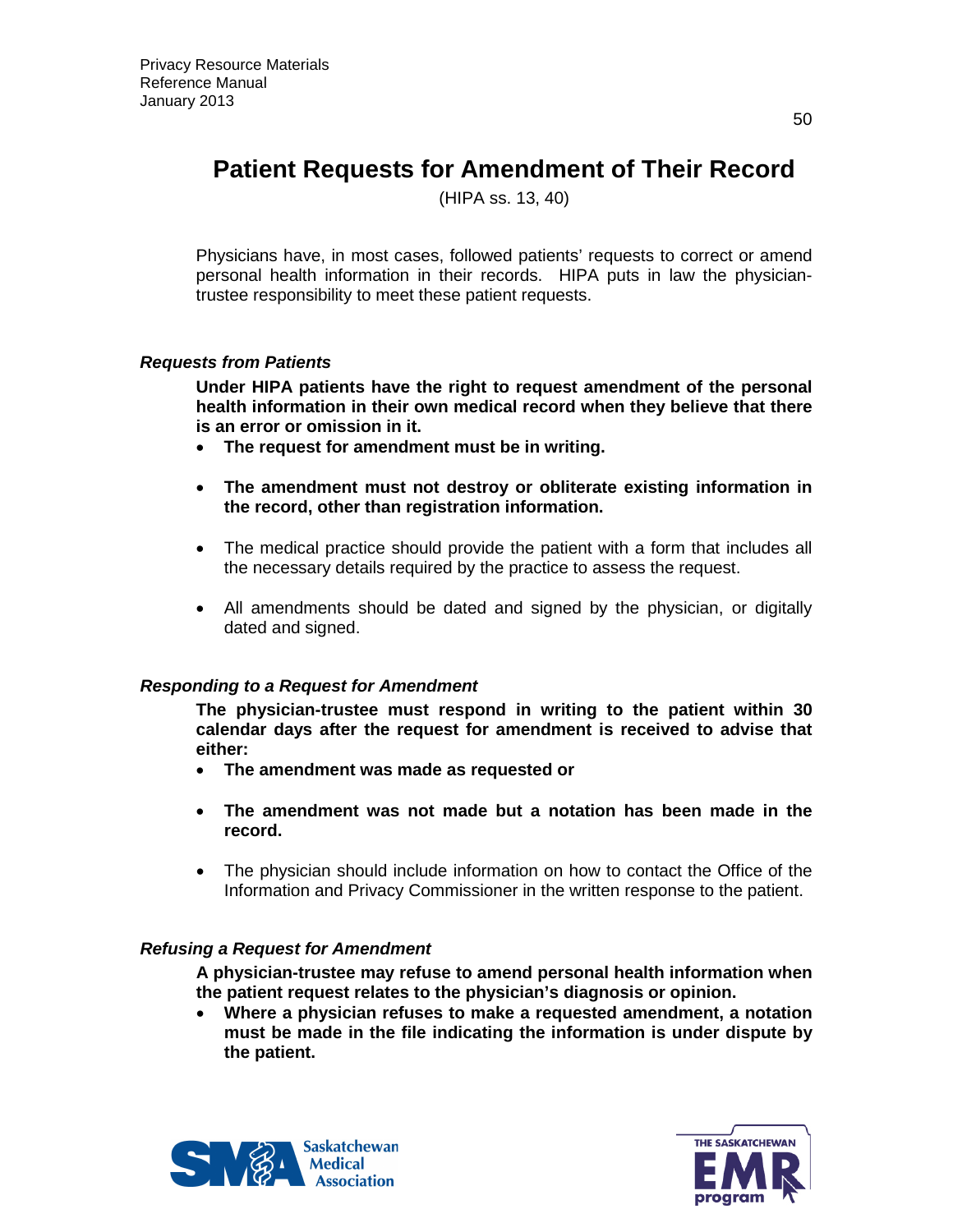Privacy Resource Materials Reference Manual January 2013

#### *Providing Notice to Other Trustees*

**When a physician-trustee amends the patient's record or makes a notation that the information is under dispute, the physician-trustee must, when practical, give notice of the amendment or notation to any other trustee or person to whom the personal health information has been disclosed by the physician within the year previous to the request for amendment by the patient.**

- **The physician-trustee does not have to send this notice of amendment or notation when there is no reasonable expectation that the amendment or notation will have an impact on the patient's ongoing health care or provision of services.**
- It is recommended that physicians provide notice to other trustees involved in the current care of the patient.

#### *Receiving a Notice of Amendment*

**A trustee that receives a notice of amendment or notation must make the same amendment or notation to any record in the trustee's custody or control that contains personal health information respecting the patient who requested the amendment.**



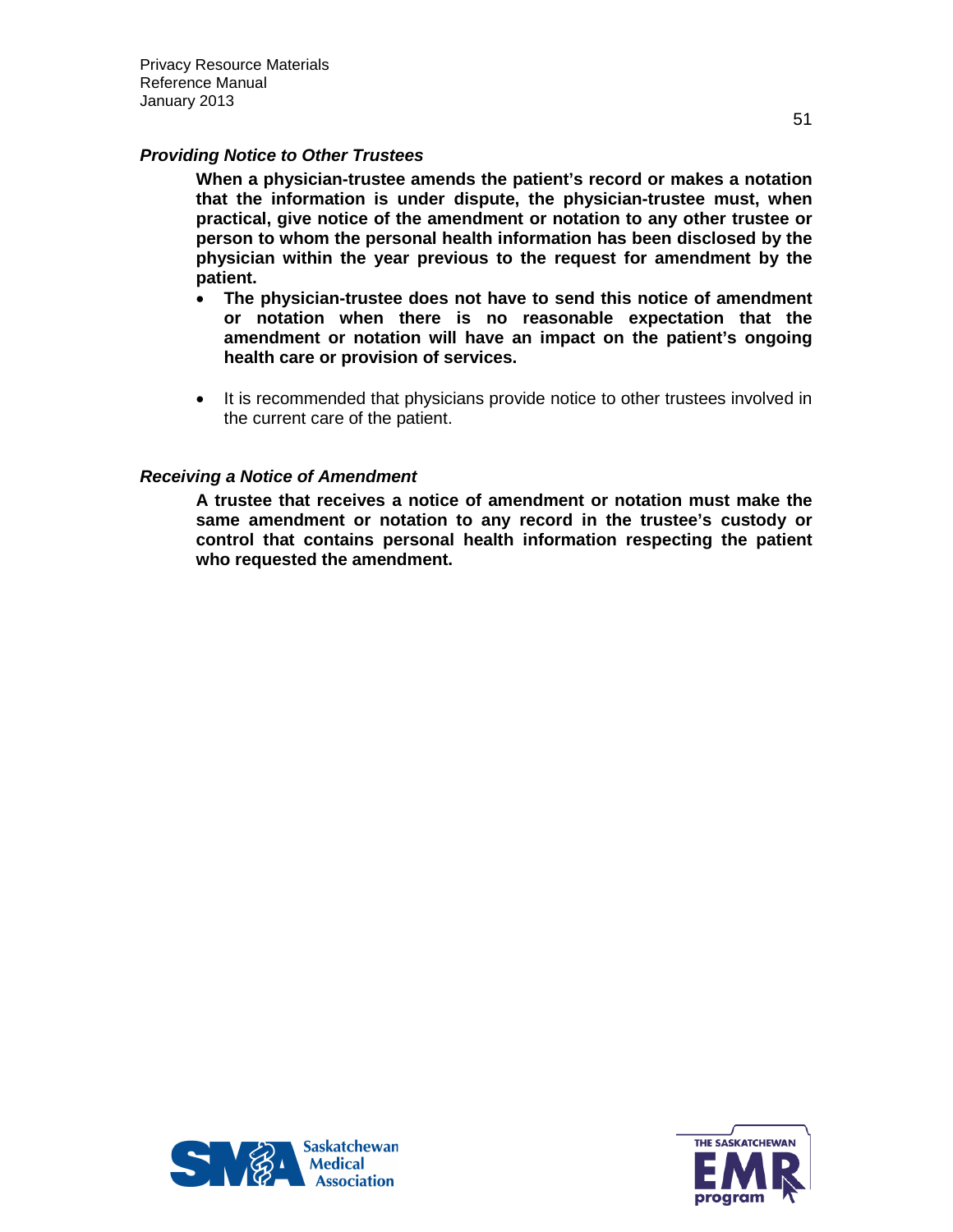### **Authorized Representatives and the Exercise of Rights by Others**

(HIPA s. 15, 27 (4) (e) (i), 56, CPSS Bylaw 23.2(c)(vi))

#### *Patient Designates*

There are situations where a patient may have another person represent or make decisions on his or her behalf for care and treatment. HIPA provides the authority for a designate to make the same decisions for the patient regarding personal health information.

• **A patient may designate in writing another person to exercise on his/her behalf, any of the patient's rights or powers with respect to personal health information**.

#### *Others Who May Exercise Rights*

Where a person or organization seeks personal health information from a physician without patient consent, that person or organization should be able to refer the physician to the authority for the request.

The following people may also exercise the rights of the patient in regards to personal health information.

- **Where the patient is deceased, by the patient's personal representative if the exercise of the right or power relates to the administration of the patient's estate.**
- **Where a personal guardian has been appointed for the patient, by the guardian if the exercise of the right or power relates to the powers and duties of the guardian.**
- **Where the patient does not have the capacity to give consent:**
	- o **By a person designated by the Minister of Community Resources and Employment if the patient is receiving services pursuant to**  *The Residential Services Act* **or** *The Rehabilitation Act***; or**
	- o **By a person who, pursuant to** *The Health Care Directives and Substitute Health Care Decision Makers Act***, is entitled to make a health care decision, as defined in that Act, on behalf of the patient.**

#### *Decisions by, or on behalf of, a Minor*

- **Any right or power conferred on an individual by HIPA may be exercised:**
- **By an individual, including a patient, who is less than 18 years of age in situations where, in the opinion of the physician, the individual or patient understands the nature of the right or power and the consequences of exercising the right or power.**



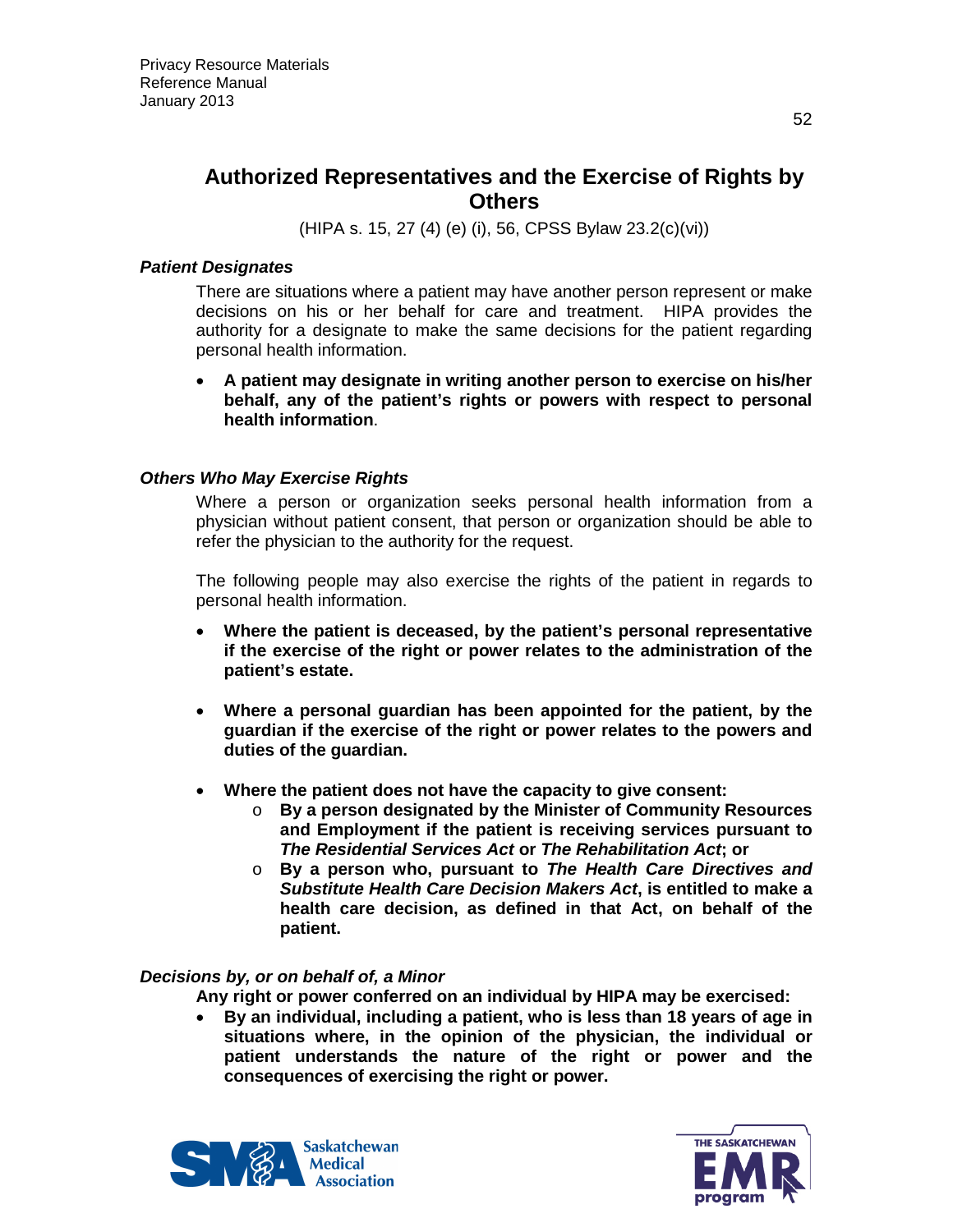- **Where the patient is less than 18 years of age, by the patient's legal custodian in situations where, in the opinion of the physician, the exercise of the right or power would not constitute an unreasonable invasion of the privacy of the patient.**
- The direction in HIPA allows physicians to disclose personal health information if they believe it would not constitute an unreasonable invasion of privacy. If there is any doubt or uncertainty as to whether the minor would consent, it is reasonable to conclude that it would be an invasion of privacy.



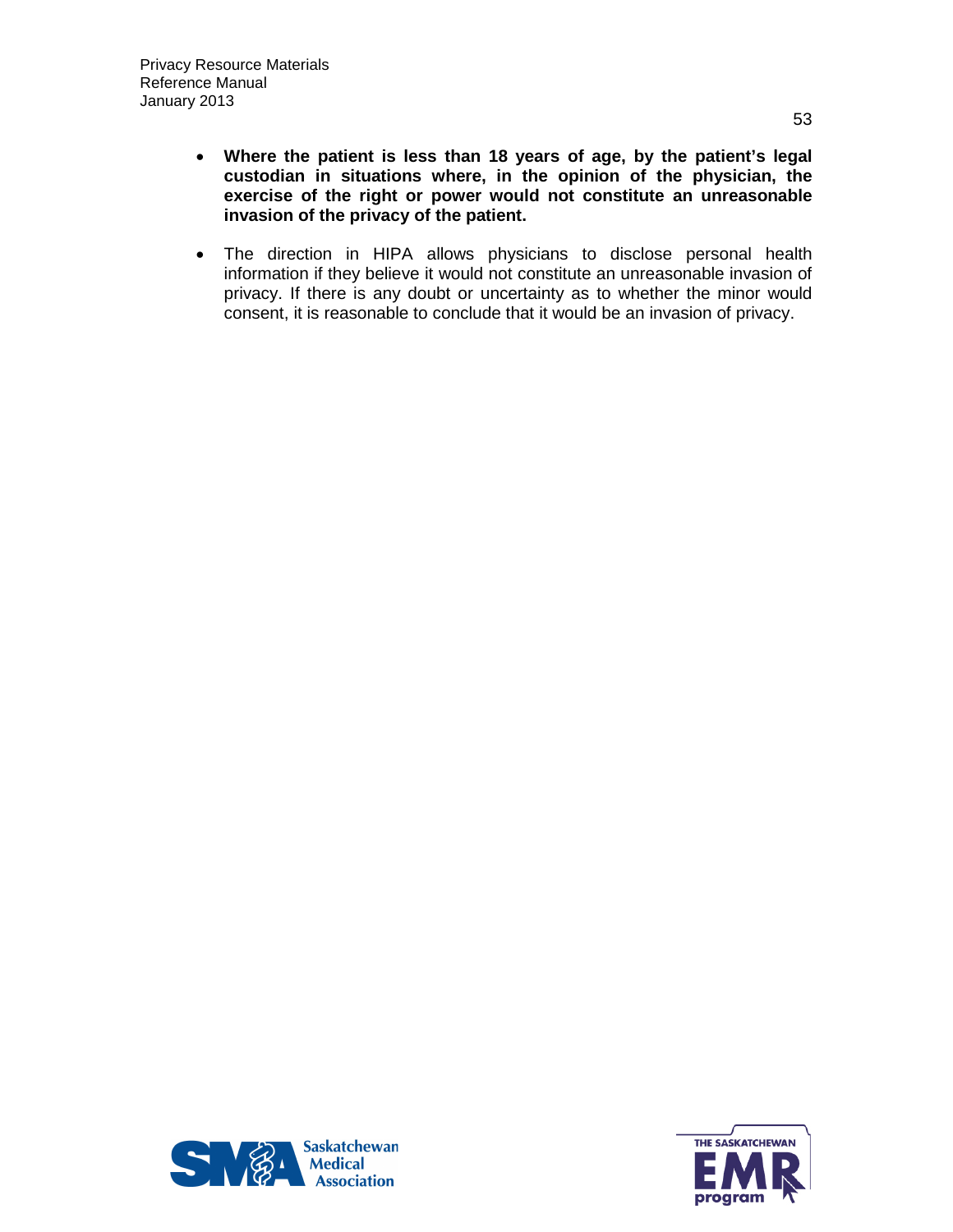# **CONSENT, COLLECTION, USE, and DISCLOSURE**

Text in bold is required by HIPA



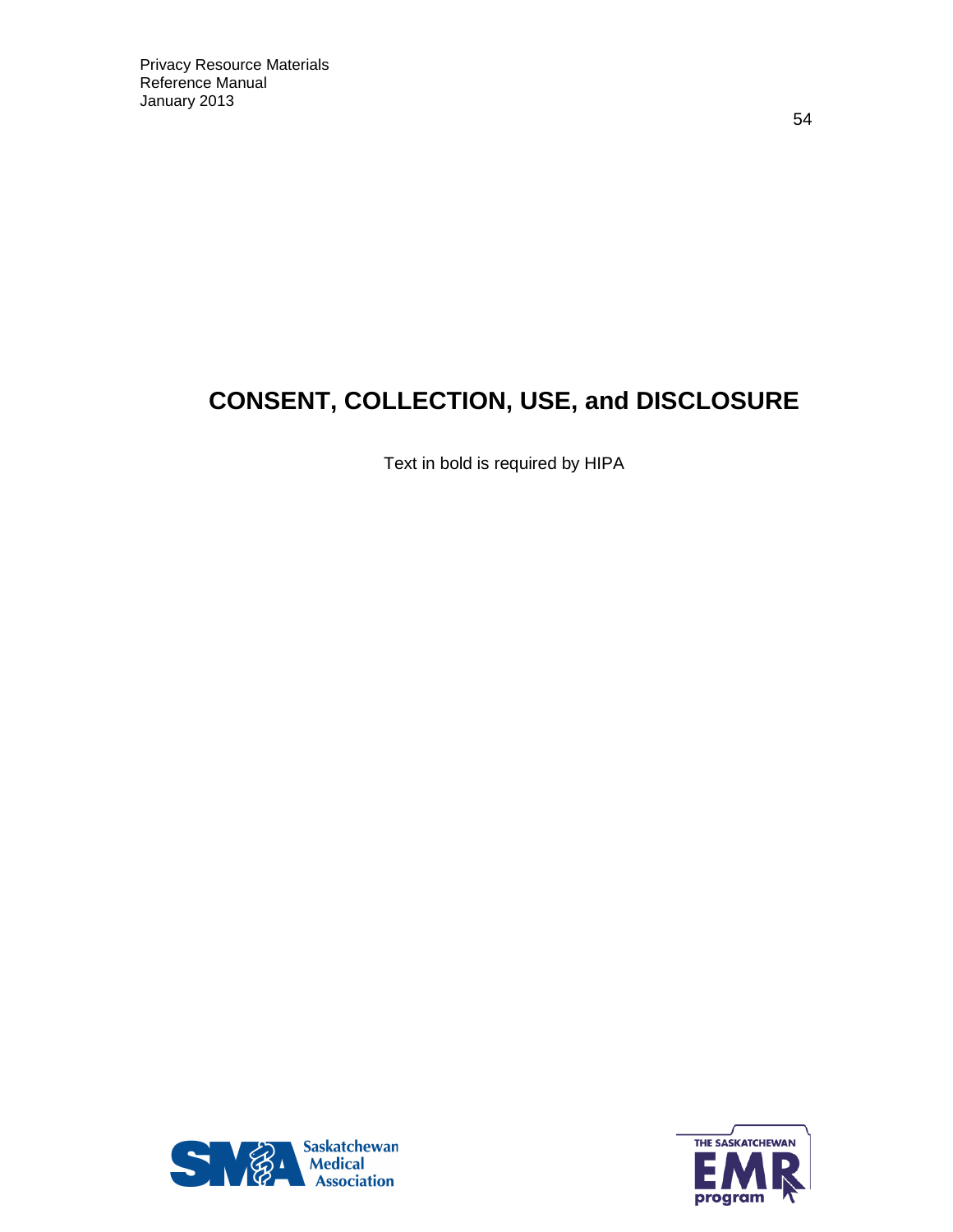### **Collection of Personal Health Information**

(HIPA s. 6(2), 7, 19, 20, 23, 24, 25, 27, 28 and 29, CPSS Bylaw 23.2(c)(vii))

**Whenever possible, the collection of personal health information shall occur with the consent of the patient to whom it relates.**

- **Physicians must only collect personal health information that is reasonably necessary for the purpose for which it is being collected.**
- **The primary purpose for collecting personal health information is for the provision of health care, which includes any program, activity or service offered by the physician that can reasonably be expected to benefit the patient.**
- **A physician may collect personal health information under the authority of another Act, such** *as The Mental Health Services Act* **or** *The Public Health Act, 1994***.**
- **When physicians collect personal health information they must take reasonable steps to ensure the information is accurate and complete.**

#### *Types of Information Collected*

- Identification and contact information, including
	- o Name
	- o Date of birth
	- o Address
	- o Phone/fax/email
	- o Emergency contact information
	- o Record of patient appointment times
- Billing information including
	- o Provincial health insurance plan number
	- o Private medical insurance details
- Health information including
	- o Medical history
	- o Presenting symptoms
	- o Physical examination findings
	- o Relevant medical history of family members
	- o Test requisitions and results
	- o Reports from specialists or other health providers
	- o Diagnosis and treatment notes (including prescriptions)
	- o Allergies
	- o Information to be provided to third parties at the patient's request (workers compensation, reports for legal proceedings, insurance claims)



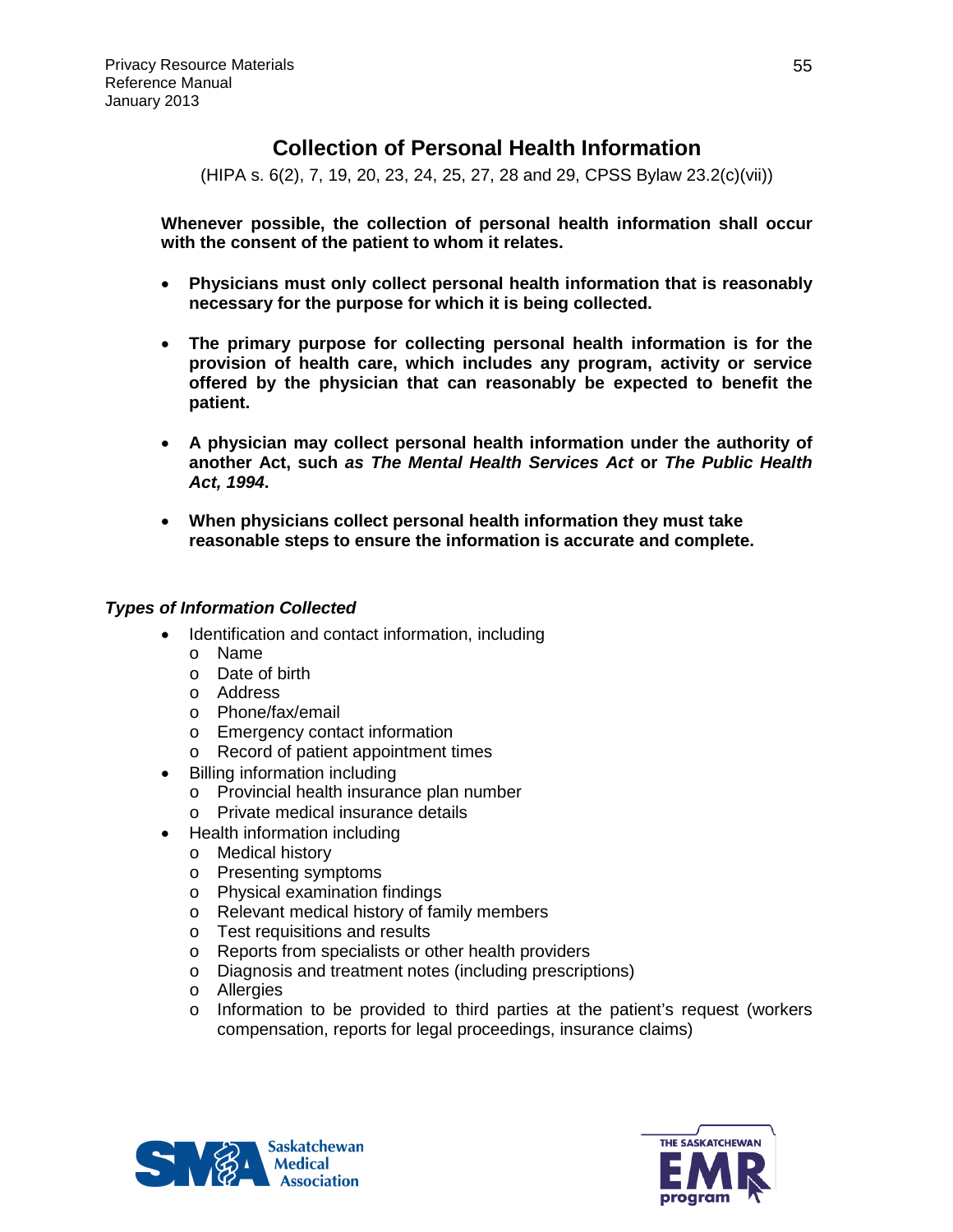#### *Manner of Collection*

**Physicians must only collect personal health information that is reasonably necessary for the purpose for which it is being collected.**

**Physicians must collect the personal health information directly from the patient, except where:**

- **The patient consents to the collection by a different method**
- **The patient is unable to provide the information**
- **The physician believes that collecting directly from the patient would prejudice the mental or physical health or safety of the patient or anyone else**
- **The information is collected, and is necessary for, determining or verifying the eligibility of the patient to participate in a program or receive a product from the physician.**
- **The information is available to the public**
- **The physician collects the personal health information from another trustee in accordance with HIPA**
- **The collection is from the patient about family members for the purpose of assembling a family health history; or**
- **Other circumstances that may be set out in the regulations to HIPA**

**When a physician collects personal health information from another trustee and the information becomes part of the patient's record, this information is now considered to be in the custody or control of the collecting physician. The physician collecting the personal health information is accountable for the information in the patient's record.**

#### *Consent for Collection*

Consent for the collection of personal health information is considered informed if the patient is provided with information to make a decision about the collection, which a reasonable person in the same circumstances would require.

**Physicians may collect personal health information for any purpose with the consent of the patient.**

**A patient may revoke consent for the collection of personal health information.** 

• **A revocation is not retroactive.**

#### *Collection for Other Purposes*

**Physicians may collect personal health information for another purpose as long as it is consistent with a purpose designated in HIPA. These purposes for collection include:**

Health or Social Services

- **Arranging, assessing the need, providing, continuing to support health and social services for the patient**
- **Registering a patient in connection with**



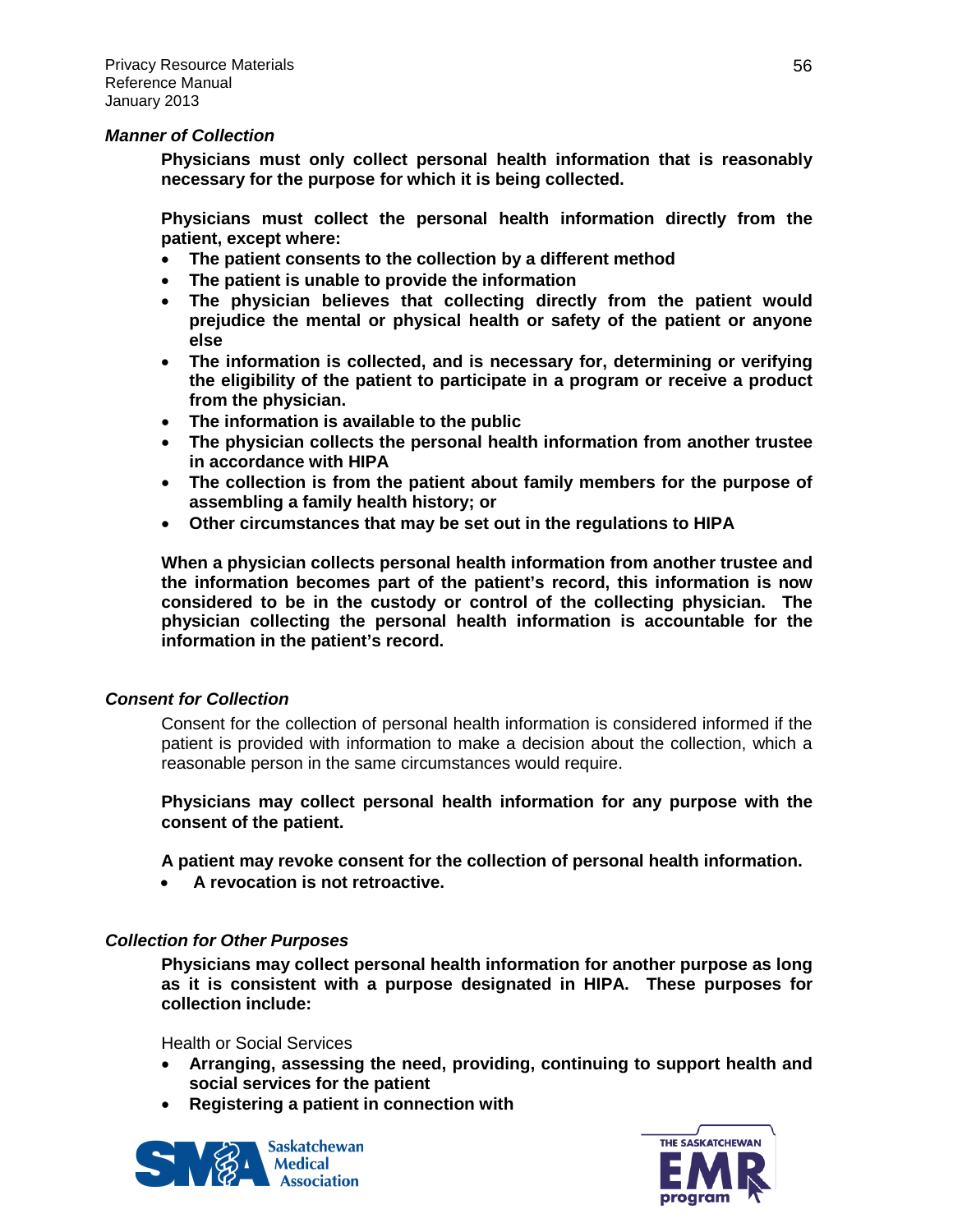- o **health care purposes**
- o **verifying eligibility for a program or service**
- o **verifying accuracy of registration information**
- **Provision of health or social services for the patient**
- **Payment for a health service**
- **For the purposes of** *The Health Care Directives and Substitute Health Care Decision Makers Act*
- **Avoiding or minimizing a danger to the health and safety of any person**

#### Deceased Patients

• **In relation to the death of a patient, the administration of the patient's estate and in accordance with established policies and procedures of the physician and the ethical practices of the medical profession**

#### Programs

- **Planning, delivering, evaluating or monitoring a program of the physician**
- **A standards or quality of care committee established by one or more trustees to study or evaluate health services and the committee only uses it for those purposes, does not further disclose the information and takes reasonable steps to preserve the confidentiality of the information**
- **Monitoring, preventing or revealing a fraudulent, abusive or dangerous use of publicly funded health services**

#### **Successors**

• **In preparation for disclosure to another trustee or a designated archive who is a successor of the physician and the physician has made a reasonable attempt to notify patients**

Legal Investigations

- **For a health professional body to carry out its duties under the Act regulating the profession**
- **Complying with a subpoena or warrant issued by a court, person or body that has the authority to compel the production of the information**
- **Complying with the rules of court related to the production of information**
- **For the physician's legal counsel for the purpose of providing legal services to the physician**

#### Research

• **Research approved according to Section 29 of HIPA**

#### **Other**

- **Any purpose permitted pursuant to any Act or regulation**
- **De-identifying the information**



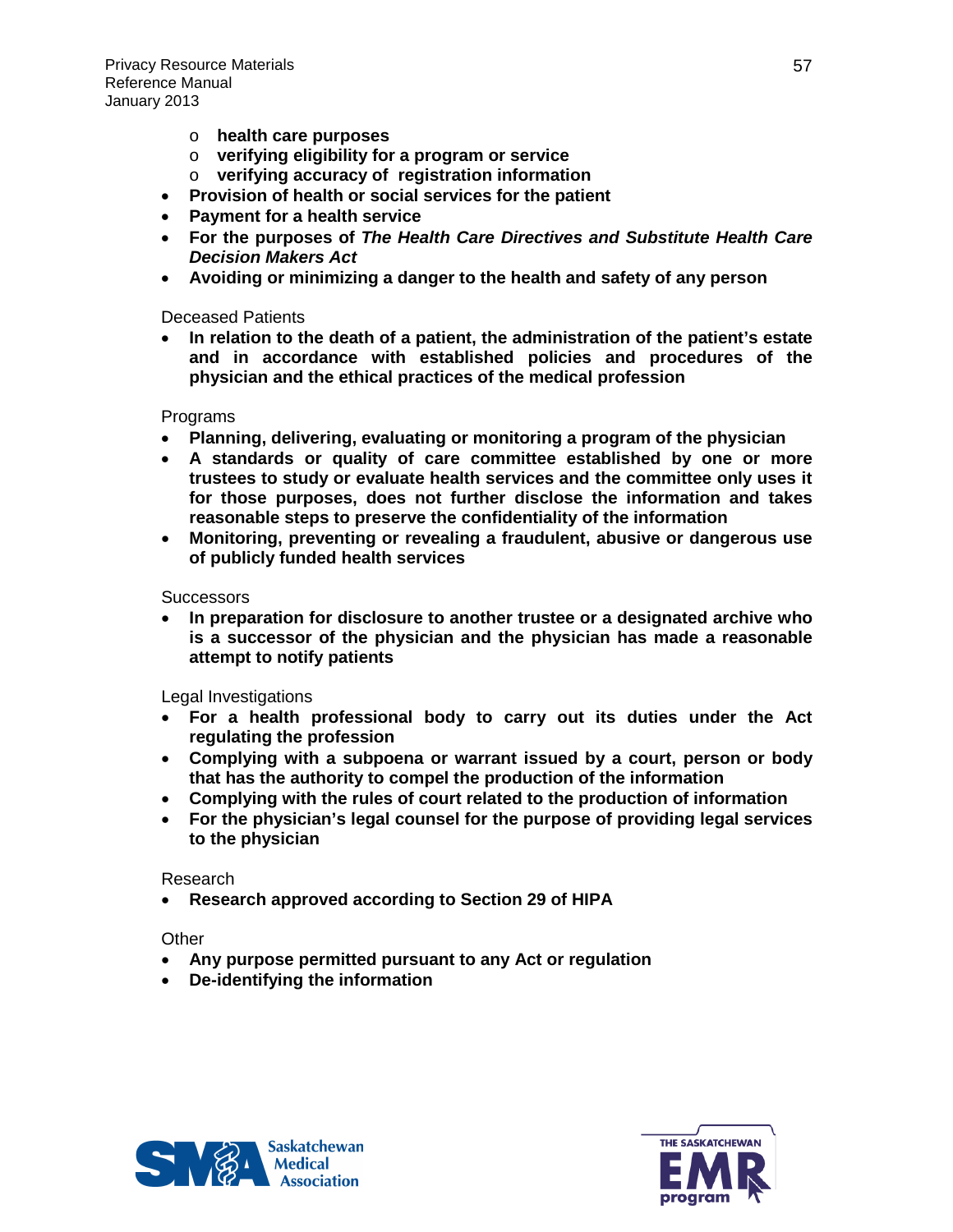### **Use of Personal Health Information**

(HIPA s.23, 26, 27, 28, 29 and 30, CPSS Bylaw 23.2(c)(viii))

A use of personal health information occurs when a physician, or other health professional, employees, or medical students or residents use the information for a purpose within the clinic.

- **A physician must not use a patient's personal health information except with the consent of the patient or in limited circumstances authorized in HIPA.**
- Whenever possible, the physician should rely on express or implied consent when using personal health information.
- **A physician may not rely on implied or deemed consent unless the physician uses it in accordance with the ethical practices of the profession.**
- The physician must be able to form the opinion that the individual would consent to the use if asked.
- **A physician who is aware, or should reasonably be aware that the personal health information was collected or disclosed in contravention of HIPA must not use the personal health information without the consent of the patient.**
- Physicians should only use the minimal amount of personal health information that is necessary for the purpose for which it is collected**.**
- **A physician must, whenever practicable, use de-identified health information if it will serve the purpose.**

#### *Typical Uses*

- Identify and contact patients
- Provision and continuity of care
- Historical record
- Health promotion and prevention
- Referral to specialists or other treating physicians
- Requesting laboratory investigations
- Requesting diagnostic tests
- Generating prescriptions
- Referral to other health care providers
- Referral to home care agencies
- Home care supervision
- Billing
	- o Provincial health plan
	- o Third parties



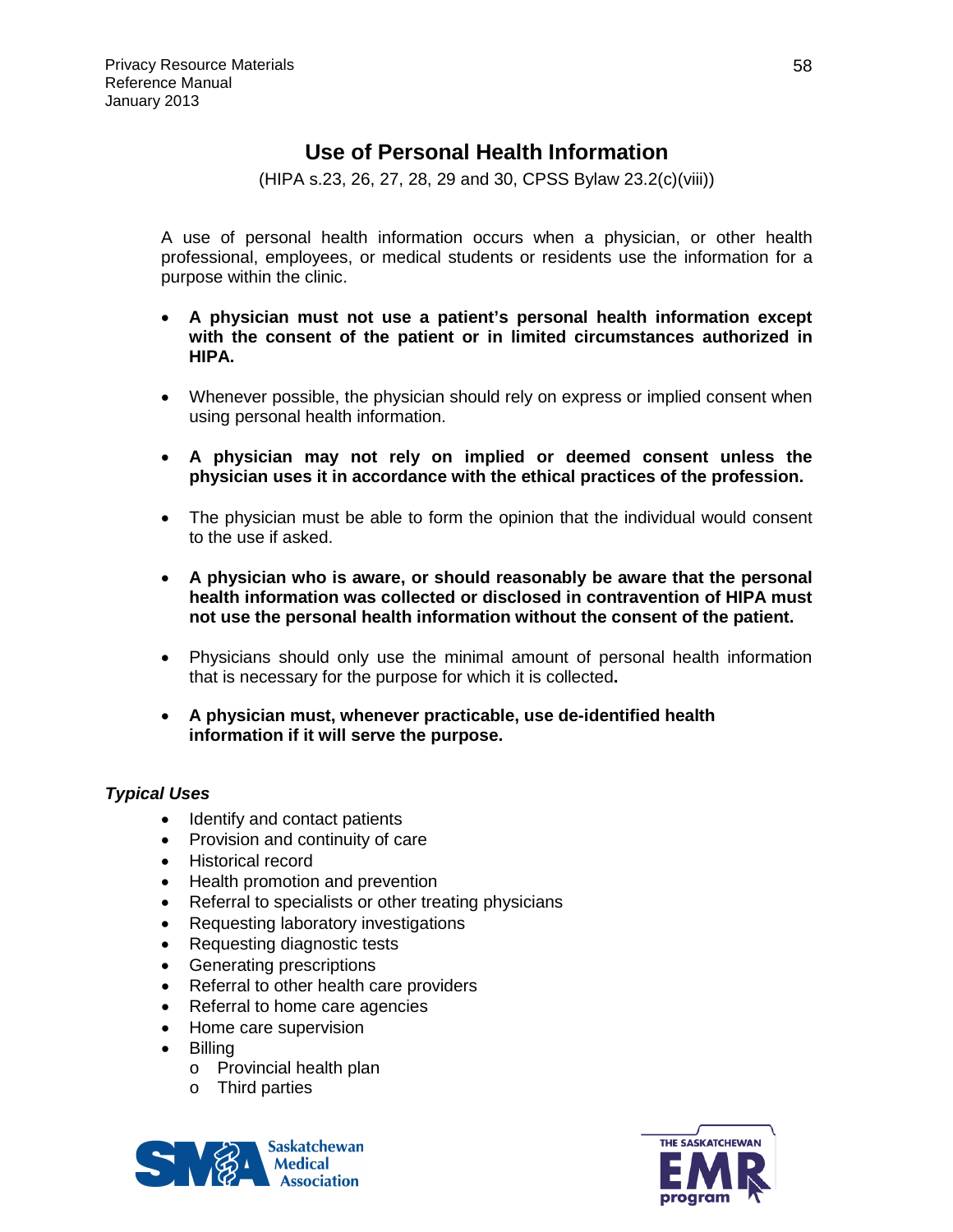- o Facilitating reimbursement of patient claims at patient's request
- Professional Requirements
- Risk or error management
- Quality assurance
- Maintenance of competence

#### *Implied Consent*

**A physician may use personal health information, relying on implied consent for**

- **A purpose that will primarily benefit the patient**
- **The purpose for which the information was collected by the physician or for a consistent purpose**
- **Arranging, assessing the need, providing, continuing or supporting the provision of a service requested or required by the patient**
- **Discussing with the patient's next of kin or someone the patient has a close personal relationship with, as it relates to health services currently being provided to the patient and the patient has not expressed that the information not be used for this purpose.**

In order to rely on implied consent, there must be:

- Some communication to ensure the individual understands the purposes for which their information is being collected, how their information may be used and to whom their information may be disclosed; and
- An opportunity for the individual to opt out of the collection, use and disclosure of their personal health information. In some instances the collection, use and disclosure of personal health information is a condition of service and the individual cannot opt out if they want to receive the service. Where condition of service applies, the physician-trustee should look for ways to provide the individual with a reasonable ability to control the collection, use and disclosure of their personal health information.

#### *Uses Without Consent*

**A physician may use personal health information without the consent of the patient for the following purposes:**

Health or Social Services

- **Registering a patient in connection with** 
	- o **health care purposes**
	- o **verifying eligibility for a program or service**
	- o **verifying accuracy of registration information**
- **Provision of health or social services for the patient**
- **Payment for a health service**
- **For the purposes of** *The Health Care Directives and Substitute Health Care Decision Makers Act*
- **Avoiding or minimizing a danger to the health and safety of any person**



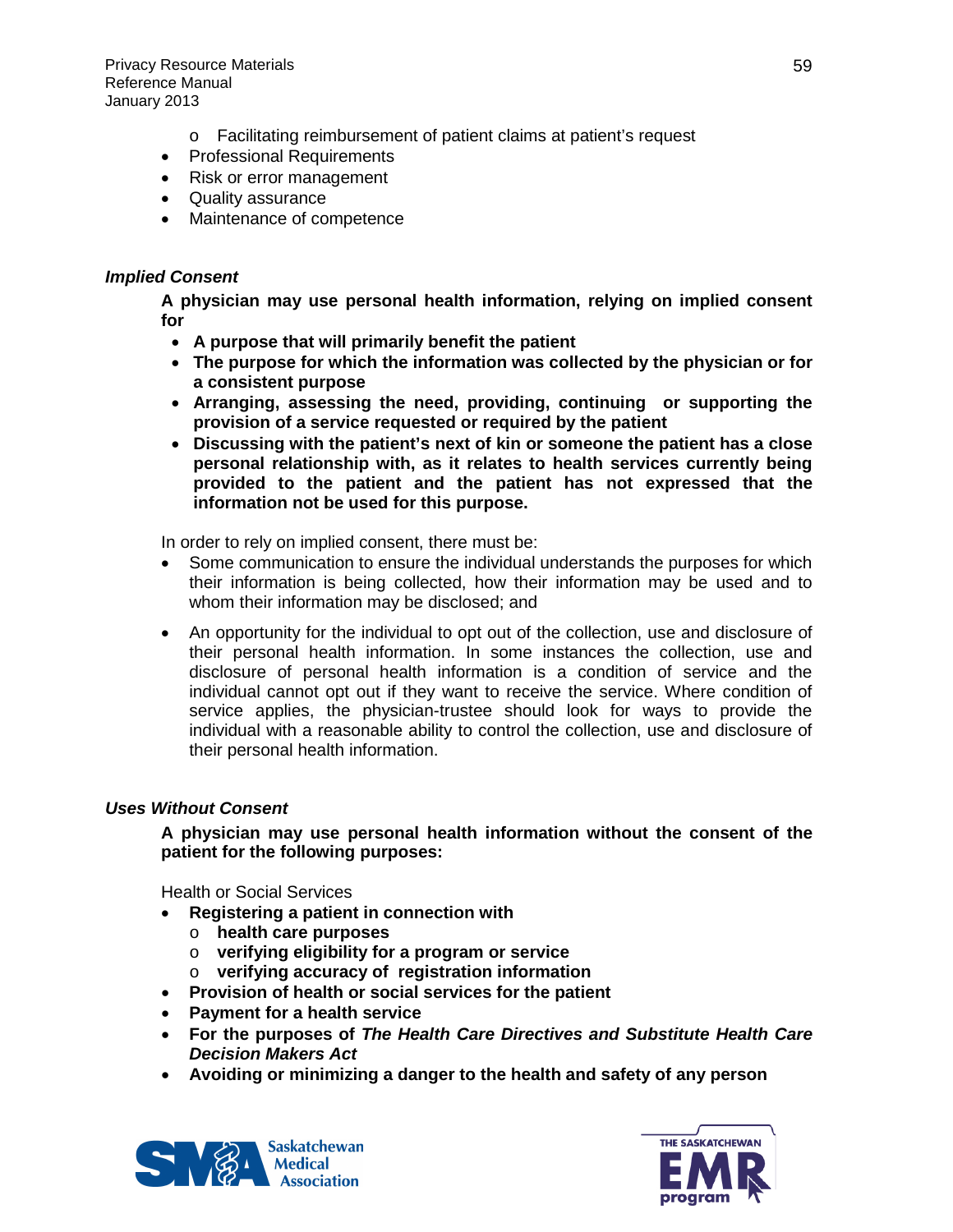#### Deceased Patients

• **In relation to the death of a patient, the administration of the patient's estate and in accordance with established policies and procedures of the physician and the ethical practices of the medical profession**

#### Programs

- **Planning, delivering, evaluating or monitoring a program of the physiciantrustee**
- **A standards or quality of care committee established by one or more trustees to study or evaluate health services and the committee only uses it for those purposes, does not further disclose the information and takes reasonable steps to preserve the confidentiality of the information**
- **Monitoring, preventing or revealing a fraudulent, abusive or dangerous use of publicly funded health services**

#### **Successors**

• **In preparation for disclosure to another trustee or a designated archive and the physician has made a reasonable attempt to notify patients**

#### Legal Investigations

- **For a health professional body to carry out its duties under the Act regulating the profession**
- **Complying with a subpoena or warrant issued by a court, person or body that has the authority to compel the production of the information**
- **Complying with the rules of court related to the production of information.**
- **For the physician's legal counsel for the purpose of providing legal services to the physician**

#### Research

• **Research under the conditions where express consent is not required pursuant to Section 29 of HIPA**

#### **Other**

- **De-identifying the information**
- **Any purpose permitted pursuant to any Act or regulation**

#### **Employees' Information**

**Physicians are not authorized to use or obtain access to personal health information of an employee or prospective employee for any purpose related to the individual's employment without consent.**



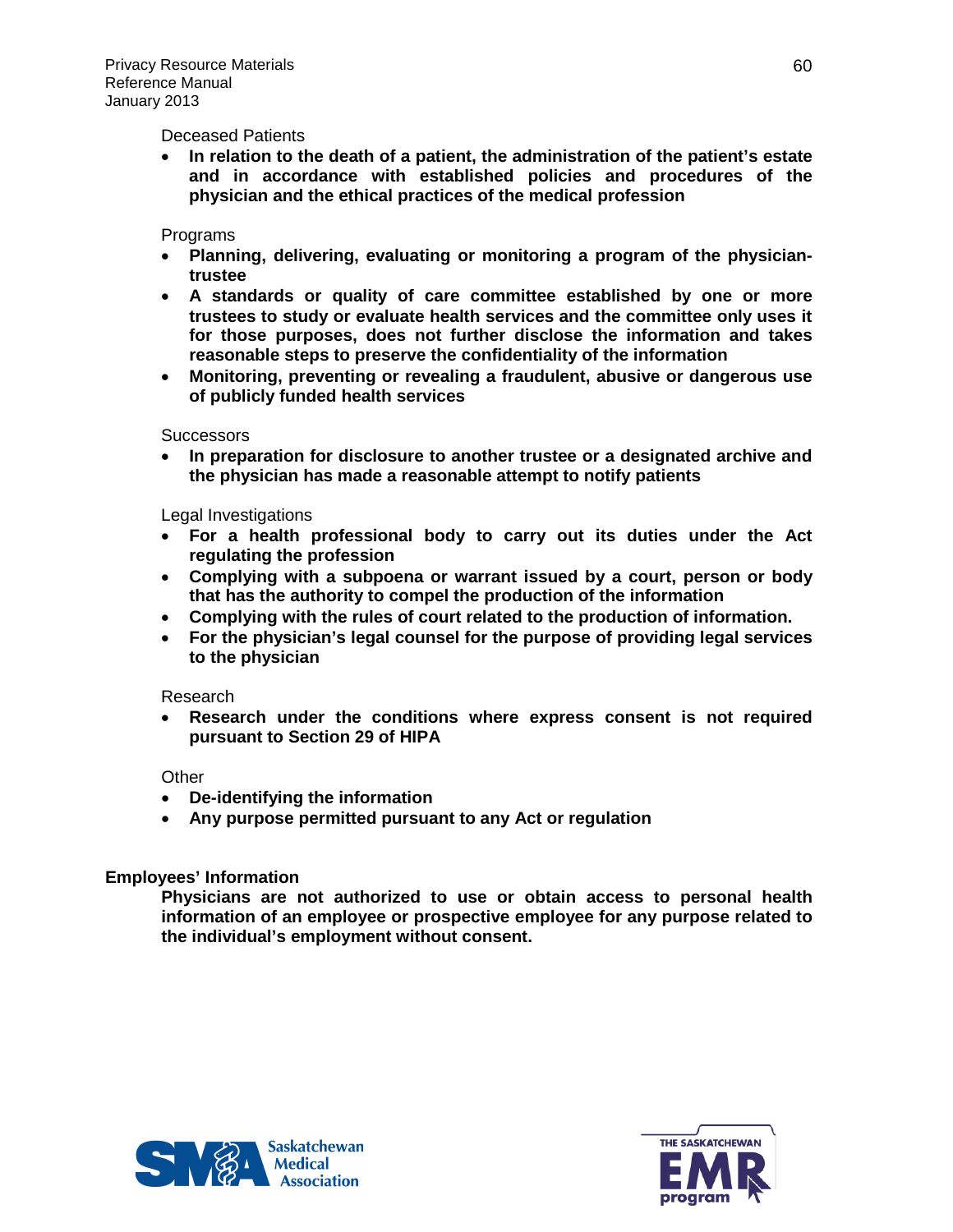### **Disclosure of Personal Health Information**

(HIPA s. 10, 20, 21, 23, 24(1), 27, 28 and 29 and *Regulations s. 5.1 (1) and (2), CPSS Bylaw 23.2(c)(ix))*

A physician discloses personal health information when the information is transferred or released to another trustee, person or organization that is not required to follow the policies and procedures of the physician-trustee.

It is recommended that physicians rely on express or implied consent whenever possible.

- **A physician must not disclose personal health information except with the consent of the patient or in accordance with HIPA, in particular Sections, 27, 28 and 29.**
- **A physician must only disclose personal health information that is reasonably necessary for the purpose for which it was collected.**
- **Physicians who disclose personal health information without a patient's consent must take reasonable steps to be able to inform patients of disclosures of their personal health information made without consent. Physicians are required to be in a position to respond to a patient's request for such information.**
- **If a physician discloses personal health information to another trustee, the physician is still accountable for the personal health information remaining as part of the record.**
- **A physician must, whenever practicable, disclose only de-identified health information if it will serve the purpose.**

#### **Disclosure to Non-Trustees**

**If a physician discloses personal health information to a person who is not a trustee, the physician must take reasonable steps to verify the identity of the person receiving the information.** 

**The physician is responsible for ensuring the non-trustee knows that the information is disclosed without consent and must not be used for another purpose unless authorized by HIPA.**

**A trustee should still maintain a need to know approach to personal health information and not disclose personal health information to a non-trustee, including the non-trustee for whom the trustee is working for or with, unless:**

• **the individual whose personal health information is at issue has given express consent;** 



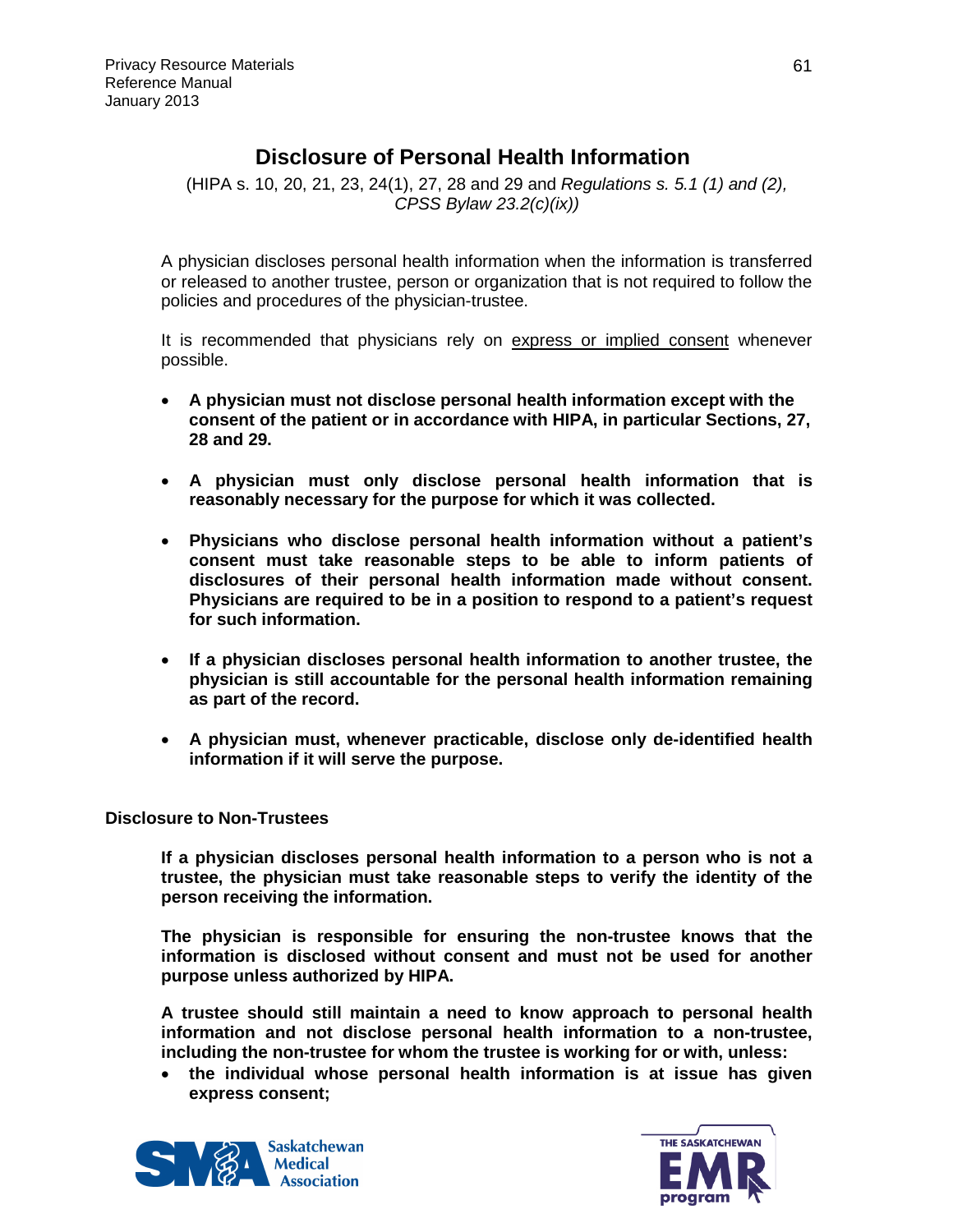- **the disclosure is to a police officer after having been served with a production order or in accordance with HIPA Regulations, section 5.1 (1)**
- **the disclosure is permitted or required by another law; or**
- **a non-trustee data sharing agreement has been signed, each party has a clear policy on handling the information and complementary procedures have been established managing the disclosed personal health information.**

**If the disclosure is a one-time release permitted by law through a production order or an investigation then the requesting paperwork or the action itself should be recorded in the subject individual's medical record.** 

• **This ensures that if, at any time in the future, there is an inquiry called by the health care professional's regulatory oversight body or the Office of the Information and Privacy Commissioner that the documentation supports the action of the trustee.**

#### *Deemed Consent*

Physicians who are not trustees or employees of trustees should be managing the privacy of personal health information in accordance with PIPEDA. These physicians may not disclose personal health information based on deemed consent.

There are limited situations in a physician's clinic when deemed consent is necessary. Physicians should rely on expressed or implied consent instead. When using deemed consent the physician should ensure the following duties under HIPA are met:

- Providing notice to the patient on anticipated uses and disclosures;
- Providing information upon request to patients of all disclosures without consent of their personal health information;
- Reasonable safeguards are in place as stated in the clinic Policy Manual;
- Reasonable effort has been made to collect, use and disclose accurate information about the patient;
- The clinic adheres to the principle that all collection, use and disclosure of personal health information is based on "need-to-know" only; and
- The minimal amount of personal health information necessary is collected, used and disclosed.

Deemed consent is when the patient voluntarily provides information and the physician can infer from that the patient expects that the information will be disclosed for the same or directly related purpose. Deemed consent is appropriate when the purpose is requested or required by the patient.

- **A physician may disclose personal health information, based on deemed consent for:**
	- o **The purpose it was collected and which will primarily benefit the patient and it is not reasonably possible to obtain consent**
	- o **The purpose for which the information was collected by the physician or for a consistent purpose**



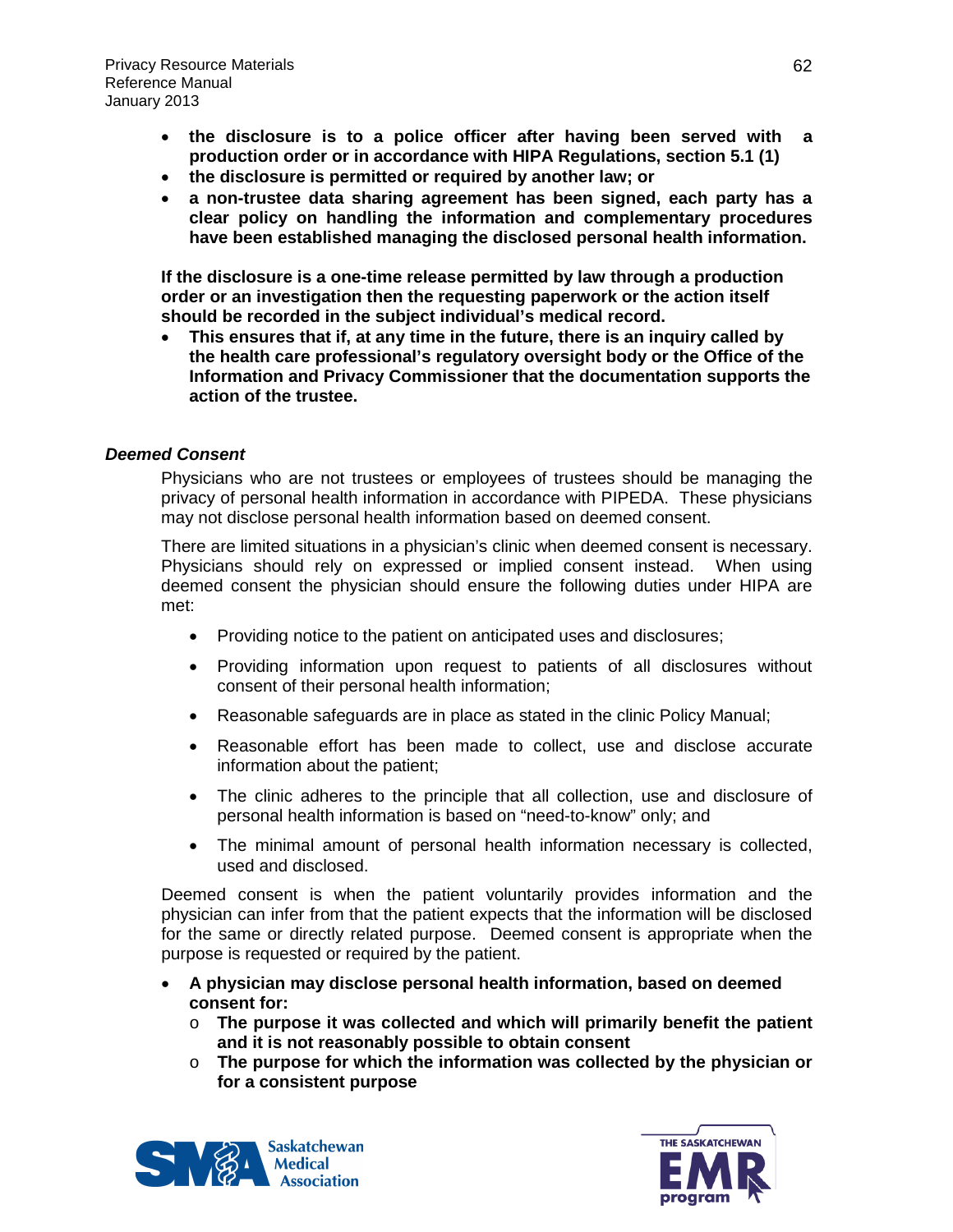- o **Arranging, assessing the need, providing, continuing or supporting the provision of a services requested or required by the patient**
- o **Discussing with the patient's next of kin or someone the patient has a close personal relationship with as it relates to health services currently being provided to the patient and the patient has not expressed that the information not be disclosed for this purpose**
- **A physician may rely on deemed consent for disclosures to another trustee when the other trustee is a health professional who will use the personal health information in accordance with the ethical practices of the profession.**
- **A physician may rely on deemed consent for disclosures to another trustee who is not a health professional, such as a regional health authority and the Saskatchewan Cancer Agency, when the other trustee has written policies and procedures to restrict the disclosure of the personal health information to those who require the information to carry out the purposes of why the information was collected or for a purpose authorized by HIPA**
- A physician may not rely on deemed consent when disclosing to a non-trustee such as a school, an employer or an insurance company. The disclosure should be done with the expressed consent of the patient or the physician should ensure there is authorization in HIPA for disclosure without consent.
	- o In these situations, the physician should take reasonable steps to ensure the recipient of the personal health information is aware that the information must not be used or disclosed for any other purpose unless authorized by HIPA.

#### *Disclosures Without Consent*

It is recommended that physicians obtain expressed consent whenever possible.

Health or Social Services

- **Registering a patient in connection with another trustee (Regional Health Authority or affiliate, Ministry of Health or Cancer Agency for**
	- o **health care purposes**
	- o **verifying eligibility for a program or service**
	- o **verifying accuracy of registration information**
	- o **Provision of social services for the patient**
- **Provision of health or social services for the patient**
- **Payment for a health service**
- **For the purposes of** *The Health Care Directives and Substitute Health Care Decision Makers Act*
- **Avoiding or minimizing a danger to the health and safety of any person** Criteria that can be used to make this decision include:
	- o There must be a reasonable expectation of probable harm;
	- o The harm must constitute damage or detriment and not more inconvenience; and
	- o There must be a causal connection between disclosure and the anticipated harm.



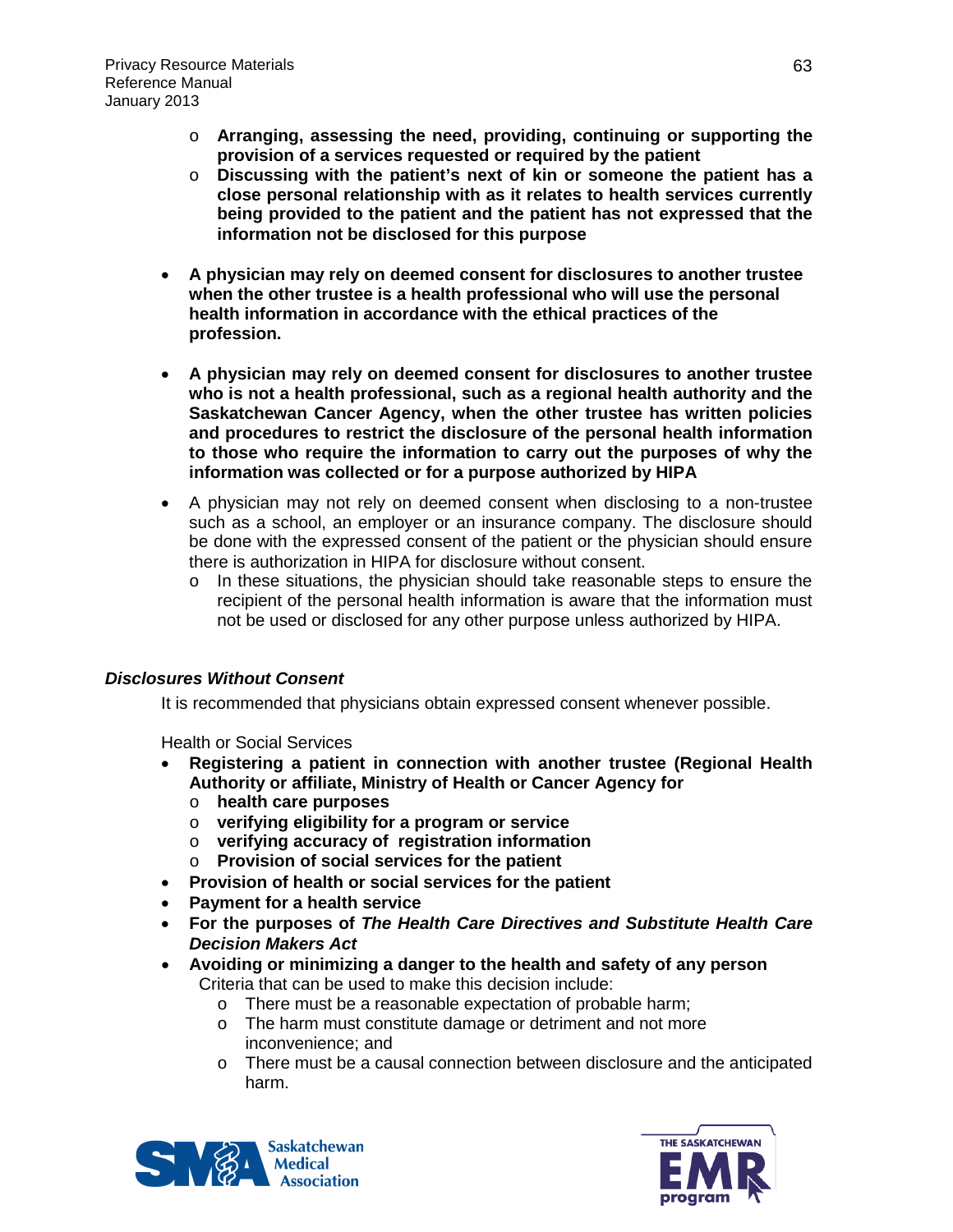o Generally, this means the trustee must make an assessment of the risk and determine whether there are reasonable grounds for concluding there is a danger to the health or safety of any person. That assessment must be specific to the circumstances of the case under consideration. This would involve the responsible trustee exercising the kind of professional judgment and experience common to Saskatchewan health care professionals.

Deceased Patients

- **In relation to the death of a patient, the administration of the patient's estate and in accordance with established policies and procedures of the physician and the ethical practices of the medical profession**
	- o **To the immediate family or to someone with whom the patient had a close personal relationship, provided the information is limited to the circumstances surrounding death or services recently provided to the deceased**

Programs

- **Planning, delivering, evaluating or monitoring a program of the Ministry of Health, a regional health authority or the physician**
- **Planning, delivering, evaluating or monitoring a program of the physiciantrustee**
- **A standards or quality of care committee established by one or more trustees to study or evaluate health services and the committee only uses it for those purposes, does not further disclose the information and takes reasonable steps to preserve the confidentiality of the information**
- **Monitoring, preventing or revealing a fraudulent, abusive or dangerous use of publicly funded health services**

**Successors** 

• **Providing the information to another trustee who is a successor of the physician and the physician has made a reasonable attempt to notify patients**

Legal Investigations

- **For a health professional body to carry out its duties under the Act regulating the profession**
- **Complying with a subpoena or warrant issued by a court, person or body that has the authority to compel the production of the information**
- **Complying with the rules of court related to the production of information**
- **For the physician's legal counsel for the purpose of providing legal services to the physician**
- **To the chief coroner or a coroner appointed under** *The Coroners Act. 1999*  **with respect to an investigation or inquest.**

Research

• **Research under the conditions where express consent is not required pursuant to Section 29 of HIPA**

**Other** 



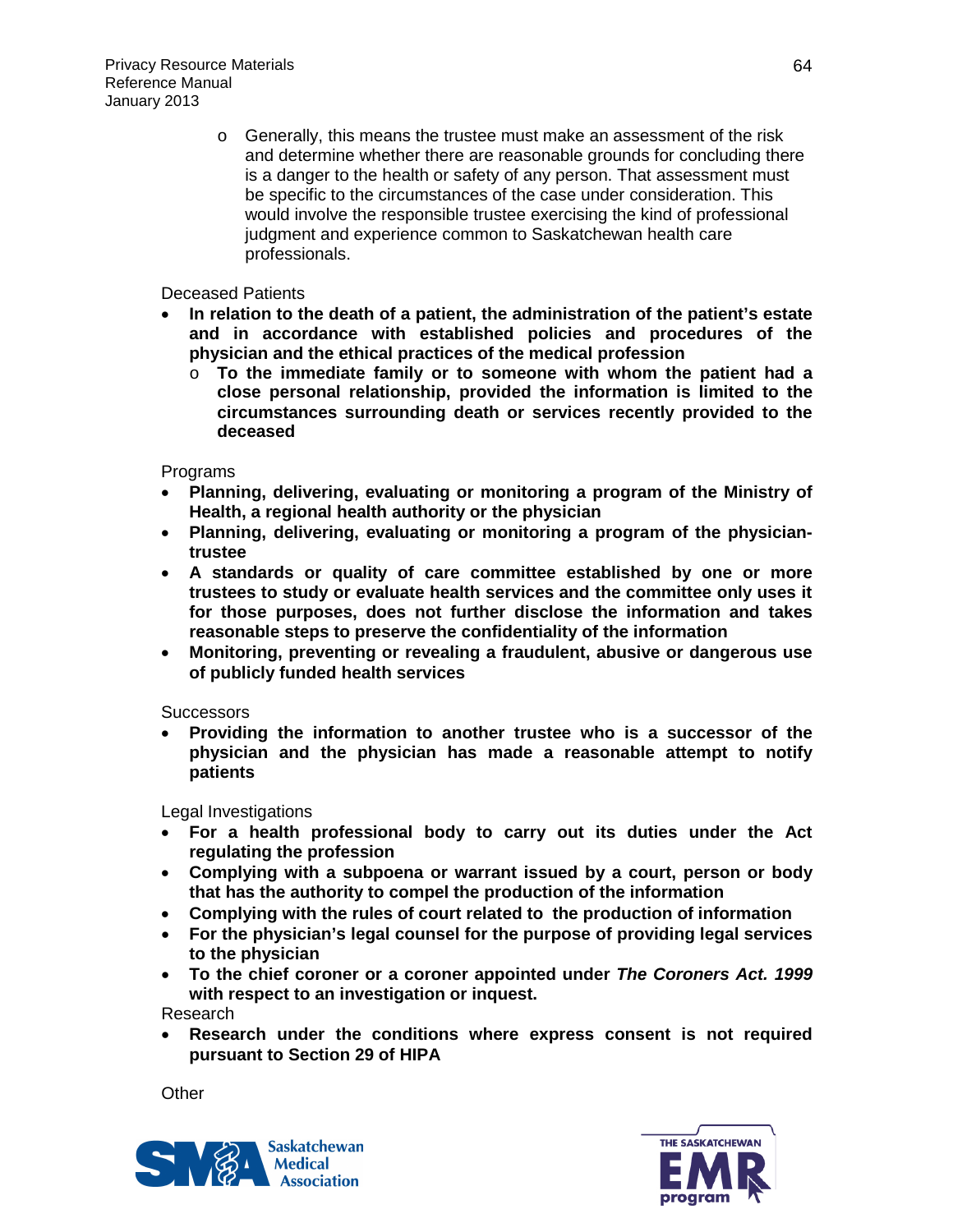- **De-identifying the information**
- **Any purpose permitted pursuant to any Act or regulation**

**Where a person or organization seeks health information from a physician without patient consent, that person or organization should be able to refer the physician to the authority for the request.** 

**A physician who is aware, or should reasonably be aware, that the personal health information was collected or disclosed in contravention of HIPA must not disclose the personal health information without the consent of the patient.**

#### *Disclosure to Police Officer*

This guideline discusses the authority for a physician in a medical practice to disclose personal health information to a police officer. Physicians who also work in hospitals should check with the policies and procedures for that practice location. The trustee of the hospital may have differing procedures related to the disclosure to police officers.

**Physicians may disclose a limited amount of personal health information, without the consent of the patient to a police officer. In order to be authorized to do that, a number of conditions must be met:**

- **The information must be requested by a police officer. The physician-trustee should not provide the information without such a request;**
- **The request from the police officer must relate to enforcing** *The Criminal Code* **or** *The Controlled Drugs and Substance Act* **or carrying out a lawful investigation under either of those Acts;**

**The personal health information that may be disclosed is limited to:**

- **Registration information about the patient which is information that was collected for the purpose of registering the patient for a health service, including the Health Service Number**
- **The nature and severity of an injury that was suffered by the patient or another individual and is connected with the enforcement or lawful investigation of** *The Criminal Code* **or** *The Controlled Drugs and Substances Act.*

**Physicians may also disclose a limited amount of personal health information if:**

- **The patient received, or was offered, health services as a direct result of an incident that has been made the subject of a lawful investigation under** *The Criminal Code* **or** *The Controlled Drugs and Substances Act*
- **The personal health information that may be disclosed is limited to** 
	- o **The factual circumstances surrounding the incident for which the patient received or was offered health services**
	- o **The factual circumstances surrounding the provision of or offer to provide, health services**



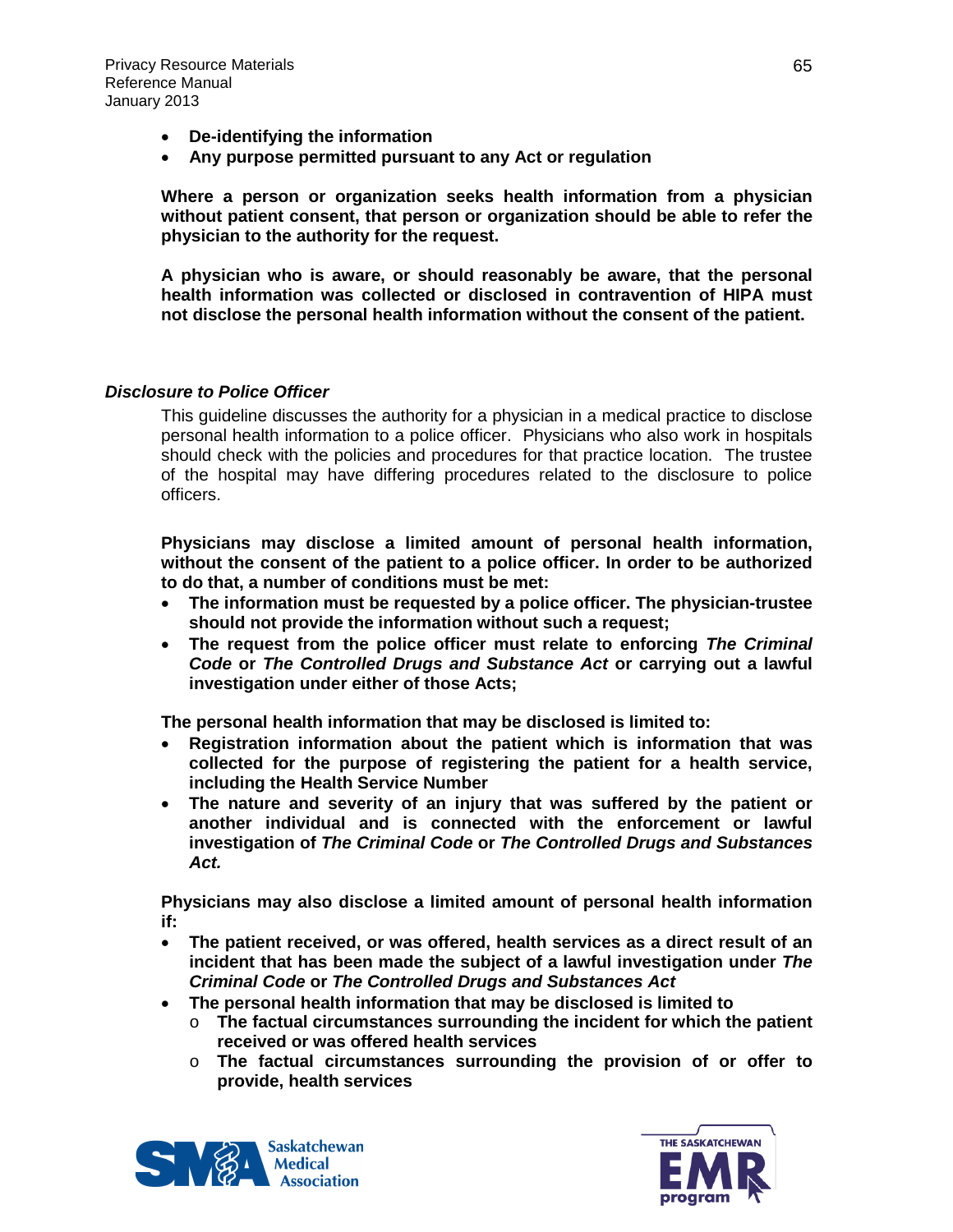#### o **The factual circumstances do not include the health history of the patient before the incident**

Whenever possible a physician-trustee should obtain advice from CMPA or CPSS before releasing information to the police pursuant to the HIPA authority to disclose personal health information to the police.

Physicians' requirements to disclose information to police about gun shot and stab wounds vary depending on whether the physician is in a private medical practice or in a health care facility. *The Gunshot and Stab Wounds Mandatory Reporting Act* does not apply to physicians in their private practice. However, physicians may disclose this information in accordance with their ethics in order to prevent serious injury or harm.

Where a facility such as a hospital treats a patient for a gun shot or stab wound the chief executive officer of the regional health authority, or a person designated by the CEO is responsible to report that to the police.



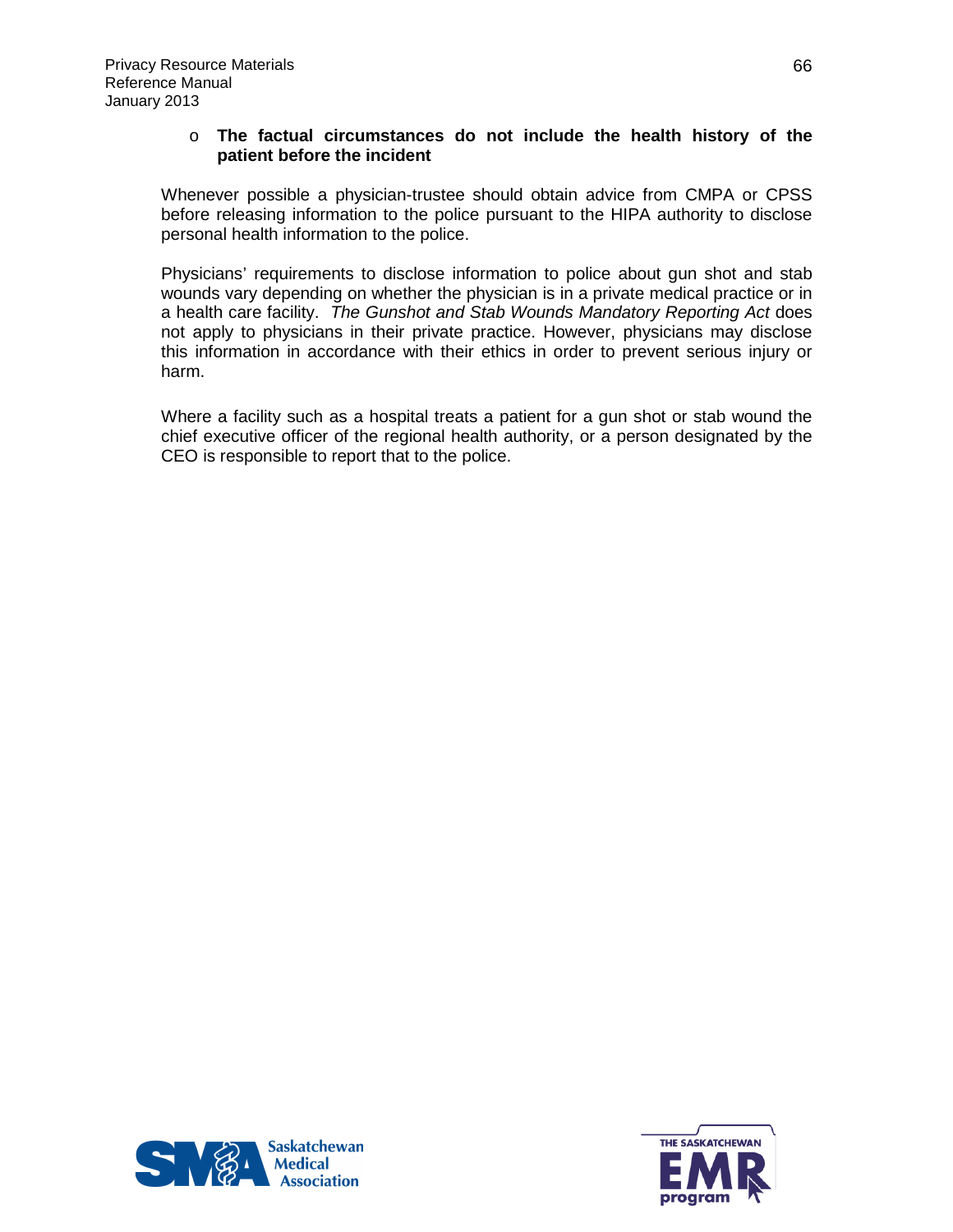### **Managing Patient Consent and Masking**

(HIPA s 5-7, 27, CPSS Bylaw 23.2(c)(xii))

The *Overview of Consent Requirements in HIPA* prepared by the Ministry of Health and included in Appendix B or<http://www.health.gov.sk.ca/hipa> provides an excellent review of the different consents authorized under the Act. There will be occasions when a patient gives only limited consent for the use and disclosure of his/her personal health information. It is a best practice for physicians to manage these limited consents according to the patient's direction whenever possible. When a patient revokes consent, physicians must take all reasonable steps to comply with the revocation promptly after receiving it.

The notice that the trustee uses when notifying patients of the clinic's information management practices and patient's rights, should include how the patient can manage his/her consent through masking or alternative methods agreed to by the patient and the physician. When a patient wants to limit consent the physician or qualified employees should provide the patient with the Consent Directive and Masking Form and have a conversation with the patient on the benefits and risks of limiting consent. This discussion should include who at the clinic will or will not be able to view the masked record and for what purposes.

The EMRs approved by the Saskatchewan EMR Program have the capability to mask personal health information from view by all or designated EMR users. Masking can be applied to the whole record except the patient registration, or selected elements of the record.

#### *Implementing Consent Directives on Access or Use*

All EMR vendors approved by the Saskatchewan EMR Program have the ability to mask all or some of a patient's personal health information in the EMR. The masking function helps physicians meet a request by a patient to restrict who can see his/her record in the EMR and what uses that personal health information can be subject to. It can also be used when a patient revokes consent to the further access and use of the information and the physician must take all reasonable steps to comply with the revocation.

If, through counselling, a patient agrees that masking might not be suitable at this time the patient and the physician can jointly monitor who accesses the patient's record. If the patient does not want personal health information used in research or quality assurance activities by the medical practice, the record should be noted with this request if possible.

The physician may be able to receive automatic alerts whenever someone has accessed the patient's record if that functionality is available in the practice's EMR. The patient could also receive a regular audit report of who has accessed the record. It might also be satisfactory to the patient to mask older information and leave current information available to authorized users of the EMR.

If the consent directive cannot be met through masking, auditing, or some other solution, the physician-trustee should document the process of trying to find a solution. The result could be that the patient's record is masked and the authorized



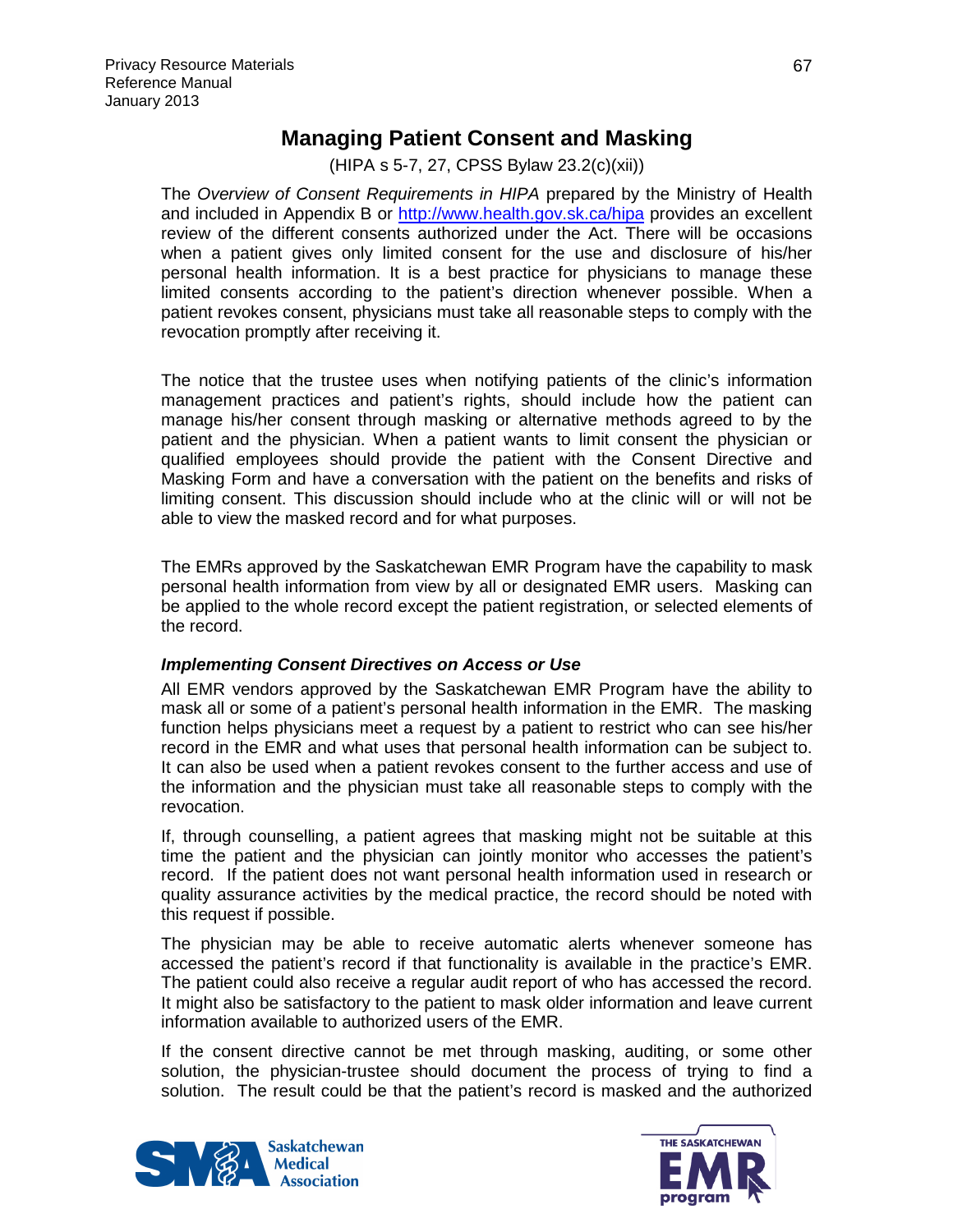users of the patient's information will then have to override the masking with consent or without consent in appropriate circumstance.

#### Counselling a Patient on Consent Regarding Access or Use

Whenever a patient places a limit on who can access or on the uses of his/her personal health information it is important that the patient have a conversation with the person collecting or using the personal health information about the risks and benefits of the restriction.

The possible risks and benefits of a restriction on the access or use of personal health information by employees at the medical practice can include

- Not being able to access the necessary information during care outside the medical practice, such as a hospital.
- No access by another member of the patient's care team within the practice to use for the patient's care.
- Care might be delayed as employees will not be able to prepare for the appointment.
- In extreme cases, when a patient refuses to allow an override of the mask, a health care provider might deny care because of lack of information and the patient will have to wait until the primary physician is available.

The patient's choice of consent cannot be coerced.

#### Implementing Consent Directives on Disclosures

When a patient requests that personal health information not be disclosed, the physician-trustee should confirm what disclosures in particular the patient does not want. While HIPA does not include the authority for a patient to withhold consent where deemed or no consent is used, the physician-trustee should make a note of the consent directive in the patient chart.

Several disclosures are authorized without the consent of the patient as noted in HIPA s. 27 (4). However, many of these disclosures without consent are discretionary in nature. This allows the physician-trustee the opportunity to consider the consent directive of the patient and not disclose the personal health information. The physician is not bound by these consent directives. See the guideline on **Disclosures of Personal Health Information** for more information.

#### **Overriding a Consent Directive**

When a record is unmasked the EMR requires that a reason be indicated. The reasons can include:

- Patient Consent
- Provider Consent because of safety concerns related to the patient
- Access is required to complete, verify or document a previously provided health service requested or required by the patient
- Access is required for billing
- Access for use or disclosure is required by law



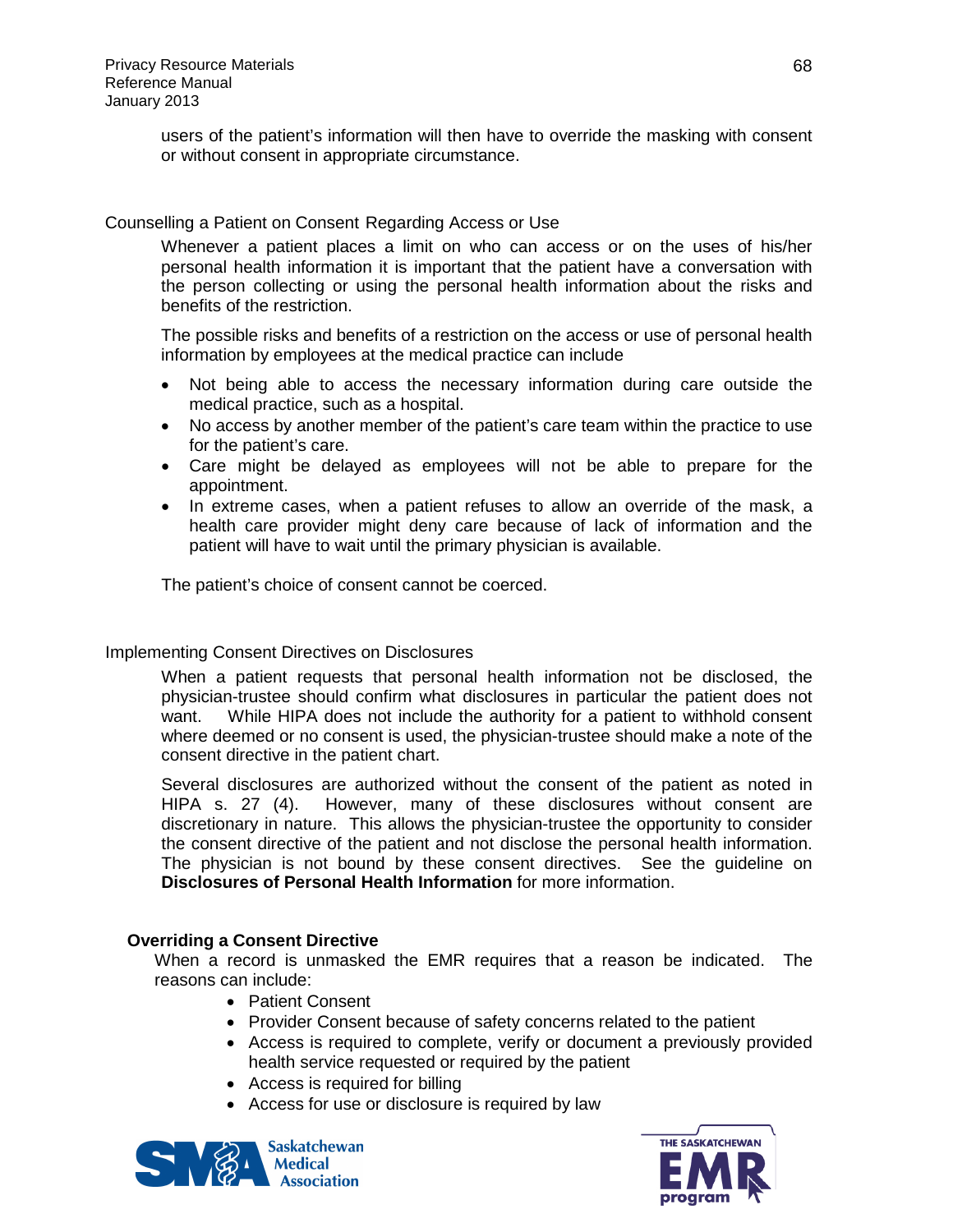The person authorized to unmask the record in the EMR should also indicate the time period the record is to remain unmasked. The users should select the minimum time necessary to fulfill the identified purpose for the unmasking



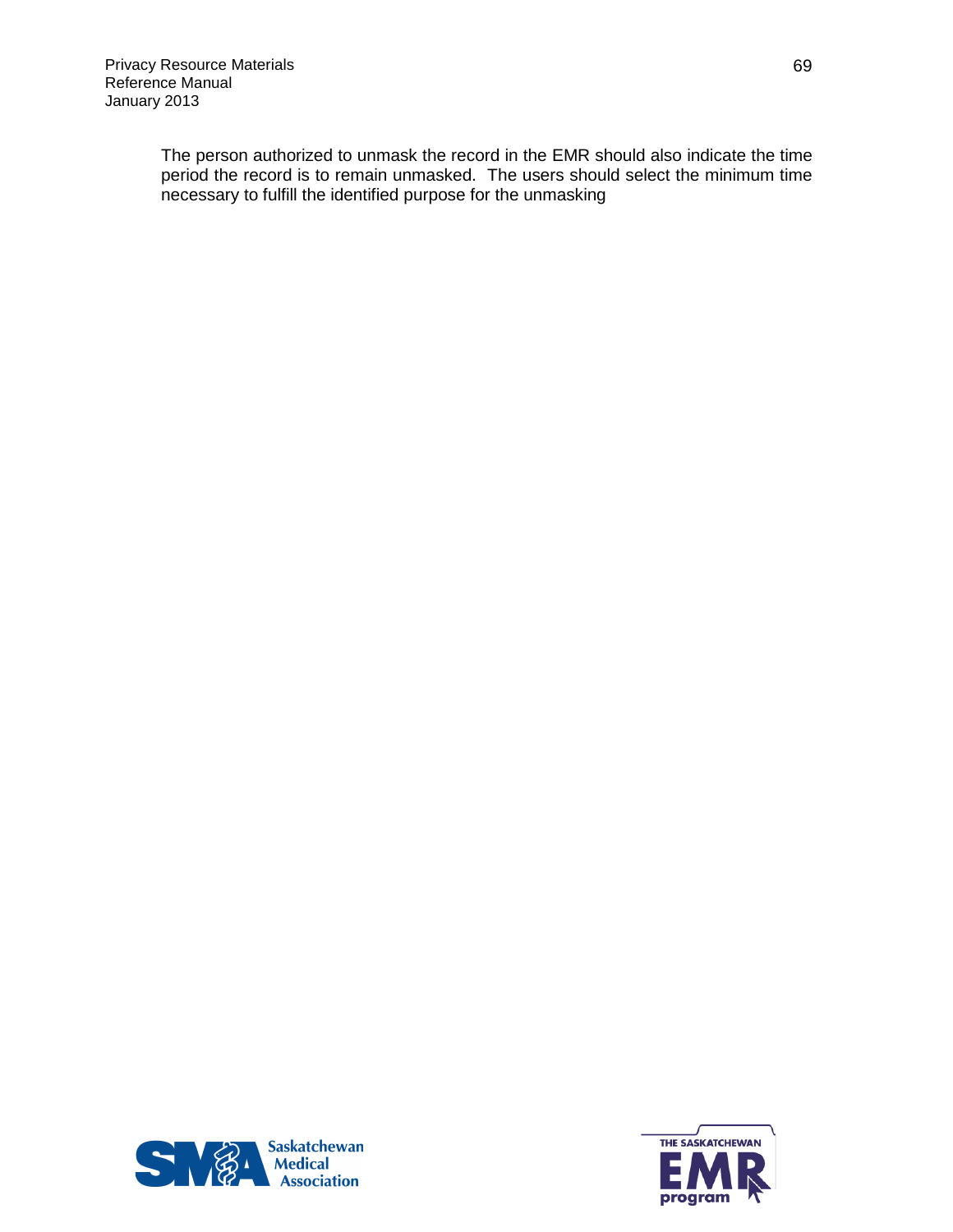# **SAFEGUARDS**

Text in bold is required by HIPA



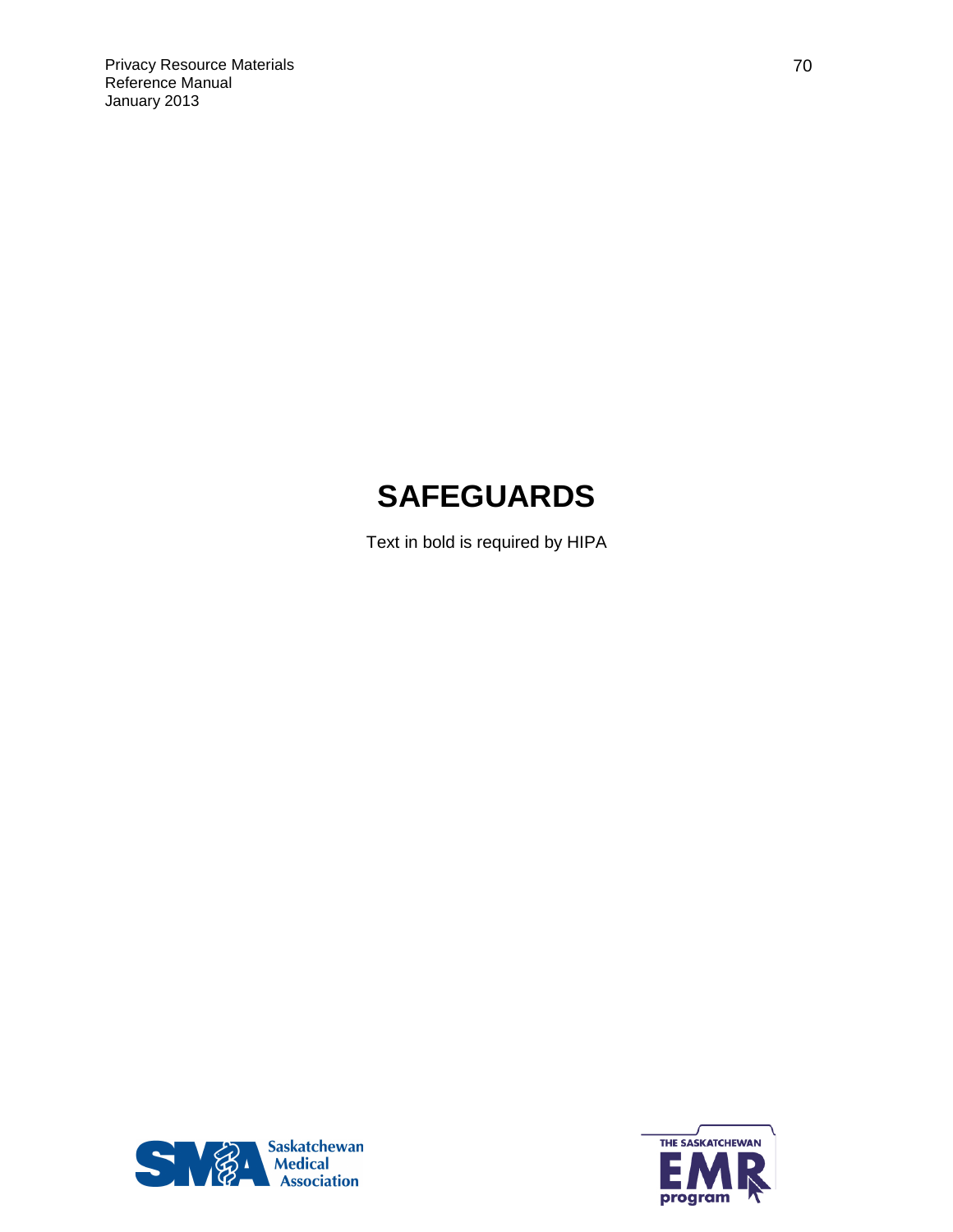### **Organizational, Physical and Technical Safeguards**

#### (HIPA s. 16, 17, 18)

For the most part, HIPA establishes a general duty for physician-trustees to implement safeguards. The Saskatchewan Information and Privacy Commissioner has recommended the use of the **COACH Guidelines for the Protection of Health Information** for more specific direction on safeguards. The COACH Guidelines are available from the eHealth Saskatchewan Service Desk at 1-888-316-7446.

**Organizational safeguards,** also known as administrative safeguards, are the policies and procedures related to the activities and processes of the organization as a whole, including health professionals, employees, medical students and residents, contractors and other third parties. Some examples are:

- Agreements,
- Breach Management Guidelines,
- Business Continuity/Disaster Recovery Policies,
- Retention, Storage, and Destruction Policies and Processes,
- Acceptable Use Guidelines,
- Email and faxing rules,
- Password rules,
- Retention schedules.
- Scanning rules.

**Physical Safeguards** are the policies and procedures related to the physical environment where personal health information is collected, used, and disclosed. Some examples are:

- Locked building and locked office,
- Physically secured server,
- Lockable and fireproof filing cabinets,
- Location of equipment.

**Technical Safeguards** are security features found on computers, mobile devices, and other office equipment. Some examples are:

- User account management,
- Auditing of EMR users,
- System auditing,
- Technical controls restricting viewing of information,
- Data backups,
- Encryption,
- Anti-virus protection,
- Firewalls,
- Local Area Networks (LAN),
- Secure Wireless Network.
- Secure Portable Devices.



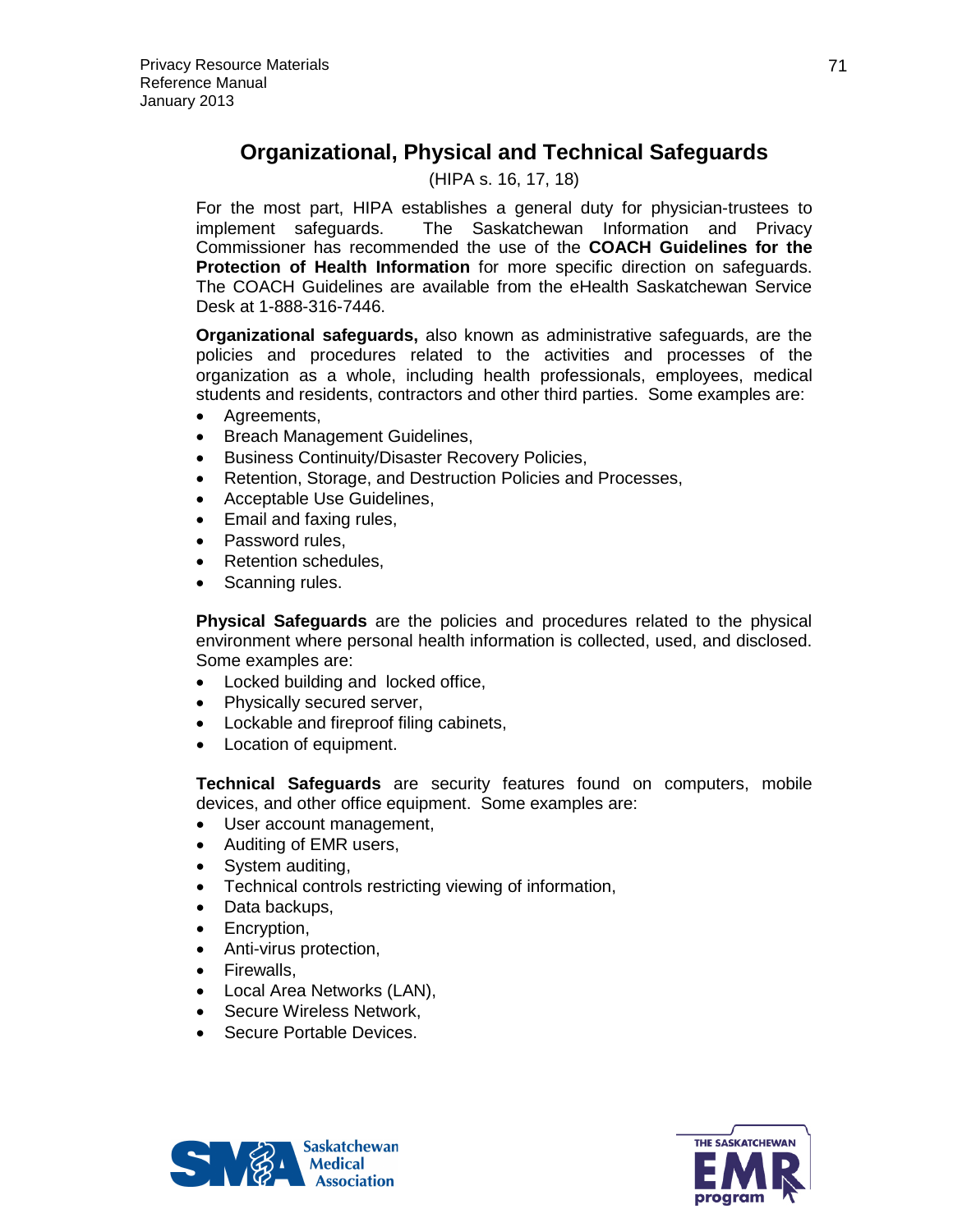### **Agreements**

(HIPA s. 18, CPSS Bylaw 23.2(c)(xi)(xii))

The use of written agreements to document and formalize privacy and confidentiality obligations will assist physician-trustees with meeting their general duties under HIPA. Using written agreements also has other practical benefits.

- The use of written agreements within a physician practice is recommended as a good business practice and risk mitigation tool
- Good agreements will clearly state each party's responsibilities and liabilities and will provide documented evidence of the arrangements reached between the parties. When a dispute arises, the parties may not have the same recollection of the verbal arrangement. The use of a written agreement will reduce the risk of misunderstanding and disputes.
- Contracts and agreements are necessary when the disclosure is ongoing, usually in the course of services being provided by an external third party on behalf of the trustee.
- There are several types of agreement templates that are available in **Templates – Agreements** of the Privacy Resource Materials.

#### *External Agreements*

- *External Information Sharing Agreement -* These are used when personal health information is being disclosed by a physician to another trustee outside the regular referral process or to a non-trustee. These are required under HIPA when personal health information is disclosed for research purposes.
- *Information Management Service Provider Agreement* for Information Technology (IT) or Information Management Services (All Clinics) - Where IT or information management services are being provided to a clinic and the service provider has access to the clinic's EMR system or other electronic systems, additional considerations will apply. Please see the Ministry of Health and CMPA sites for more information on IMSP agreements.
	- o <http://www.health.gov.sk.ca/health-agreement-guideline-final>
	- o [http://www.cmpa](http://www.cmpa-acpm.ca/cmpapd04/docs/submissions_papers/com_data_sharing_principles-e.cfm)[acpm.ca/cmpapd04/docs/submissions\\_papers/com\\_data\\_sharing\\_principles](http://www.cmpa-acpm.ca/cmpapd04/docs/submissions_papers/com_data_sharing_principles-e.cfm)[e.cfm](http://www.cmpa-acpm.ca/cmpapd04/docs/submissions_papers/com_data_sharing_principles-e.cfm)
	- o <http://www.oipc.sk.ca/Reports/IR%20H-2011-001.pdf>
- A checklist has been prepared that can be used when reviewing agreements from an IT or IM Service Providers that uses its own agreement. This can be found in **Template – Forms and Letters**.
- When the clinic is purchasing an EMR system and IT or IM Services from one of the approved Saskatchewan EMR Vendors, a standard agreement has



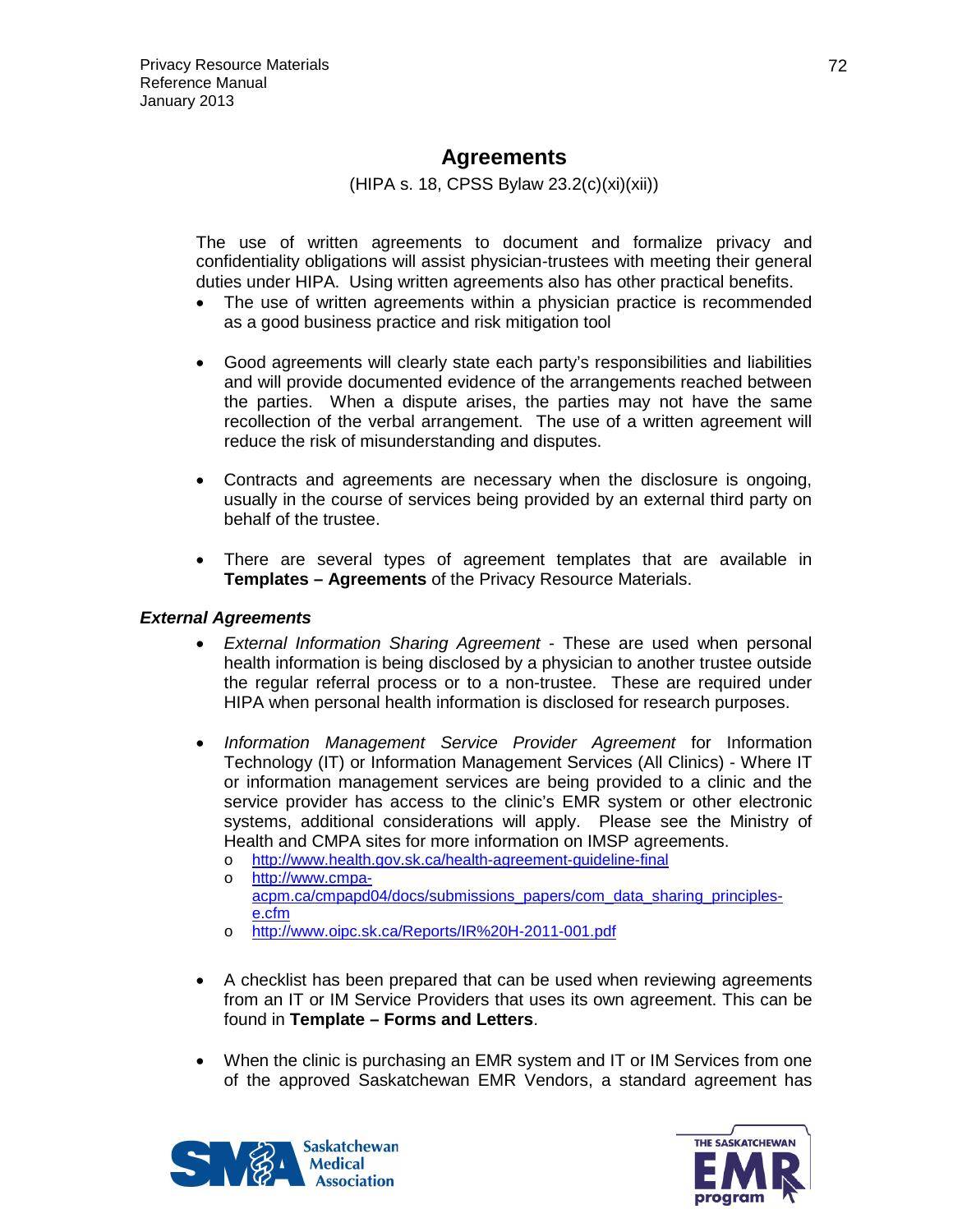been pre-negotiated with the EMR Vendors. Please ensure this is the version of the agreement being signed.

- *Data Protection Schedule* This schedule should be used as a supplement to a service agreement to protect the privacy and confidentiality of personal health information.
- *Third Party Confidentiality Agreement* This agreement should be used as a supplement to a service provider's standard service agreement to address confidentiality and privacy concerns.

### **EMR Program Required Agreements**

Physicians should use the implementation of their EMR as an opportunity to review the written agreements they have in place and improve their procedures going forward.

### *Internal Agreements*

- *Clinic Exit Agreement* -The purpose of a clinic exit agreement is to outline each physician's responsibilities when a physician leaves the clinic after the implementation of an EMR system.
- *Clinic Information Sharing Agreement -* This agreement outlines each physician-trustee's roles and responsibilities for sharing/disclosing information with other physician-trustees in the clinic and their commitment to ensure the security and confidentiality of the personal health information.
- *Clinic Information Sharing and Clinic Exit Agreement (Small Clinic Form)* This is a simplified version of the two agreements that can be used in smaller clinics (i.e. 2 or 3 physicians).

### **Purpose of the Clinic Exit Agreement**

- The Saskatchewan EMR Program requires that physicians put a Clinic Exit Agreement in place when multiple physicians are jointly using (i.e. sharing) a single EMR system. A Clinic Exit Agreement is not required when there is a single physician-trustee who employs other physicians who do not have custody or control of the personal health information of their patients. It is important for the physicians to outline and document ahead of time what will happen when one of them leaves the clinic.
- Establish each physician's rights and obligations with respect to the implementation, cost and ongoing operation of the EMR.
- Determine the terms and conditions that will apply in the event one of the physicians leaves the clinic.
- Description of the structure of the EMR and its database(s).



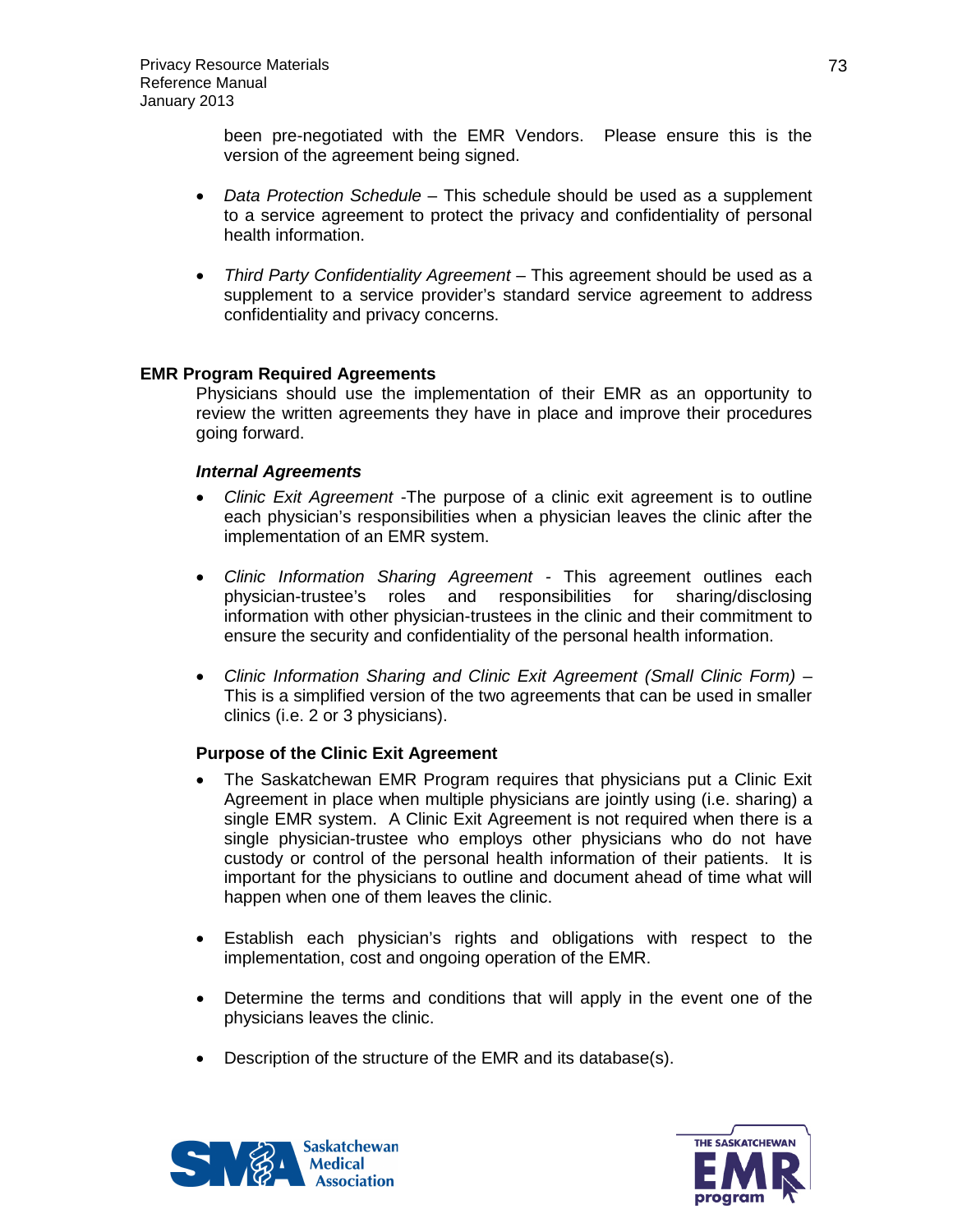- The appointment of a lead EMR physician and the physician's responsibilities.
- The documentation of a transition plan including the required notice period, what original or copies of records the leaving physician is responsible for, and cooperation with the EMR vendor to facilitate the transfer of records.
- Commitment to comply with agreed upon technical, security or other protocols for the transfer of records.
- How to deal with the orderly transition of the information.

### **Purpose of the Clinic Information Sharing Agreement**

- Outlines physicians' roles and responsibilities for the sharing of personal health information between and amongst the signing physicians and their employees.
- Commitment to develop and use a common privacy and security policy and procedure manual.

### *Alternative to the Clinic Exit Agreement and the Clinic Information Sharing Agreements*

• *Associates/Partnership/Management Agreement* - Physicians use many different business structures to support the management and operation of their clinics. The issues addressed in the Clinic Information Sharing Agreement and Clinic Exit Agreement could already be addressed in the clinic's partnership or management agreement. Each clinic will need to check with their legal counsel to determine the best way to meet the requirements.

### *Managing Agreements*

It is recommended that physicians establish a system to keep a record of all written agreements to which they are signatories. This record or a copy of it should be held off-site as part of the physician's business continuity plan. This is an example of a record of agreements.

| <b>Vendor</b>              | Subject of<br>Agreement                   | Parties to the<br>Agreement                            | <b>Effective</b><br>Date | <b>Expiry</b><br>Date | <b>Location of</b><br><b>Agreement</b>                      |
|----------------------------|-------------------------------------------|--------------------------------------------------------|--------------------------|-----------------------|-------------------------------------------------------------|
| ABC.<br>Medical<br>Storage | $IMSP -$<br>storage and<br>destruction of | John Smith, ABC<br>Medical Storage,<br>and Drs. Jones, | July 1, 2009             | June 30,<br>2014      | Filing cabinet in Dr.<br>Jones' office<br>E-version: admin/ |
| Inc.                       | paper records                             | and Winter.                                            |                          |                       | contracts/storage                                           |



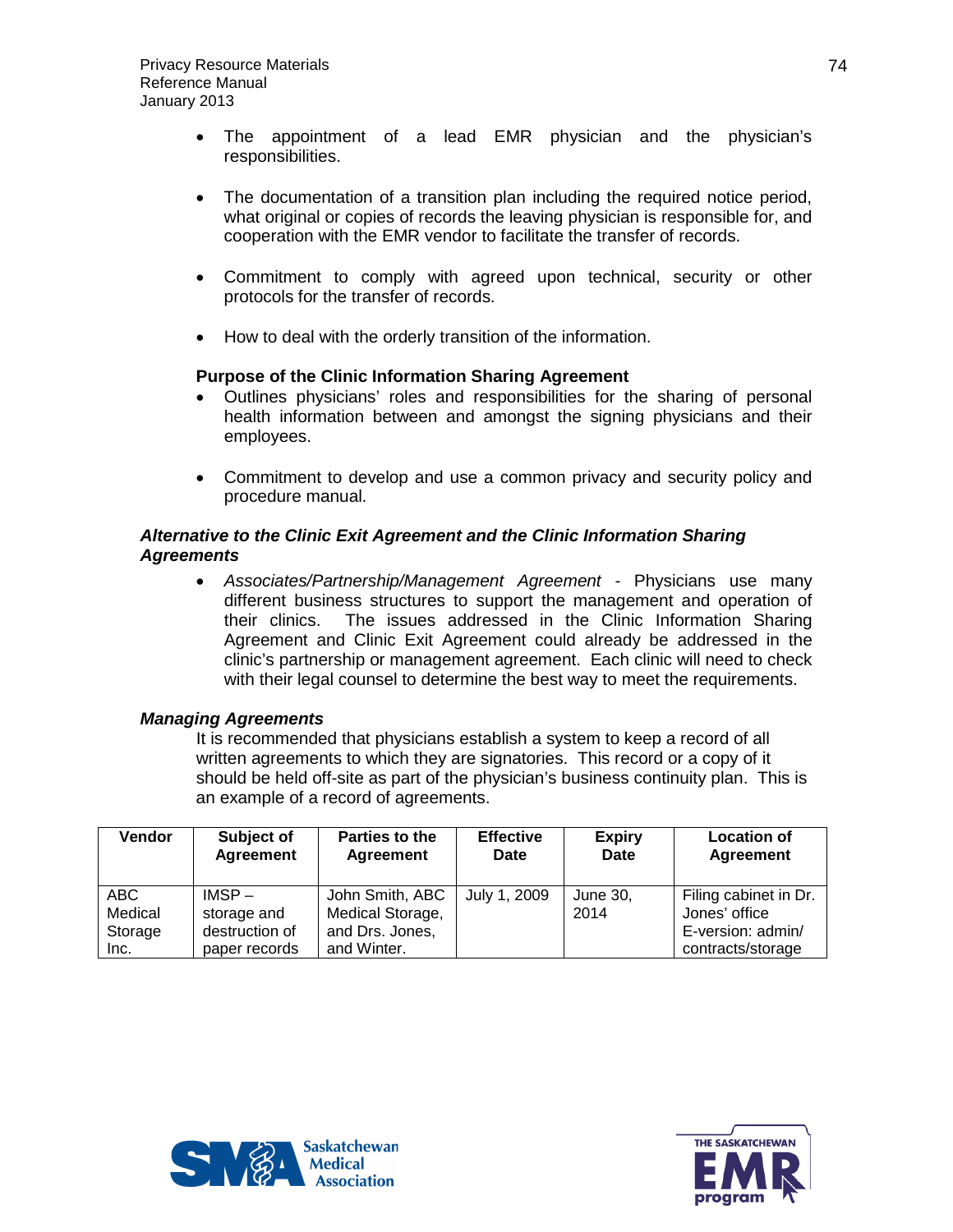# *Breach Management*

(HIPA s. 16)

The breach management process can be followed in situations involving personal health information in electronic and paper form that is under the custody or control of the physician. Breaches involving personal health information within the Electronic Health Record, specifically SLRR, PIP or PACS should be immediately reported to eHealth Saskatchewan Service Desk at 1-888-316-7446 who will assist in the management of the breach in cooperation with the medical practice.

## *Understanding Breaches*

Simply, a breach is an unauthorized collection, use or disclosure of personal health information.

There are three types of breaches:

**Confidentiality**: the ethical responsibility for the protection of personal health information once obtained against improper or unauthorized access use or disclosure. This is just one aspect of privacy and is not synonymous with privacy. $3$ 

**Integrity**: personal health information has been modified or in some other way has been interfered with such that a trustee or patient does not consider the information reliable.

**Availability**: personal health information has been stolen, lost, moved, destroyed, blocked from view or in some manner is not available to the trustee or the patient.

# *What Does Contravention of HIPA Mean?*

The Information and Privacy Commissioner of Saskatchewan has described a privacy breach as:

A privacy breach happens when there is unauthorized collection, use or disclosure of personal health information. Such activity is 'unauthorized' if it occurs in contravention of … HIPA. An example … would be a health care professional accessing the EMR to check a patient's status when he or she has no professional need to know the information.

Privacy breaches most commonly occur when personal health information about patients is stolen, lost, mistakenly or purposely used or disclosed without the requisite need to know. Examples include when a computer containing personal health information is stolen or when personal health information is mistakenly emailed or faxed to the wrong person.<sup>[4](#page-74-1)</sup>

[<sup>%20</sup>Privacy%20Breach%20Guidelines%20-%20September%202010.pdf](http://www.oipc.sk.ca/Resources/Helpful%20Tips%20-%20Privacy%20Breach%20Guidelines%20-%20September%202010.pdf) p. 4





<span id="page-74-1"></span><span id="page-74-0"></span><sup>3</sup> <http://www.oipc.sk.ca/Resources/HIPA%20Glossary%20-%20Blue%20Box.pdf> <sup>4</sup> [http://www.oipc.sk.ca/Resources/Helpful%20Tips%20-](http://www.oipc.sk.ca/Resources/Helpful%20Tips%20-%20Privacy%20Breach%20Guidelines%20-%20September%202010.pdf)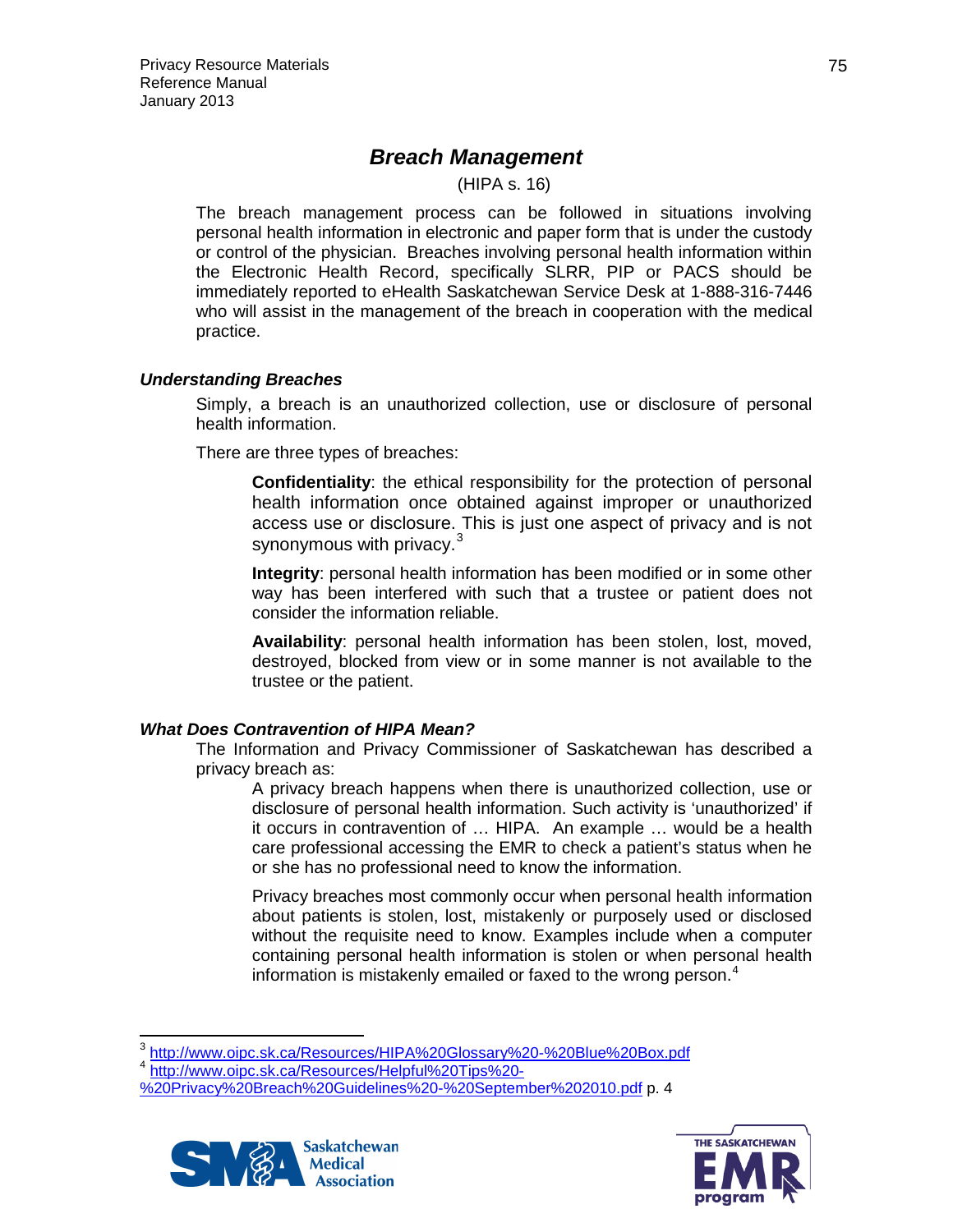### *Purpose of Breach Management Policy and Procedures*

All physician-trustees enrolled in the EMR Program are required to write a breach management process to ensure they are able to respond quickly when they first become aware of any activity that is an actual or suspected breach involving personal health information. A written procedure ensures the physician and employees will be able to respond, investigate, analyze and remedy a situation quickly.

• A physician-trustee should also include in agreements with Information Management Service Providers and other third parties who have, or could have, access to personal health information, a requirement to report any actual or suspected breaches and to participate in the containment, investigation and analysis of the breaches. A copy of the physician-trustee's written policies and procedures should be appended to these agreements as well.

### *Considerations When Writing Breach Management Policy and Procedures*

Definitions – definitions of the common terms specific to breach management will assist physicians and employees to better understand the policy and procedures.

Identification of how the physician becomes aware of an actual or suspected breach and how this influences the response to the breach including:

- Auditing users of the EMR managing the response will primarily be internal, although patients might still need to be notified.
- From the Patient when patients report an actual or suspected breach they might exert influence on timelines and other aspects of the investigation.
- From the Office of the Information and Privacy Commissioner the OIPC might notify the physician of an actual or suspected breach and might become involved in the investigation if it considers that the physician needs assistance to conduct the investigation properly. The OIPC may also issue a public report regarding the breach.
- Media the actual or suspected breach might be reported in the media before the physician is aware of it. In these situations all actions by the physician will be in the public eye and the OIPC might become involved immediately.
- Another trustee other trustees could notify the physician of an actual or potential breach and, in some cases, it may result in or require a joint investigation.
- IT support or EMR vendor their involvement with the investigation will be from the beginning. They might have even contained the breach before contacting the physician.



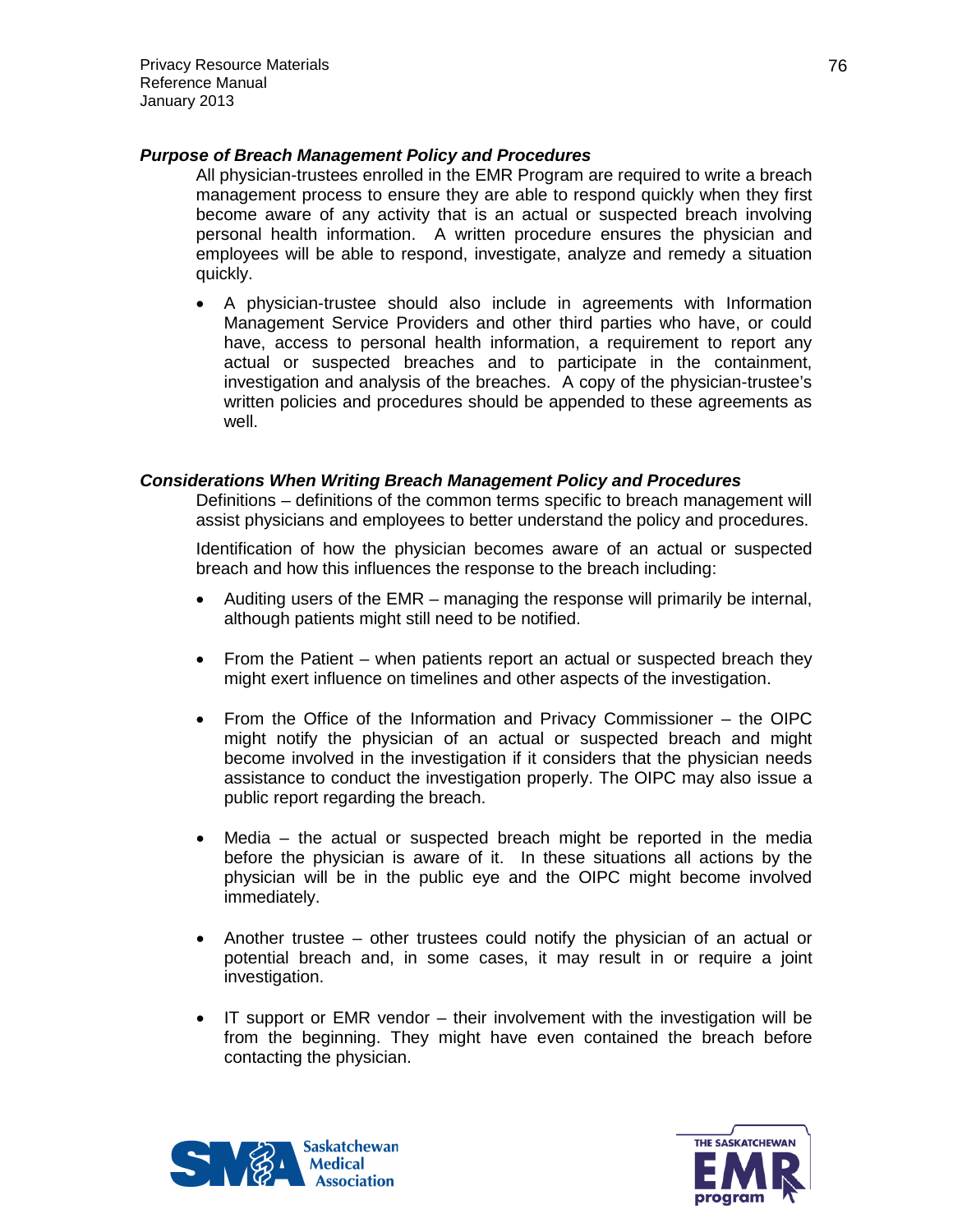### *Breach Management Process*

- The Office of the Information and Privacy Commissioner of Saskatchewan has issued guidelines on managing breaches: [http://www.oipc.sk.ca/Resources/Helpful%20Tips%20-](http://www.oipc.sk.ca/Resources/Helpful%20Tips%20-%20Privacy%20Breach%20Guidelines%20-%20September%202010.pdf) [%20Privacy%20Breach%20Guidelines%20-%20September%202010.pdf\)](http://www.oipc.sk.ca/Resources/Helpful%20Tips%20-%20Privacy%20Breach%20Guidelines%20-%20September%202010.pdf)
- Breach management is generally recognized to have five activities. These are usually done in consecutive order with the exception of patient notification which could occur immediately depending on the actual or suspected breach and the personal health information involved. See **Patient Notification** for more information.
- It is important to respond to an actual or potential breach immediately to reducing harm to both the patient and the medical practice. Physicians and privacy officers should respond in accordance with their policy and procedures.
- During the process every effort should be made to maintain the privacy of the patient and the confidentiality of the personal health information. Not all people involved in the process need to be made aware of the patient(s) name or other personal health information.
- There will be many lessons learned during the breach management process. It is important to document as much as possible and double check facts during the investigation and analysis. During the prevention step, be sure to consider the lessons learned.

**Contain the Breach** – stop the breach from continuing. Examples of how to contain some types of breaches:

- If the breach is in the EMR, whether through an unauthorized access, a hacker, or a hijacking (viruses, worms, Trojans), disconnect the Internet and the LAN, but leave the server on, then contact IT support to determine how to contain the breach.
- If a person authorized to access personal health information is doing so inappropriately, immediately cancel their user account upon discovery of the actual or suspected breach.
- If personal health information is sent to or received by the wrong person and the person is known and/or trusted ask that the information be destroyed and that you receive confirmation of the destruction. This might be the case if a fax was sent to the wrong physician.
- If the person is unknown and trust is not established have a trusted person retrieve the personal health information. This might be the case if a fax was sent to a business unknown to the clinic.
- If records in storage, or being transferred to storage, are compromised, have a trusted person retrieve the records.
- If records are lost, start with **Investigate the Breach**.



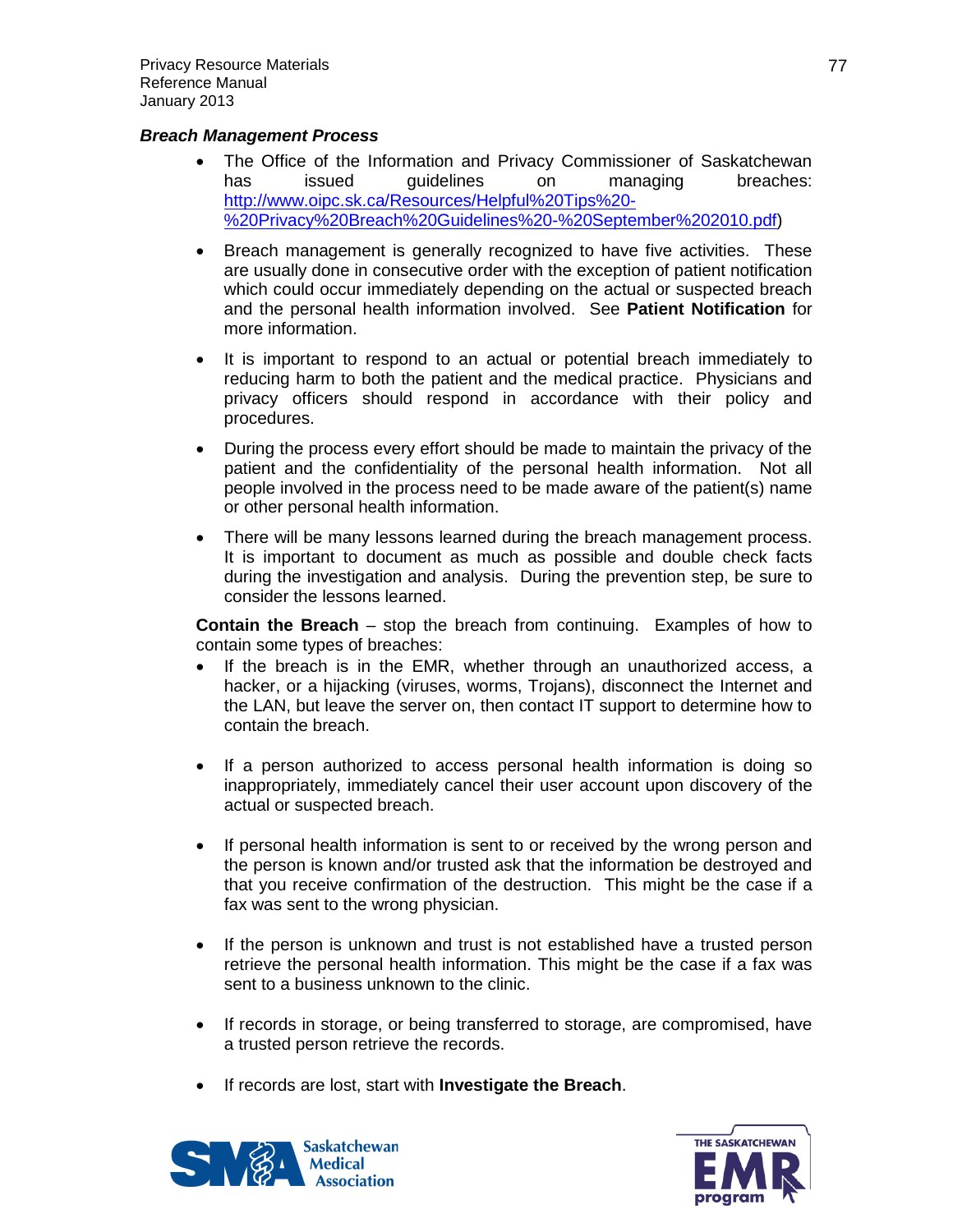• If records are stolen, contact the police.

**Investigate the Breach** – determine the cause and the events surrounding the breach.

- Document all aspects of the investigation, people involved, information involved, and timelines; this will be used in the analysis of the actual or suspected breach by the medical practice's investigation team. If the Office of the Information and Privacy Commissioner or the police become involved they will need this documentation.
- Interview the person who first reported the breach, the person who contained the breach and others involved, as appropriate.

**Assess and Analyze the Breach and Associated Risks** – understand what happened, if personal health information was involved and determine if patient notification is necessary.

- Additional people with specific expertise can be involved in assessing and analyzing. Too large an investigation team can hinder the timeliness of the investigation. Some people just need to be informed of the progress of the assessment and analysis, rather than being fully involved in the investigation. The more people involved increases the risk of a further breach of patient privacy among the investigation team.
- Did the actual or suspected breach involve personal health information? If the information was de-identified and the team believes that there is no expectation that the information can be re-identified then personal health information was not involved.
- Take advantage of the expertise of the Office of the Information and Privacy Commissioner on complex assessments and analysis.

### **Determining if Personal Health Information was Breached**

- The breach investigation team should consider if personal health information was actually involved or whether the information had been modified to the extent that no individual could be identified. To determine if personal health information was breached consider the following:
	- o Is the information publicly available? This is unlikely to be the case for personal health information.
	- o Has the information been erased or modified by malware such that it could not be accessed by anyone but a reliable backup will restore all compromised information?
	- o Was the information de-identified so that there is no reasonable expectation that it could be re-identified when linked with other information?



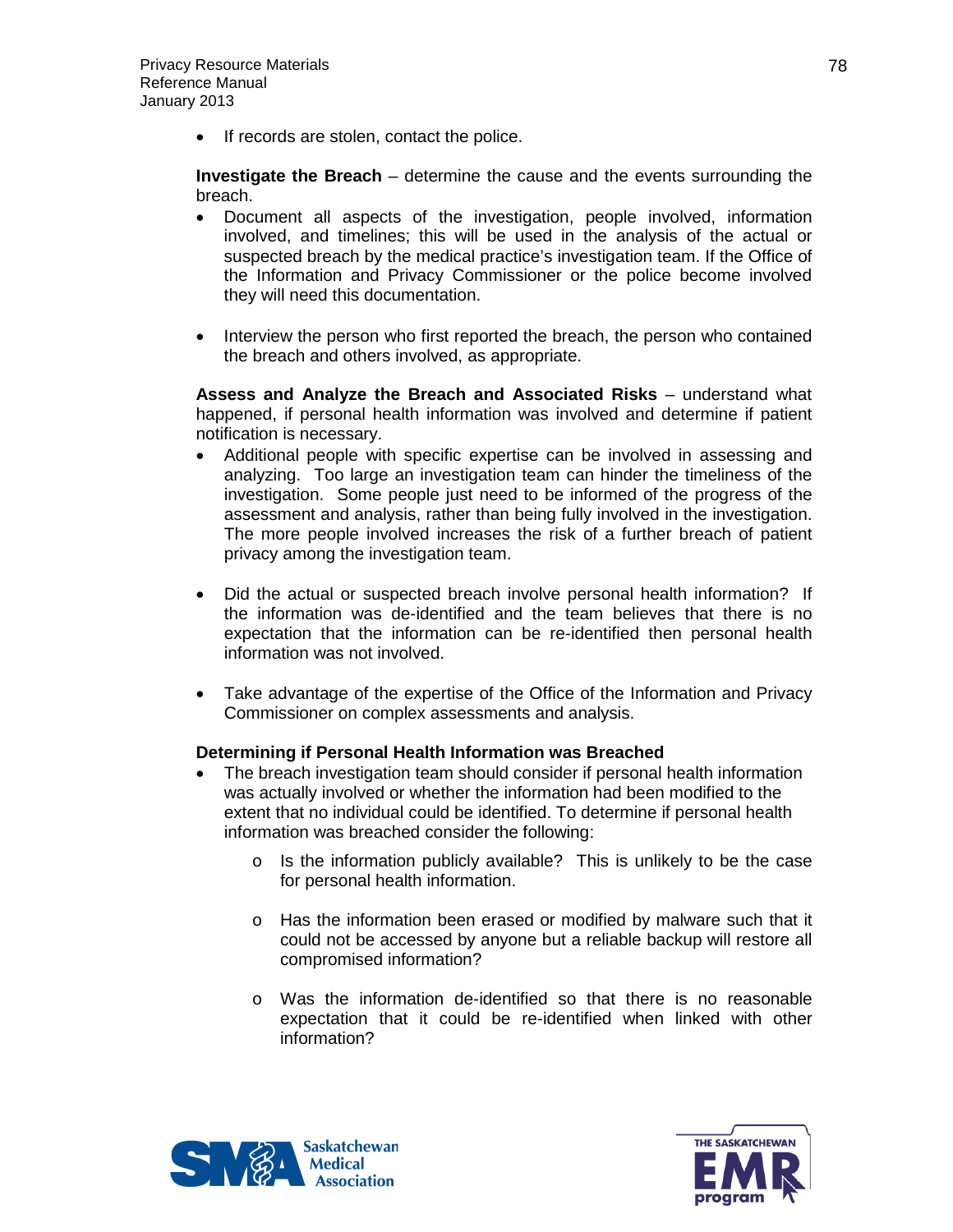### **Joint investigations**

- If the personal health information breached came from, or was sent to, another trustee or third party a joint investigation is often appropriate.
- Concerns with joint investigations are the differing procedures and the number of people who are involved. These cannot fully be anticipated in procedures but will need to be managed as the investigation continues.

**Notification of Interested Parties and Patients** – who needs to be notified and when.

- See the next guideline on **Patient Notification** for comments on when and how to notify patients.
- Who else needs to be notified, and when, depends upon the assessment of the severity, scope and nature of the personal health information that was compromised.
	- o eHealth Saskatchewan contact the eHealth Service Desk at 1-888-316- 7446 if the breach involved information that was received from or was being disclosed/transferred through the EHR, including SLRR, PIP, and PACS. eHealth can be contacted to help in the containment of the personal health information. They will need to be involved in Steps 2 through 5. eHealth will assist in contacting the source trustees.
	- $\circ$  Other physicians in a joint practice Other physicians in the same clinic should be involved either to aid in the containment or at the beginning of the investigation.
	- o Other Trustees contact the Privacy Officer for the other trustee(s). If the breach involved information that was received from or being disclosed/transferred to the other trustee they might need to be involved in the containment. Otherwise, they should be contacted as part of the evidence gathering in step 2.
	- $\circ$  Police contact the police when the breach is caused by a theft or other criminal activity. They might want to be part of or lead the investigation of the incident. If the breach is a result of an external intruder into the EMR, inform the police and they will indicate if they want to be involved and when.
	- o Saskatchewan Medical Association the SMA can provide advice and identify the necessary expertise to help physicians in the breach management process.
	- o Vendor the EMR vendor might need to be contacted to assist in the containment of the breach if the breach involves the EMR. The vendor, whether the physician uses a client-server or an ASP model, should be involved in Steps 2 through 5 to provide advice and develop their own



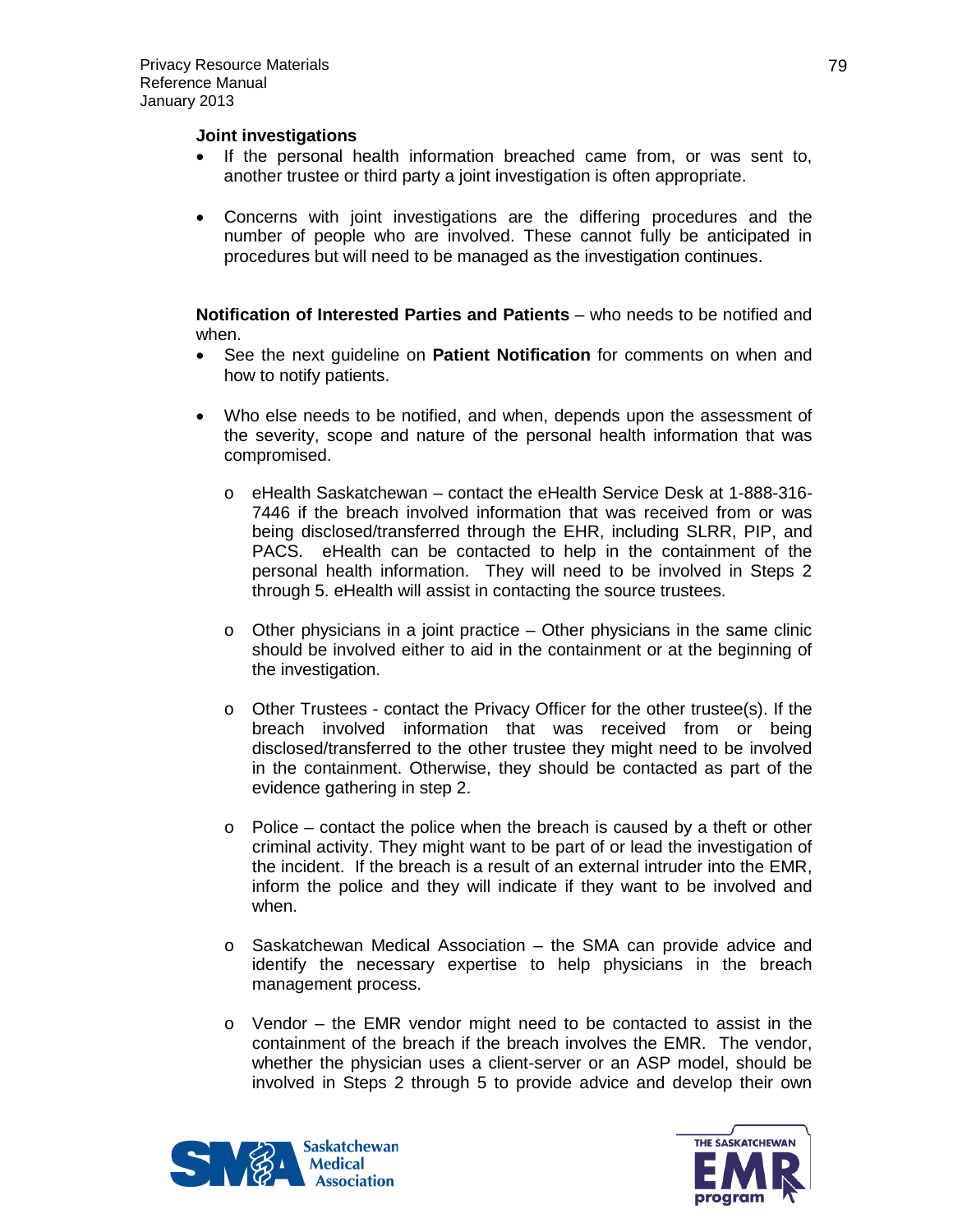lessons learned. The degree of the vendor's involvement depends on how the EMR was involved in the breach.

- $\circ$  Other third parties the notification of other third parties will depend on the type of breach. Example: if the office was broken into the landlord should be contacted, or if it is information used in a clinic trial the researcher should be contacted.
- $\circ$  Research Ethics Board if the breach was by a researcher in custody of the personal health information for research, notify the Research Ethics Board.
- $\circ$  Office of the Information and Privacy Commissioner the OIPC can provide valuable advice and guidance to physicians involved in a breach. When deciding whether to contact the OIPC consider:
	- The sensitivity of the personal health information
	- Whether the disclosed personal health information could be used to commit identity theft
	- **Whether there is a reasonable chance of harm from the breach**
	- The number of people affected by the breach
	- Whether the personal health information was fully recovered without further disclosure, or if any further unauthorized use has been thwarted.
- Contacting the OIPC will not immediately open an investigation file; they will monitor the situation to ensure that the response of the physician-trustee is adequate. In those instances where the response is inadequate or not timely, the OIPC could open a formal investigation case file. Furthermore, if the OIPC does a formal investigation they may publish the report on their website.

**Prevention** – to provide recommendations and strategies to minimize future risk.

- After completing investigation and analyses, the physician-trustee should take the lessons learned from the investigation and make changes at the medical practice to minimize the risk of a breach in the future. The physician should consider:
- Reviewing the medical practice's policies and procedures;
- Reviewing written agreements to ensure they include necessary safeguards and a requirement to participate in the breach management process;
- Updating privacy awareness, education, and training activities at the medical practice and for vendors and other third parties;
- Ensuring physical safeguards are in place and working, including separate space for EMR equipment and paper records and locks are in place and working;



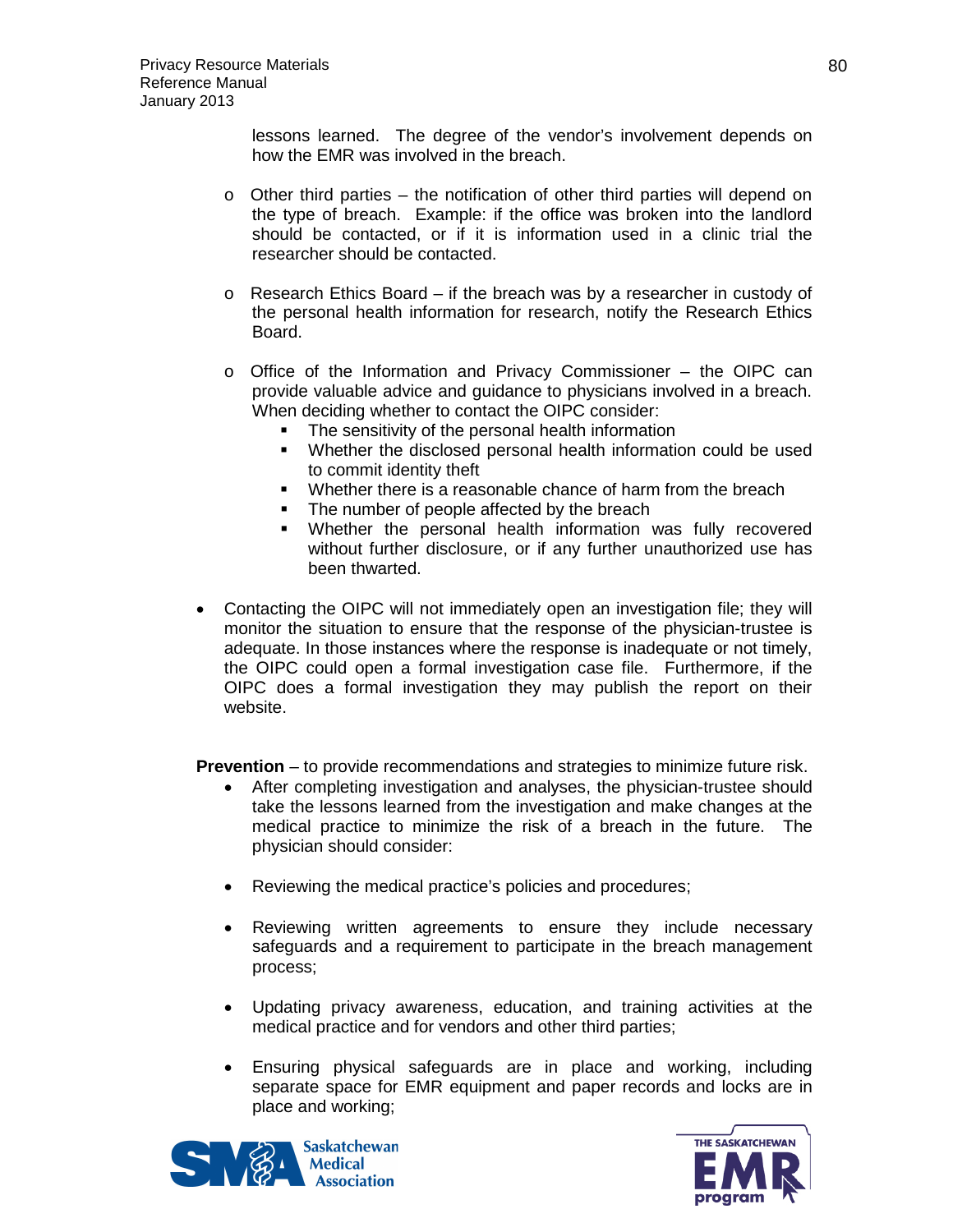- Ensuring technical safeguards are in place, including, but not limited to:
	- o The auditing function for the EMR has been set to meet the needs of the medical practice and is turned on;
	- o Employees are aware of the auditing function;
	- o Security recommended by IT support and/or vendor is considered and/or implemented;
	- o All software for virus protection, virtual private network, and firewalls are updated on a regular schedule;
	- o Evaluate the efficiency and effectiveness of the breach and incident management process and update accordingly.
- Violation of the Breach Management policy and procedures should be considered to be grounds for disciplinary action. Trustees should consider creating a progressive discipline policy that establishes penalties up to and including termination and/or reporting to the appropriate regulatory authority or body, depending on the seriousness of the violation



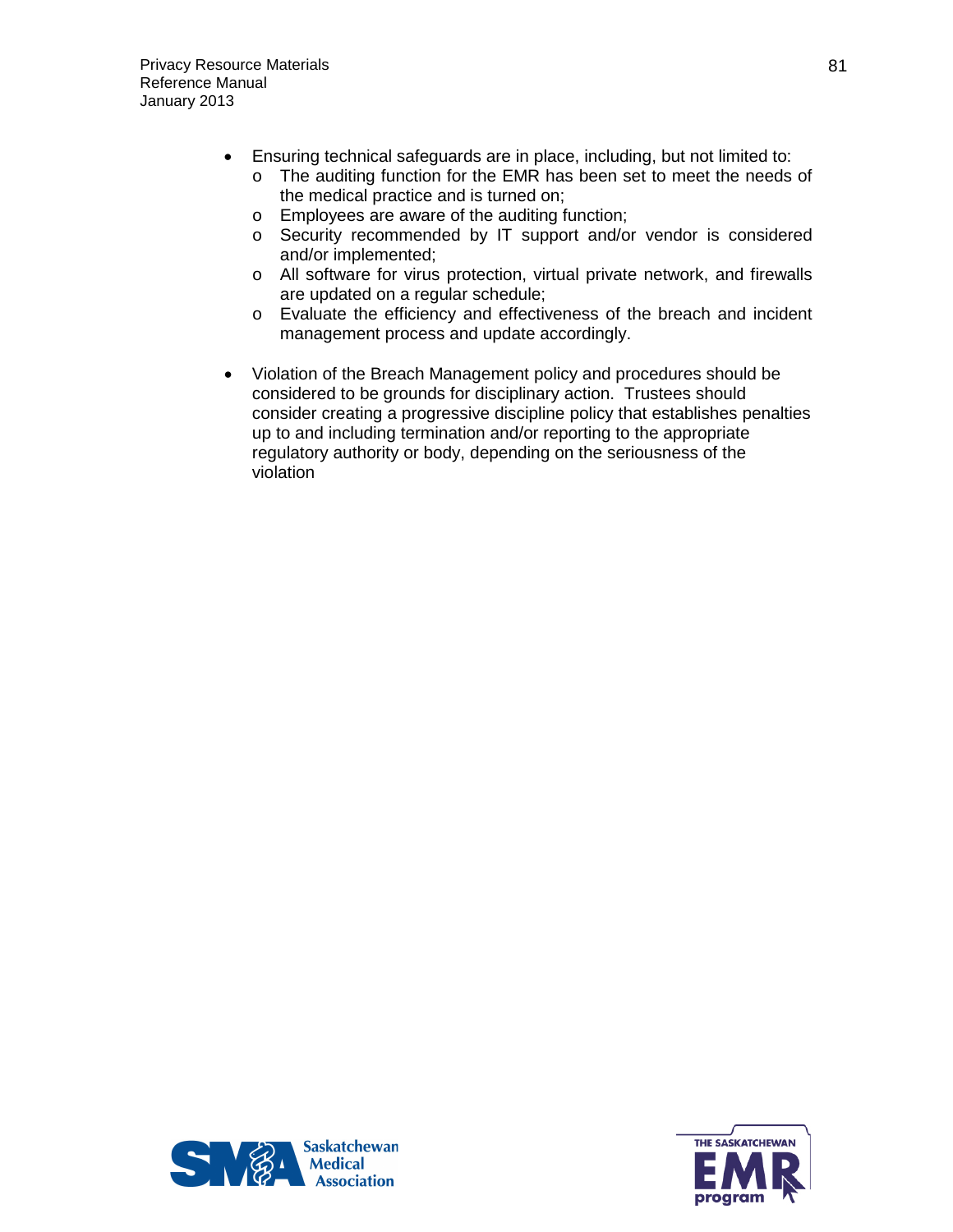# **Patient Notification when a Breach Occurs**

The **Breach Management** discussion provides guidance to physician-trustees on what to consider when drafting a breach management policy and procedures. One of the steps in the breach management process is the notification of patients. This topic provides guidance on the factors to consider when drafting a policy for patient notification. Breach Management and Patient Notification can be written as two policies or one.

## *Obligations to Notify Patients*

There is no requirement in *The Health Information Protection Act* (HIPA) to notify patients when a breach occurs; however the Information and Privacy Commissioner expects trustees to notify individuals to avoid, mitigate or address harm to an individual whose personal health information has been collected, used or disclosed without appropriate authorization.

It is recommended that physicians enter into contractual arrangements with information management service providers (IMSP) that include how breaches and patient notifications are managed. The physician-trustee can also have information sharing agreements with other trustees and non-trustees for one-time or ongoing sharing of personal health information. These agreements should all include a requirement that only the trustee approves the notification of patients if a breach occurs involving that information.

# *Determining if the Patient(s) Should be Notified*

The key consideration in deciding whether to notify affected patients is based on the harm or potential harm to the patient. Review the assessment of the breach to determine whether or not notification is required; document any analysis and decisions.

Considerations include:

- The severity, scope, and nature of the breach,
- The sensitivity of the information,
- The expectations of the patient when information was collected, i.e. did the medical practice provide information to patients that they would notify them if there was a breach,
- Where the personal health information was disclosed to a trustee or nontrustee;
- Probability and gravity of harm
	- $\circ$  Is there a chance of misuse, for example, a misdirected fax that went to the wrong physician and only viewed by an employee has a low risk of harm;



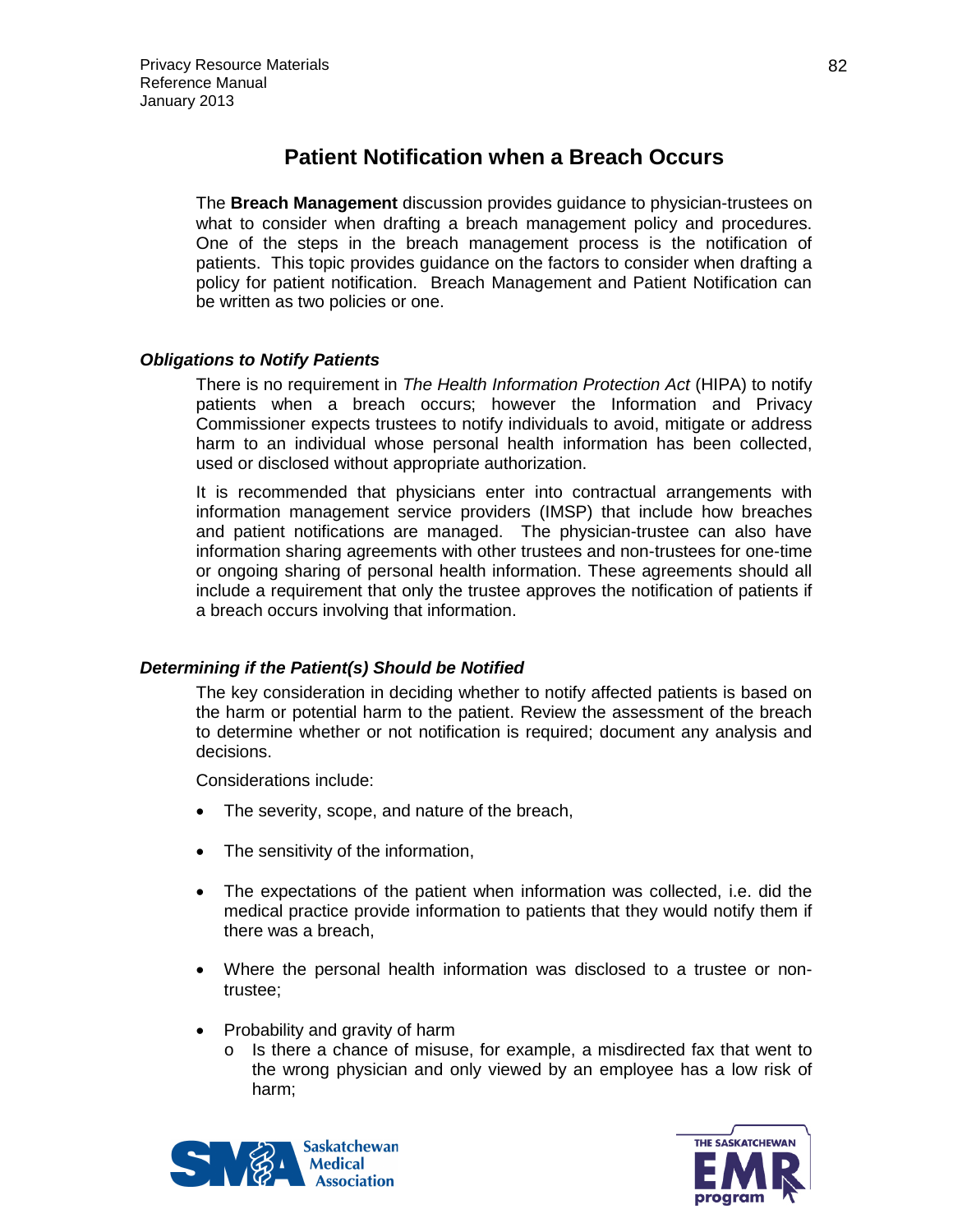- o Ease of exploitation for fraudulent or other harmful purpose;
- o Risk to public health and safety;
- o Identity theft;
- o Loss of business or employment opportunities;
- o Hurt, humiliation, damage to reputation or relationships.
- Also consider the potential harm to the medical practice, medical profession, or EHR system, including loss of trust, if the patient is not notified but becomes aware of the breach.

## *Preparing to Notify Patients*

Patients should be notified as soon as possible once the breach is understood.

- Consider consulting legal counsel and/or the OIPC before notifying patients.
- If police are involved, confirm a notification timeline with them to avoid compromising their investigation.
- Designate one person to speak publicly on the matter, ensure this person has the most up-to-date information on the breach and can provide the official response.
- Prepare a statement for the medical practice's receptionist should patients call.
- Ensure the physician-trustee and/or privacy officer are prepared.
- If providing third party information in the notification, such as contact information for the Ministry of Health Privacy and Access Office or the OIPC, ensure they are contacted beforehand so they can prepare for inquiries from patients.

### *Notifying Patients*

- Directly notify patients through a telephone call, letter or at the next visit to the medical practice if:
	- o Identities of the patients are known,
	- o Current contact information is available,
	- o Patients need to have direct contact to get the necessary details to protect themselves.
- Notification should be adapted for patients who have difficulty understanding why they are being contacted.

### *Indirect Notification of Patients*

• Indirect notification could be through a medical practice's website, posted notices or through the media.



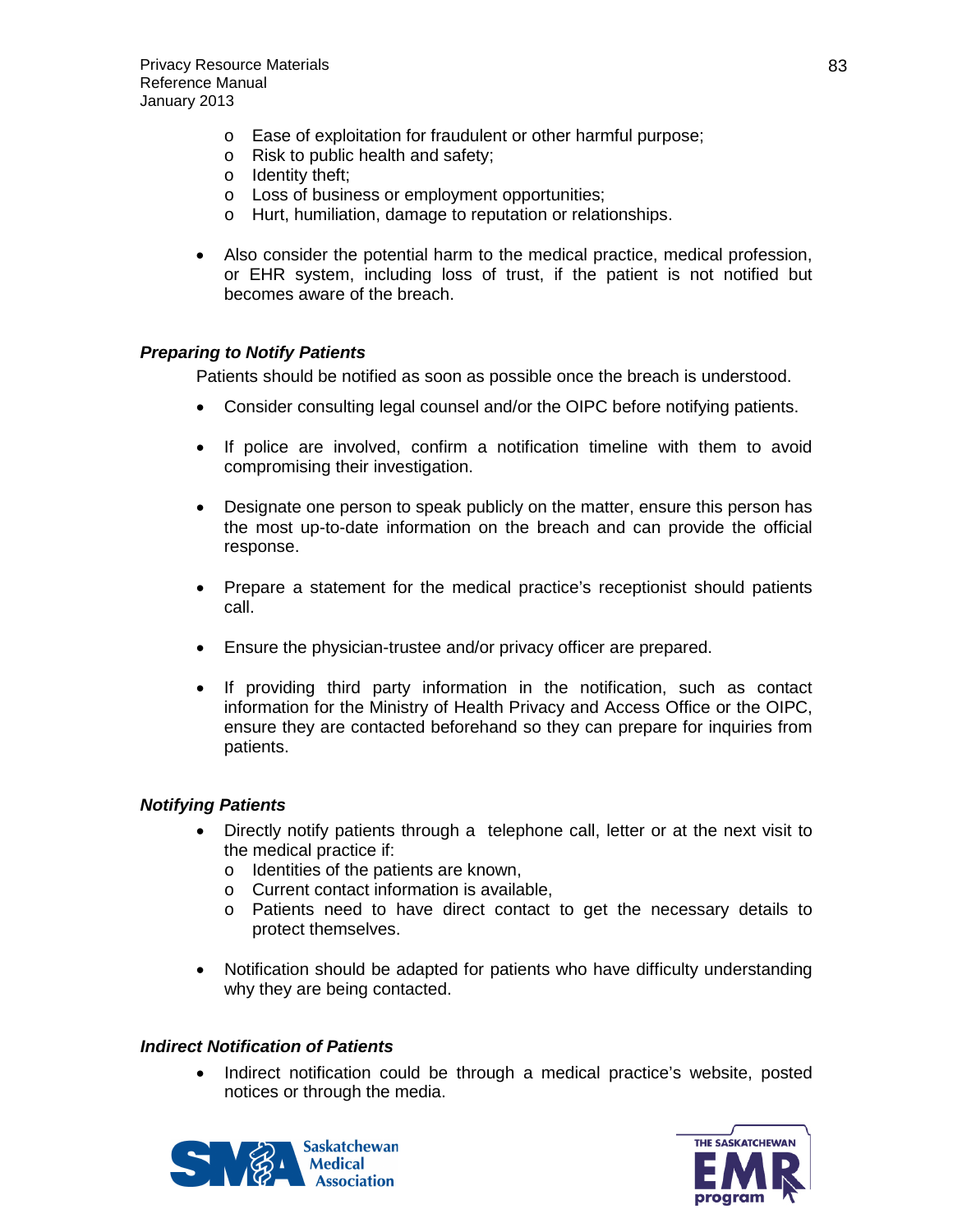- Indirect notification is appropriate in situations where:
	- o direct notification could cause further harm to the patient,
	- o contact information is not available or is out-of-date,
	- o a very large number of people are affected by the breach

Physician-trustees should only use indirect notification of patients on the advice of the Office of the Information and Privacy Commissioner or the Saskatchewan Medical Association.

## *Details Included in Notification*

The notification, whether direct or indirect, to a patient(s) about a breach should include:

- Date of breach,
- Details of the extent of the breach and the personal health information involved,
- Steps that have been taken to address the breach both in the immediate and long term,
- Potential risks to the patient,
- Contact name at the medical practice for the patient to get more information and,
- Contact information for the OIPC and other third parties patients might wish to contact, such as the Heath Registration Branch of the Ministry of Health to inquire about possible inappropriate use of the Health Services Number.

### **Notes for Physician enrolled in the Saskatchewan EMR Program**

The Saskatchewan EMR Program requires physician-trustees, as a part of participation in the program, to have a complete breach management policy and procedures that includes patient notification.



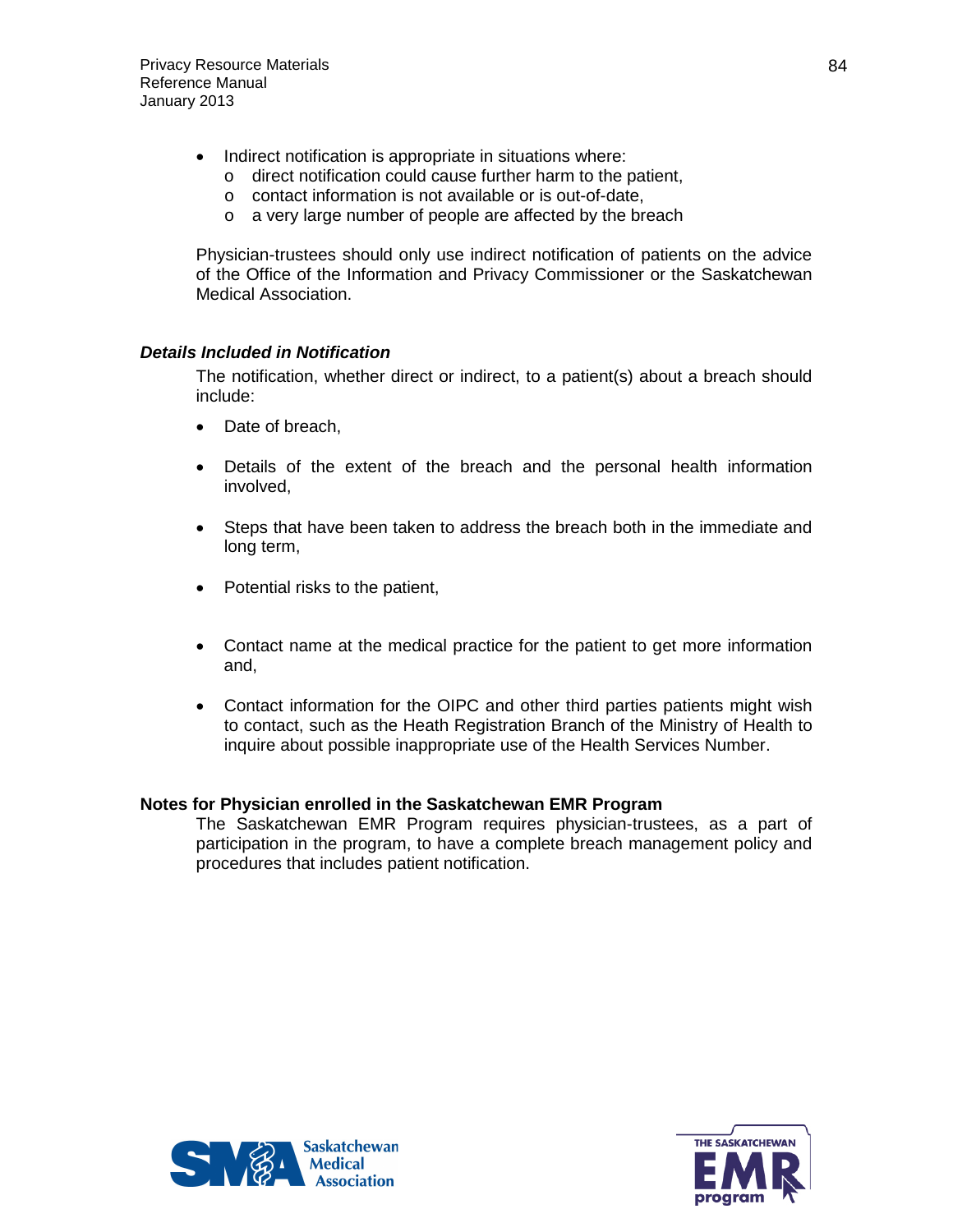# **Developing a Business Continuity and Disaster Recovery Plan**

Business continuity and disaster recovery planning is a process that helps organizations prepare for disruptive events. A business continuity plan assesses all aspects of an organization's operation for critical activities that need to be restored quickly and the steps to achieve this. A disaster recovery plan focuses on the IT operations of the organization. A disaster recovery plan will identify proactive steps an organization should undertake to prevent, or to be prepared for, in the event of a disruption event.

Planning in advance will allow medical practices to respond quickly in an emergency to facilitate the return to delivering patient care with minimal loss of time and patient information whether the event is a power outage or a pandemic.

For a breach that involves the inability to access personal health information use the **Breach Management** guidelines in conjunction with the disaster recovery plan.

### *Business Continuity Plan*

A business continuity plan for a medical practice should address the threats specific to that practice and provide practical strategies for business survival and resumption. To continue operations in the loss of access to the physical location of the medical practice, for example, one practice might need only employee and patient contact information and the name and location of an alternate location to see patients. Under the same circumstances another medical practice might plan to refer patients to another physician while continuing to handle phone calls at an alternate site. What really drives the form and content of a plan are the functions the medical practice needs to recover for minimum operations and how soon they need to be available.

### *Disaster Recovery Plan* (important notes for physicians with EMRs)

IT disaster recovery plans provide step-by-step procedures for recovering disrupted systems and networks to help restore normal operations. The process of developing a disaster recovery plan will examine all IT systems including the EMR, Internet, LAN, access to other health information systems, telephone, fax, photocopier, and even electricity. Some or all of these systems might require outside expertise to restore operations. Work closely with the EMR vendor or IT support in designing the disaster recovery plan.

### *Determining What Is Critical*

Begin with identifying what aspects of a practice are critical to survival. What employees, equipment, facilities, records, and other assets and the processes they support are essential to the operation of the medical practice? At the most basic level a medical practice will need employees, a place to see patients,



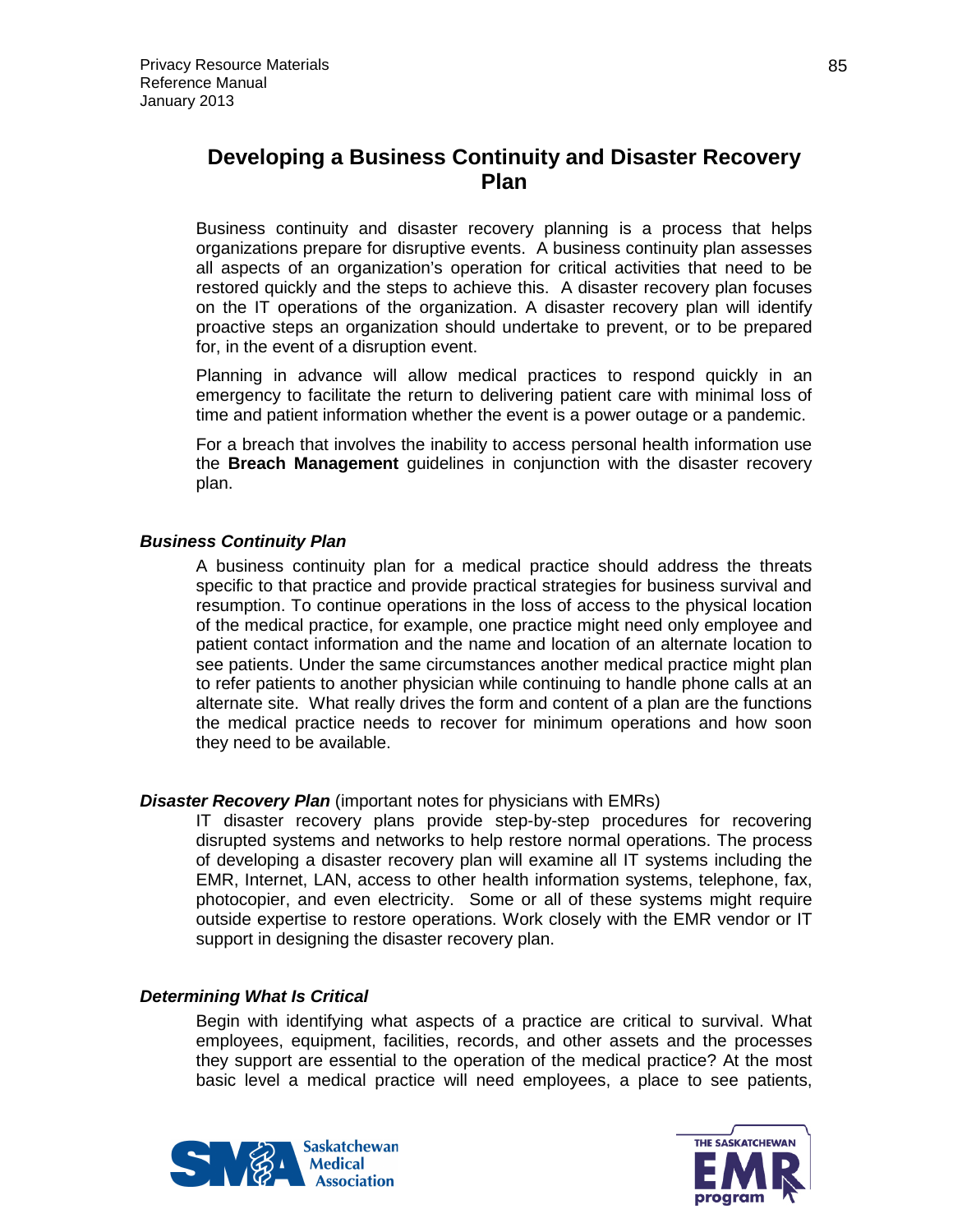possibly some diagnostic equipment, and a list of patients with contact information.

The next step is to determine the maximum impairment the practice can withstand and still make alternative arrangements to see patients. For example, would the medical practice still see patients if there was no access to the EMR?

The final step in developing a plan is to determine how the practice will survive if an adverse event has a negative impact on a critical process or asset. How can the practice re-establish full patient care? Alternatives might include setting up a mutual employee back-up arrangement with another physician in the area, reducing office hours, documenting office procedures so that they can be done by any available employee, contracting with a temporary agency, or sending patients to the local hospital for a service that the medical practice temporarily cannot provide.

### *Elements of a Disaster Recovery Plan*

There are several things a physician-trustee should ensure are in place and activities that should be performed regularly to minimize the risk due to a disruptive event.

- Regular backup and/or protection of EMR records and other vital information. Encrypt and store backups off-site, ideally not in a location close to the medical practice. A power outage, flood, and other disasters can affect a large geographic area.
- Keep information system versions up-to-date. Have automatic updating of anti-virus software, malware, and other security features for information systems.
- Have IT support develop a checklist of things to monitor on your system to reduce the possibility of downtime.
- Have IT support develop a checklist as part of the disaster recovery plan to reduce the time it takes to become fully operational again.

### *Elements of a Business Continuity Plan*

Medical practice physicians and a senior administrative employee should form a crisis management team responsible for declaring a disaster, activating the plan, and directing and managing the office recovery operations, including:

- Setting priorities and objectives,
- Overseeing, directing, and managing all team members and the entire recovery process in all alternate locations,
- Directing, controlling, and ordering resources, and maintaining a manageable span of control,
- Approving expenses,
- Resolving conflict and making and implementing strategic and policy decisions,



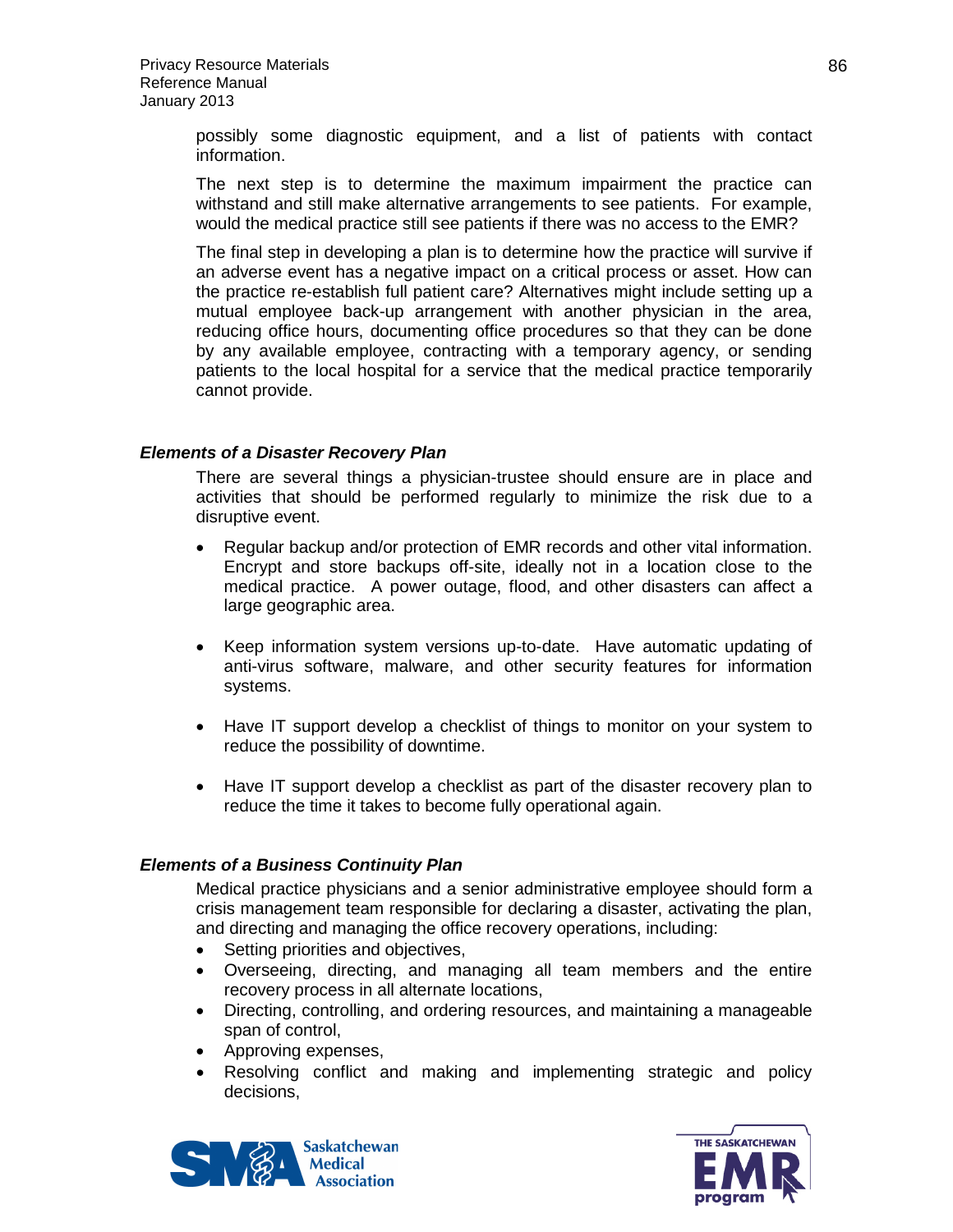• Designating a spokesperson for any inquiries from patients, the media or the OIPC.

Having this plan in place ahead of a disaster will assist in quick recovery.

- Financing is a key component of business continuity. Cost will be a factor in how quickly the medical practice is operational again and if only part of the practice will resume operations. Determine who or how these decisions will be made. Ensure that ability to do banking, including paying employees, is maintained.
- A list of key contacts should be easily retrievable. For a medical practice this might be employee phone numbers, third party IT support, EMR and other vendors, the landlord, local media contacts for public service announcements to notify patients that the medical practice is closed, suppliers, hospitals or other organizations to which the medical practice frequently refer patients, and insurers.
- Consider how patients can be contacted. Will someone keep a list of patients off site? Can the EMR backup serve this purpose? Will radio stations be used?
- Consider alternative locations for the practice if access to the clinic will not be possible for some time. Make arrangements with other medical practitioners in the area.

### **Notes for Physicians Enrolled in the Saskatchewan EMR Program**

As part of participating in the Saskatchewan EMR Program, physician-trustees are required to develop a disaster recovery plan. This plan should be broad enough to cover reasonably anticipated events such as EMR downtown, power failures, system crashes, Internet failures, fires, and floods, to highly unlikely events such as an earthquake or all employees resign on the same day because they won the lottery.

# **References**

Wisconsin Medical Society Risk Management Manual, 1997



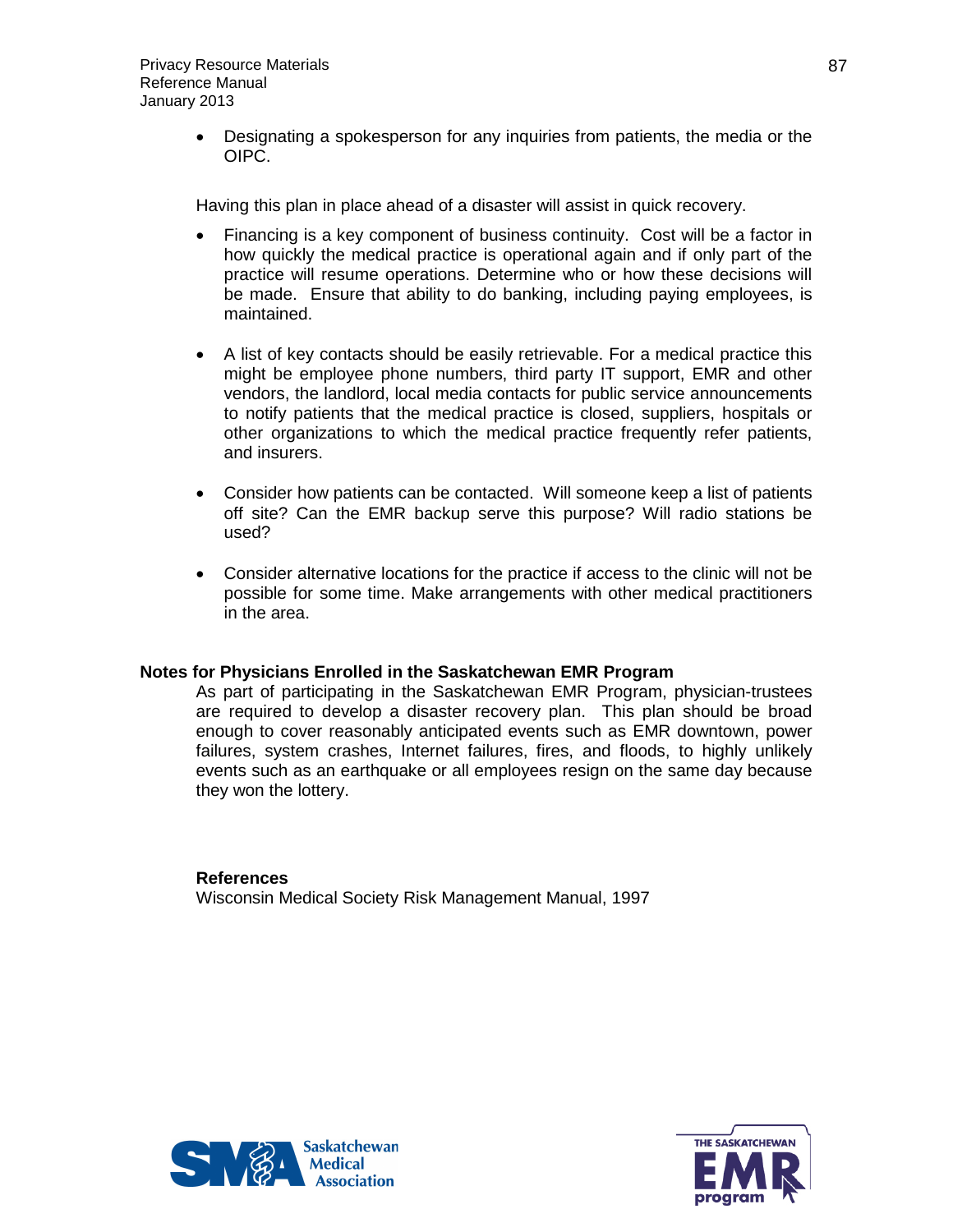# **Retention Periods for Personal Health Information**

(HIPA s. 16, 17(2), CPSS Bylaw 23.1(f), 23,2(c) (x)(xi)(xii))

It is important that physicians establish and follow a written retention period for records of personal health information. As long as the record exists, or until the physician transfers the records to another trustee, the physician has responsibility for it. These responsibilities include secure storage and destruction, availability of the personal health information upon patient request for access, and ensuring the information remains retrievable, readable and useable for health care purposes even if it will not be used for that purpose again. Records can become unreadable when a physician upgrades the EMR system. Physicians could have to convert their records to the new software or retain older versions of the software that will read the records. This needs to be discussed with the EMR vendor before any upgrades.

There are several sources to consider when determining how long records should be retained.

- HIPA does not specify a period physicians should retain personal health information, but physician-trustees need to have a storage policy regarding irretrievability, readability, and usability of the records, and a secure destruction policy.
- CPSS requires records to be held for six years after the patient was last seen. Records of pediatric patients shall be retained until 2 years past the age of majority or 6 years after the date last seen, whichever may be the later date. (By-law #23.1 under the *Medical Profession Act*).
- CMPA advises its members that for medico-legal purposes a physician's medical records should be retained for at least 10 years from the date of last entry or, in the case of minors, 10 years from when the age of majority is reached or 10 years from the last entry, whichever is greater.
- Physicians involved in clinic research trials are generally required to keep the records related to the trial for 25 years. More information on retention as part of a clinical trial is available on the Health Canada website at [http://www.hc](http://www.hc-sc.gc.ca/dhp-mps/compli-conform/clini-pract-prat/docs/gui_68-eng.php)[sc.gc.ca/dhp-mps/compli-conform/clini-pract-prat/docs/gui\\_68-eng.php.](http://www.hc-sc.gc.ca/dhp-mps/compli-conform/clini-pract-prat/docs/gui_68-eng.php)
- Physicians are also governed by PIPEDA in some of their activities. PIPEDA states, "Personal information that has been used to make a decision about an individual shall be retained long enough to allow the individual access to the information after the decision has been made". "Personal information that is no longer required to fulfill the identified purposes should be destroyed, erased, or made anonymous."

Physicians should set a retention period that at a minimum complies with the CPSS By-Laws and allows for records to be held as long as necessary for patient care, and within the policy include an exception to allow for individual records to be held longer if determined necessary.



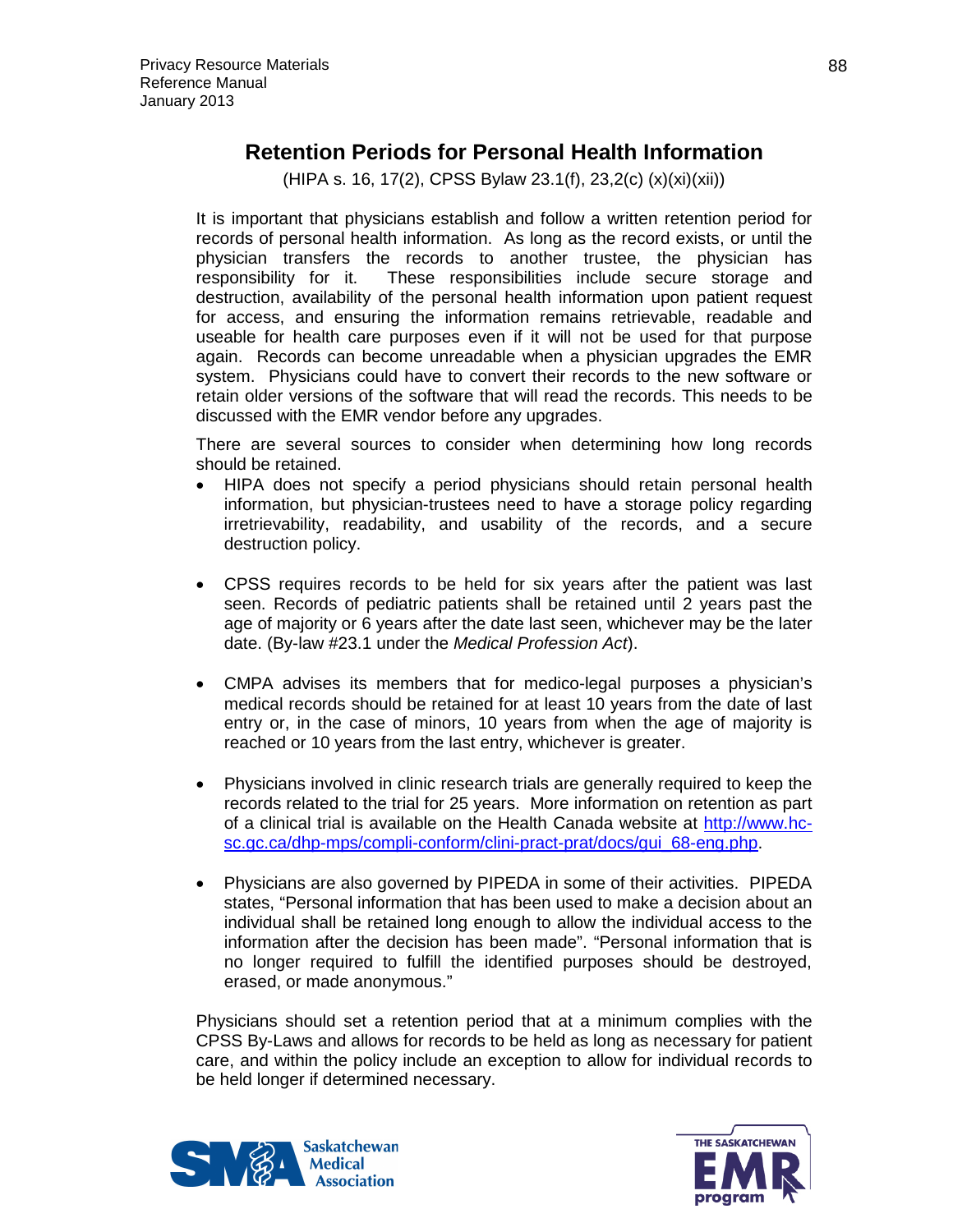Physicians may be concerned about destroying records that are then required for a legal reason. Both the courts and the Privacy Commissioner of Canada have deferred to retention periods established by organizations thoughtfully and in good faith. A policy of permanent retention of records is generally not an acceptable retention period.

Patients could request that a record be destroyed earlier than the retention period. If a physician has established a written policy based on medical and legal factors the request does not need to be met.



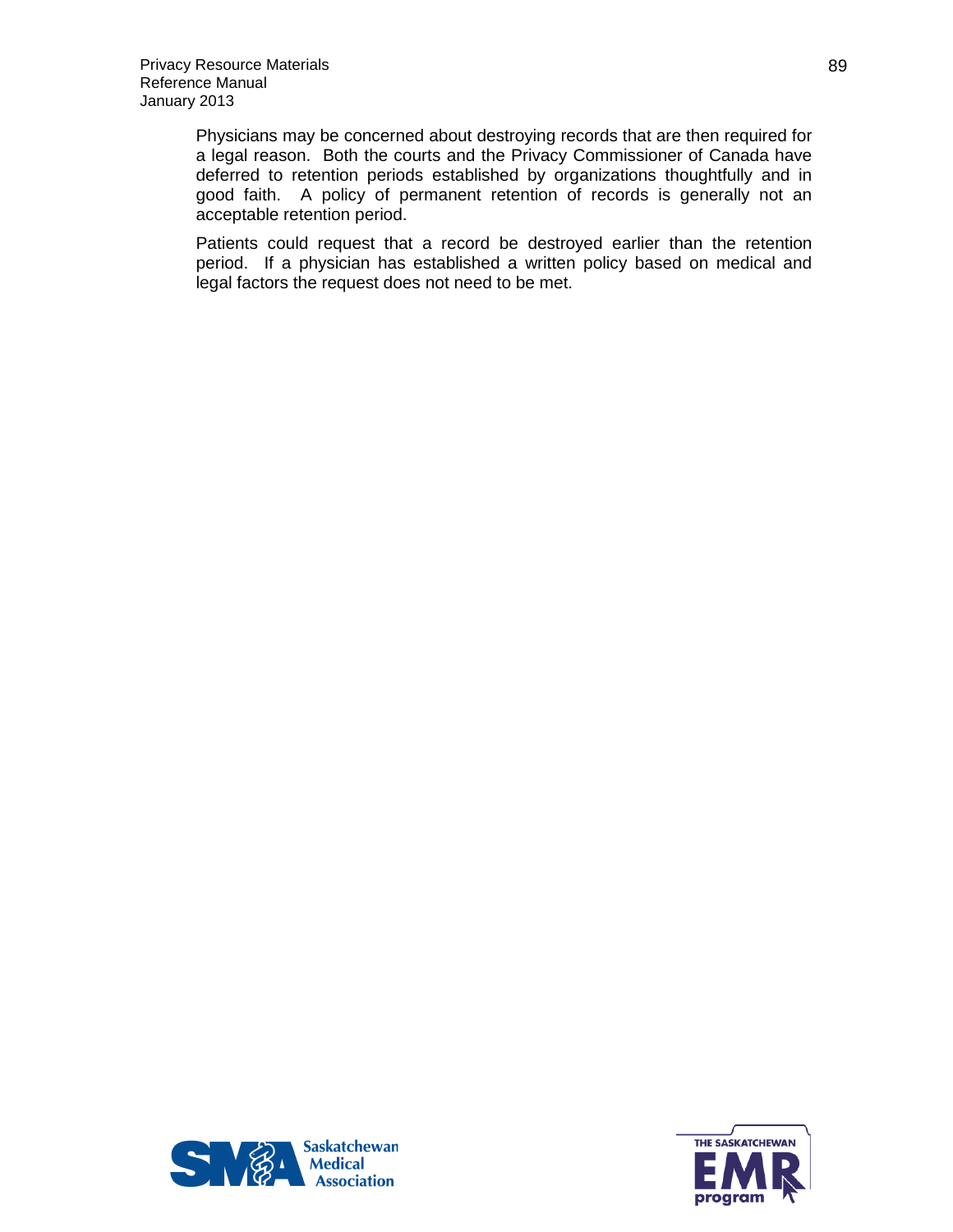# **Storage of Personal Health Information**

(HIPA ss. 16, 17, CPSS Bylaw 23.2(c)(x))

Secure storage of records of personal health information is essential for all trustees. Physician-trustees are expected to meet the same level of protection as hospitals, although it is anticipated that they will use different safeguards. Secure storage integrates the three types of safeguards: organizational, physical, and technical.

## *Organizational safeguards for storage*

- Ensure there is documentation on the medical practice's record holdings
	- o Type of media: paper, film, optical media, micro media, magnetic tapes, storage media, office machines or audio recordings
	- o Classifying type of personal health information considered extremely sensitive.
- Ensure consistent use of a record naming convention.
- Document a concise set of security rules on access restrictions, and security safeguards.
- Appoint someone for overall responsibility for storage of records.
- Ensure regular training of health professionals, employees, medical students and residents.
- Use security clearances and ID badges.
- Restrict access to personal health information to those who need to know.
- Regular reviews of the adherence to procedures for compliance with security policies.
- Ensure confidentiality agreements are signed.

### *Physical safeguards for storage*

- Lock fireproof filing cabinets.
- Restrict office access and alarm systems.
- Protection from environmental factors.

### *Technical safeguards for electronic storage*

- User authentication, including passwords and user IDs,
- Encryption,
- Firewalls and virus scanners.



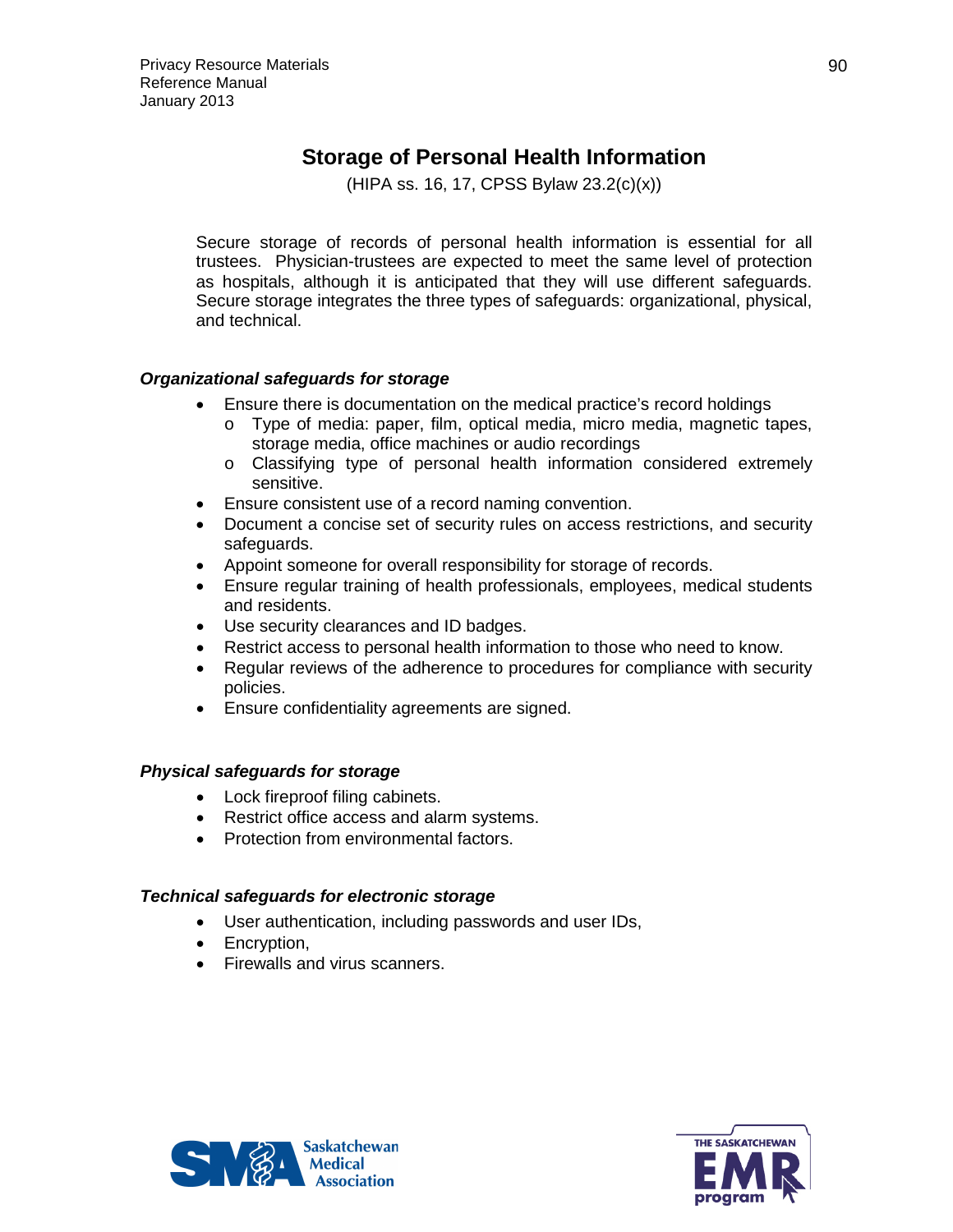### *Storage at the Medical Practice*

- A good rule of thumb is to have three locks protecting personal health information.
	- o These can be all physical for paper records, such as locked building, locked office and locked filing cabinets.

### *Active Paper Records*

- Many medical practices have their active paper records conveniently located behind the reception desk in open shelving.
	- o During the time the medical practice is open to patients the reception counter acts as a physical barrier.
	- o If these shelving units cannot be locked at night the three locks principle cannot be met.
	- o Practices should consider other ways of physically securing the records, such as a motion sensor that detects after hour intruders. If physicians purchase new storage units for active records they should consider fireproof filing cabinets.

## *Inactive Paper Records*

- The same principle applies to records in long term storage before destruction: locked building, locked office, and locked storage room.
- The storage room should be single purpose, or if it is a room used for storage of supplies and other things it should be accessible by a password keypad (available at local hardware stores) or swipe card.

### *Electronic Records*

• Store inactive records in the EMR Archive

### *Off-Site Storage*

- If a physician-trustee arranges off-site storage that is still managed by the physician-trustee, be sure it has greater protection than onsite storage as there will not be the daily oversight by employees as there is at the medical practice's office.
- If the offsite storage is in the physician-trustee's home the space should be single purpose, protected from environmental factors and physically secure.
- Using an Information Management Service Provider (IMSP) for offsite storage is generally a safer way to store records long term.
	- o A professional IMSP will have a secure location and will monitor the site.
	- o The Saskatchewan EMR Program requires that medical practices using an EMR enter into an IMSP agreement which should detail the



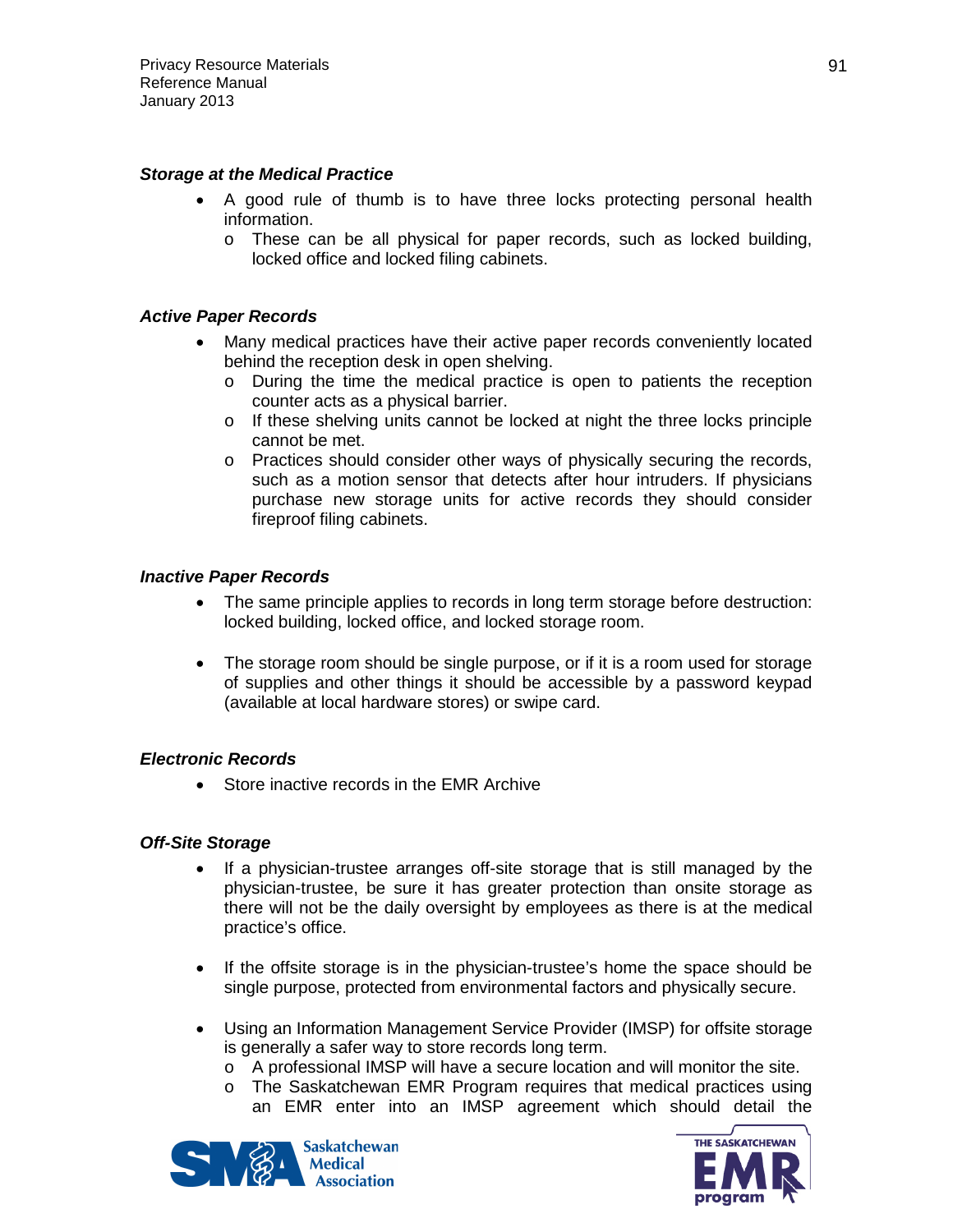expectations the physician has for secure storage, reliable access to the records, the right to audit the protection practices of the IMSP, and notification of all incidents and breaches.



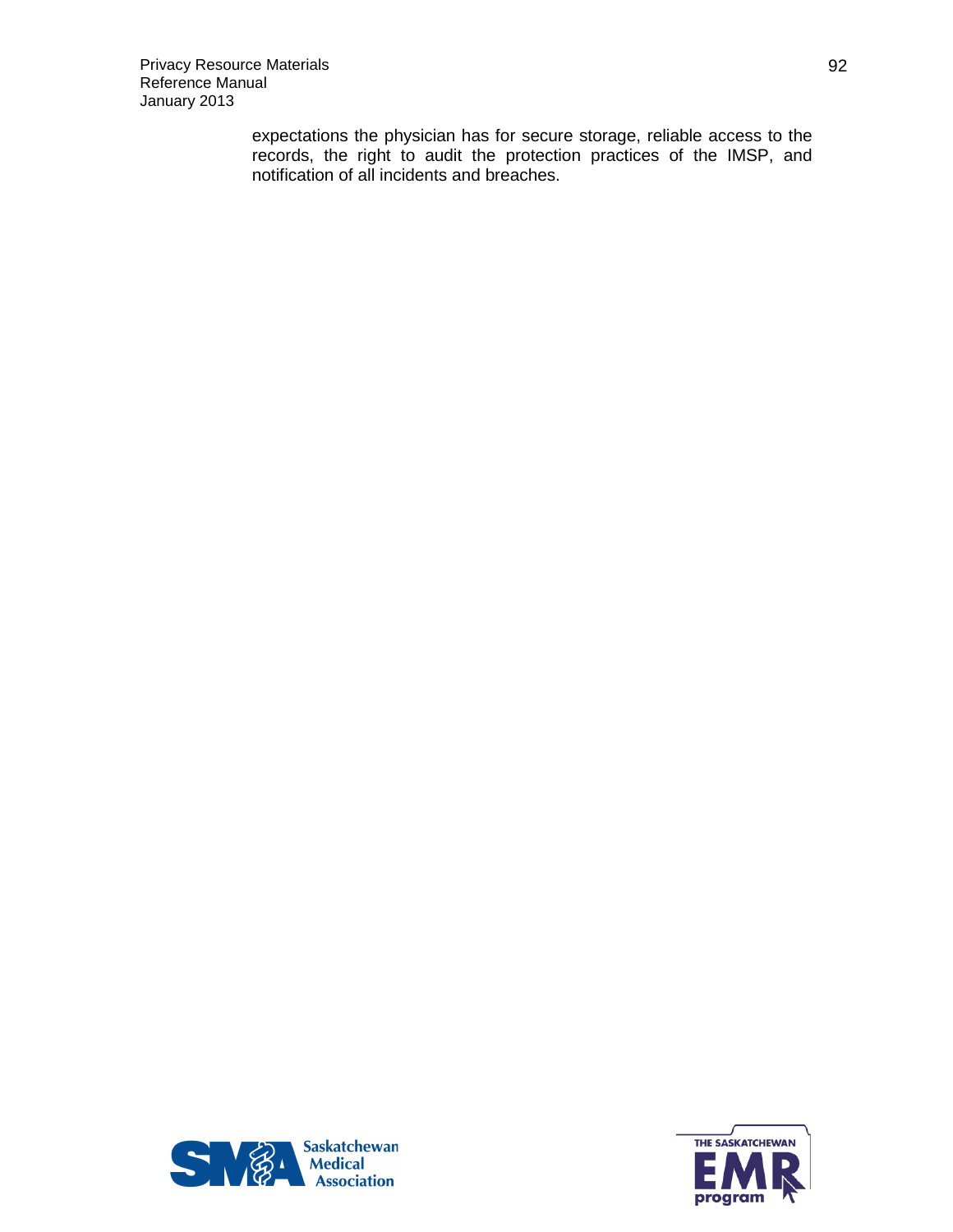# **Scanning and Destruction of Original Paper Records**

(HIPA s. 17)

With the adoption of the EMR, many physicians who have a vision of a paperless office find that even after scanning they are still responsible for the old paper records and new patient information received by mail and fax.

CMPA advises that these paper records do not have to be held for the full retention period if they have been scanned into the EMR and may be destroyed if the physician chooses<sup>[5](#page-92-0)</sup>. The scanning process needs to create an unalterable digital image of the original paper record which, if done correctly, will be admissible in a legal proceeding in place of the original paper record. A popular format for a scanned document is Portable Document Format or PDF.

The physician-trustee is required to develop and document scanning, quality assurance and destruction procedures that are consistently followed in the medical practice.

- The types of procedures that should be in place include:
	- o Assigning one person to be responsible for scanning, even if this person oversees someone else,
	- o Regular employees training on the scanning procedures,
	- o Document how the paper record is to be scanned to ensure the accuracy, completeness, retrievably, readability and usability of the information,
	- o Scanned document must be saved in a read only format,
	- o Document how quality assurance is tested,
	- o When and how the paper original is destroyed,
	- o If a partial paper chart is scanned and destroyed, a note in the paper record should indicate that personal health information was scanned into the EMR, the date of the scanning, and the date of the destruction after scanning,
	- o If a full paper chart is scanned follow the documentation procedures for destroying records.
- Procedures to ensure scanned documents are complete, retrievable, readable, and useable could include:
	- o Random checking of several originals against the scanned documents, o Retaining the original paper document for a short time period as
	- Retaining the original paper document for a short time period as a reference should someone become aware that the electronic version may not be a true copy.
- Ensure that adequate security measures, including both technology measures and policy measures, are built into the EMR, and computer security and user policies are implemented and enforced and can be relied upon when it is called to prove the integrity of the electronic record.

<span id="page-92-0"></span> <sup>5</sup> [https://www.cmpa-acpm.ca/cmpapd04/docs/resource\\_files/perspective/2010/02/com\\_p1002\\_9](https://www.cmpa-acpm.ca/cmpapd04/docs/resource_files/perspective/2010/02/com_p1002_9-e.cfm) [e.cfm](https://www.cmpa-acpm.ca/cmpapd04/docs/resource_files/perspective/2010/02/com_p1002_9-e.cfm)



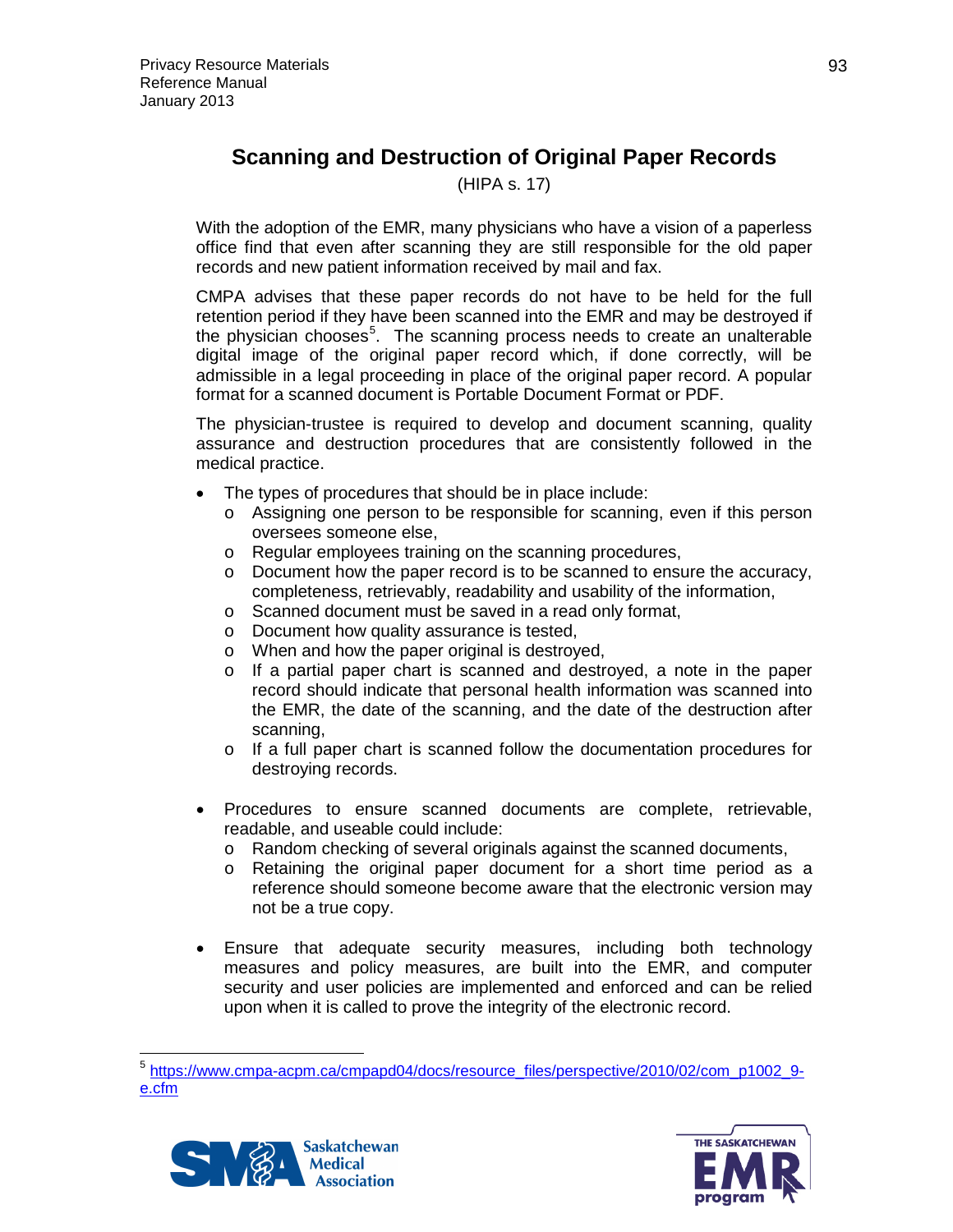- If the scanner has reporting capabilities run a report regularly and save in the administrative files with other records of destroyed records.
- After following these procedures each original paper chart can be securely destroyed according to the medical practice's destruction policy.

## **Sample Verification of Scanned Record Text**

There may be times when physician-trustees want a higher standard for assuring of the authenticity of the scanned record, this can be done by using a verification certification in addition to the standard procedure adopted by the clinic. The verification certificate states that each scanned document is a true and complete copy of the original paper medical record.

### **Text for an Entire Medical Record**

I, [insert name], being a [insert employee or physician] of the [insert name of clinic] (the "Clinic") located at [insert address of the Clinic], hereby certify that I have scanned the entire original paper medical record (the "Record") for [insert name of patient] (the "Patient") into the Clinic's Electronic Medical Record System (the "EMR System") on [insert date].

To ensure the accuracy and integrity of the information that was scanned from the Record into the EMR System, I certify that I compared the information contained on the Record to the information scanned into the EMR System. To the best of my knowledge, this has created a true and exact copy of the Patient's Record in the Clinic's EMR System.

### **Or**

### **Text for a Single Letter, Report, etc.**

I, [insert name], being a [insert employee or physician] of the [insert name of clinic] (the "Clinic") located at [insert address of the Clinic], hereby certify that I have scanned the original paper [insert type of report, letter etc.] (the "Record") for [insert name of patient] (the "Patient") into the Clinic's Electronic Medical Record System (the "EMR System") on [insert date].

To ensure the accuracy and integrity of the information that was scanned from the Record into the EMR System, I certify that I compared the information contained on the Record to the information scanned into the EMR System. To the best of my knowledge, this has created a true and exact copy of the Patient's Record in the Clinic's EMR System.

Signature of Employee/Physician Signature of Witness Date Printed Name of Witness



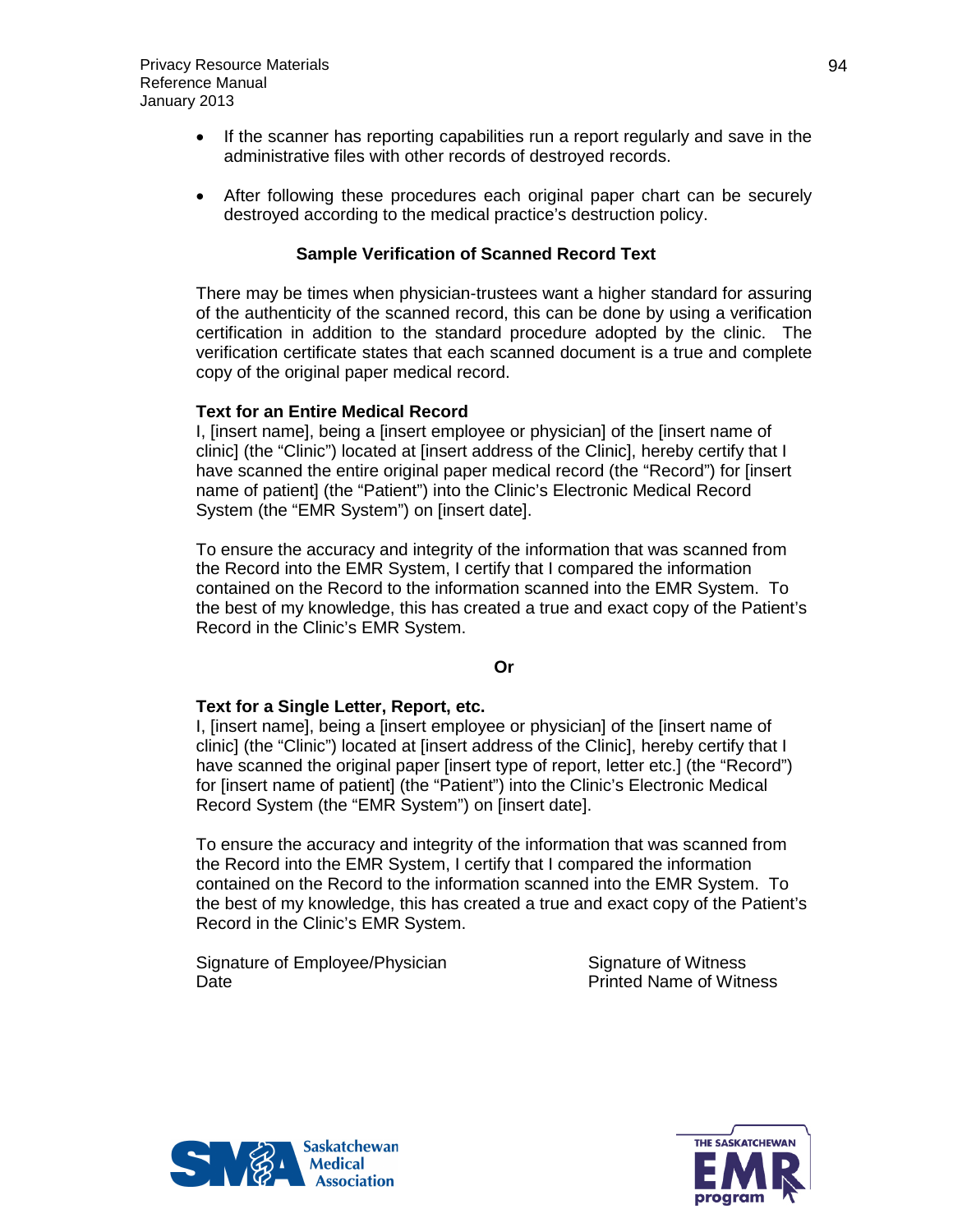# **Destruction of Paper Records of Personal Health Information**

(HIPA s 17)

Records should be stored securely and according to the policy of the medical practice.

Records need to be retained for the minimum time period established in the medical practice's retention policy.

Records must be stored in a format that is retrievable, readable, and useable for the purpose for which it was collected and for the full retention period set by the medical practice.

Scanned records should only be securely destroyed in accordance with the scanned records policy.

Before any records are destroyed it is recommended that the physician-trustee sign a confirmation of the records to be destroyed. This confirmation should include several details:

- Who will be performing the destruction?
- What method will be used to destroy the records?
- The date the records are scheduled for destruction.
- Location of records to be destroyed, i.e. in office or offsite storage.
- A list of the records with the patients' name, physician's name, and the last year an entry was made.

Paper records need to be destroyed to a degree that they cannot be recreated. Methods include:

- Crosscut shredding not strip shredding, crosscut shredding can then be recycled,
- Private companies can be hired to shred records this may be done either on site or off. One needs to ensure that the proper agreement is in place (see Agreement Templates – External),
- Burning to a white ash with no partially burned pieces remaining,
- Pulping or pulverizing.

Personal health information stored in other mediums such as X-rays, labeled prescription bottles, etc. need to be destroyed in a secure manner.

Acceptable methods of destroying confidential information recorded on microfilm, photographic negatives, motion picture films, or other photographic media include pulverization and chemical disintegration.

Containers used for prescriptions and bodily substance samples can have their labels removed and then the labels are securely destroyed, or the bottles with labels can be given to a private company to destroy.



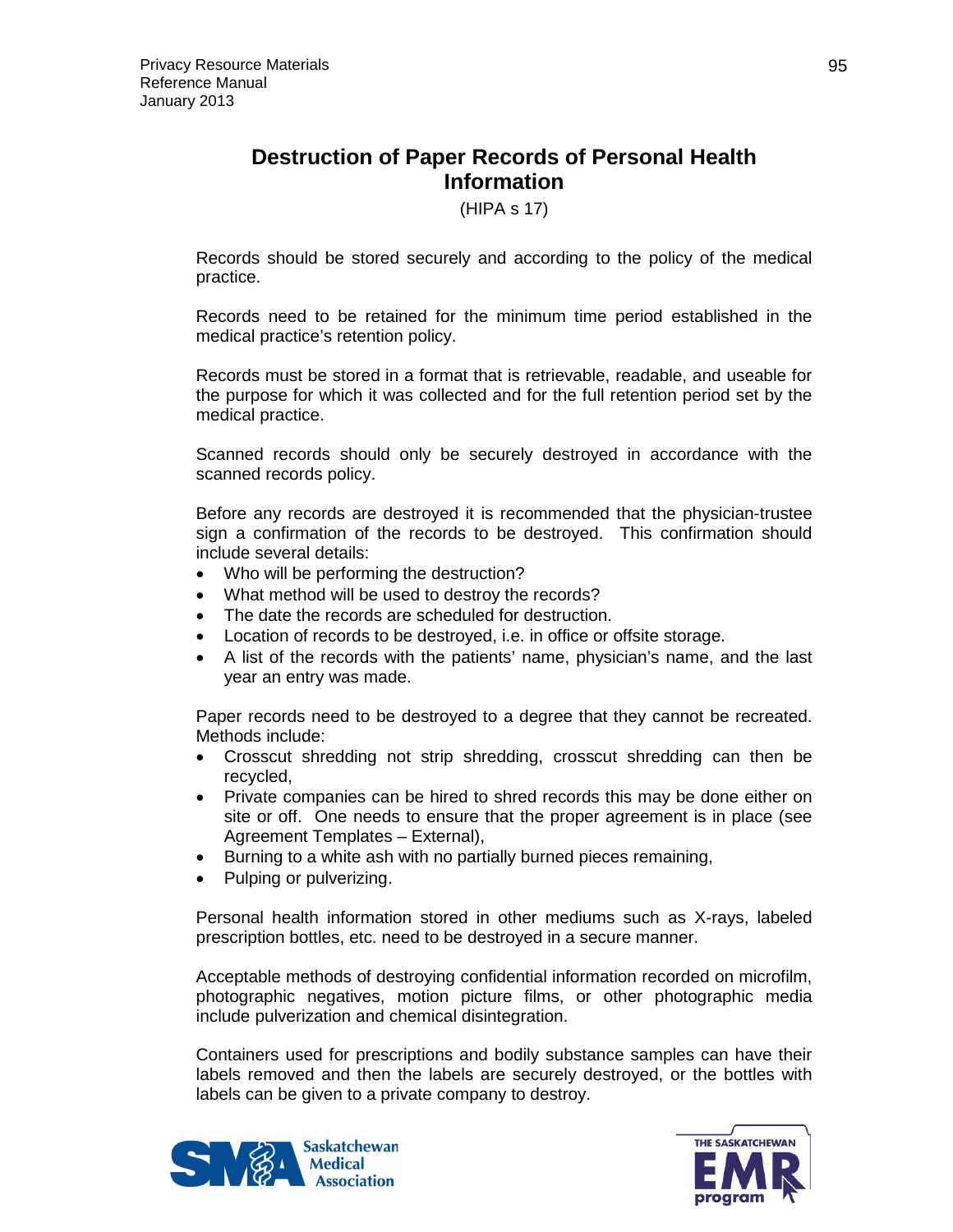### *Using a Private Company for Destruction of Records*

A private company can be engaged to securely destroy (i.e. shred, burn, pulp) medical records.

- In such cases, the physician should enter into an IMSP agreement with the company. The IMSP agreement should include requirements that the company:
	- o Have written privacy and security policies that are made available to the physician,
	- o Provide a Certificate of Destruction for each time records are destroyed and a verification that includes the method of destruction used,
	- o Have a confidentiality agreement with each employee,
	- o Is willing to submit to independent audits by the physician or the physician's representative.

It is recommended that physician-trustees contract the destruction of records to a certified member of the National Association for Information Destruction (NAID) or a company that adheres to the principles of NAID. NAID's website is [www.naidonline.org.](http://www.naidonline.org/) As of October 2011, there were two companies NAID certified in Saskatchewan, Iron Mountain and Shred-IT International. The physician needs to ensure there is secure transfer of the records to the destruction site.

### *After Destruction*

Upon completion of destruction whether by employees or a private company a confirmation of destruction should be signed by the person supervising the destruction. This can be managed by using a log in the clinic which is signed when records are destroyed.

### *Destruction of Non-Confidential Records*

Records that contain non-confidential information can be discarded by any means consistent with the clinic's waste management practices and the waste removal requirements of the locality where the records will be discarded. Recycling is an acceptable method of destroying records that contain nonconfidential information.

### **Reference**

Ontario Information and Privacy Commissioner and National association for Information Destruction, Inc., Get Rid of it Securely to Keep it Private: Best Practices for the Secure Destruction of Personal Health Information [http://www.ipc.on.ca/English/Resources/News-Releases/News-Releases-](http://www.ipc.on.ca/English/Resources/News-Releases/News-Releases-Summary/?id=899)[Summary/?id=899](http://www.ipc.on.ca/English/Resources/News-Releases/News-Releases-Summary/?id=899)



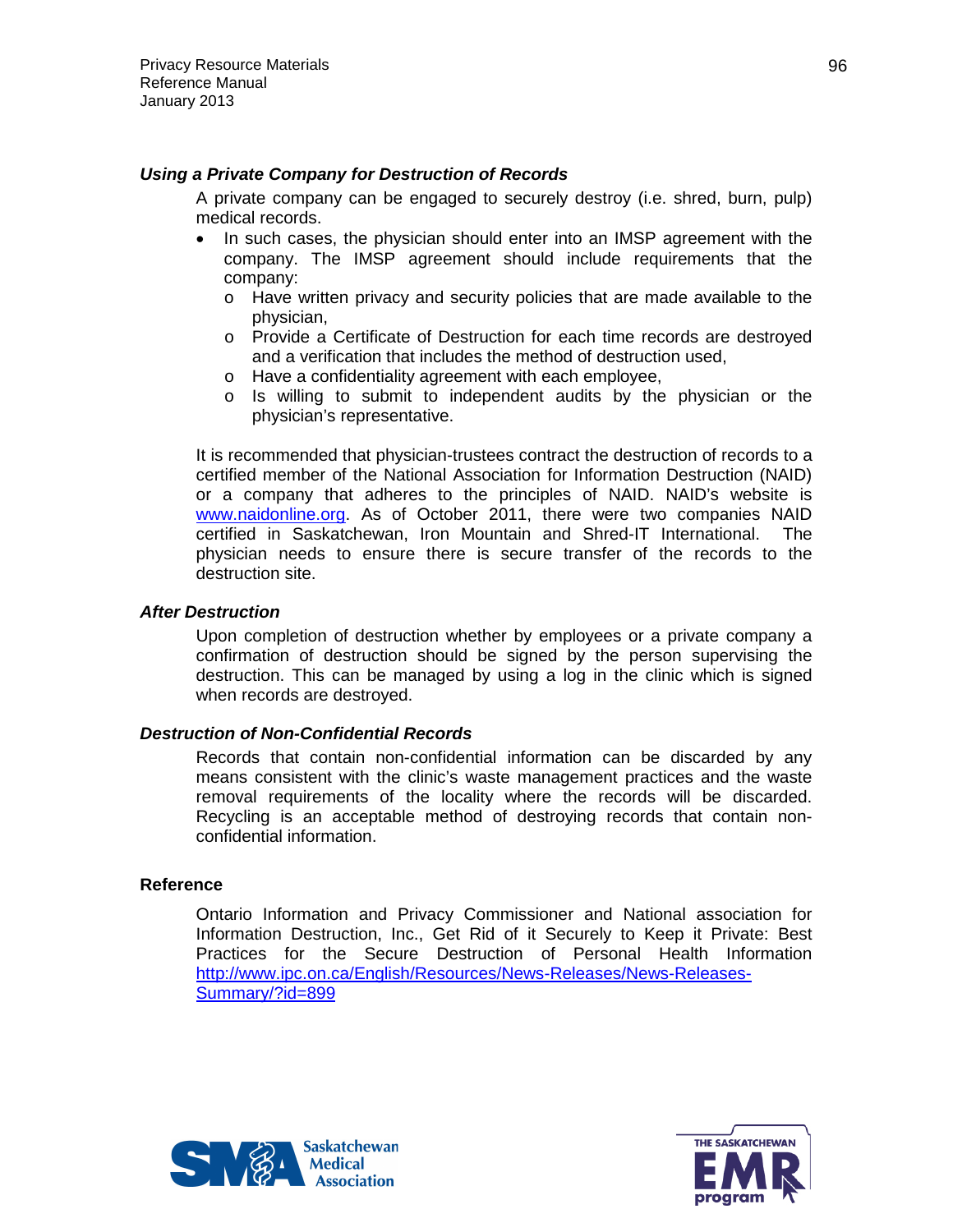# **Backups including Storage of Backup Tapes**

(HIPA ss. 16, 17, CPSS Bylaw 23.2(c)(xi))

A significant advantage of electronic medical records over paper records is the ability to have a complete copy of the record in a backup that requires very little space for storage. Backups of the EMR are a relatively easy safeguard to implement and manage yet can have the greatest impact on ensuring business continuity for a medical practice.

When a clinic selects an EMR vendor a decision will also be made about how backups will be done. The three options are 1) backups by the vendor, 2) backups by local IT support, and 3) backups done in the clinic when a client server model is chosen.

Each medical practice should designate one person to be responsible for ensuring there is an effective backup program as part of the Disaster Recovery Plan. The responsibilities of this person are to establish a program, ensure that the program is followed including overseeing the role of the IMSPs. If the medical practice uses an ASP model for record management, the designated person is responsible for working with the EMR vendor to develop a program that includes notification to the designated person on issues related to the backup.

### *Backup Schedules and Retention*

A significant part of the backup program is establishing a schedule for automatic backups of the EMR. Consideration also needs to be given to the backup of other files, both of personal health information and corporate information.

- Ensure remote backups are done at a minimum daily and this is included in the ISMP or vendor agreement.
- When backups are done by the clinic ensure there is a well-documented backup schedule, including:
- o Regular backups are performed daily and taken offsite in a secure manner
- o All backups must be encrypted
- o A process should be in place to confirm that backups were successful. Periodic testing of backups should be done with the help of IT support as it requires two servers.

### *Recovering a Backup on a Client Server*

• If the medical practice suffers a loss of information then the backup will be used to restore the information. In most cases this requires the skills of an IT professional or the EMR vendor. It is important that the recovery of information using a backup be executed properly or the data could be corrupted or lost.



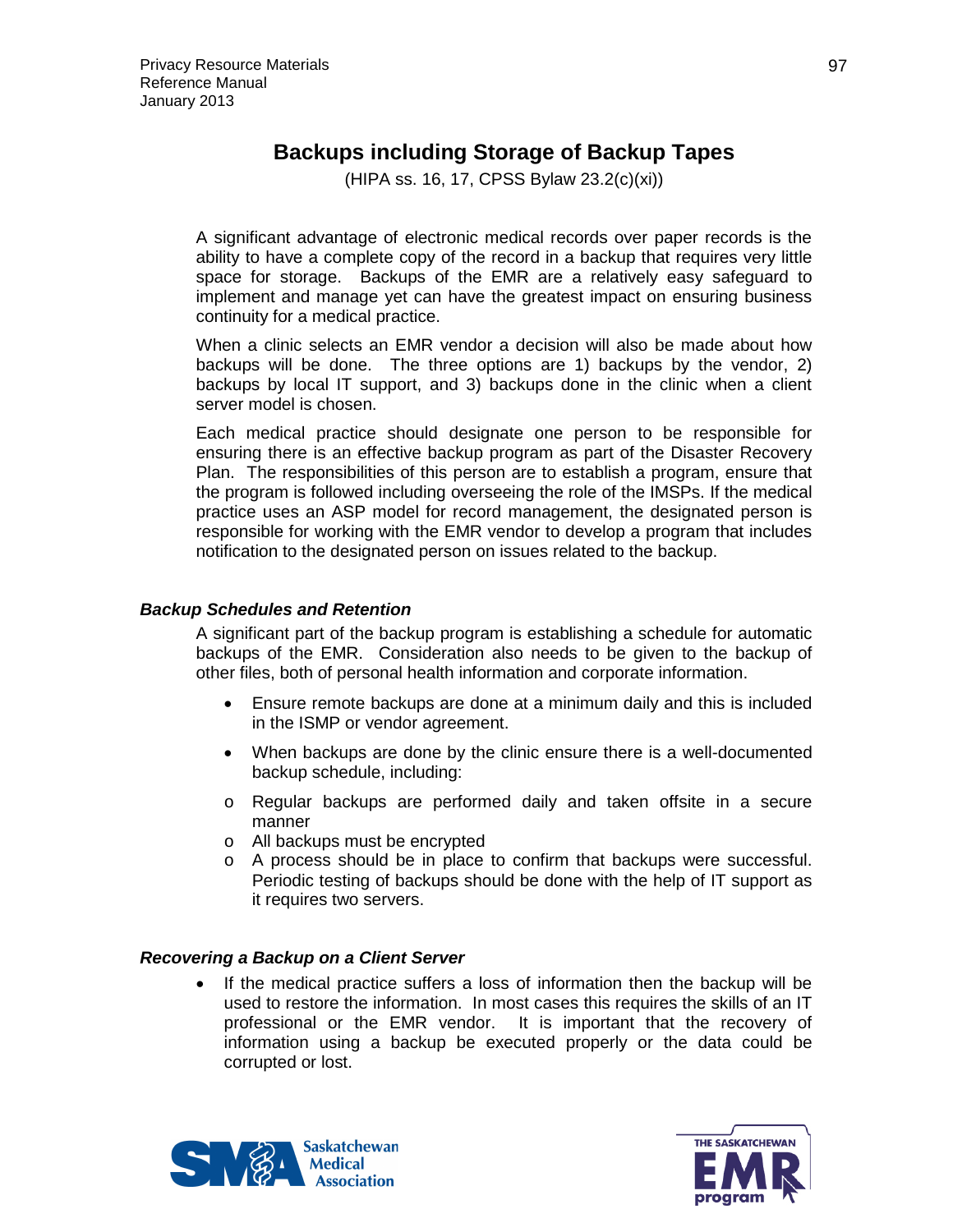### *Storage Security*

- The storage of backup tapes should meet all the protection expectations of personal health information. If the backup tapes are stored with an external company, attach the medical practice's backup policy to the IMSP agreement.
- Ensuring all backups are kept off site and if possible the site is greater than 10 kilometers from the medical practice.
- Ensuring that facilities are controlled for temperature, fire, floods, and other measures for environmental factors.
- Ensuring that personal health information is encrypted whenever the backups are being transferred and stored.
- Ensuring that personal health information stored in any format is retrievable, readable, and useable for the purpose for which it was collected for and for the full retention period.
- Ensure the personal health information can be accessed to respond to a access request from an individual.



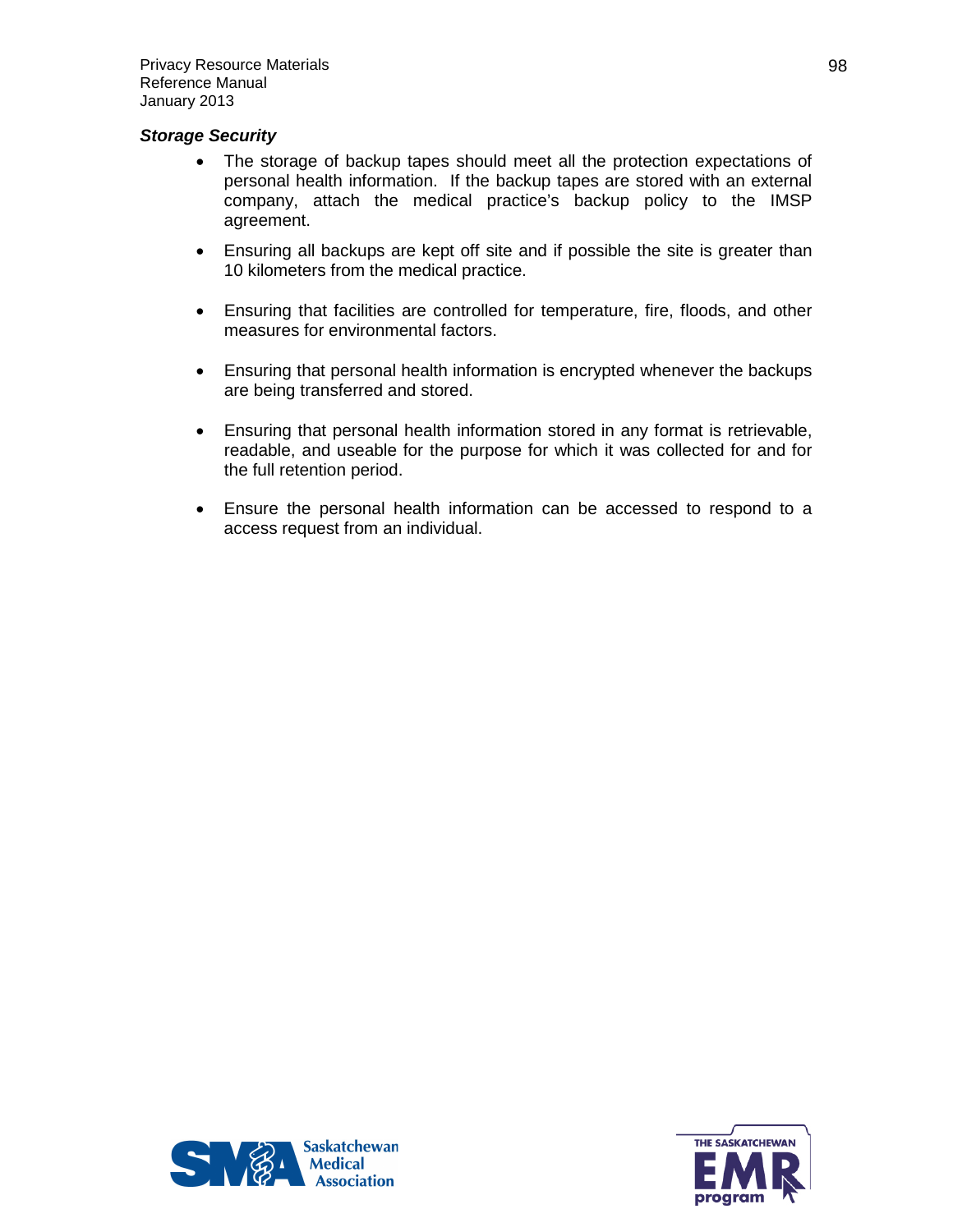# **Destruction of Devices containing Personal Health Information** (HIPA ss. 16, 17)

Devices, such as servers, computers, laptops, fax machines, and photocopiers, retain personal health information on their hard drives even after the user has deleted the information using the application delete functionality.

To securely and permanently delete this information, the hard drive should be destroyed. A company certified by the National Association for Information Destruction (NAID) or a company that adheres to the principles of NAID should be used. NAID's website is [www.naidonline.org.](http://www.naidonline.org/) They will degauss the hard drives or use some other method of destroying the information permanently. As of October 2011 there were two companies NAID certified in Saskatchewan, Iron Mountain and Shred-IT International.

- Physicians should maintain an up to date list of all office and medical equipment that retains personal health information.
- Before a device that contains personal health information is destroyed the information should be backed-up or archived.
- The policy and procedures for retention and destruction of personal health information should be followed when destroying these devices.



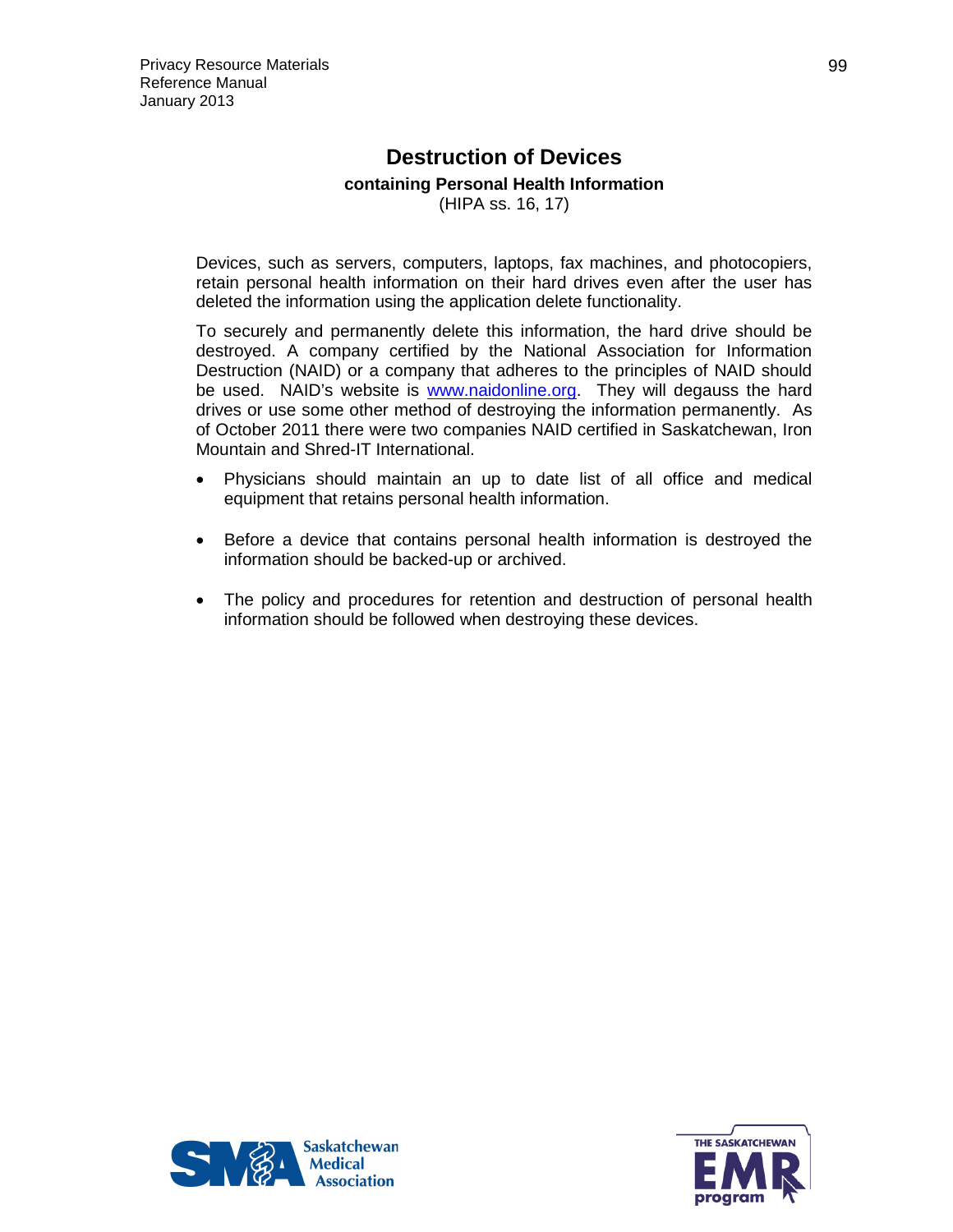# **User Account Management**

(HIPA s. 16, CPSS Bylaw 23.2(c)(xii))

Physician-trustees need to ensure the proper ongoing management of the accounts of users of the EMR.

- One person should be assigned the responsibility for account management.
- The activities that could require changes in a user's account include:
	- o Disable generic or shared user accounts,
	- o Disable inactive accounts,
	- o Changes in employment status. This is particularly important when someone is terminated and the EMR is an ASP model. The account should be terminated immediately as ASP can be accessed outside the office.
- Role-based access controls are highly recommended and is available in most EMR systems used today.
- Role-based access controls use technology to ensure that access to the patient record is based on the "need to know" principle.

## *Access Privileges*

• The EMR system requires that each user has defined access privileges. The user account manager should ensure that each user's access is determined according to their need to know information to complete their work. Do not use a default setting of full access.

### *Passwords and Logins*

- EMRs are required to be accessed by two-factor authentication something the user has and something the user knows. This could be a user name and password, or a swipe card and PIN.
- Require the use of strong passwords and PINs that have a minimum of 8 characters and a mix of letters, numbers, symbols, and upper and lower case.
- Require automatic password protected screen savers that are activated after a maximum of 10 minutes and sooner in high traffic areas.

### **EHR Systems**

• Trustees are also responsible for authorizing employees, other health professionals and medical students and residents to be given an account and password on some of the EHR systems, such as PIP. The trustee does this in his/her role as an Approver.



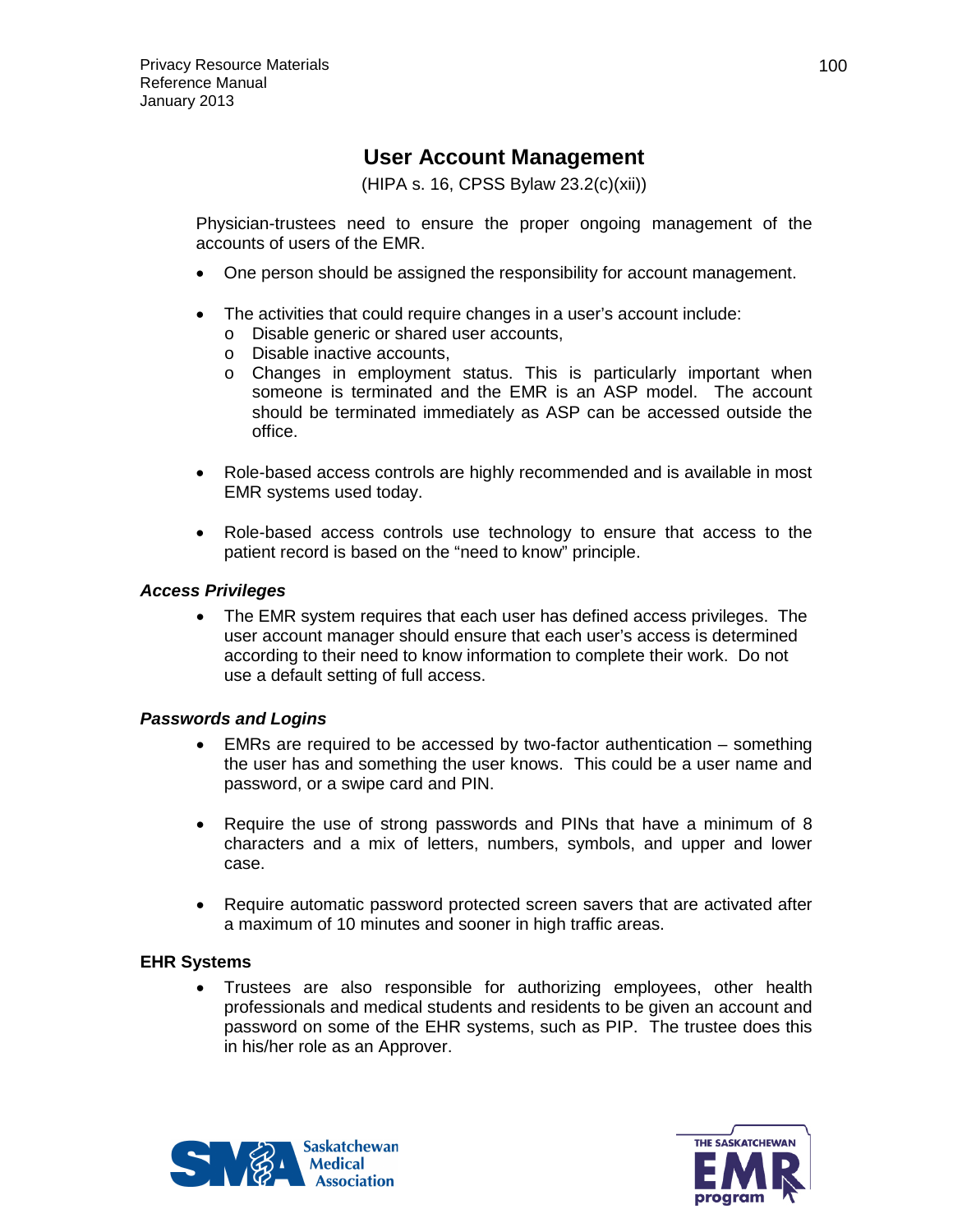# **EMR and EHR Auditing**

(HIPA s 16(b)(iii), CPSS Bylaw 23.1(e)(v))

The auditing function in the EMR is valuable for supporting the physiciantrustee's responsibility to restrict access to personal health information to those who need to know, making available to patients a record of activity associated with their electronic record, and when investigating a breach.

As valuable as auditing user activity is, it will only detect when a breach has happened, it will not prevent an inappropriate use or disclosure. Educating EMR users on the auditing functionality might reduce the chance of them browsing records and other inappropriate uses.

The audit logs and audit reports from the EMR are personal health information about the patient. They should be retained as long as the personal health information it is associated with and in compliance with the clinic retention policy.

### *Responsibilities for Audit Logs*

The physician-trustee is responsible for the proper management and use of the auditing information.

- These responsibilities include:
	- o Ensuring at least one person within the medical practice is trained on how to use the auditing function,
	- o Restricting access to the audit logs and reports to those who need to know,
	- o Ensuring employees, other health professionals, and medical students and residents are aware that all actions within the EMR are audited,
	- $\circ$  Determining what information will be collected in the audit log,  $\circ$  Developing a standard report for audit logs, one by user and
	- Developing a standard report for audit logs, one by user and another by patient and an understanding of how to run ad hoc reports,
	- o Establishing a regular schedule for reviewing audit logs,
	- o Implementing an automatic alert if there is an override or an attempt to override the masking of a record, if it is a function available in the EMR,
	- o Establishing procedures for storage, retention, and destruction of audit logs consistent with personal health information,
	- o Ascertaining from the EMR vendor if system administrators can be audited,
	- o Ascertaining from the EMR vendor if the audit function can run a report on the physicians and trustees that should be notified when an amendment is made to a patient's record,
	- $\circ$  Ascertaining from the EMR vendor if there is a VIP flag that can be used for patients' records that need closer monitoring. Can access to a VIP send an automatic alert?



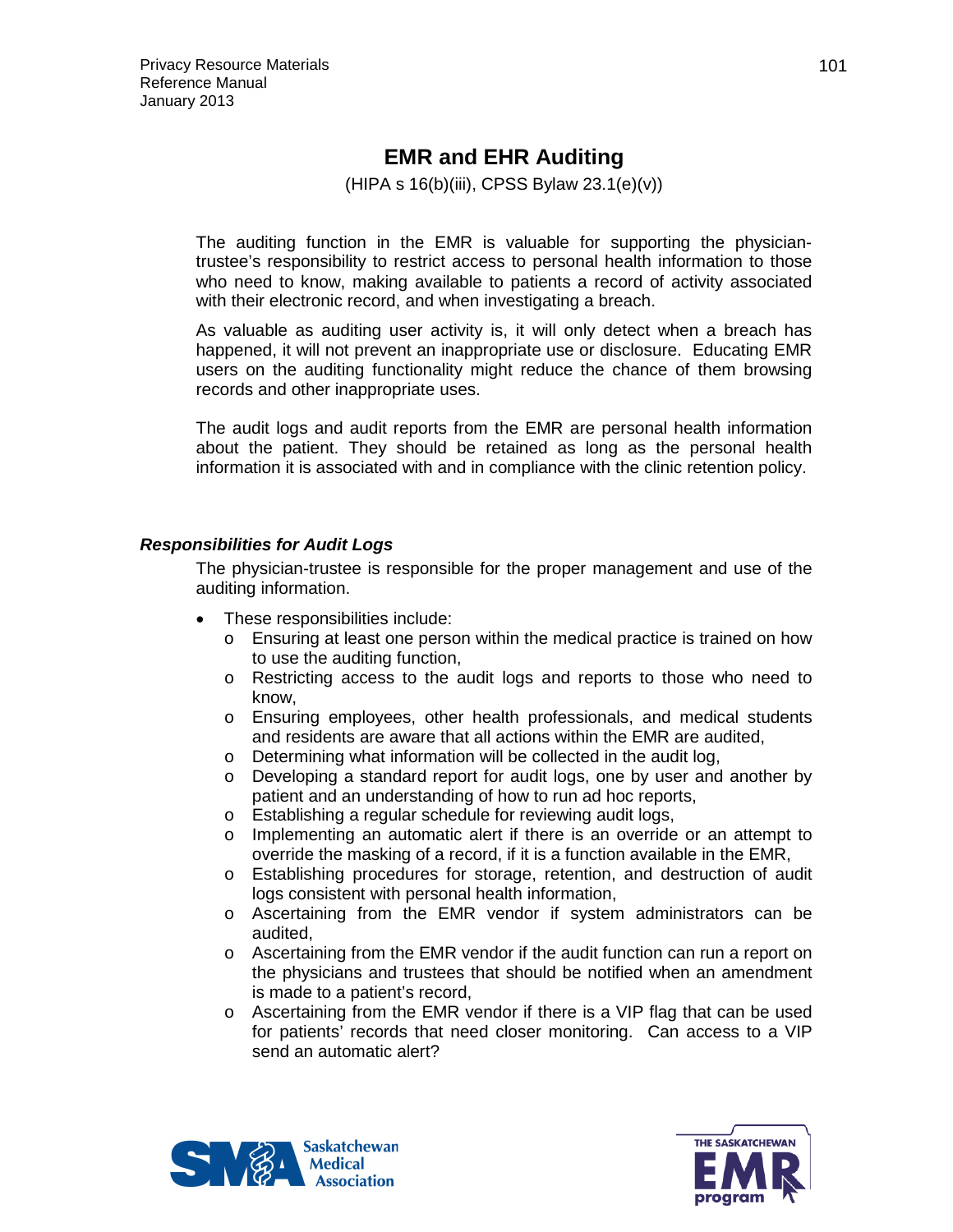### *Information in an Audit Log*

Physician-trustees need to determine what information they would like collected in the audit log. The EMR vendor will confirm if the audit log can record the information. The recommended information is:

- Name and/or ID number of the patient,
- Name and/or ID number of user,
- Date and time of access.
- Name of the patient's primary physician at the practice,
- Information that was accessed,
- Access to masked information,
- Overrides of masked information,
- Failed attempts to access masked information,
- Changes in consent directives,
- Action performed related to personal health information create, add, modify, delete, view, or disclose,
- Successful and failed login attempts,
- Preserves the original content of the recorded information when changed or updated,
- Account creation, modification, and deletion.

The Metadata in the audit logs is considered personal health information and should be retained as long as the personal health information it is about.

### *Monitoring Program*

- Physician-trustees should develop procedures documenting the monitoring of EMR users.
- There should be a designated person responsible for the audit monitoring program.
	- o The person responsible for authorizing ad hoc reports on user activities should not be the one who runs the reports. This separation of duties might not be possible in small practices.
	- o The person who will receive automatic alerts of overriding of masking.
- What action will be taken if the audit report shows an EMR user has accessed a record without authorization??
	- o Who will this action be reported to?
	- o Will EMR privileges be revoked immediately until an investigation of the breach has been completed?
- Trustees should consider creating a progressive discipline policy that establishes penalties up to and including termination and/or reporting to the appropriate regulatory authority or body, depending on the seriousness of the violation



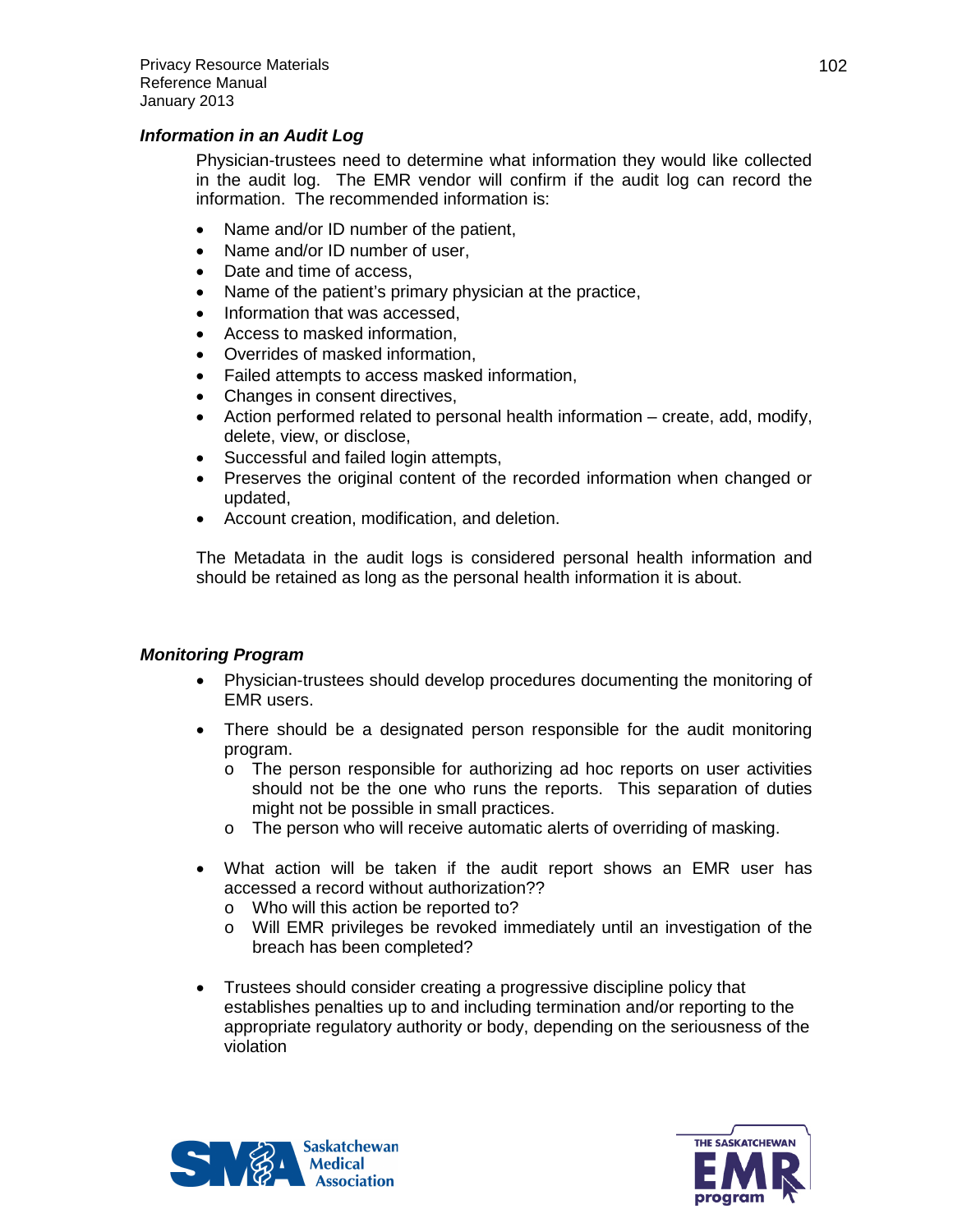## *Auditing Users of the EHR*

• Physician-trustees are also responsible for auditing the access to the EHR by employees, other health professionals, or medical students and residents at the medical practice who may include SLRR. PIP or the eHealth Portal.



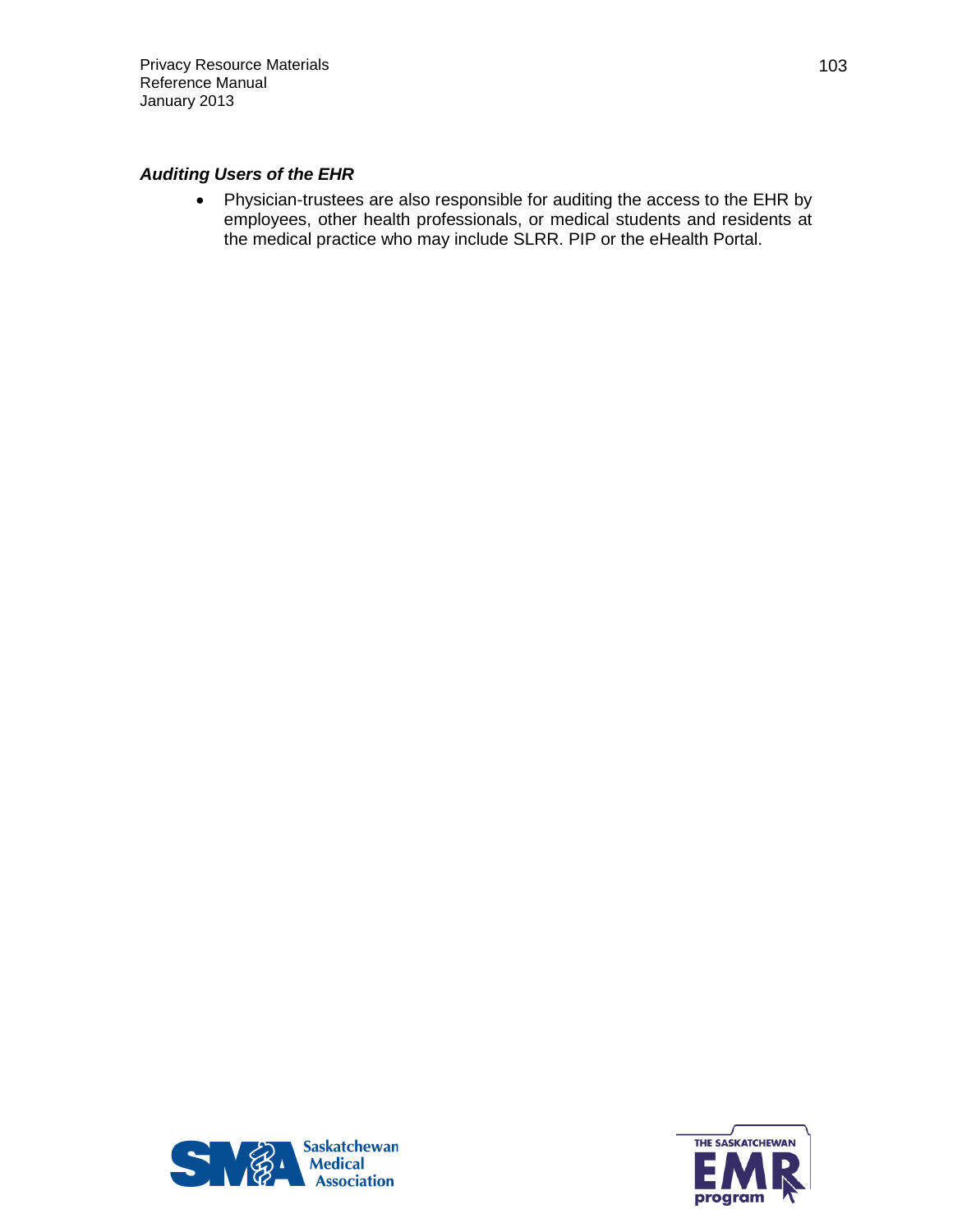# **Acceptable Use of Technical Resources**

It is important for medical practices with EMRs to establish expectations for all employees, physicians, and third parties around the appropriate use of the practice's technical resources. The intent of an acceptable use policy is to ensure awareness and understanding of each person's accountability for using resources in a secure and privacy protective manner.

The medical practice's technical resources include the EMR, operating systems, storage media, network accounts, email accounts, Internet, and mobile technology such as laptops, cell phones, and tablets.

Inappropriate uses expose the medical practice to risks that include virus attacks, compromised network systems and services, and illegal activities.

### *Acceptable Use Agreement*

Each user is assigned a user name and a password or some other method for the EMR to authenticate the user.

- Together a user name and password give each authorized user of the EMR a user account.
- Before a user is assigned a user name and password they are expected to sign an acceptable use agreement which explains the responsibility for appropriate use of technical resources.
- The acceptable use agreement is in addition to any confidentiality agreement the person might have signed.

### *Acceptable Uses*

For purposes related directly to patient care and the administration of the medical practice.

All users are monitored for access to the EMR and other equipment, systems and networks where the password and user name are used.

### *User Responsibilities*

Users are responsible for any and all use of their user accounts.

Users should ensure and safeguard against others obtaining unauthorized access to their accounts.

Users should not share passwords or any other access control information for their accounts.

Users are responsible for ensuring the confidentiality of all personal health information they have been granted access to, including:

• Ensuring the information is not observed by others while working at a computer,



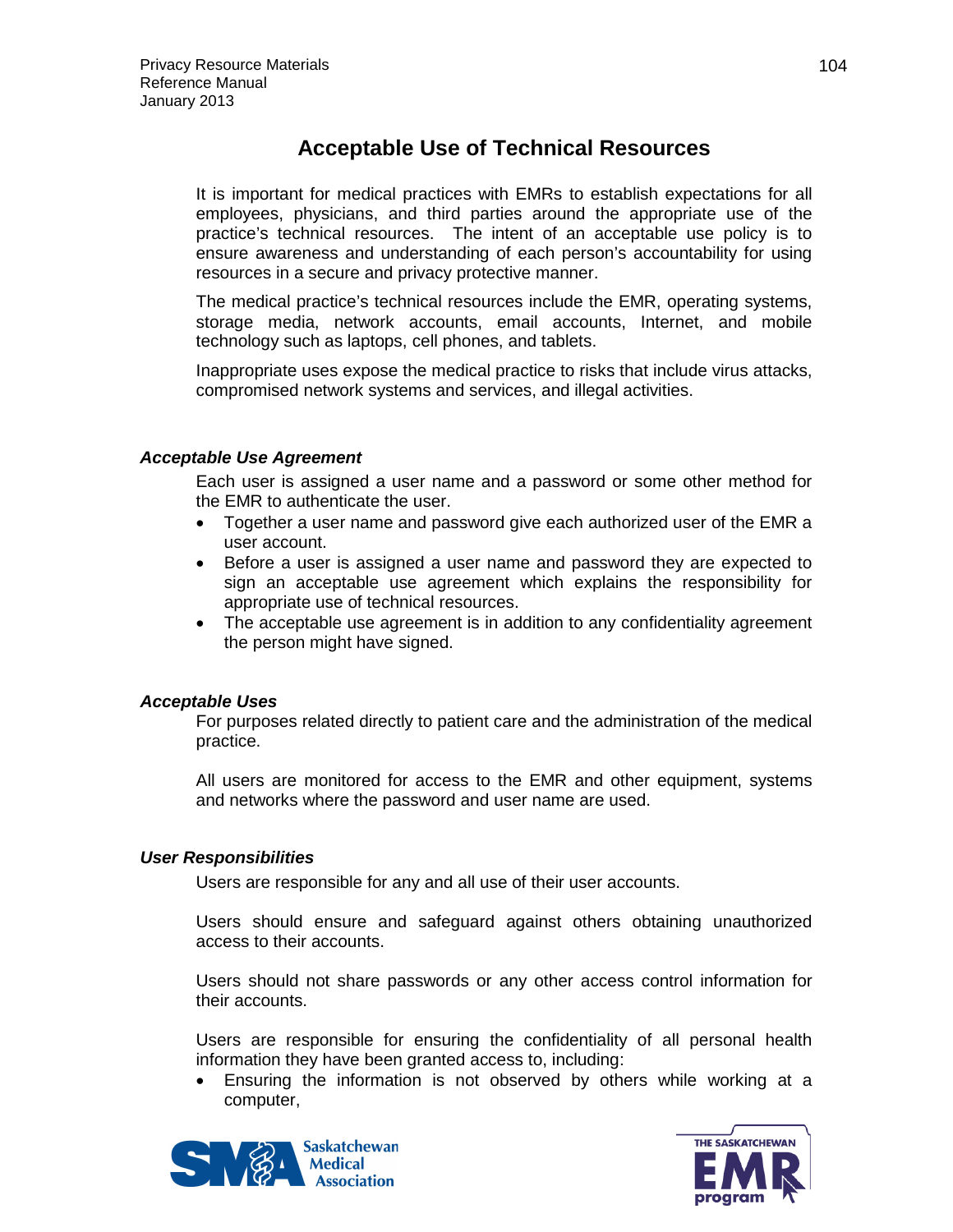- Ensuring they are logged out of their accounts when not at their computer,
- Exercising discretion when printing personal health information which can be viewed or observed by unauthorized persons,
- Refraining from copying, sending, duplicating or transmitting by any means, personal health information for any purpose other than patient care or a purpose identified to the patient or required by law.

Users are required to comply with all copyright and license conditions, such as:

- Refraining from moving, copying or transferring programs, files or other forms of software from one computing system to another without proper authorization to do so,
- Refraining from distributing, selling or making available software to any person where prohibited by copyright or license,
- Refraining from accessing and using software without proper authorization and license rights.

# *Passwords and Security*

Employees and physicians are required to take all necessary steps to prevent unauthorized access to personal health information.

Keep passwords secure and do not share accounts or passwords. Change passwords at least quarterly.

All PCs, laptops, and workstations should be secured with a password-protected screensaver with the automatic activation feature set at 10 minutes or less, or by logging-off when the user leaves the computer.

Employees and physicians need to use extreme caution when opening e-mail attachments received from unknown senders, which can contain viruses, e-mail bombs, or Trojan horse code.

# *Personal Use*

The physician-trustee should establish acceptable practices for employees to use the computers for personal activities such as e-mail and Internet access providing such activities do not interfere with the person's work schedule or responsibilities.

- The physician-trustee should not allow:
	- o Any use that involves discriminatory, disparaging, defamatory or harassing comments,
	- o Employees to access or view inappropriate content on the internet, such as websites that promote hate or that offer pornography, or to participate in electronic gambling,
	- o Posting on Facebook, twitter, blogs, and other similar media cannot mention, harm or tarnish the image or reputation of the practice, its patients, employees or physicians,
	- o Employees to use the practice's resources for streaming or downloading videos,



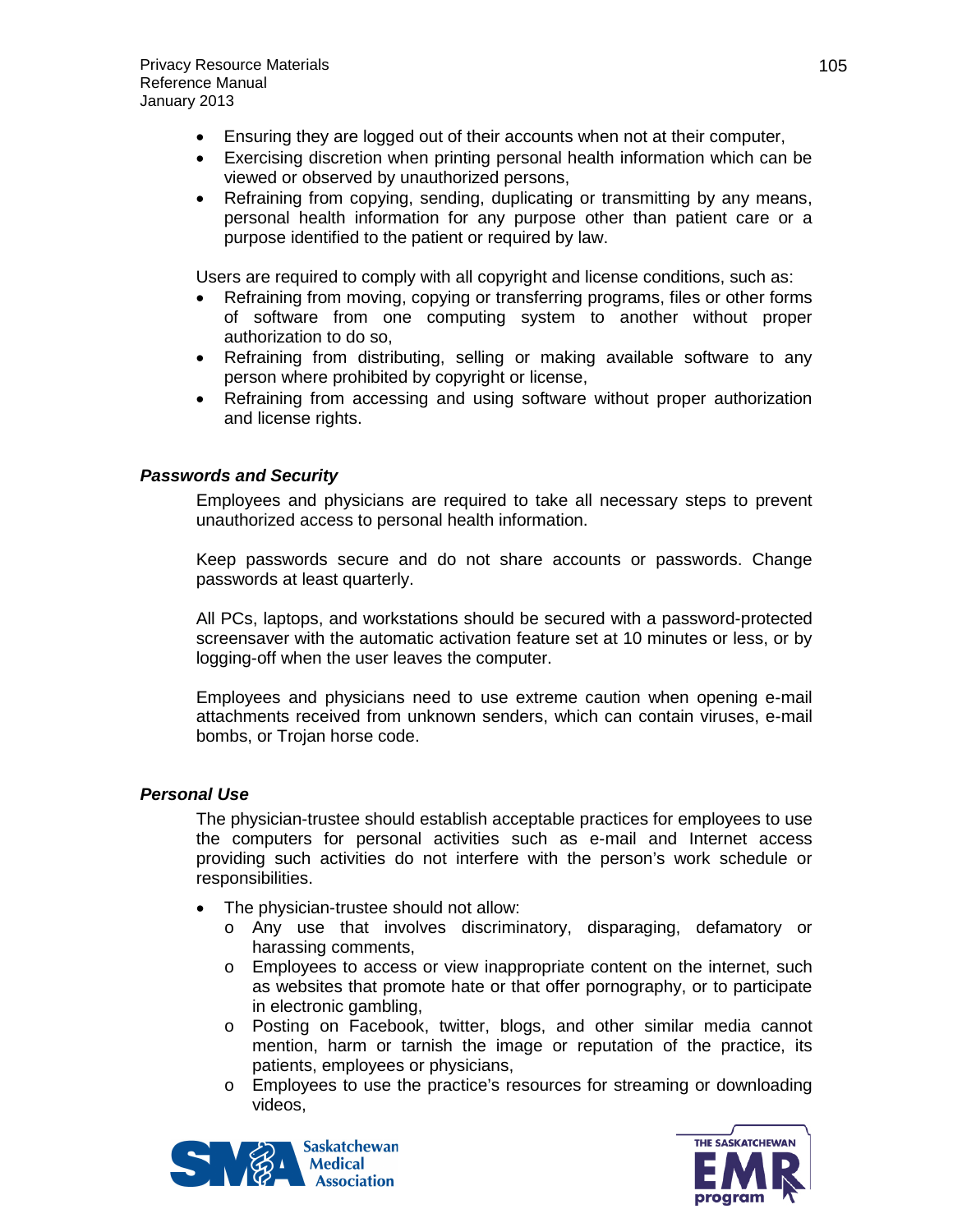o Employees to use the practice's resources for personal gain.

### *Unacceptable Uses*

Breaching legal protection provided by copyright and/or license to computer programs, technology or data.

Breaching security protections provided by all of the Acts and Codes of Saskatchewan or Canada that the medical practice and physicians are governed by.

Using technical resources to engage in any behaviour that might jeopardize the practice's security, including, but not limited to:

- Willfully bypassing or subverting the administrative, physical or technical electronic or procedural security controls,
- Attempting to alter or destroy resources (e.g. data, networks, electronics),
- Deliberately propagating malicious code (e.g. viruses, worms, Trojans),
- Generating or transmitting unsolicited commercial or advertising material such as spam or chain mail,
- Send anonymous messages.

### *Penalties*

Violation of this policy should be considered to be grounds for disciplinary action. Trustees should consider creating a progressive discipline policy that establishes penalties up to and including termination and/or reporting to the appropriate regulatory authority or body, depending on the seriousness of the violation.



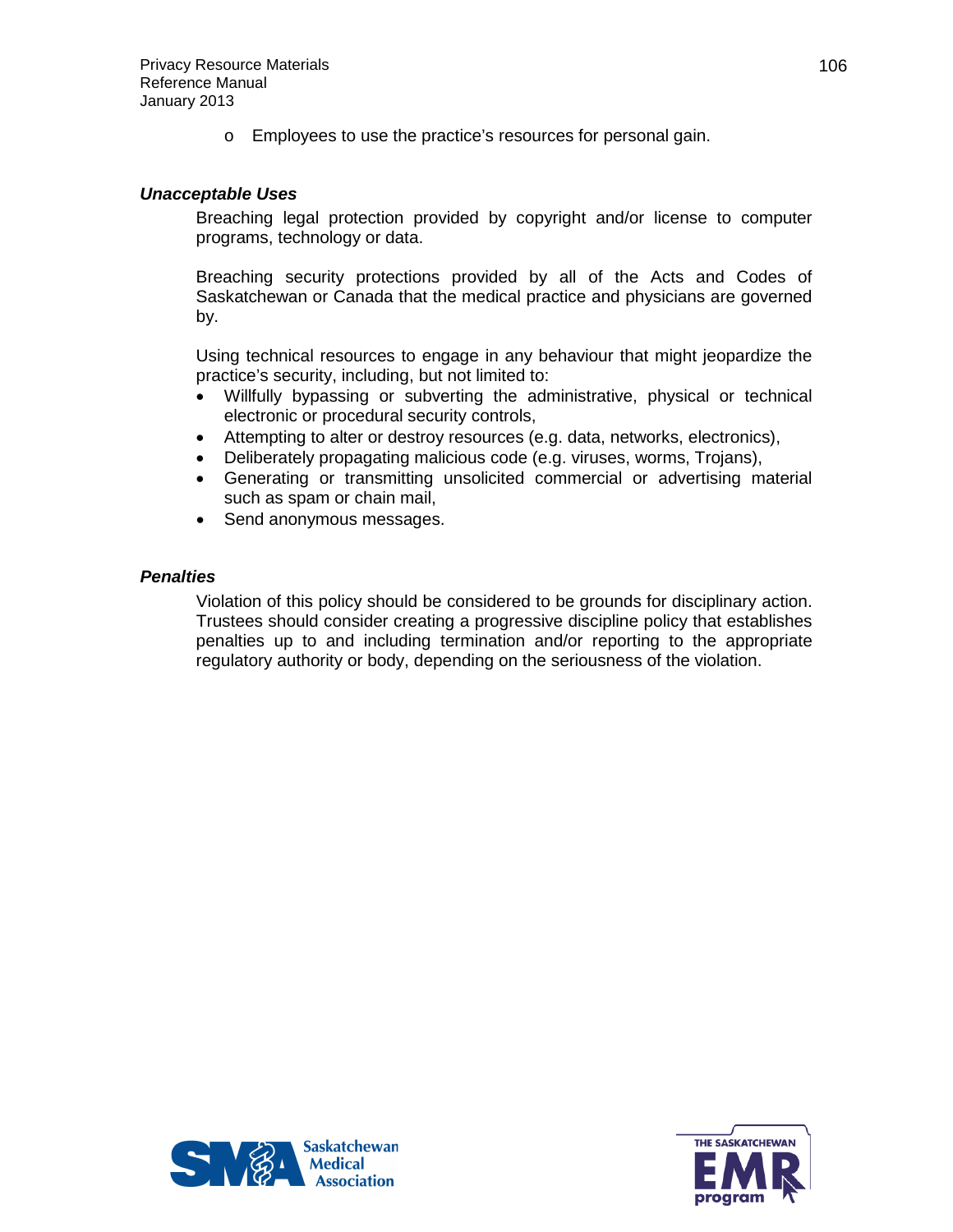| <b>Technology</b>                           | Core                                                                                                             | Incidental                                                                  | Incidental/<br><b>Unacceptable</b>                                                                           | <b>Unacceptable</b>                                       | <b>Against</b><br><b>Existing</b><br><b>Policy</b>                                                                                                                                                          | <b>Illegal</b>                                                                                              |
|---------------------------------------------|------------------------------------------------------------------------------------------------------------------|-----------------------------------------------------------------------------|--------------------------------------------------------------------------------------------------------------|-----------------------------------------------------------|-------------------------------------------------------------------------------------------------------------------------------------------------------------------------------------------------------------|-------------------------------------------------------------------------------------------------------------|
| Phone                                       | Making<br>appointme<br>nts for<br>patients                                                                       | Making a<br>brief<br>personal<br>call                                       | Spending a lot<br>of time on<br>personal calls<br>resulting in<br>work not being<br>completed                | Phoning 1-900<br>numbers on the<br>clinic phone           | Discussing<br>personal<br>health<br>information<br>in a manner<br>or place that<br>allows<br>others to<br>overhear.                                                                                         | Discussing<br>personal<br>health<br>information<br>with a drug<br>rep                                       |
| <b>Mobile</b><br><b>Phone</b>               | Making a<br>work<br>related<br>call, email,<br>text<br>message<br>or ping                                        | Making a<br>brief<br>personal<br>call, email,<br>text<br>message or<br>ping | Making<br>personal use<br>of mobile<br>phone that<br>results in work<br>calls or duties<br>not being<br>done | Phone 1-900<br>calls on a work<br>mobile phone            | Sending<br>personal<br>health<br>information<br>in an<br>unencrypted<br>email, text<br>message or<br>ping.                                                                                                  | Sending<br>personal<br>health<br>information<br>in an email,<br>text<br>message or<br>ping to a<br>drug rep |
| Photocopier                                 | Making<br>copies of<br>test<br>results for<br>a patient                                                          | Making a<br>copy of a<br>son's<br>hockey<br>schedule                        | Making copies<br>of the hockey<br>schedule for<br>all the team<br>members                                    | Making a large<br>number of<br>copies of a<br>garage sale | Copying a<br>patient's<br>chart<br>without<br>permission<br>of the<br>physician or<br>privacy<br>officer                                                                                                    | Copying a<br>patient's<br>chart to give<br>to a drug<br>rep                                                 |
| Fax,<br>including<br>from the<br><b>EMR</b> | Faxing a<br>referral<br>letter                                                                                   | Faxing a<br>trip itinerary<br>to one<br>family<br>member                    | Faxing the full<br>hockey team<br>with the<br>team's stats                                                   | Faxing your<br>resume to<br>potential<br>employers        | Faxing<br>personal<br>health<br>information<br>to another<br>clinic<br>without<br>attempting<br>to eliminate<br>or minimize<br>the amount<br>of personal<br>health<br>information<br>included in<br>the fax | Faxing a list<br>of patients<br>to a drug<br>rep                                                            |
| Email                                       | Sending<br>an email<br>to a<br>patient<br>with<br>education<br>informatio<br>n<br>requested<br>by the<br>patient | Emailing a<br>friend to<br>confirm<br>lunch                                 | <b>Emailing the</b><br>hockey team<br>organizing<br>rides to<br>practices and<br>games                       | Forwarding<br>chain emails                                | Sending<br>personal<br>health<br>information<br>in an<br>unencrypted<br>email                                                                                                                               | Making<br>libelous<br>statements<br>about co-<br>workers in<br>an email                                     |

## *Examples of the Acceptable Use of Office Technology Policy*



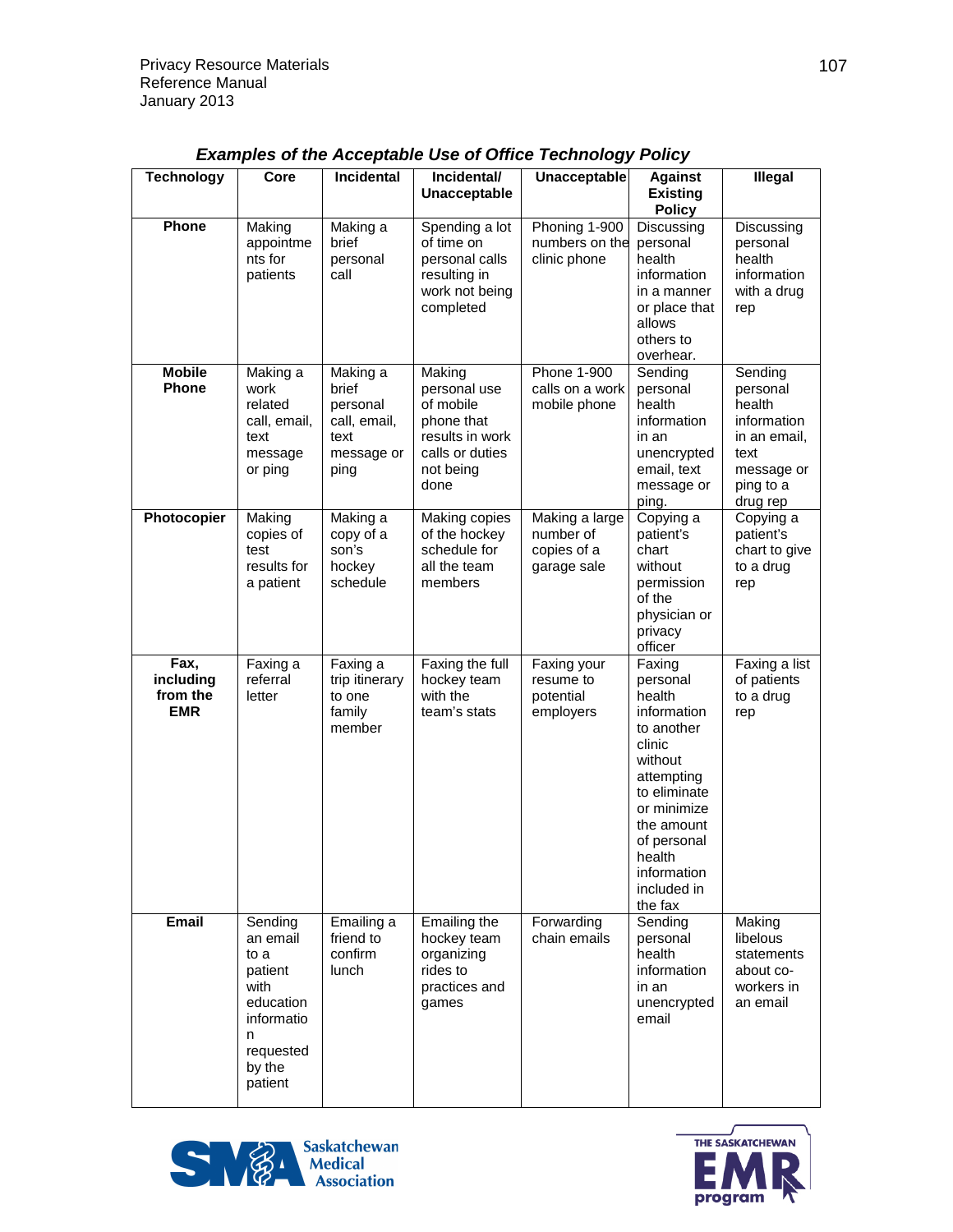| Computer/<br><b>Tablet</b>                    | Viewing a<br>patient<br>chart                                                     | Preparing a<br>to do list for<br>the kids'<br>sitter | Writing a<br>lengthy<br>personal letter<br>to a friend                | Work is not<br>done on time<br>because you<br>are playing<br>solitaire | Viewing a<br>patient's<br>chart<br>without<br>permission                      | Installing a<br>pirated<br>version of<br>software<br>onto the<br>office<br>computer                                                  |
|-----------------------------------------------|-----------------------------------------------------------------------------------|------------------------------------------------------|-----------------------------------------------------------------------|------------------------------------------------------------------------|-------------------------------------------------------------------------------|--------------------------------------------------------------------------------------------------------------------------------------|
| <b>Internet</b>                               | Researchi<br>ng training<br>courses<br>and<br>conferenc<br>e for the<br>physician | Checking<br>the hockey<br>team's<br>standing         | Researching<br>issues of<br>personal<br>interest during<br>work hours | Watching<br>YouTube<br>during office<br>hours.                         | Turning off<br>the security<br>features so<br>you can<br>play online<br>poker | Downloadin<br>g or sharing<br>copyrighted<br>movies or<br>music                                                                      |
| <b>Social Media</b><br>and<br><b>Websites</b> | Posting a<br>iob<br>opening<br>on a job<br>site.                                  | Checking<br>Facebook<br>on a coffee<br>break         | Watching<br>videos that<br>cause the<br>network to<br>operate slowly  | Checking<br>Facebook and<br>Twitter during<br>work hours               | Tweeting<br>about<br>patients<br>even if<br>names are<br>not used.            | Posting<br>personal<br>health<br>information<br>about a<br>patient who<br>plays for the<br>Rough<br>Riders on a<br>gossip<br>website |



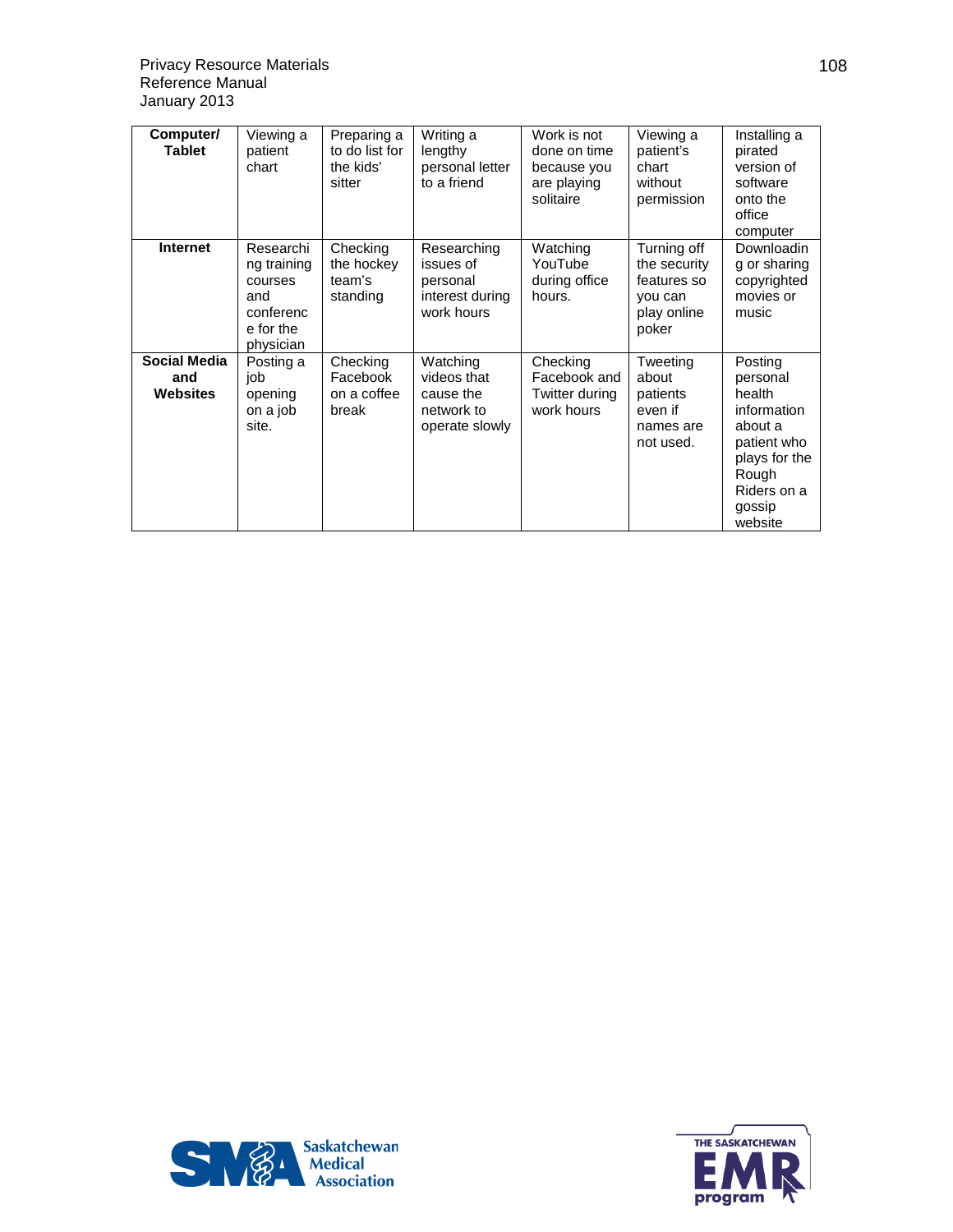# **Transmitting by Fax and Email**

(HIPA s 16)

Medical practices need to transmit personal health information by fax and/or email many times a day. In doing so, physician-trustees need to recognize that this is a high risk activity that can result in a breach of personal health information. Some of the risks from using faxes and emails are

- Sending the document to the wrong number/email address resulting in the document being received by an unintended recipient without a legitimate 'need to know'.
- Sending the document to the correct number/email address but it is viewed by an unintended recipient (example, the faxed information is left unattended or the fax machine is located in an area where multiple people have access or the email address is one used by several people in the medical practice).
- The fax number/email address of the recipient has changed or the intended recipient is no longer employed by the organization.
- Emails pass through several points on the Internet during the transmissions that are not secure and are a potential breach point.

## *Actions to Reduce the Risks for Faxes and Emails*

Only send the minimum amount of personal health information necessary and remove personal identifiers if possible.

When using emails for communications with patients CMPA recommends obtaining consent from the patient first. [https://www.cmpa](https://www.cmpa-acpm.ca/cmpapd04/docs/resource_files/infosheets/2005/com_is0586-e.cfm)[acpm.ca/cmpapd04/docs/resource\\_files/infosheets/2005/com\\_is0586-e.cfm](https://www.cmpa-acpm.ca/cmpapd04/docs/resource_files/infosheets/2005/com_is0586-e.cfm)

Send email over secure channels.

- Use an email provider that supports secure, SSL-enabled POP and IMAP connections. Do not use Hotmail, Gmail or other free email for transmitting personal health information.
- Use person-specific email accounts. Do not use a general office email address to send or receive personal health information.
- Send personal health information as an attachment that is encrypted with strong encryption.

Always use a covering letter or text in the email and attach the personal health information as a second page in the fax or an attachment in the email.

• Ensure there is a warning that the information is only intended for the person identified as the recipient.



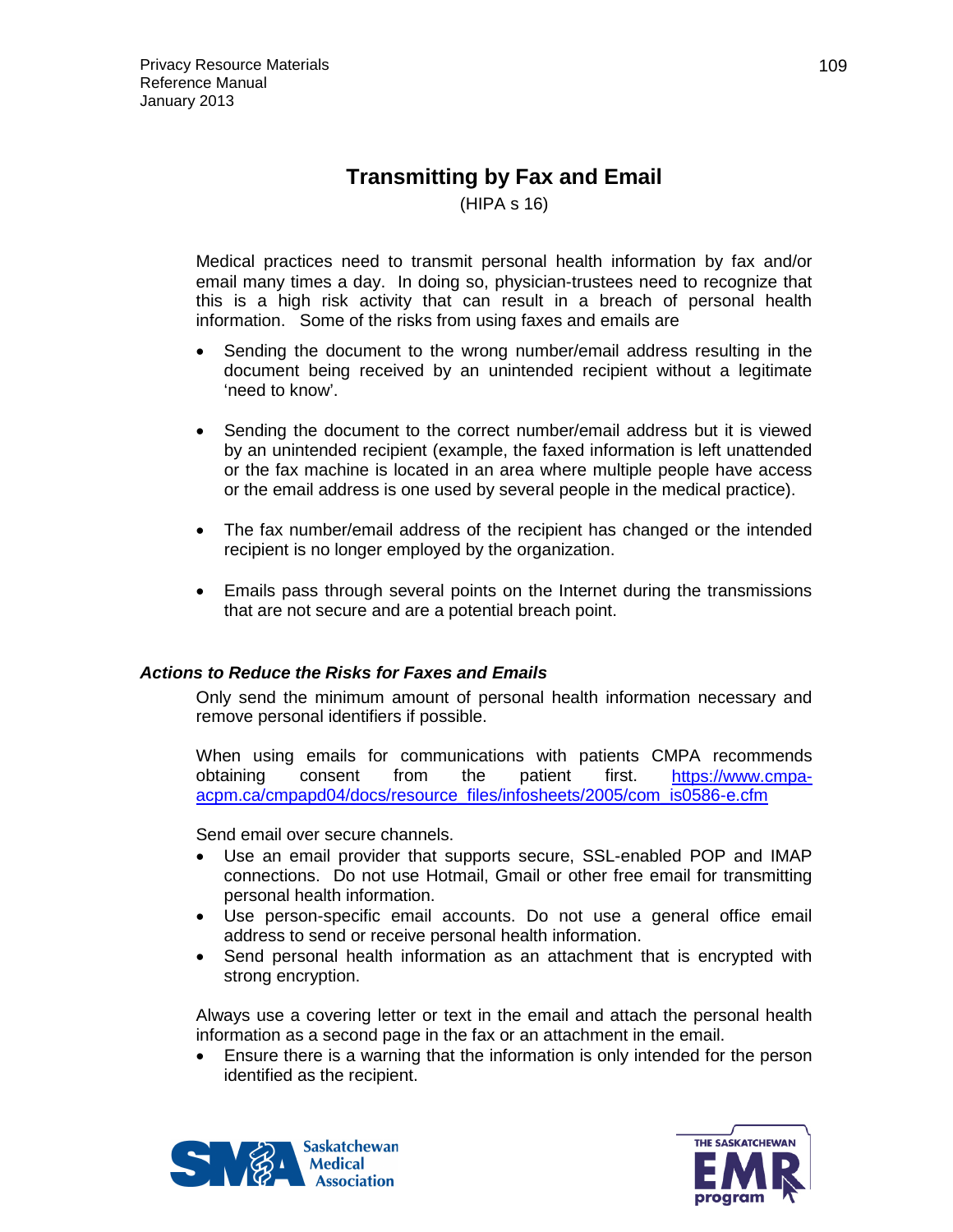• Ensure the covering letter/email text includes the name of the intended recipient and the person sending the information.

Use saved speed-dial numbers for frequent fax recipients to prevent numbers being misdialed. Test these numbers periodically.

Put email addresses in the email address book. Confirm email addresses periodically.

For any new recipient, fax or email, verify the fax number or email address with a test sent before sending health information.

Develop policies on what to do if a fax was sent to the wrong place. (See breach management procedures).

Configure the fax machines to never save copies of received faxes.

Make sure that faxes do not remain on the fax machine after receipt, and that they are promptly delivered to the intended recipient.

Assign this responsibility to one or two employees.

Policies on the storage and destruction of records should include procedures for faxes and emails.

As with all disclosures of personal health information based on deemed consent, physician-trustees must only disclose personal health information to another health professional in accordance with the ethical practices of the profession and in accordance with their policies.

### *Fax and Email Upgrades*

Use email encryption software, and consider the use of a fax machine or fax modem that encrypts transmissions

Ensure access to fax modems and emails are password protected.

### *Other advice*

Provide CPSS with all changes in physicians fax numbers to reduce the possibility of receiving faxes in error.

Inform people who regularly fax or email personal health information of any changes in the fax number or email several times.

Establish procedures to addresses faxes and emails received in error.

Locate the fax machine, computers, and monitors in a secure location away from unauthorized browsing.



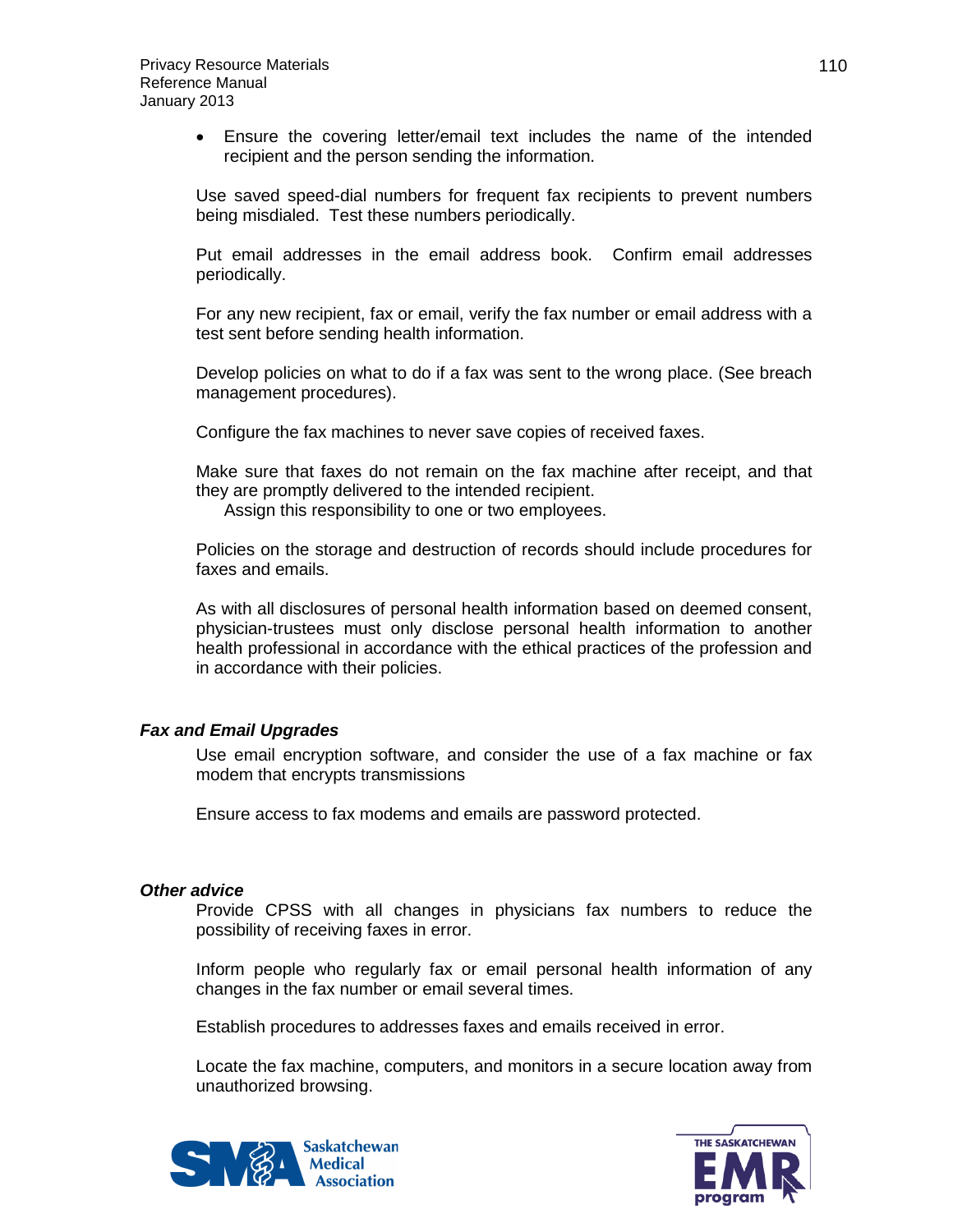Regularly delete any information stored on the fax machine.

Review **Privacy Considerations: Faxing Personal Information and Personal Health Information** published by the Office of the Information and Privacy Commissioner at [http://www.oipc.sk.ca/resources.htm.](http://www.oipc.sk.ca/resources.htm)



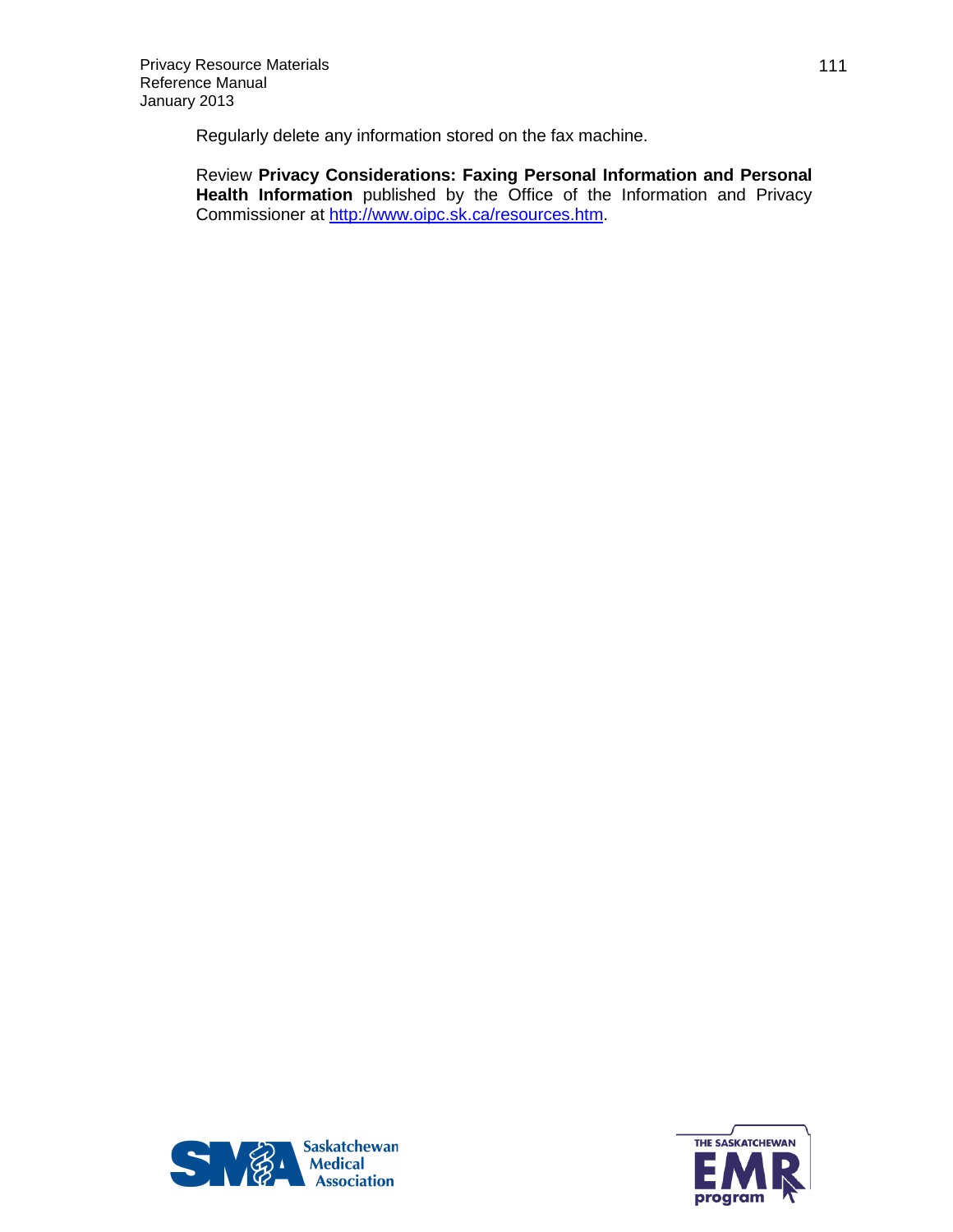# **Wireless Devices and Networks**

(HIPA s. 16)

The use of wireless devices is becoming more common in medical practices. Physician-trustees need to ensure they meet the highest standard of security for these tools if there is any possibility they will be used for viewing or storing personal health information. Today encryption is considered the standard for making information unreadable. More information about encryption is included in the discussion of General Security Software. Physicians and their IT support should monitor evolving best practices in this area to ensure continued security of the practice's network and wireless devices.

## *Risks of Wireless Networks*

Unsecure wireless networks can provide access to the medical practice's network by a knowledgeable person.

- Only use secure wireless networks; those where a password is required to connect to the network.
- Only use secure websites when personal health information is involved; look for the padlock symbol in the address bar or the icon tray, or only use sites with an address that begins **https://** and has it on every page.

Data on unencrypted wireless networks is easily captured by an unauthorized person.

• Encrypt all information on wireless devices, although this only addresses information sent not received.

Use WPA2 security in the modems purchased for use in the medical practice and at home.

- Do not provide the wireless encryption key to people who do not have authorization to access personal health information at the medical practice.
- Use a minimum 128bit encryption standard.
- Have an IT professional test the wireless network periodically for weaknesses.
- Do not rely on WEP encryption.

## *Risk of Wireless Devices*

Wireless devices such as laptops, Smart-phones, and tablets are easily lost and therefore require greater protection than stationary devices.

- Personal health information should not be stored on mobile devices except for those that are designed and will be used for long term encrypted storage.
- Occasionally personal health information and other confidential information are stored on mobile devices for short time periods.
	- o Ensure the device is password protected and the information is encrypted.



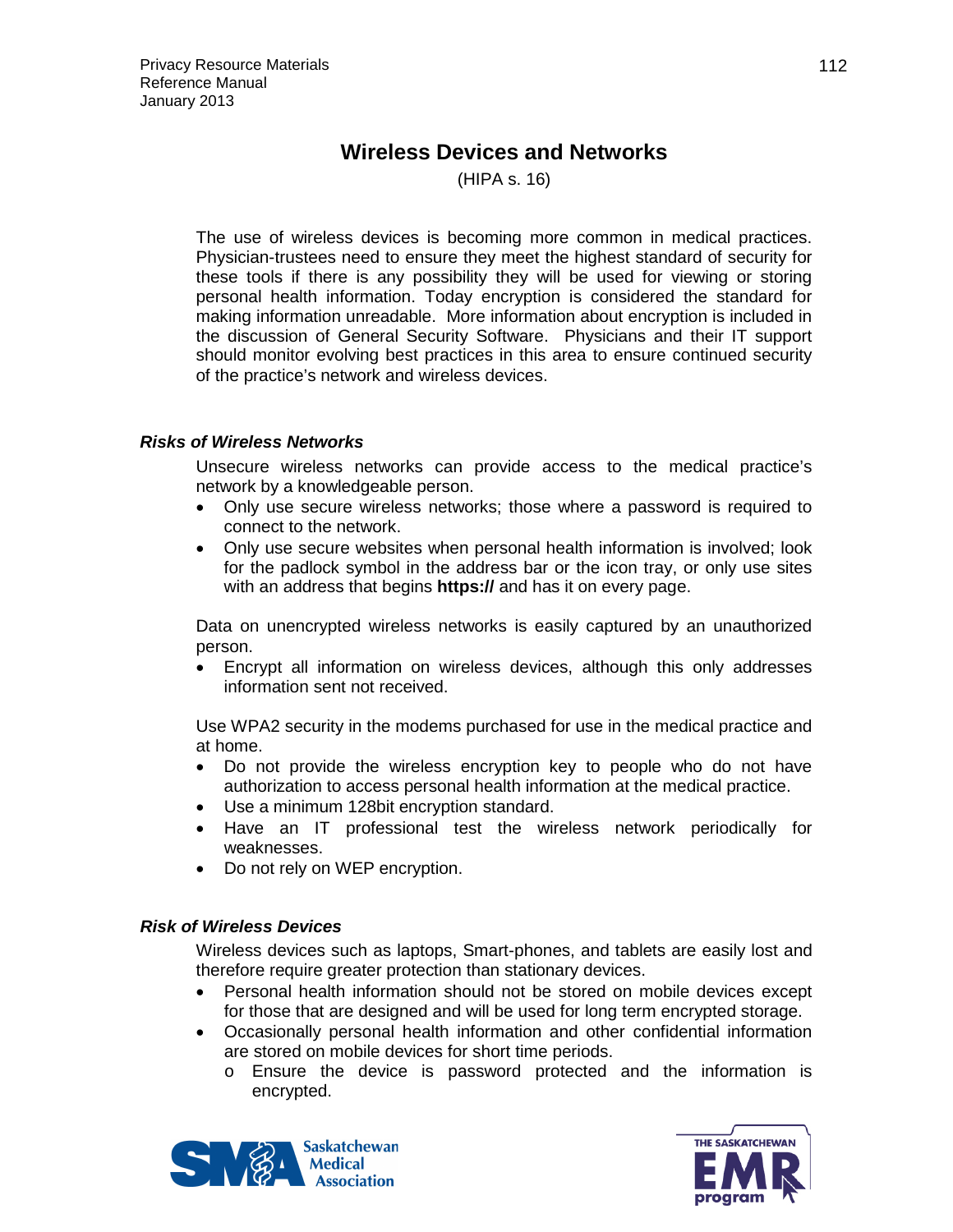o Some devices have software that allows for all information to be deleted from the device remotely if the device is lost.

Before a new wireless device is used an assessment should be made of its security. Ask questions such as:

- Does this device use encryption and if so how well tested is the encryption protocol?
- What is the cost of implementing a secure encryption protocol?
- Has this type of device been used on our network before?
- Can this device be configured to only allow authorized users to access it or the network through it?
- How easy will it be for an attacker to fool this device into allowing unauthorized access? What methods could be used?
- What secure authentication schemes are available and what cost or overhead is associated with their implementation and maintenance?
- How practical is wireless use considering the cost, potential loss, and added convenience?
- How secure is the authentication mechanism to be used?
- How expensive is the authentication mechanism to be used?
- How secure is the encryption mechanism?
- How sensitive is the data traveling through the wireless device?
- How expensive is the encryption mechanism?

The Office of the Information and Privacy Commissioner has published a report on Mobile Device Security. [http://www.oipc.sk.ca/Resources/Helpful%20Tips%20-](http://www.oipc.sk.ca/Resources/Helpful%20Tips%20-%20Best%20Practices%20-%20Mobile%20Device%20Security%20-%20March%202011.pdf) [%20Best%20Practices%20-%20Mobile%20Device%20Security%20-](http://www.oipc.sk.ca/Resources/Helpful%20Tips%20-%20Best%20Practices%20-%20Mobile%20Device%20Security%20-%20March%202011.pdf) [%20March%202011.pdf](http://www.oipc.sk.ca/Resources/Helpful%20Tips%20-%20Best%20Practices%20-%20Mobile%20Device%20Security%20-%20March%202011.pdf)



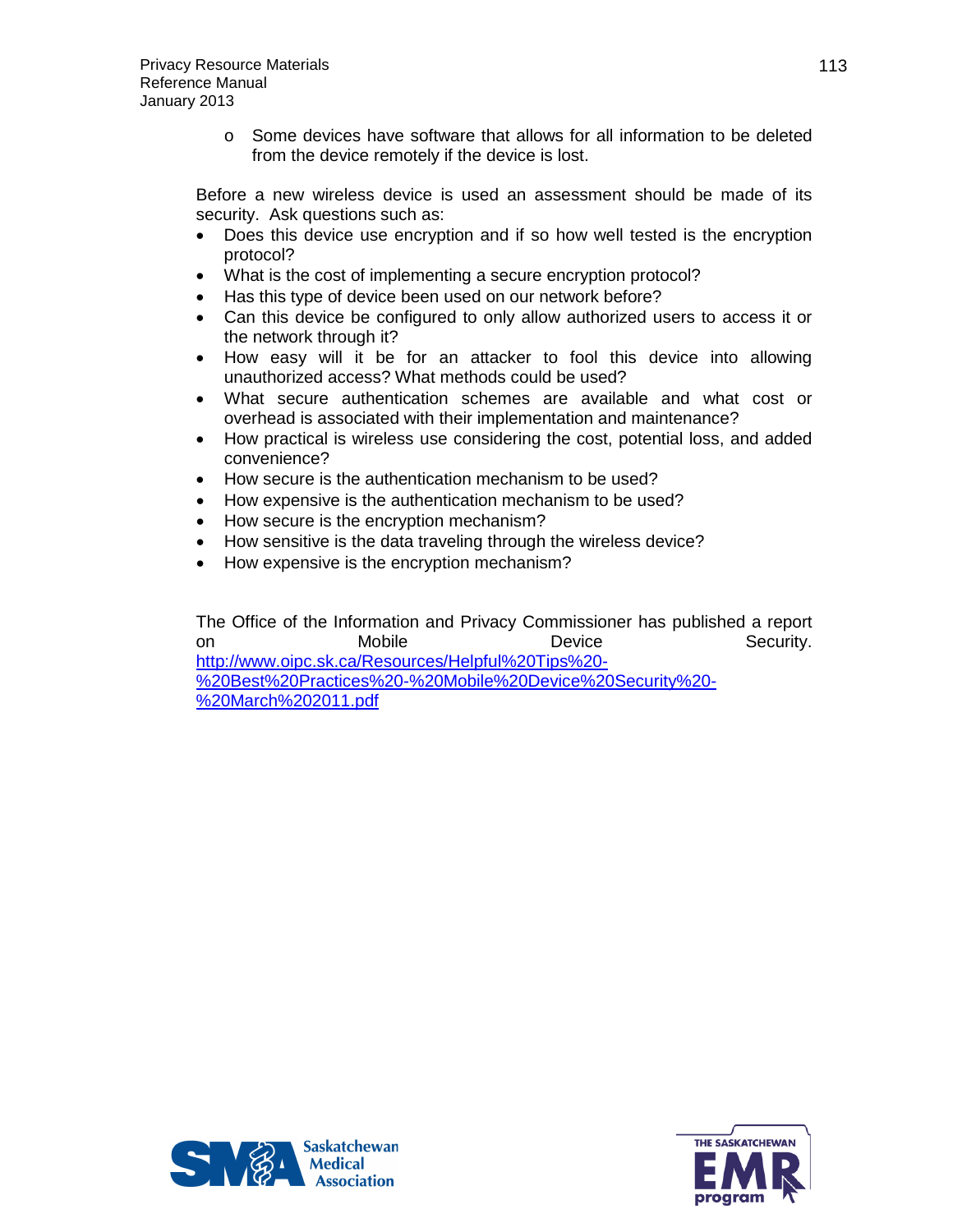# **General Security Software**

Encryption, Firewalls, Malware, and VPNs (HIPA s 16, CPSS Bylaw 23.2(c)(xi))

# *Encryption*

Encryption is the altering of data so that it is unreadable by anyone who does not have the key to unscramble the information.

- Encryption can be either hardware or software.
- It can be used on hard drives of servers, computers, and mobile devices
- It is very important to use encryption on laptops, USB keys, and other mobile devices like Smart-phones and tablets.
- There is also encryption software for email attachments.
- Web browsers will encrypt text automatically when connected to a secure server.
	- o This is noted by a URL address beginning with 'https'. The server decrypts the text upon its arrival. This however does not protect the text from being seen by employees who is not authorized to see the information.
- Without encryption, information passed over the Internet is not only available for virtually anyone to snag and read, but is often stored for years on servers that can change hands or become compromised in any number of ways.
- For more information see two publications from the Ontario Information and Privacy Commissioner, Healthcare Requirements for Strong Encryption, and Encrypting Personal Health Information on Mobile Devices. www.ipc.on.ca

# *Virtual Private Network*

If the EMR is accessed remotely by physicians or vendors, physician-trustees are advised to set up a virtual private network. This can be accomplished through a hardware or software.

Virtual Private Networks or VPNs are strongly recommended if the physician is using a wireless network or if the backups are done remotely.

# *Security Software*

Security software is essential for all computers.

- Physician-trustees are advised to work with an IT professional to determine the appropriate software for the medical practice and an update schedule.
- Updates to security software will be an ongoing cost to the medical practice.
- Install all vendor supplied updates
	- o Physicians should get annual contracts for upgrades to firewalls, antivirus, and malware.



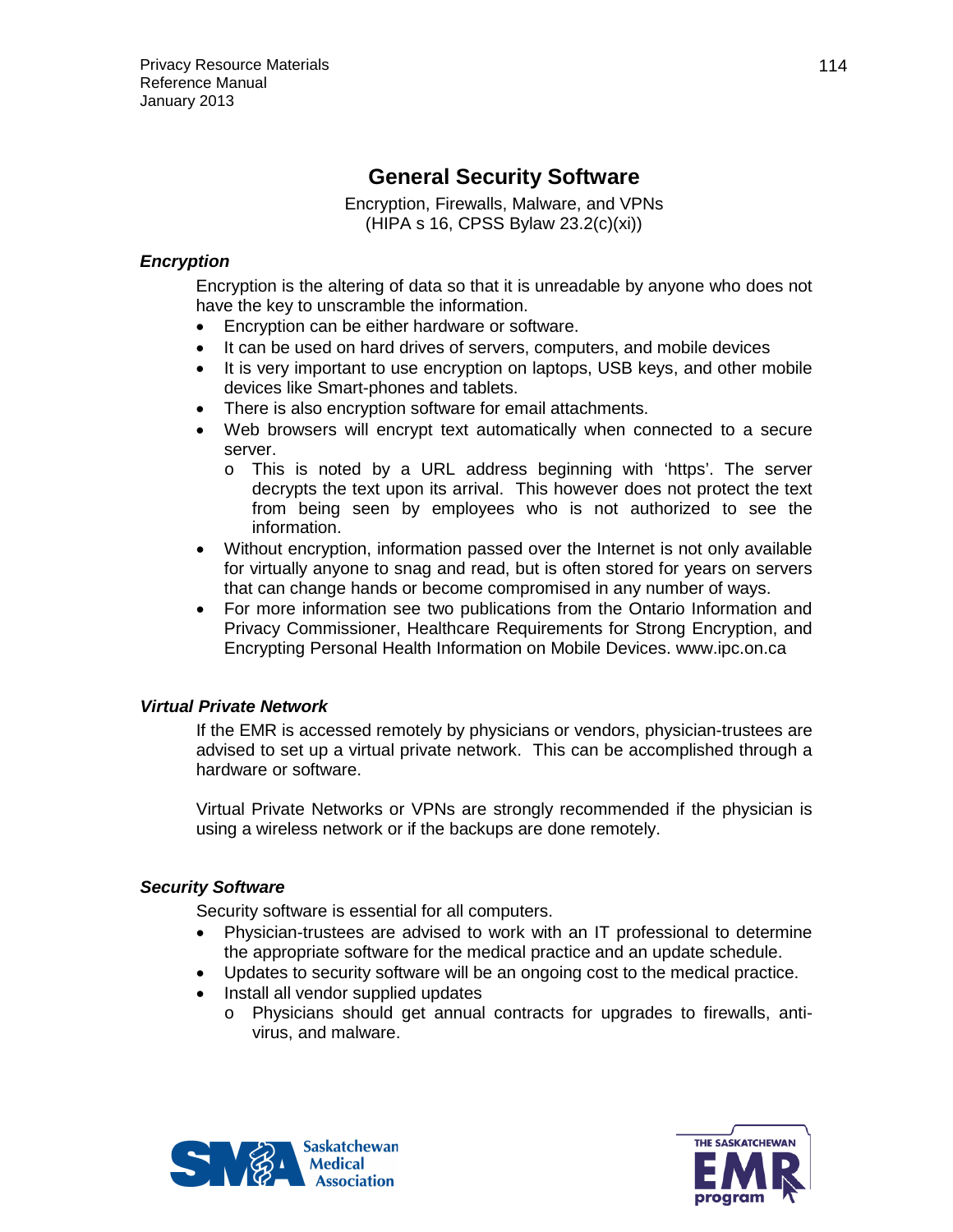### *Firewalls*

A firewall is a device or set of devices, either hardware or software, designed to permit or deny network transmissions based upon a set of rules.

- Firewalls are used to protect networks from unauthorized access while permitting legitimate communications to pass.
- Medical practices should install a network firewall and personal firewall software on all computers.
- The medical practice should never turn off the firewall.

## *Anti-virus Software and Malware*

Malware, short for malicious software, consists of programming (code, scripts, active content, and other software) designed to disrupt or deny operation, gather information that leads to loss of privacy or exploitation, gain unauthorized access to system resources, and other abusive behavior.

Anti-virus software is used to prevent, detect, and remove malware, including but not limited to computer viruses, computer worm, Trojan horses, spyware, and adware.

- Ensure the anti-virus software is set to receive the latest virus definitions and scanning updates from your Internet service provider automatically.
- Purchase anti-virus software for computers and services and set to receive the latest virus definitions and scanning updates from the vendor of the product automatically.



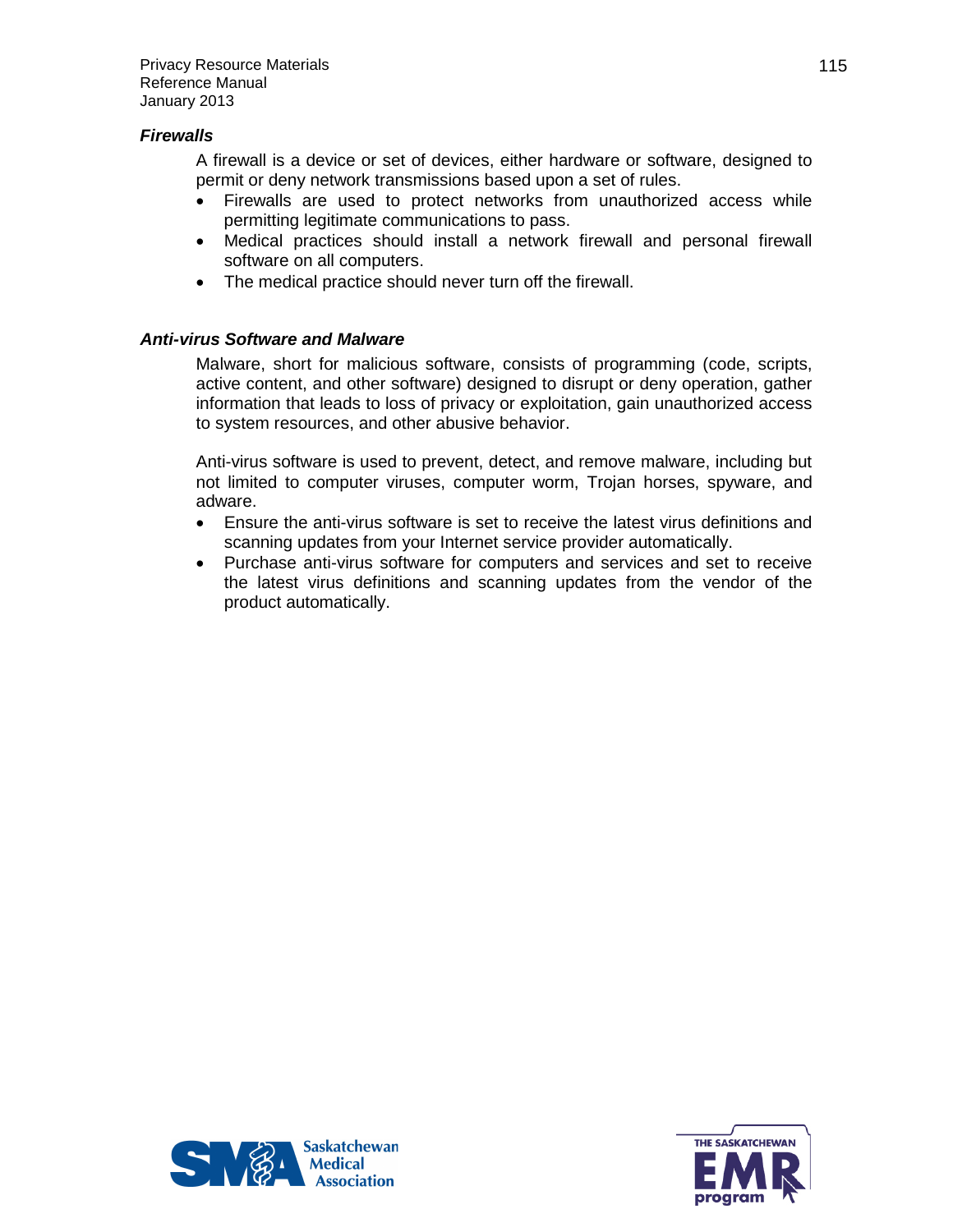# **General Office Security**

(HIPA s 16, CPSS Bylaw 23.2(c)(xii))

The importance of the physical security of the medical practice's office cannot be overlooked.

# *Office Area*

The full office needs to be securely locked after hours with a limited number of access keys available.

- Windows can be a point of entry and efforts should be made to secure these particularly if office equipment is visible through the windows.
- Ensure the landlord agreement includes conditions around when the landlord can access the office area.
- Consider locks that require using an access card and that records all people who access the office.
- Ensure keys are returned or locks changed when a employee, other health professional, medical student or resident ceases to work at the clinic.
- Larger medical practices should consider implementing security badges.

# *Office Equipment*

Place monitors, printers, and fax machines where patients, unauthorized employees and others cannot see personal health information on them.

- If possible, keep office equipment in an office that can be locked.
- Place servers in an environmentally safe area and secure it to the floor or wall, or place in a locked cupboard.
- Portable equipment such as laptops, external hard drives, USB keys, CDs should be stored in a secure location and use a lockable box to store and transport these small storage media.
- Never leave portable equipment unattended when taken outside the office, such as in cars or hospital cafeterias.
- Require employees to set the lock screen or log off whenever they leave their workstation unattended.
- Ensure the computer cannot be opened again without a password.



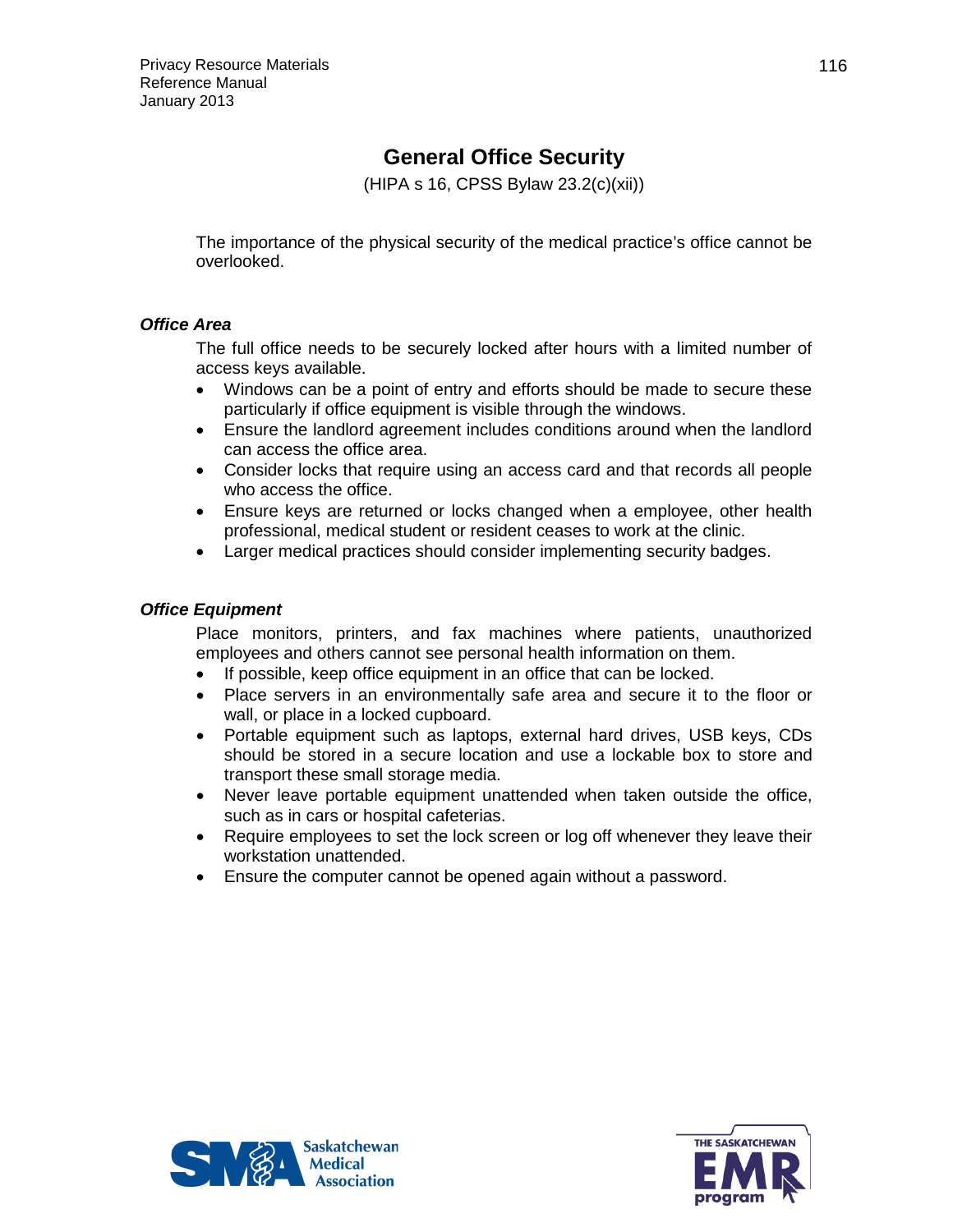# **College of Physicians and Surgeons of Saskatchewan Guideline**

# **Appendix A: Transfer of Records**

These CPSS Guidelines are included in the Handbook for the convenience of **Physicians** 

# **Guideline: Provision of Patient Records to Patients**

## **Preamble**

This guideline has been developed jointly by the SMA and the College to guide physicians in dealing with the transfer of copies of patient records from a physician to their patients.

Patient medical records belong to the physician and not to the patient. Physicians have a responsibility to ensure that the record is secured and maintained accurately, and that information is not altered. The patient has a right to access the medical information in the chart, and to obtain a copy of documents in the chart, but not to obtain the chart itself.

Canadian courts have held that patients have a right of access to all of the information in their chart. This right of access includes all information in the file, including reports of consultants and other records.

The obligation to provide information to patients is also an ethical obligation. Paragraph 37 of the Code of Ethics of the Canadian Medical Association provides as follows:

Upon a patient's request, provide the patient or a third party with a copy of his or her medical record, unless there is a compelling reason to believe that information contained in the record will result in substantial harm to the patient or others.

# **The Guideline**

- 1. Patients should never be given original medical records. This could result in loss of the file, removal of relevant portions of the patient file, and an inability for the physician to deal with future complaints, litigation or enquiries;
- 2. A copy of a requested record should be provided without undue delay;
- 3. A physician has a right to charge a fee in relation to photocopying a patient record. If a fee is to be charged, that fee should be fair and represent cost recovery including employees time and overhead costs. The Saskatchewan Medical Association publishes the Relative Value Guide, which on page A2 and Codes 510A and 516A on page A8 suggests what the Saskatchewan Medical Association considers to be a fair fee;



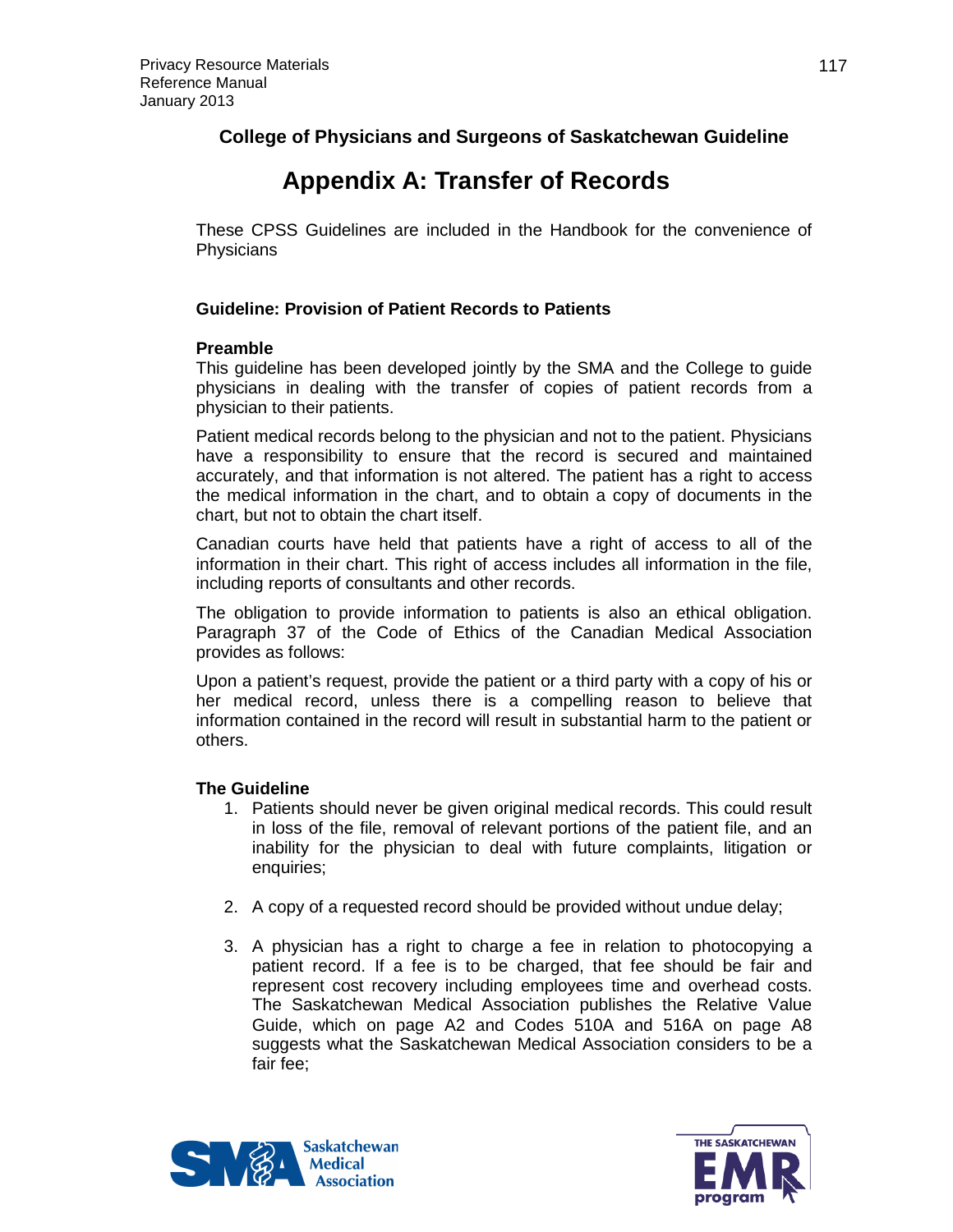- 4. It has been customary not to charge a patient for a copy of relevant portions of a patient chart if the physician who has control of the record has moved or otherwise required the patient to transfer their care to another physician;
- 5. The physician should consider the patient's ability to pay when considering whether a fee will be charged and, if a fee will be charged, the amount of that fee:
- 6. Charging a fee for a copy of a record should never impede the orderly and timely transfer of required information.
- 7. If a fee is to be charged, and if the record is not immediately required for patient care or for some other pressing reason, it is reasonable for a physician to ask for some assurance of payment before a copy of the requested record is made.

## **Guideline: Transfer of Patient Records to Third Parties**

### **Preamble**

This guideline has been developed jointly by the SMA and the College to guide physicians in dealing with the transfer of copies of patient records from a physician to third parties.

Patient medical records belong to the physician, and not to the patient. Physicians have a responsibility to ensure that the record is secured and maintained accurately, and that information is not altered. The patient has a right to access the medical information in the chart, and to obtain a copy of documents in the chart, but not to obtain the chart itself. That includes a right to authorize other persons to obtain copies of their medical information.

Canadian courts have held that patients have a right of access to all of the information in their chart that is relevant to their medical care. This right of access includes all information in the file, including reports of consultants and other records.

The obligation to provide information to patients, or to a third party at the patient's request, is also an ethical obligation. Paragraph 24 of the Code of Ethics of the Canadian Medical Association provides as follows:

Upon a patient's request, provide the patient or a third party with a copy of his or her medical record, unless there is a compelling reason to believe that information contained in the record will result in substantial harm to the patient or others.

It is critical to ensure that either informed patient consent is obtained to transfer a record to a third party, or that the transfer is authorized by law (see paragraph 22 of the Code of Ethics of the Canadian Medical Association).

### **The Guideline**



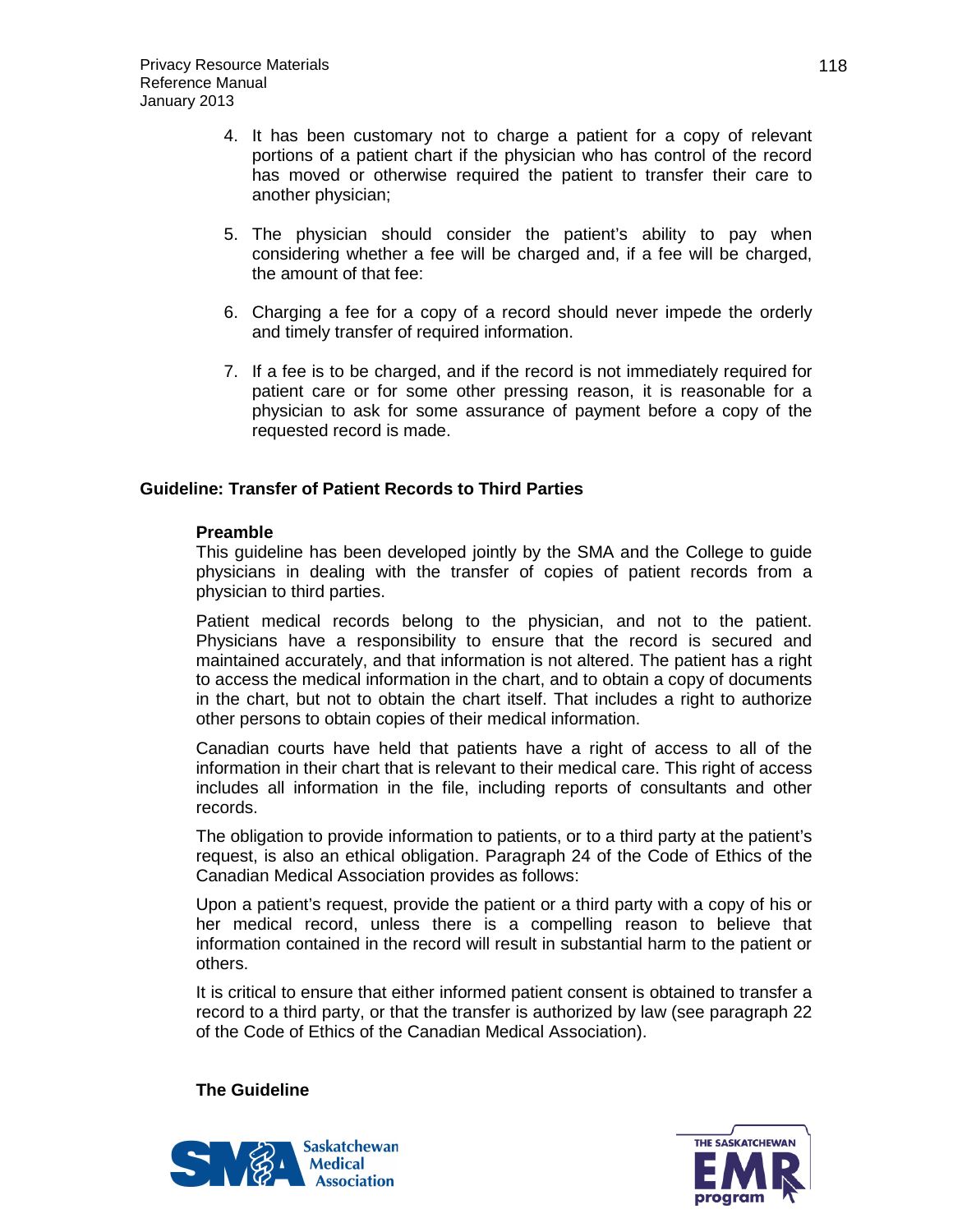- 1. Physicians have an obligation to provide copies of patient charts to third parties if properly authorized by the patient;
- 2. Physicians should take appropriate steps to satisfy themselves that, if the request for a copy of a patient record is based upon the patient's request, the patient has given informed consent to the transfer;
- 3. If the authorization is in writing, and the authorization is dated a substantial time previous to the request, this may include an obligation to ensure that the patient still agrees to the transfer of the copy of the record;
- 4. If the request is made based upon a legal requirement, it is reasonable to expect that the person requesting the information will provide the authorization for the request, (court order, a copy of the legislation, etc.) before the documents are provided;
- 5. A copy of a requested record should be provided without undue delay;
- 6. A physician has a right to charge a fee in relation to photocopying a patient record. If a fee is to be charged, that fee should be fair and represent cost recovery including employees time and overhead costs;
- 7. If the record is not immediately required for patient care or for some other pressing reason, it is reasonable for a physician to ask for some assurance of payment before a copy of the requested record it made;
- 8. If, in addition to requesting a copy of a patient record, the third party requests an opinion, or wishes to speak to the physician pertaining to the care of the patient, it is reasonable for the physician to charge a reasonable fee for the time involved in discussing care provided to the patient, or in providing an opinion to the third party.

## **Guideline: Transfer of Patient Records Between Physicians**

### **Preamble**

The College and the SMA are regularly consulted with respect to disputes that arise when a physician leaves a medical practice and establishes a new practice. This guideline has been developed jointly by the SMA and the College to guide physicians in dealing with the transfer of patient records from one physician to another physician.

Courts have held that patient medical records belong to the physician and not to the patient. The physician has a responsibility to ensure that the record is secured and maintained accurately and that information is not altered. The patient has a right to access the medical information in the chart, and to obtain a copy of documents in the chart, but not to obtain the chart itself.



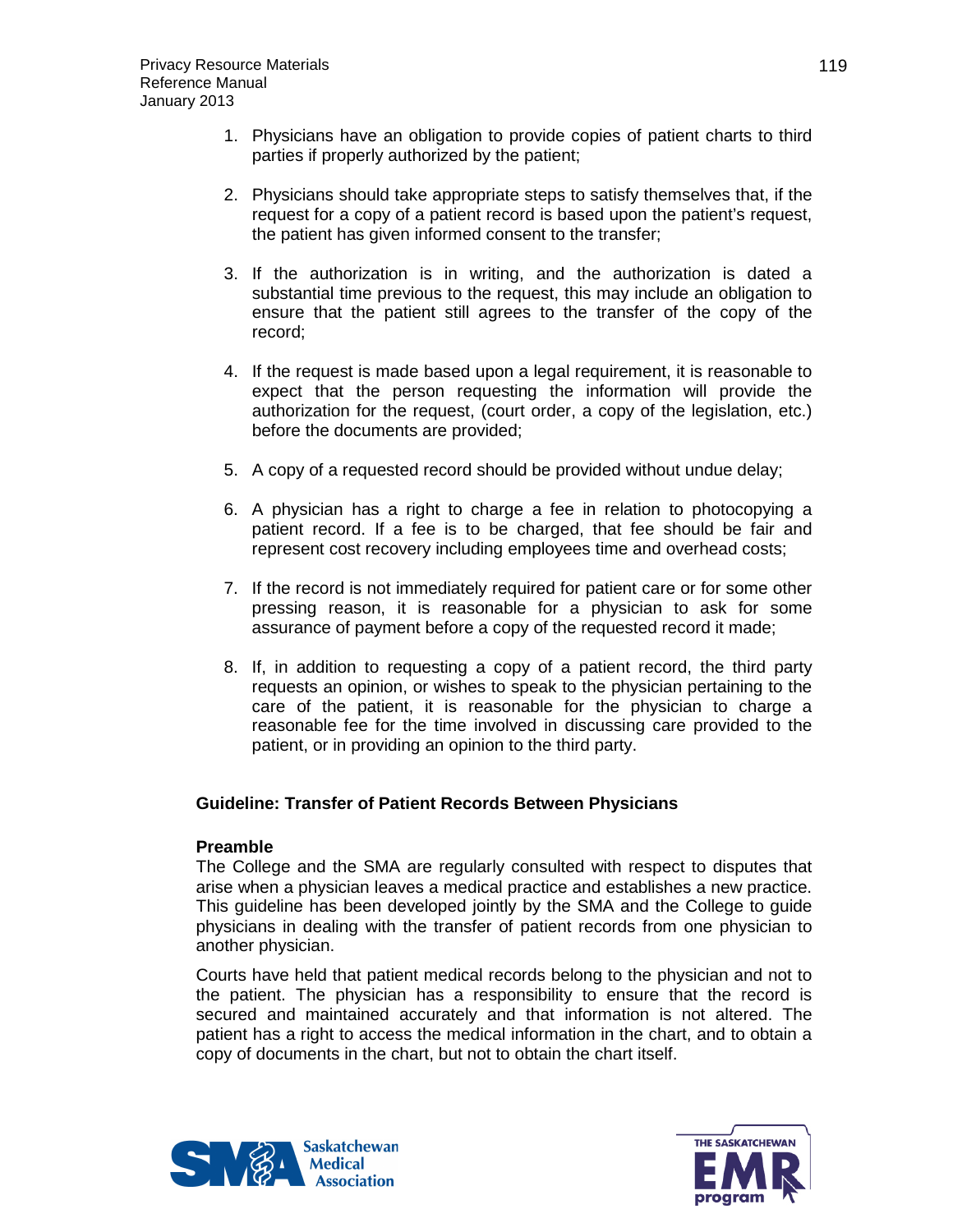Information within a record cannot be disclosed to a third party without the consent of the patient unless the physician is required by law or by ethical principles to do so.

There are a number of situations in which a physician may need to access an old medical record. Examples include a billing review by the Joint Medical Professional Review Committee, complaints to the College of Physicians and Surgeons and legal proceedings. It is therefore essential that physicians maintain an ability to access medical records that they have created and assure their security.

The SMA, the College and CMPA all recommend that the clinic that owns the record should generally keep the original record, only providing a photocopy if requested. This is so for a variety of reasons:

- 1. The file could be lost in transit;
- 2. The patient may wish to return to the clinic for care, either on an episodic or permanent basis. The clinic will then need to obtain access to the medical file from the departing physician;
- 3. If the clinic needs access to the file at some later date, but the patient refuses permission to allow access, the person having control of the file may not be able to allow access;
- 4. The clinic has no control over the file after it leaves its possession and will have no proof of treatment given to the patient while at the clinic. This could make it very difficult to respond to complaints or court actions.

The SMA and College have concluded that the following principles apply to ownership of medical records:

- 1. Unless there is a specific agreement to the contrary, patient records belong to the owner of the practice where the patient is seen.
- 2. The same principles of ownership apply if the clinic is not owned by physicians. In the absence of an agreement to the contrary, the patient records associated with such clinics will be owned by the entity that owns the clinic (e.g. district health boards, corporations, etc.).
- 3. If a departing physician was an employee of the clinic, the physician is usually not entitled to take the charts for the patients that he/she will continue to see, unless the clinic agrees to transfer the patient records;
- 4. A departing physician who was a partner in a medical practice is not generally entitled to take any of the assets of the partnership, including patient charts. Usually, the physician leaving will not continue as a partner in the practice. Usually, the partnership will continue as a legal entity with the remaining partners. Usually, the assets of the partnership (including the patient charts) will continue to be owned by the partnership. The partners may agree to allow the departing partner to remove original patient charts for patients that he/she will continue to see;



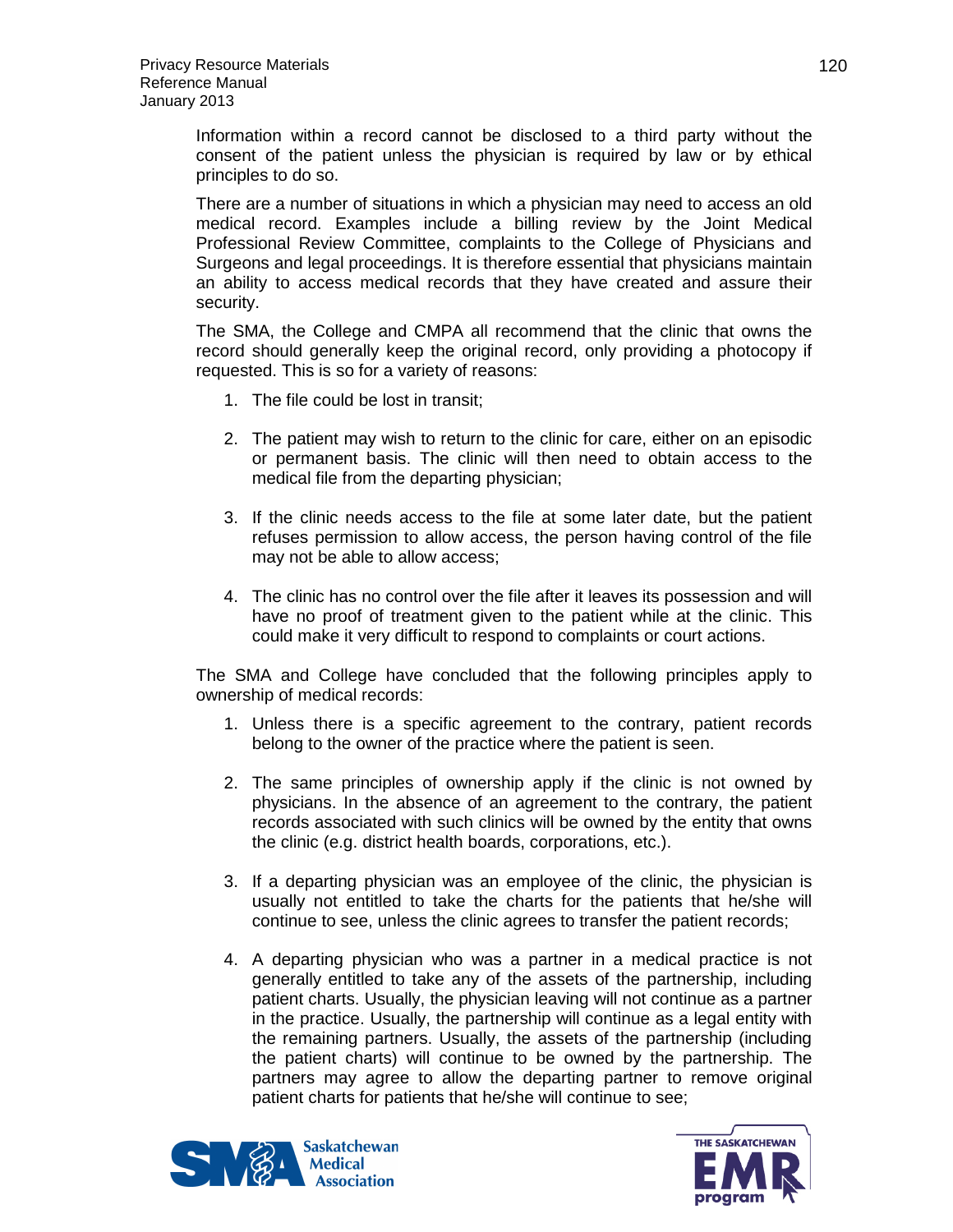5. Many physicians practice in an association. This means that the physicians in the practice will share expenses but will not join together to own the assets of the practice. Not all of these agreements are welldocumented and it can be difficult in some circumstances to determine who owns what assets in the absence of a written agreement. When a physician leaves such an association, it can be difficult to determine exactly who is entitled to the patient records. As a general rule, if the patients in the practice are seen by more than one physician, it is likely that those patient records will continue to be owned by the clinic. This would mean that a departing physician does not have a right to take patient charts to a new location. If the patients were seen by only one physician, the right of that physician to take the patient records pertaining to those patients will be dependent upon the nature of the relationships within that association. In some circumstances, the right to remove patient charts may be determined by prior agreement between the physicians in the clinic.

## **Our Recommendations**

The College and the SMA suggest that all medical practices should establish a written policy dealing with ownership of, and control over, medical records of patients who are seen at the clinic. Such a policy will help to avoid disputes and should address the following issues:

- 1. Who owns patient medical records if a patient is seen by more than one physician in the medical practice;
- 2. Who owns patient medical records if a patient is seen by only one physician in the medical practice;
- 3. If a physician who leaves the medical practice seeks a transfer of medical records pertaining to patients of the medical practice what charge, if any, will be made by the medical practice;
- 4. If copies of some records will be provided at no cost, what records will be so provided.

## **The Policy**

The following principles apply to a request for a transfer from one physician to another physician. There may be unusual circumstances that make the application of these principles impractical, but generally physicians should follow these principles:

- 1. A medical practice should retain the original records in accordance with the requirements of the College bylaws;
- 2. Patient files should only be transferred to another physician with the express or implied consent of the patient. If there is any doubt about the consent of the patient, the clinic should obtain authorization from the patient:



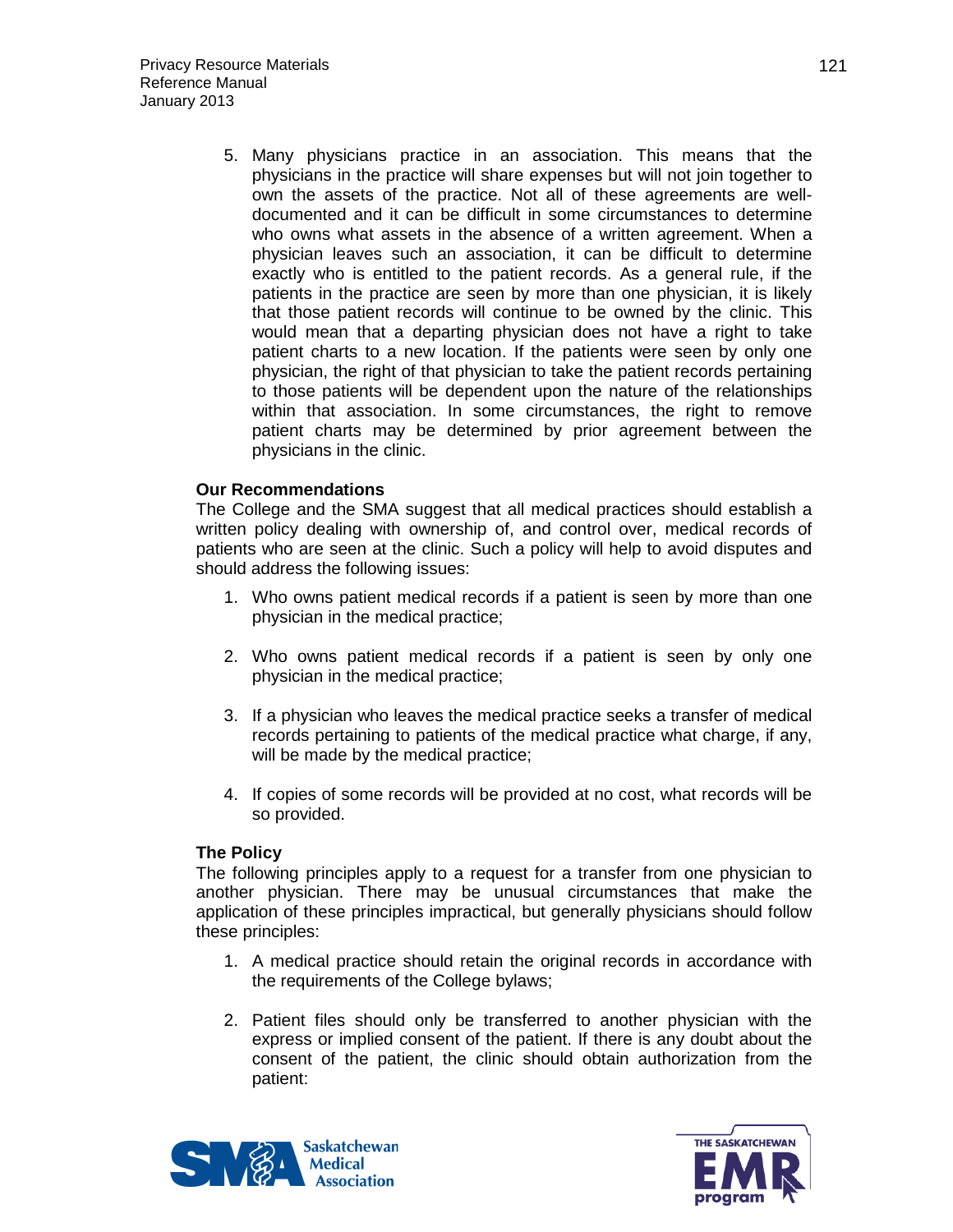- 3. A copy of a requested record should be provided without undue delay;
- 4. It has been customary not to charge a colleague for a copy of relevant portions of a patient chart. This is especially so if the physician who has control of the record has moved or otherwise required a patient to transfer their care to another physician.
- 5. A request for payment from another physician may be justified if there have been repeated requests for transfer of information relating to that patient, if the patient has transferred voluntarily to another physician in the locality, if the request is for a copy of a large portion of a patient file, or if the request requires considerable expenditure of physician or time.
- 6. If a fee is to be charged, that fee should be fair and represent cost recovery including time and overhead costs. The Saskatchewan Medical Association publishes the Relative Value Guide, which on page A2 and Codes 510A and 516A on page A8 suggests what the Saskatchewan Medical Association considers to be a fair fee;
- 7. Charging a fee for a copy of a record should never impede the orderly and timely transfer of required information.
- 8. If a fee is to be charged, and if the record is not immediately required for patient care, it is reasonable for a physician to ask for some assurance of payment before a copy of the requested record is made.

## **Additional Common Considerations Relating To This Guideline**

There are some circumstances in which it may be more practical to transfer original patient files, rather than to transfer a copy of patient files to a physician.

If a physician with an established practice moves to another clinic and the departing physician has provided all, or nearly all, of the care to a patient, it may be more practical to transfer the entire file than to leave the file at the existing clinic. If patient care has been shared between the physicians in the clinic, but the patient will be transferring their care to the departing physician, the clinic may want to provide the patient file to the departing physician to allow that physician to photocopy relevant portions of the chart, and return the original.

There are some circumstances where a file will be sent to a hospital or other agency to assist in providing care for the patient at that location, with the file then returned to the clinic. In such circumstances the clinic should:

- 1. Consider whether patient authorization is required (see above);
- 2. List the patient files that have been so transferred and make a record when those files are returned;
- 3. Ensure that the files are transferred by a secure method to prevent loss in transit;



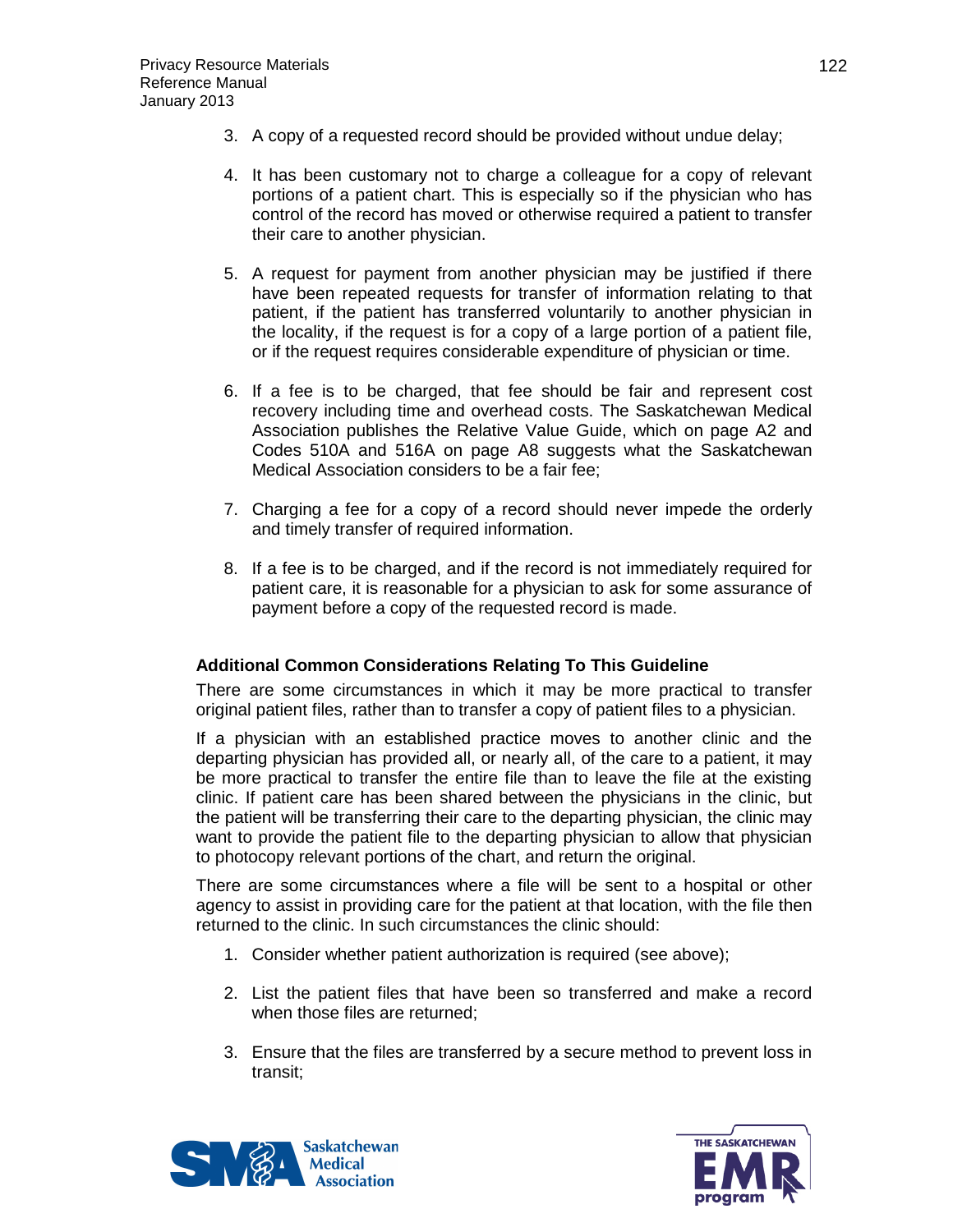- 4. If the files are to be transferred temporarily to allow for them to be copied, the medical practice and the departing physician should agree on a date when those files will be returned;
- 5. If the clinic transfers the files permanently, the medical practice and the departing physician should enter into an agreement that the departing physician will, upon the request of the medical practice, allow the medical practice access to the patient files that were transferred if needed by the medical practice (this could be required to deal with litigation, a fee review by JMPRC, etc.)

**NOTE:** These guidelines are current as of May 4, 2012, but may be subject to amendment in the future.



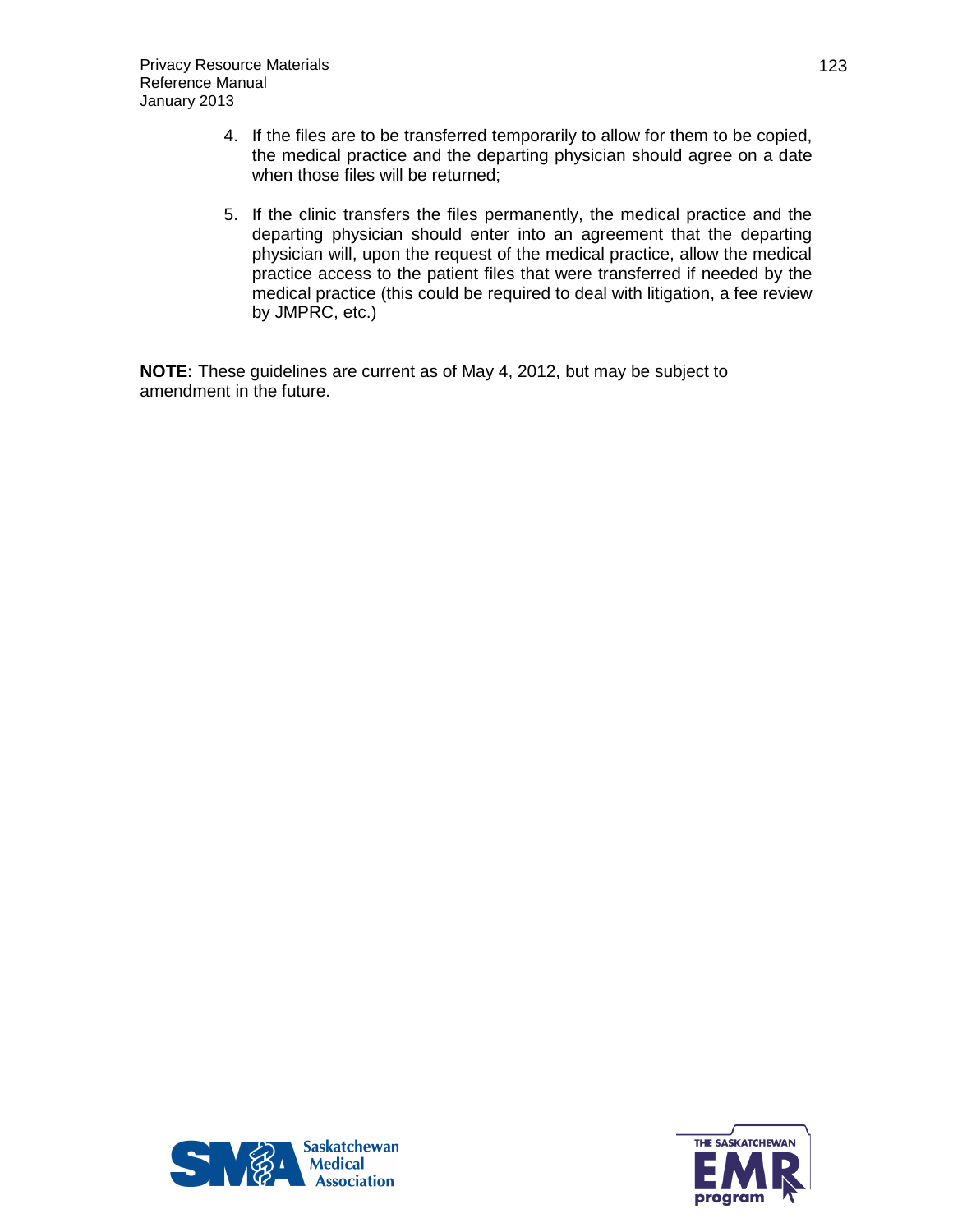

**Saskatchewan Ministry of Health** 

# **Appendix B: Overview of Consent Requirements in The Health Information Protection Act Prepared by Saskatchewan Health**

July 2005

## **Table of Contents**

N.B.: The Health Information Protection Act and this overview deal with consent for collection, use, and disclosure of personal health information; not with consent for treatment or service.

Please note that this Overview is provided for reference purposes only. The Overview discusses the intent of specific clauses and should not be considered an interpretation of the law. The Health Information Protection Act should be consulted for interpretations. Trustees should seek the advice of legal counsel as necessary.

### <span id="page-123-0"></span>**Introduction**

The requirement for consent for the collection, use, and disclosure of personal health information exists throughout The Health Information Protection Act (HIPA). In particular sections 26 and 27 regarding use and disclosure contain important requirements for trustees to consider regarding consent.

The following overview of consent in HIPA will provide the user with a basic understanding of how consent works in the Act.



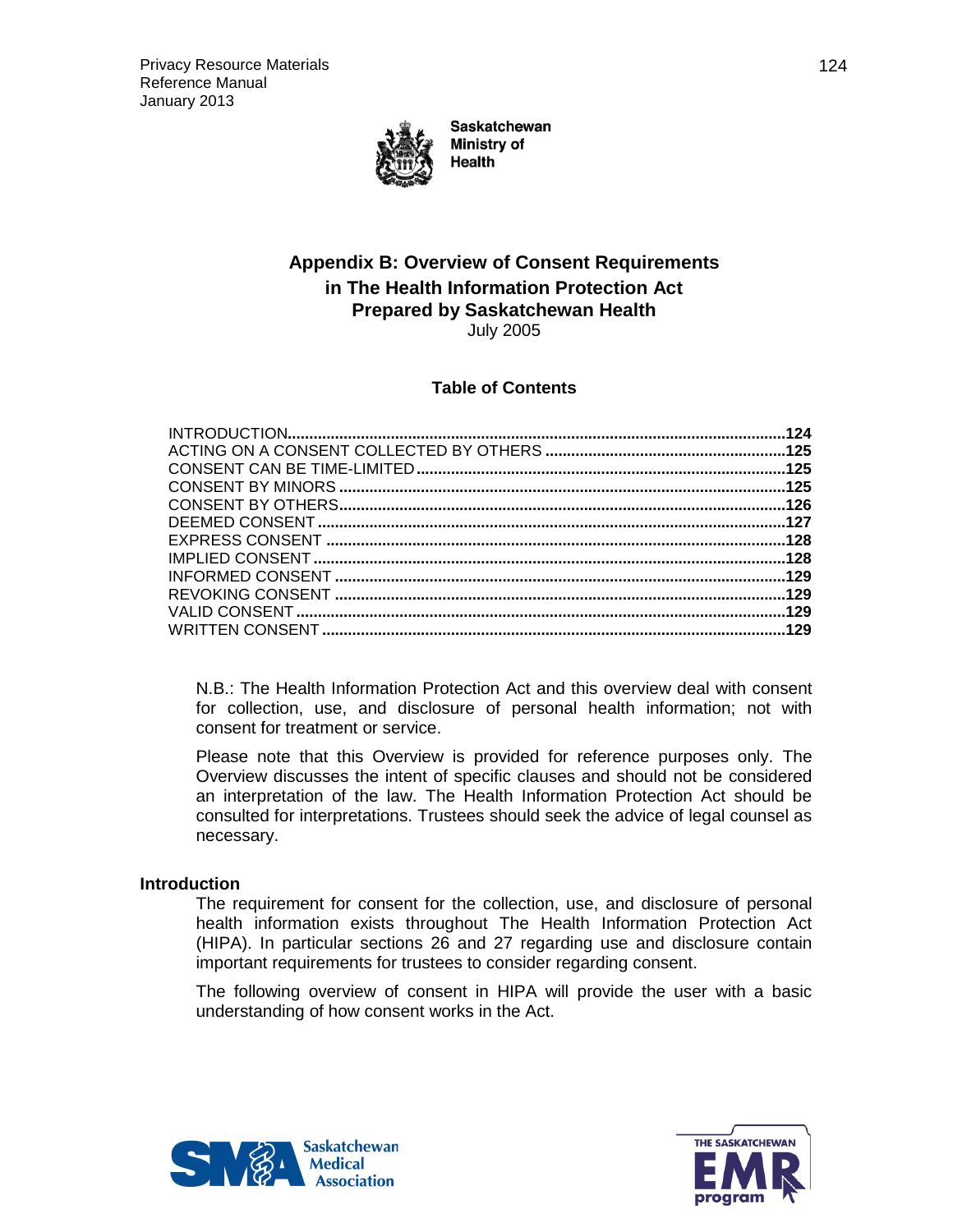Privacy Resource Materials Reference Manual January 2013

### **Using the Act**

Understanding the order of the Act is important for understanding how to interpret the consent provisions.

**Part II - Rights of the Individual -** this part identifies the rights that individuals have under the Act in regard to their own personal health information. Sections 5, 6, and 7 all provide important information regarding consent including what is required to make a consent a valid consent. Part II should be consulted when consent is required in other parts of the Act.

**Part IV - Limits on Collection, Use and Disclosure of Personal Health Information by Trustees** - this part provides rules regarding the collection, use and disclosure of personal health information by trustees including describing circumstances where consent is required. In particular Section 26 and 27 provide rules regarding use and disclosure of personal health information. Part IV should be consulted when considering collection, use or disclosure of personal health information or when developing policy for collection, use or disclosure.

### <span id="page-124-0"></span>**Acting on a Consent collected by Others** See Section 6 HIPA

The Act contemplates situations where a trustee will receive a consent from another trustee and enables that trustee to act on that consent without also seeking to confirm the consent or obtain an additional consent. Subsection 6(6) of the Act states

6(6) A trustee, other than the trustee who obtained the consent, may act in accordance with an express consent in writing or a record of an express consent having been given without verifying that the consent meets the requirements of subsection (1) unless the trustee who intends to act has reason to believe that the consent does not meet those requirements.

## <span id="page-124-1"></span>**Consent can be Time-limited** See Section 6 of HIPA

Section 6 provides for the option of making a consent "effective for a limited period." HIPA does not set a specific time frame for a consent to apply. An appropriate time limit will vary with the type of consent required. The circumstances of the request should be considered if a time limit is set.

### <span id="page-124-2"></span>**Consent by Minors** See Section 56 of HIPA

HIPA provides guidance for issues of consent regarding individuals less than 18 years of age. Specifically, the Act states that

Any right or power conferred on an individual by this Act may be exercised

• (c) by an individual who is less than 18 years of age in situations where, in the opinion of the trustee, the individual understands the nature of the right or power and the consequences of exercising the right or power;



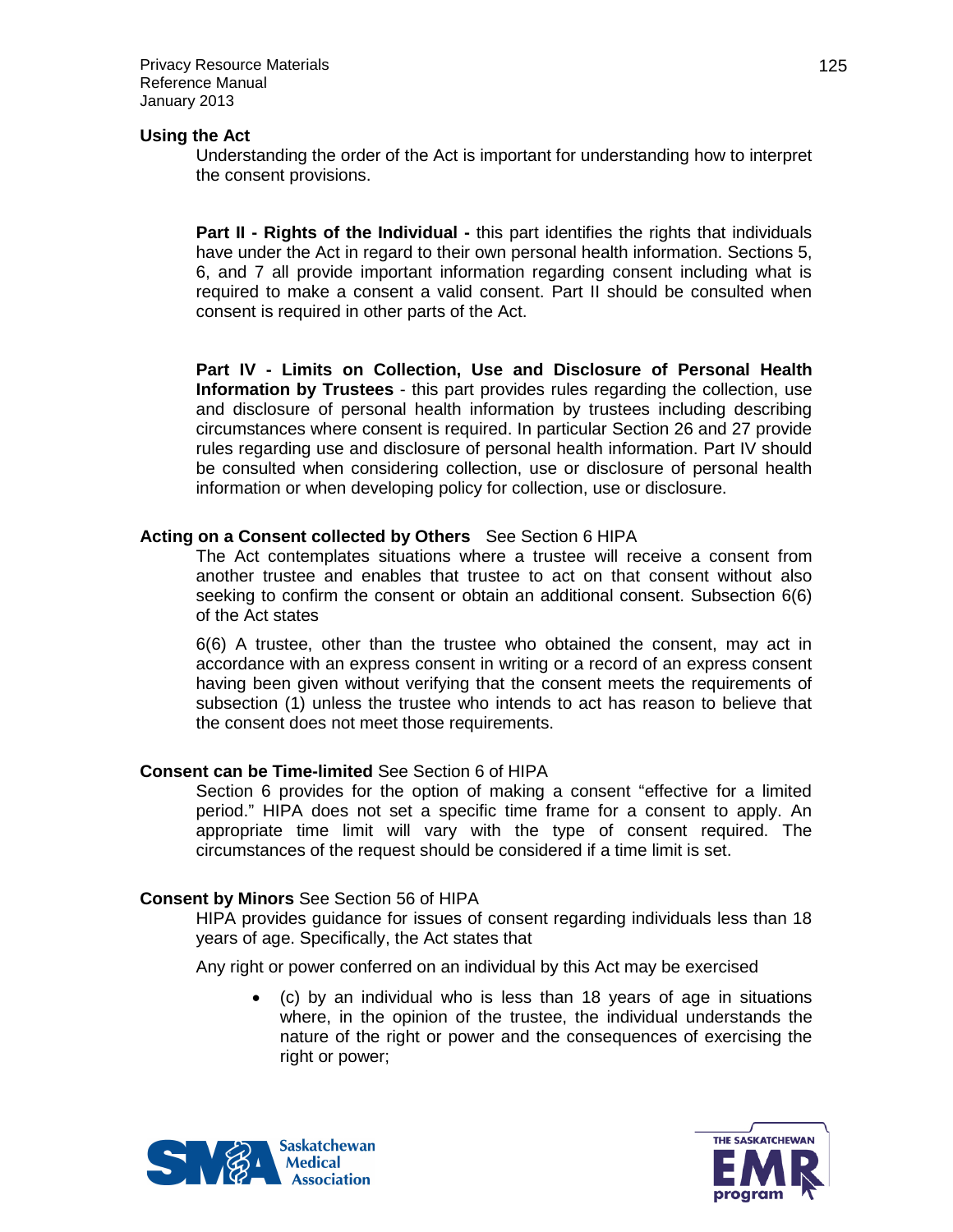• (d) where the individual is less than 18 years of age, by the individual's legal custodian in situations where, in the opinion of the trustee, the exercise of the right or power would not constitute an unreasonable invasion of the privacy of the individual;

The intent of subsection 56(c) is to allow a trustee to accept the consent of an individual less than 18 years of age, provided the trustee believes the individual understands the consequences of the decision. This is intended to reflect the common practice of providing certain health services to a minor provided he/she understands the nature of the service, without the consent of a parent or guardian.

Similarly, subsection 56(d) provides guidance for how to respond if a trustee receives consent from the parent or legal guardian for use or disclosure of personal health information of someone under 18 years of age. Specifically the intent of the section is to allow the trustee to disclose the information only if they believe it would not constitute an unreasonable invasion of privacy. In this case, if there is any doubt or uncertainty as to whether the minor would consent, it is probably not reasonable to conclude that it would not be an invasion of privacy. It is probably sensible to seek consent of the minor.

### <span id="page-125-0"></span>**Consent by Others** See Section 56 of HIPA

The Act anticipates that there will be circumstances in which an individual is not able to exercise their own rights and powers conferred by the Act, this includes the right to consent to the collection, use or disclosure of personal health information. In these circumstances, a trustee should be guided by Section 56 - Exercise of Rights by Other Persons. The section reads as follows:

Any right or power conferred on an individual by this Act may be exercised:

- a) where the individual is deceased, by the individual's personal representative if the exercise of the right or power relates to the administration of the individual's estate;
- b) where a personal guardian has been appointed for the individual, by the guardian if the exercise of the right or power relates to the powers and duties of the guardian;
- c) by an individual who is less than 18 years of age in situations where, in the opinion of the trustee, the individual understands the nature of the right or power and the consequences of exercising the right or power;
- d) where the individual is less than 18 years of age, by the individual's legal custodian in situations where, in the opinion of the trustee, the exercise of the right or power would not constitute an unreasonable invasion of the privacy of the individual;
- e) where the individual does not have the capacity to give consent:
	- i. by a person designated by the Minister of Social Services if the individual is receiving services pursuant to The Residential Services Act or The Rehabilitation Act; or
	- ii. by a person who, pursuant to The Health Care Directives and Substitute Health Care Decision Makers Act, is entitled to make a



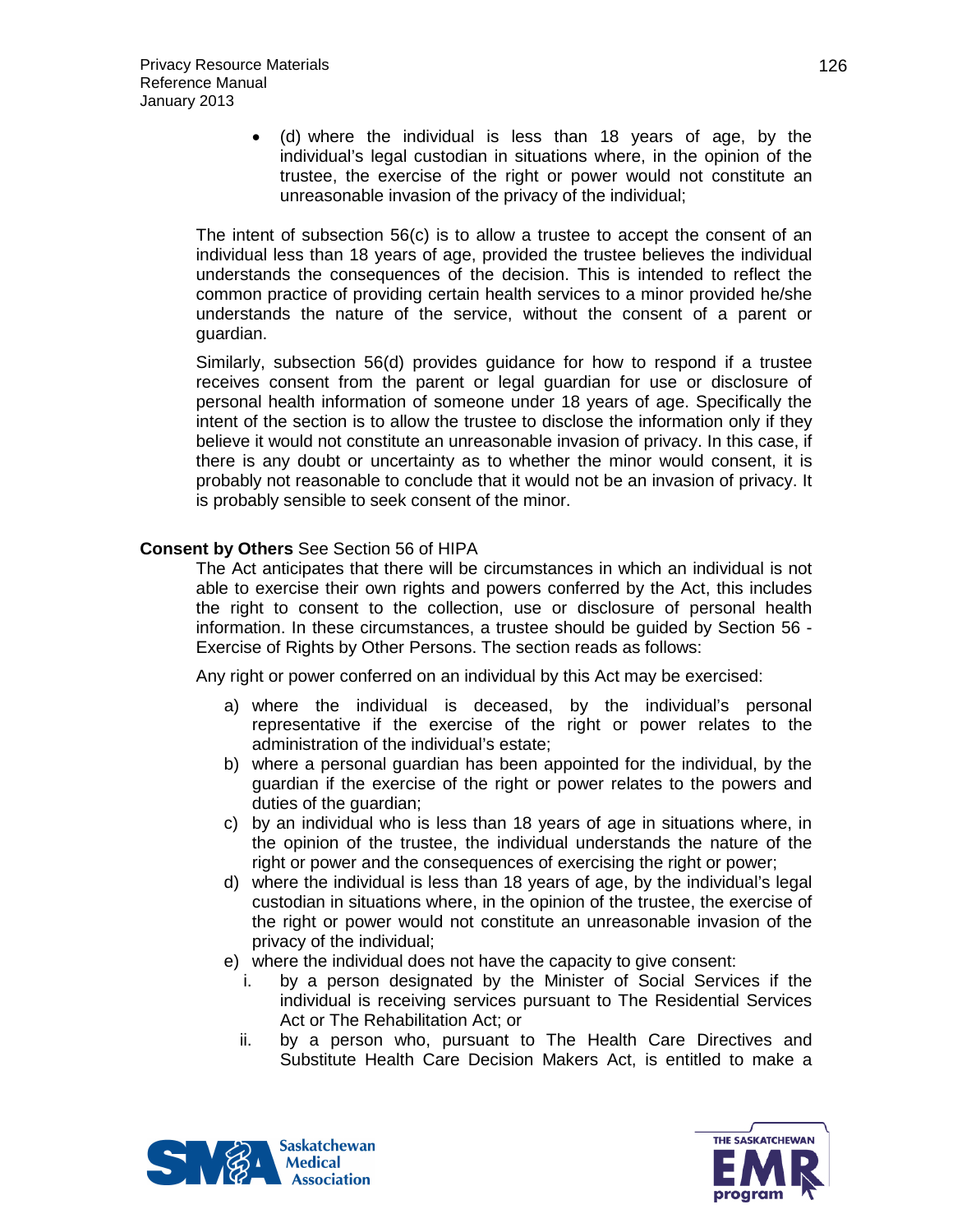health care decision, as defined in that Act, on behalf of the individual; or

f) by any person designated in writing by the individual pursuant to section 15.

## <span id="page-126-0"></span>**Deemed Consent** See Sections 26 and 27 of HIPA

The Act states that consent is not required to use or disclose personal health information if it is required to provide a service to an individual. This includes using or disclosing personal health information to:

- arrange for a service;
- assess the need for a service;
- provide a service:
- continue provision of a service; or
- support the provision of a service.

An individual's **consent is deemed to exist** where personal health information is required for these purposes. The service must be one which is requested or required by the individual.

Where an individual's consent is deemed to exist, it must be for the purpose for which the trustee collected the information or for a purpose that is consistent with that purpose. In addition to service delivery, consent can also be deemed to exist for the purpose of disclosing personal health information of an individual to that individual's next of kin or someone with whom the individual has a close personal relationship if the disclosure relates to health services currently being provided to the individual and the individual has not expressly stated that they do not want their information to be disclosed.

In circumstances where a trustee determines that an individual's consent is deemed to exist for service delivery, use or disclosure of the individual's personal health information by the trustee can only take place where:

- the use or disclosure is in accordance with established privacy and security policies and procedures; and
- if the use or disclosure is being made by a health professional, such access, use or disclosure must be in accordance with the ethical guidelines applicable to the health professional.

Specifically, subsections 27(1) to (3) read as follows:

27(1) A trustee shall not disclose personal health information in the custody or control of the trustee except with the consent of the subject individual or in accordance with this section, section 28 or section 29.

(2) A subject individual is deemed to consent to the disclosure of personal health information:

 $\circ$  for the purpose for which the information was collected by the trustee or for a purpose that is consistent with that purpose;



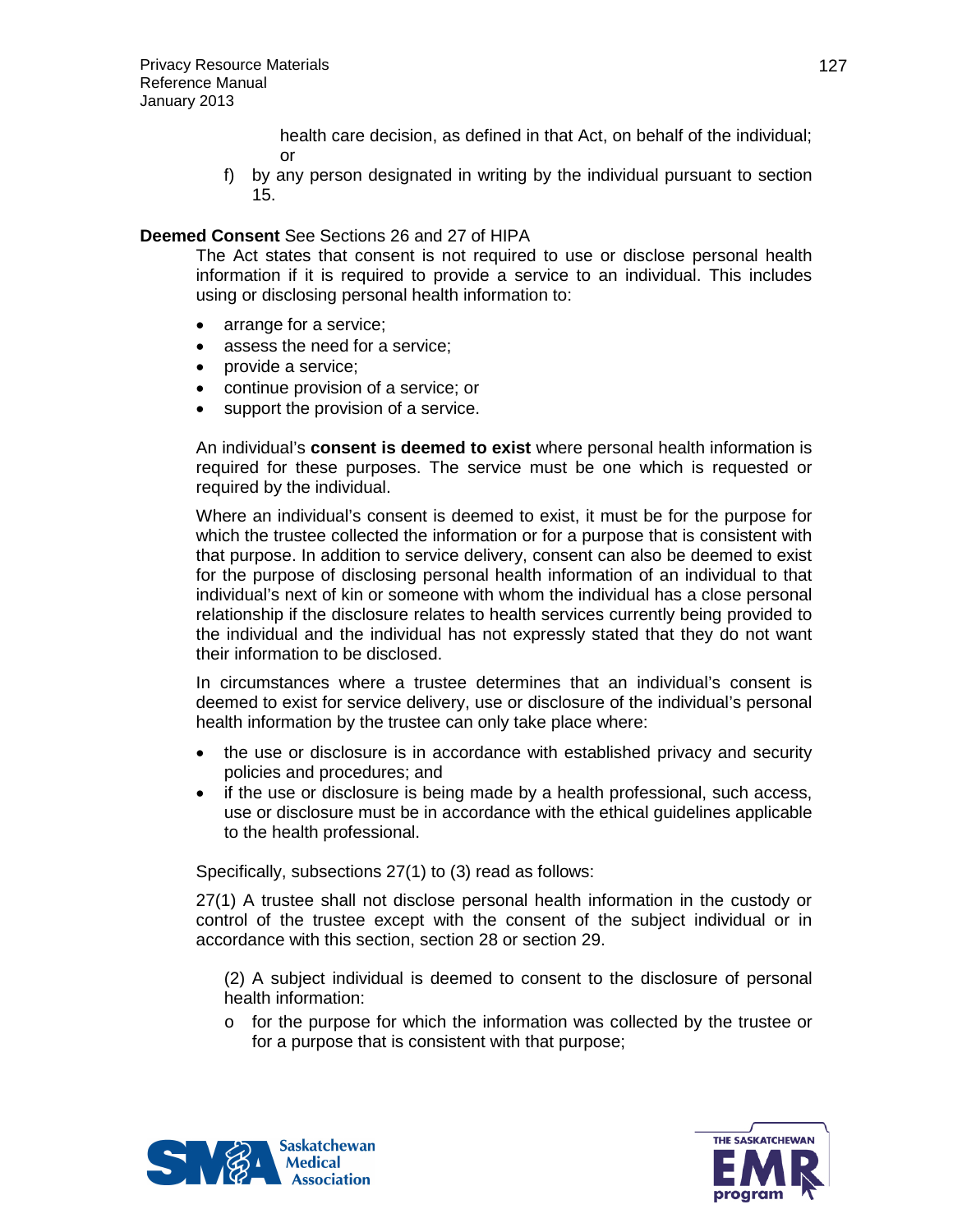- $\circ$  for the purpose of arranging, assessing the need for, providing, continuing, or supporting the provision of, a service requested or required by the subject individual; or
- $\circ$  to the subject individual's next of kin or someone with whom the subject individual has a close personal relationship if:
	- i. the disclosure relates to health services currently being provided to the subject individual; and
	- ii. the subject individual has not expressed a contrary intention to a disclosure of that type.

(3) A trustee shall not disclose personal health information on the basis of a consent pursuant to subsection (2) unless:

- a) in the case of a trustee other than a health professional, the trustee has established policies and procedures to restrict the disclosure of personal health information to those persons who require the information to carry out a purpose for which the information was collected or to carry out a purpose authorized pursuant to this Act; or
- b) in the case of a trustee who is a health professional, the trustee makes the disclosure in accordance with the ethical practices of the trustee's profession.

<span id="page-127-0"></span>**Express Consent** See Sections 6, 26, 27 & 29 (in particular) of HIPA

Where a consent is required by the Act (not deemed), it may be express or implied

Subsection 6(4) reads as follows:

6(4) Consent may be express or implied unless otherwise provided.

An express consent may be oral or written and must be consistent with the conditions laid out in Section 6.

Section 6 of HIPA places emphasis on the **process** of gaining consent, including the need for an express consent to be an informed consent. A consent form should not be the sole focus of the consent process. A consent form should only serve as a record of a valid consent being given. A signed consent form which results from a process that does not comply with Section 6 will not likely be treated as valid.

## <span id="page-127-1"></span>**Implied Consent** See Section 6 of HIPA

Where a consent is required by the Act (not deemed), it may be express or implied

Subsection 6(4) reads as follows:

6(4) Consent may be express or implied unless otherwise provided.

Where consent is implied, there must be the ability for a trustee to infer the consent of an individual in such circumstances. The intent of an implied consent is to enable a trustee to use or disclose personal health information for the purpose the information is collected without having to specifically ask if it is OK to use or disclose the information for that purpose. Yet consent is still considered.



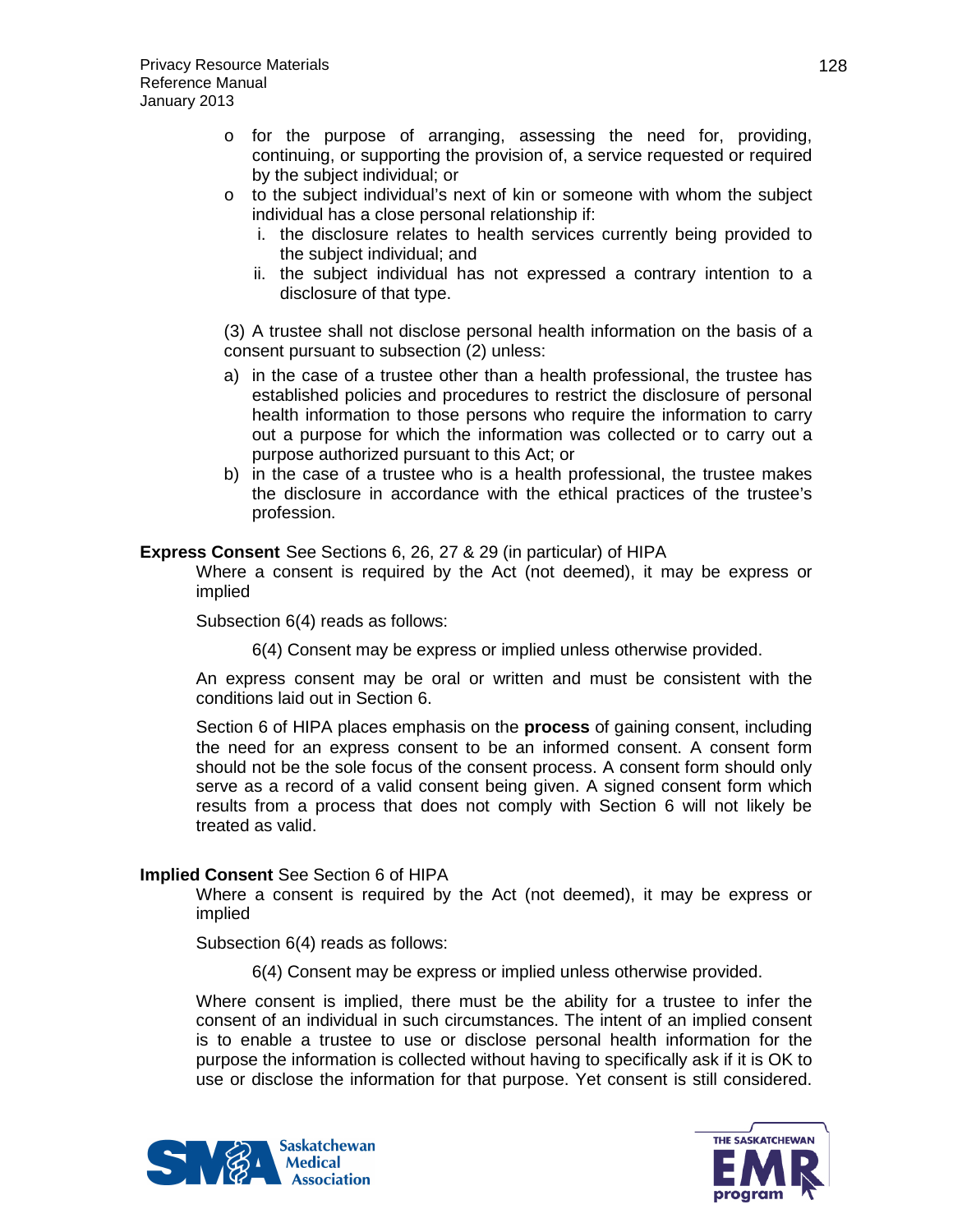The trustee must be able to form the opinion that the individual **would** consent to the use or disclosure if asked.

Risk Assessment – Trustees will need to consider if there is risk in relying on an implied or inferred consent. If a risk is identified it may be preferable to obtain an express consent.

### <span id="page-128-0"></span>**Informed Consent** See Sections 6 and 9 of HIPA

Consent is informed if "the individual who gives the consent is provided with the information that a reasonable person in the same circumstances would require in order to make a decision about the collection, use or disclosure of personal health information."

An express consent and an implied consent must be an informed consent.

Section 9 of HIPA also requires that trustees take steps to inform individuals of anticipated uses and disclosures of personal health information if collecting from the subject individual. This helps ensure an informed consent.

### <span id="page-128-1"></span>**Revoking Consent** See Section 7 of HIPA

Section 7 of HIPA ensures the right of individuals to revoke a consent already given. It is important to note that the Section does state that "no revocation shall have retroactive effect." The intent here is to ensure that a trustee is not in violation of the law if they have acted on a consent received and (for example) disclosed personal health information prior to the consent being revoked.

### <span id="page-128-2"></span>**Valid Consent** See Section 6 of HIPA

Where consent is required for the collection, use or disclosure of personal health information by the Act, it must be in accordance with Section 6. Specifically, the consent:

- must relate to the purpose for which the information is required;
- must be informed:
- must be given voluntarily; and
- must not be obtained through misrepresentation, fraud or coercion.

### <span id="page-128-3"></span>**Written consent** See Section 6 of HIPA

Section 6 clarifies that a consent can be express or implied and that a consent need not be in writing.



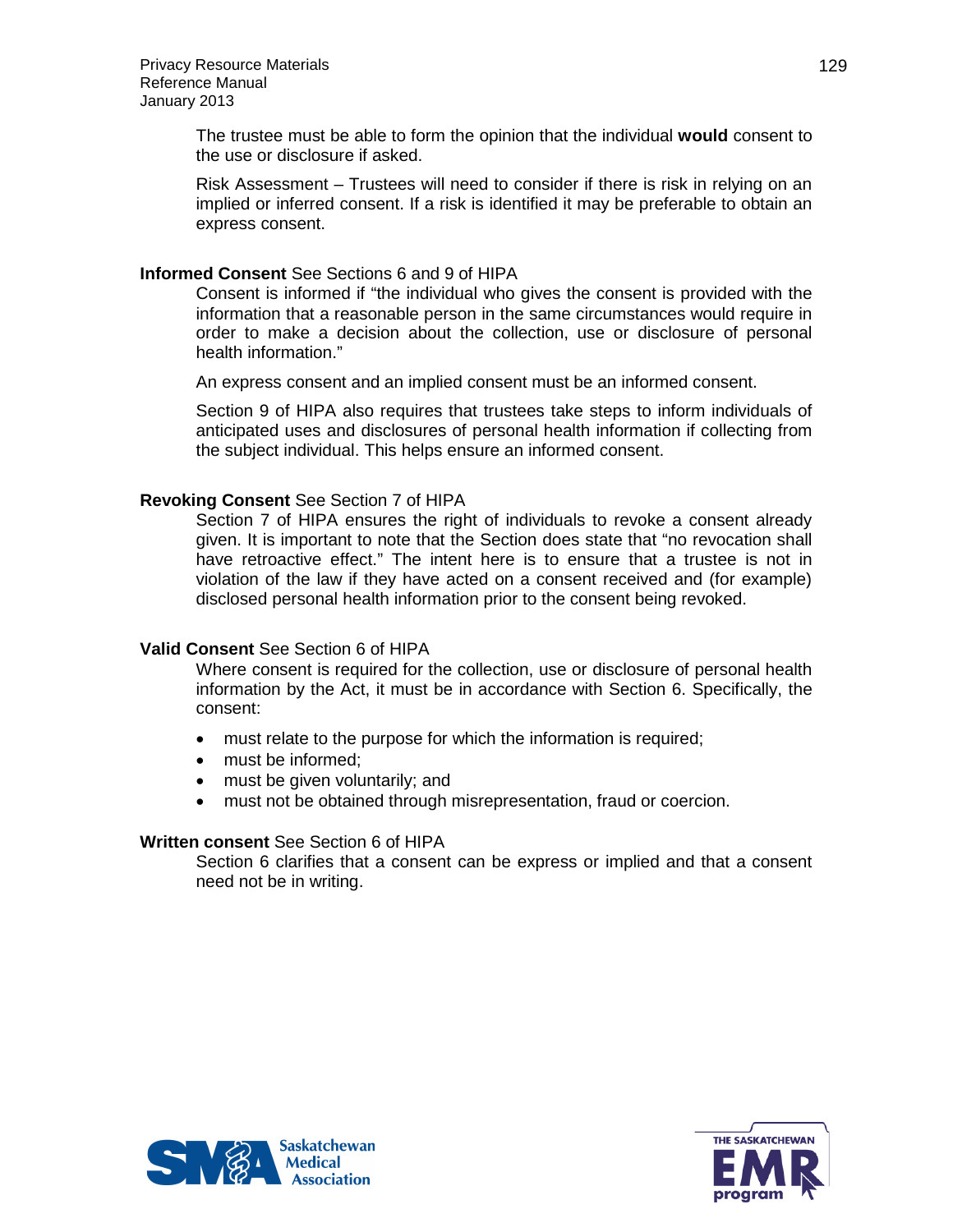# **Appendix C: Trustees in the eHealth Environment**

# **Ministry of Health**

The Ministry of Health has a mandate to support Saskatchewan residents in achieving their best possible health and well-being. With direction from the Minister of Health, Saskatchewan Health establishes policy direction, sets and monitors standards, provides funding, supports regional health authorities and other organizations, and ensures the provision of essential and appropriate services.

The Ministry is the trustee for

- Pharmaceutical Information Program (PIP) and
- co-trustee with the Regional Health Authorities of the Saskatchewan Laboratory Results Repository (SLRR)
- Medical Services Branch (MSB) data
- Saskatchewan Immunization Management System (SIMS)

## **eHealth Saskatchewan**

eHealth (formerly the Saskatchewan Health Information Network) was established on December 14, 2010, pursuant to Order in Council 734/2010. eHealth's prescribed objects and purposes are as follows:

- (a) to lead Saskatchewan Electronic Health Record (EHR) planning and strategy for the Province of Saskatchewan;
- (b) to procure, implement, own, operate or manage the Saskatchewan EHR and the associated provincial components and infrastructure;
- (c) where appropriate, to procure, implement, own, operate or manage other health information systems for the benefit of the Province of Saskatchewan;
- (d) to facilitate improved health provider and patient access and use of electronic health information for the purpose of enhancing the delivery of health care services in the Province;
- (e) to establish the provincial health information and technology standards necessary for connecting local electronic health information systems to the Saskatchewan EHR and associated provincial components and infrastructure;
- (f) to work and cooperate with regional health authorities, other health care organizations, providers, other organizations providing related services as agents, contractors or partners in health information systems and the public in the development and delivery of the Saskatchewan EHR and where appropriate, other health information systems;
- (g) to provide data stewardship for the Saskatchewan EHR and where appropriate, other health information systems and databases, including, without limitation:



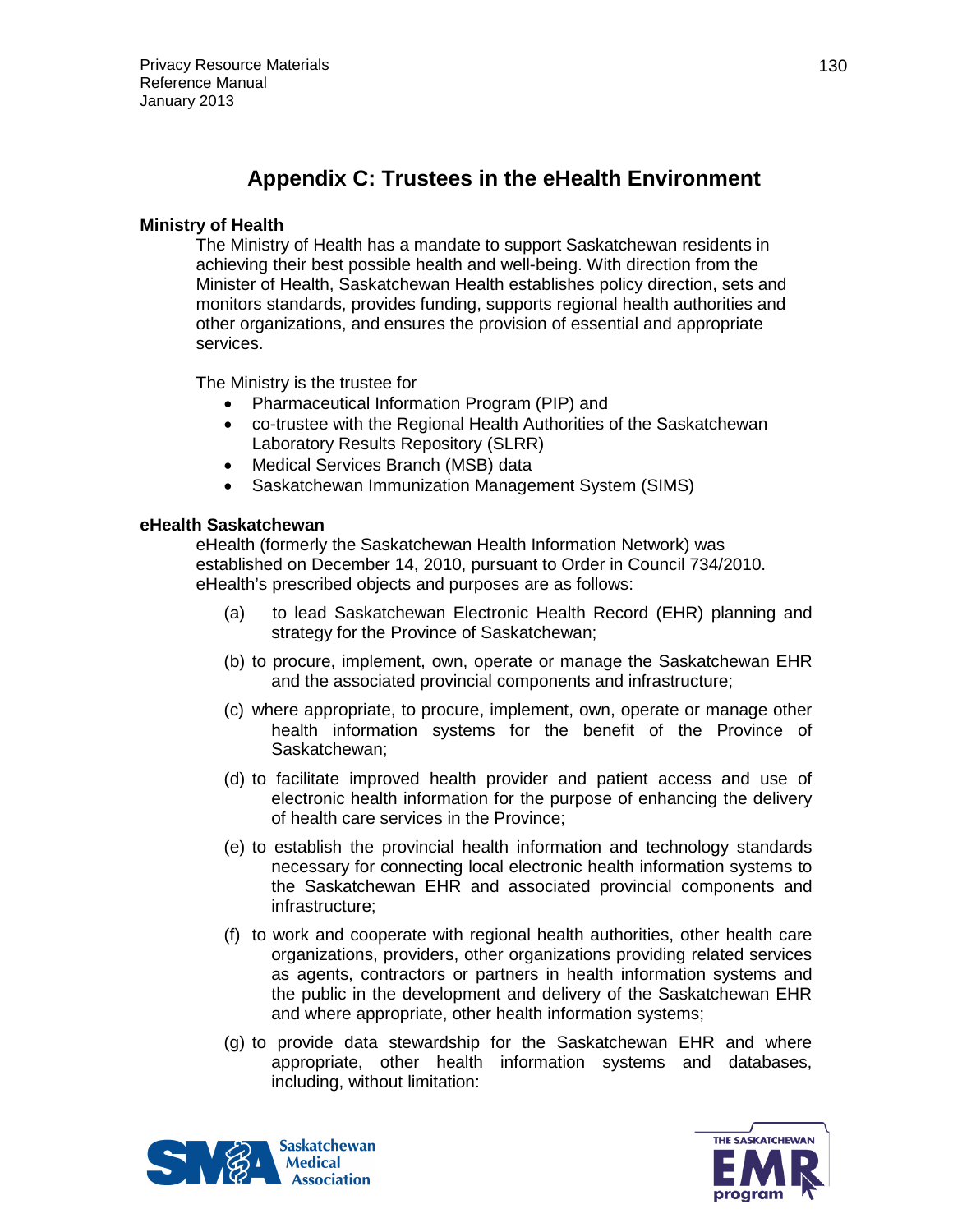- i. administering the rules for EHR data collection, use and disclosure;
- ii. establishing and administrating provincial standards to protect the quality, confidentiality and security of EHR data;
- iii. protecting the EHR data as a strategic resource; and
- iv. acting as trustee and information manager for Saskatchewan EHR databases and services; and
- (h) to pursue consistent funding for the Saskatchewan EHR, and where appropriate, other health information systems from all available resources, including, without limitation, Canada Health Infoway Inc. and to be accountable for the spending of such funds.

eHealth Saskatchewan, is an IMSP. It provides information technology and information management services to the Ministry of Health, RHAs and other health service providers and delivery agencies within Saskatchewan.

## **Regional Health Authorities**

Health services are primarily delivered through 12 regional health authorities often referred to as health regions. The Regional Health Authorities (RHA) were established under *The Regional Health Services Act*. The Act came into force August 1, 2002 and sets out the powers and responsibilities for both the Minister of Health and the RHA. Each regional health authority has a governing board. The major areas of responsibility for the RHAs include:

- Hospitals;
- Health centres, wellness centres, and social centres;
- Emergency response services, including first responders, ambulance;
- Supportive care, such as long-term care, day programs, respite, palliative care and programs for patients with multiple disabilities;
- Home care;
- Community health services, such as public health nursing, public health inspection, dental health, vaccinations, and speech pathology;
- Mental health services: and
- Rehabilitation services.

The RHAs are the trustees of the personal health information in their custody or control in the above settings and also are source trustees for SLRR and the Radiology Information System (RIS) and Picture Archiving and Communications System (PACS)

## **Saskatchewan Cancer Agency**

Cancer care services are primarily delivered by the Saskatchewan Cancer Agency. The Agency was established under *The Cancer Agency Act*. The Saskatchewan Cancer Agency has a governing board appointed. Its major areas of responsibility include:



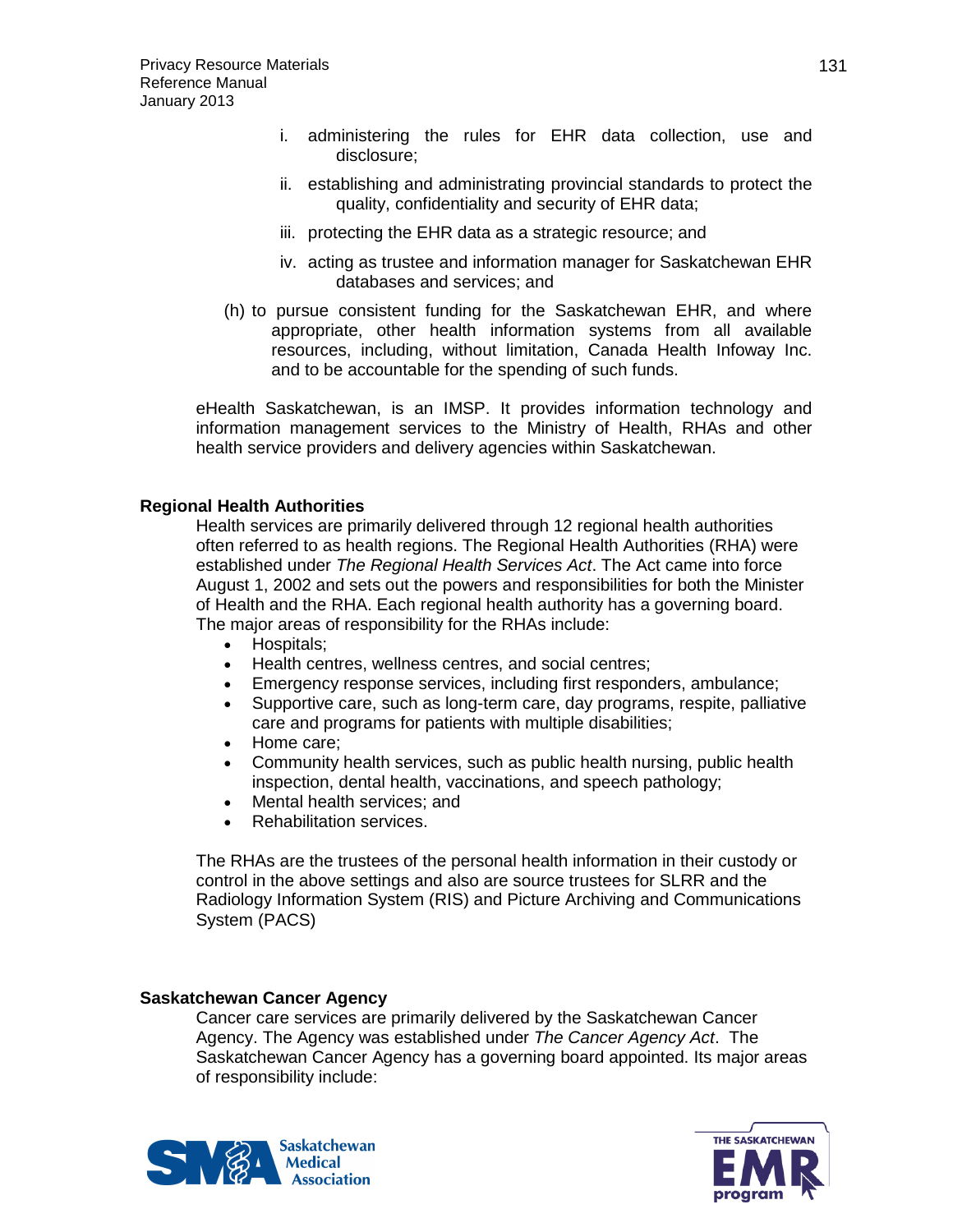- Assessing the cancer care and health care needs of the persons to whom the agency provides cancer care services;
- Co-ordinating the cancer care services it provides with health services, provided by regional health authorities and other providers of health services;
- Evaluating the cancer care services that are provided in Saskatchewan;
- Establishing provincial protocols and standards for cancer care services;
- Educating health care providers in the prevention, diagnosis, treatment and post-treatment of persons at risk of cancer or diagnosed with cancer; and
- Promoting and encouraging health and wellness.

The Cancer Agency is the trustee of personal health information in their custody or control.

### **Information Management Service Providers (IMSP)**

There are many IMSPs in the eHealth environment. eHealth Saskatchewan is the largest IMSP, performing this role for PIP, SLRR, RIS-PACS, SIMS and other provincial information systems. EMR vendors are IMSPs when physicians select the ASP model for their EMR. Physicians may also use a local IT company to provide services to store or manage EMR data. Local companies that store paper and electronic information are also IMSPs. IMSPs must be fully aware of their responsibilities under HIPA and as set out in the agreement with the trustee whose information they are managing.

IMSPs are not trustees of the personal health information managed on behalf of trustee.

### **Designated Archives**

When physician-trustees cease to practice they may wish to assign responsibility for their records to someone else. They may enter into an agreement with another physician or HIPA allows them to archive the records with designated organization. There are ongoing discussions between the Ministry of Health and the designated organizations as to their role. More advice is expected from the Ministry in the future.

The organizations designated as archives for records of personal health information under HIPA are:

- affiliates, as described in the *Regional Health Service Act*
- Department of Health
- Health professional bodies that regulate members of a health profession pursuant to an Act
- Regional health authorities
- Saskatchewan Archives Board
- Saskatchewan Health Information Network (eHealth Saskatchewan)
- University of Regina Archives



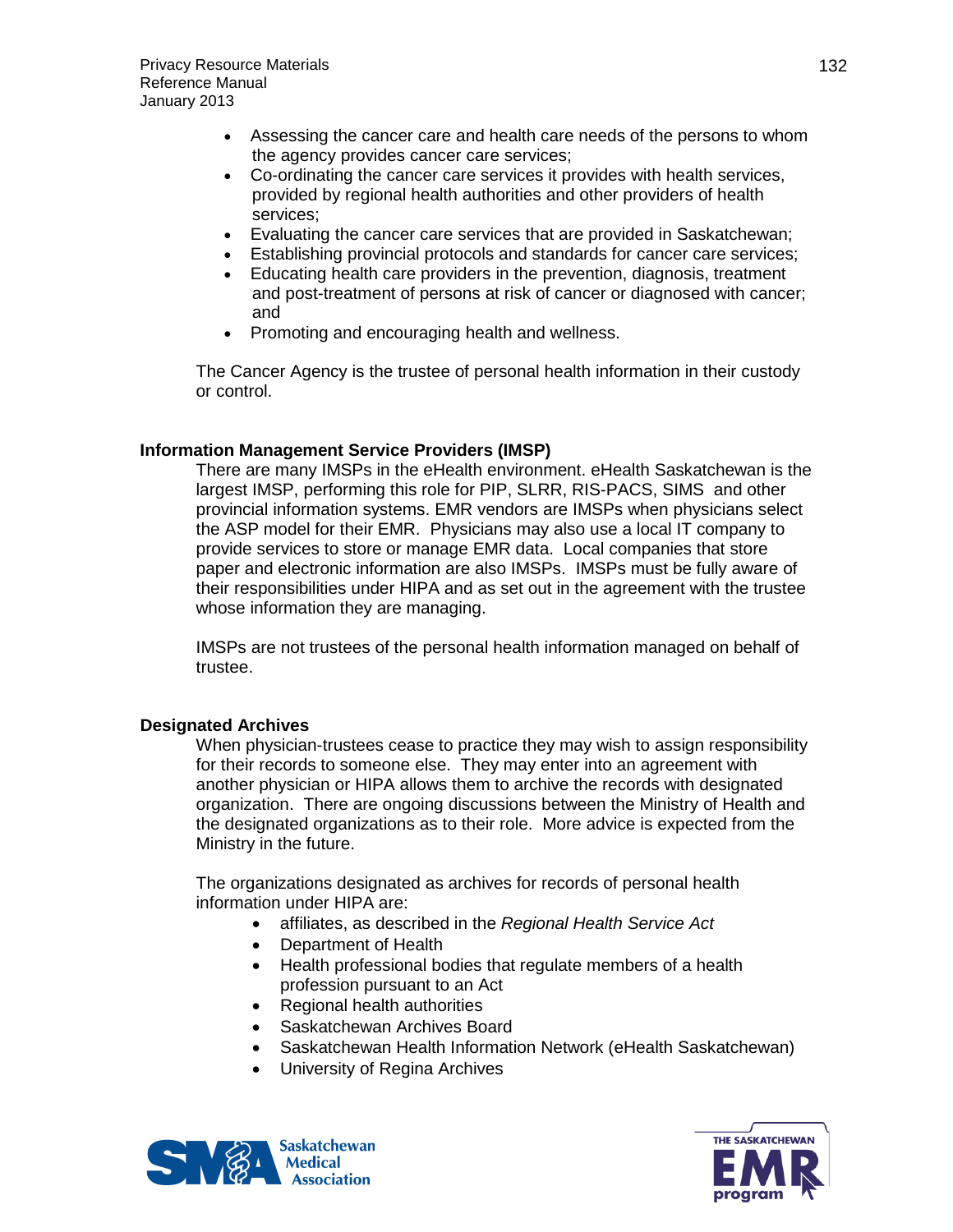• University of Saskatchewan Archives

## **Health Professionals**

In addition to physicians these other health professionals can be trustees when not employed by another trustee:

- Dentists
- Dietitians
- Licensed Practical Nurses
- Medical Laboratory Technologists
- Medical Radiation Technologists
- **Midwives**
- Naturopathic Physicians
- Occupational Therapists
- Optometrists
- **Paramedics**
- Pharmacists
- Nurses
- Psychiatric Nurses
- Speech-language Pathologists and Audiologists
- Physical Therapists
- Podiatrists
- **Psychologists**

## **Third Parties**

Third parties are those individuals and organizations who provide a service to the practice that does, or has a significant chance of, seeing or using personal health information, but who are not trustees, employees, health professionals, medical students or residents. Physicians should enter into a written agreement with third parties that includes an obligation to protect the personal health information at the standard of the medical practice or higher.

## **Office of the Information and Privacy Commissioner**

The Information and Privacy Commissioner is not a trustee but is an independent officer of the Saskatchewan Legislative Assembly. He oversees three different Saskatchewan statutes:

 *The Health Information Protection Act The Freedom of Information and Protection of Privacy Act The Local Authority Freedom of Information and Protection of Privacy Act*

The OIPC has jurisdiction over Saskatchewan government departments; Crown Corporations; provincial agencies; health regions; universities, colleges and schools; municipalities; health information trustees such as physicians, pharmacies, laboratories, diagnostic clinics, and a number of other organizations. The OIPC has no authority over the federal government or the private sector other than private businesses that are health information "trustees".